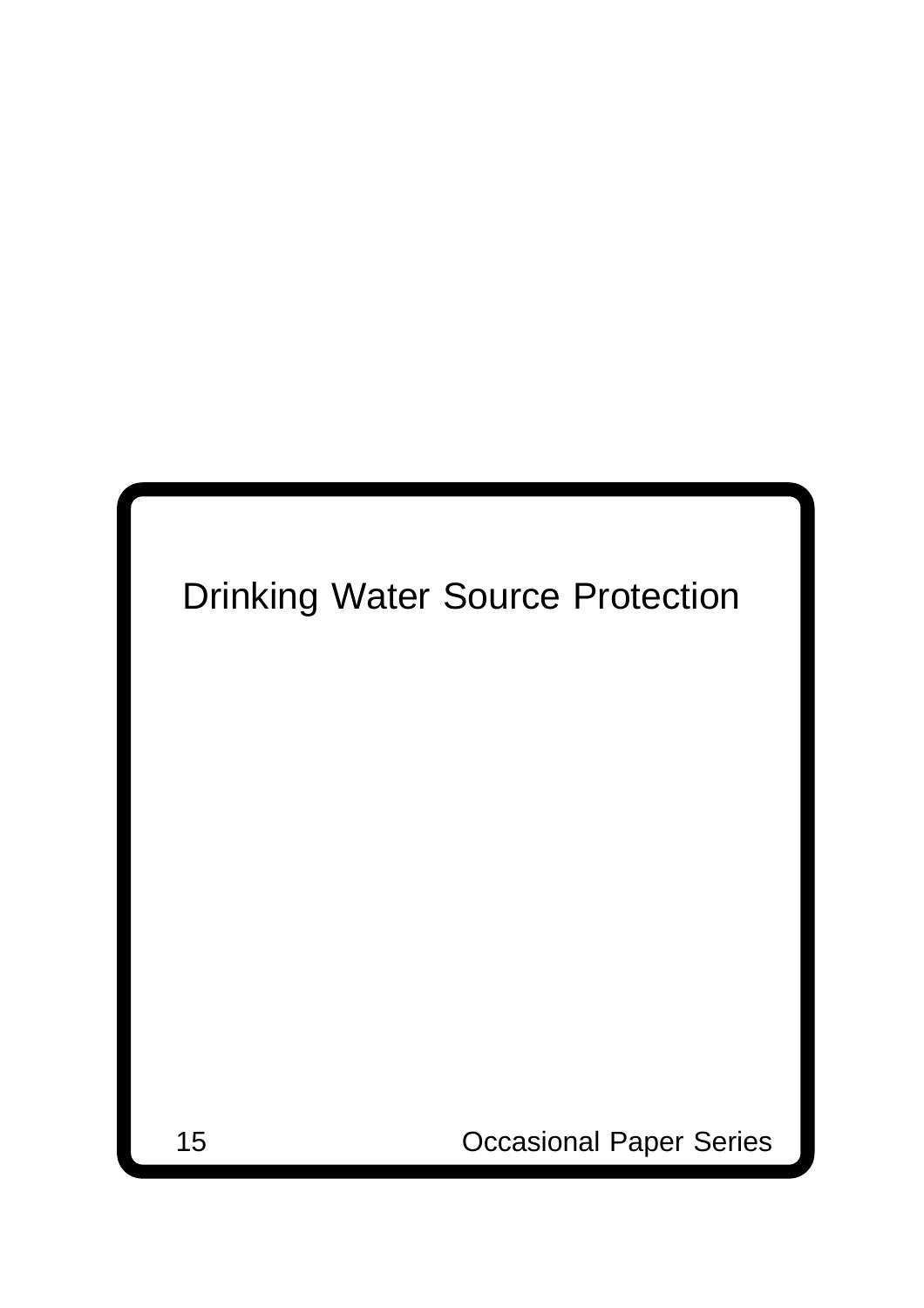### Drinking Water Source Protection

A review of environmental factors affecting community water supplies

M.D. Lee and T.F. Bastemeijer

Occasional Paper 15

IRC International Water and Sanitation Centre The Hague, The Netherlands

May 1991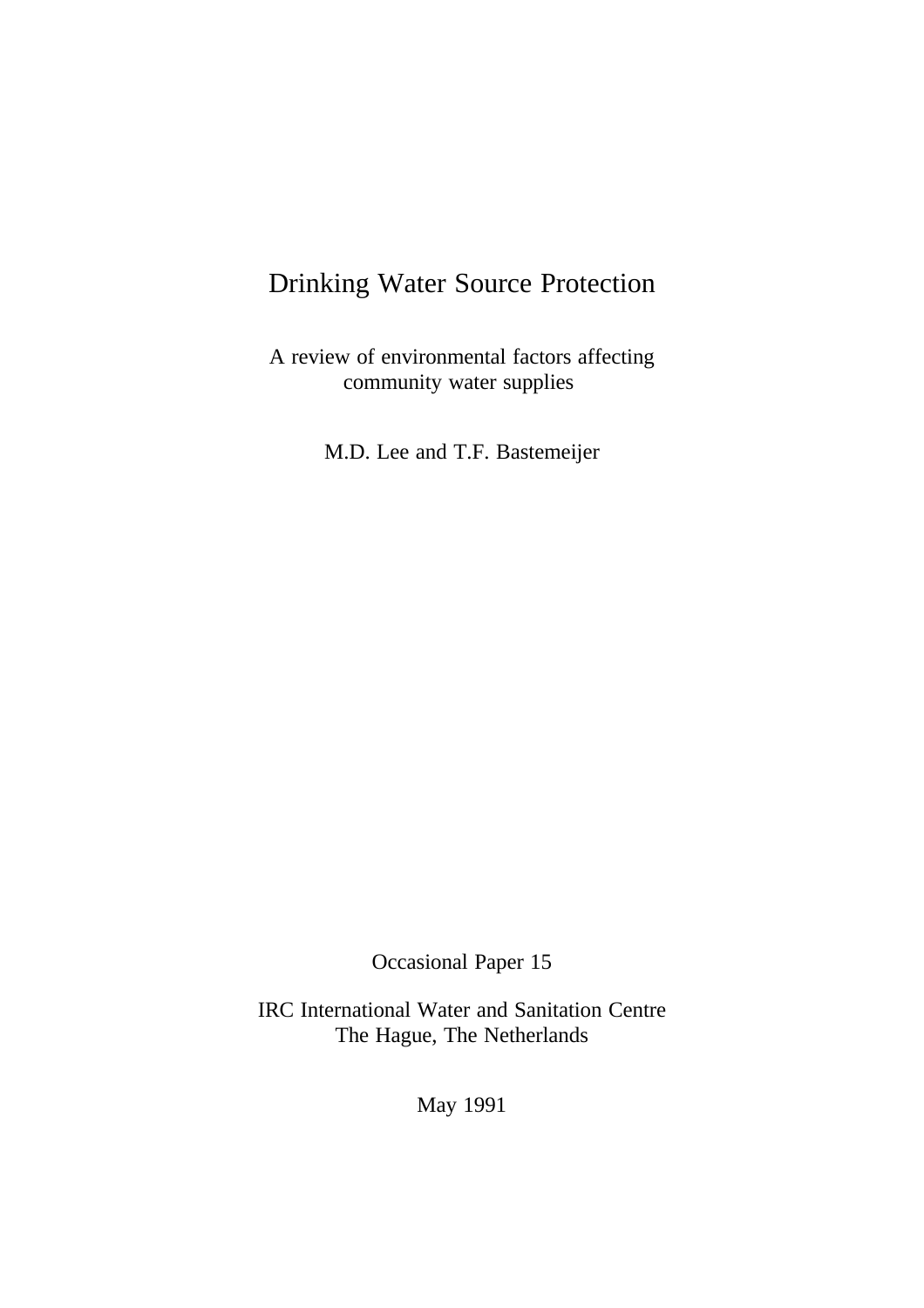# *Table of Contents*

|                |                   |                                                                                 | page             |
|----------------|-------------------|---------------------------------------------------------------------------------|------------------|
| <b>Preface</b> |                   |                                                                                 | V                |
|                | <b>Summary</b>    |                                                                                 | V1               |
| 1.             |                   | <b>Introduction</b>                                                             | 1                |
|                | 1.1               | Background                                                                      | $\mathbf{1}$     |
|                |                   | 1.2 Water sources and the environment                                           | $\boldsymbol{2}$ |
|                |                   | 1.3 Focus on user communities                                                   | 3                |
| 2.             |                   | <b>Methodological Considerations and Definitions</b>                            | $\sqrt{5}$       |
|                | 2.1               | Defining source problems                                                        | $\mathfrak s$    |
|                | 2.2               | Types of water sources                                                          | $\tau$           |
|                |                   | 2.3 Catchment areas                                                             | 8                |
|                |                   | 2.4 Cause-effect links: a model                                                 | 9                |
| 3.             |                   | <b>Factors Affecting Small Community Water Supplies</b>                         | 11               |
|                | 3.1               | Overview of quality and quantity issues                                         | 11               |
|                |                   | 3.2 Micro-biological contamination                                              | 11               |
|                |                   | 3.3 Chemical pollution                                                          | 14               |
|                |                   | 3.4 Yield insufficient due to poor functioning of systems                       | 18               |
|                |                   | 3.5 Yield insufficient due to competing demands                                 | 19               |
|                |                   | 3.6 Decreasing yield due to land use changes                                    | 20               |
| 4.             |                   | <b>Factors Affecting both Small and Large Water Supply Systems</b>              | 23               |
|                | 4.1               | Overview of quality and quantity issues                                         | 23               |
|                |                   | 4.2 Industrial pollution of ground and surface water                            | 23               |
|                |                   | 4.3 Use of pesticides, fertilizers and other chemical pollutants in agriculture | 36               |
|                | 4.4               | Sewage discharge                                                                | 28               |
|                |                   | 4.5 Over-extraction of groundwater                                              | 29               |
|                |                   | 4.6 Land-use changes in large source catchment areas                            | 32               |
| 5.             |                   | <b>Experience in Better Water Resource Management</b>                           | 35               |
|                | 5.1               | Risk assessment                                                                 | 35               |
|                | 5.2               | Technical solutions                                                             | 39               |
|                | 5.3               | Institutional and legal aspects of source protection                            | 45               |
| 6.             |                   | <b>Conclusions and Wider Considerations</b>                                     | 51               |
|                | 6.1               | Need to address water source protection more systematically                     | 51               |
|                | 6.2               | Causes of local and regional water source problems                              | 51               |
|                |                   | 6.3 Lack of reliable information                                                | 51               |
|                |                   | 6.4 Legislation not enforced                                                    | 51               |
|                |                   | 6.5 Lack of awareness                                                           | 52               |
|                |                   | 6.6 Wider considerations                                                        | 52               |
|                | <b>References</b> |                                                                                 | 55               |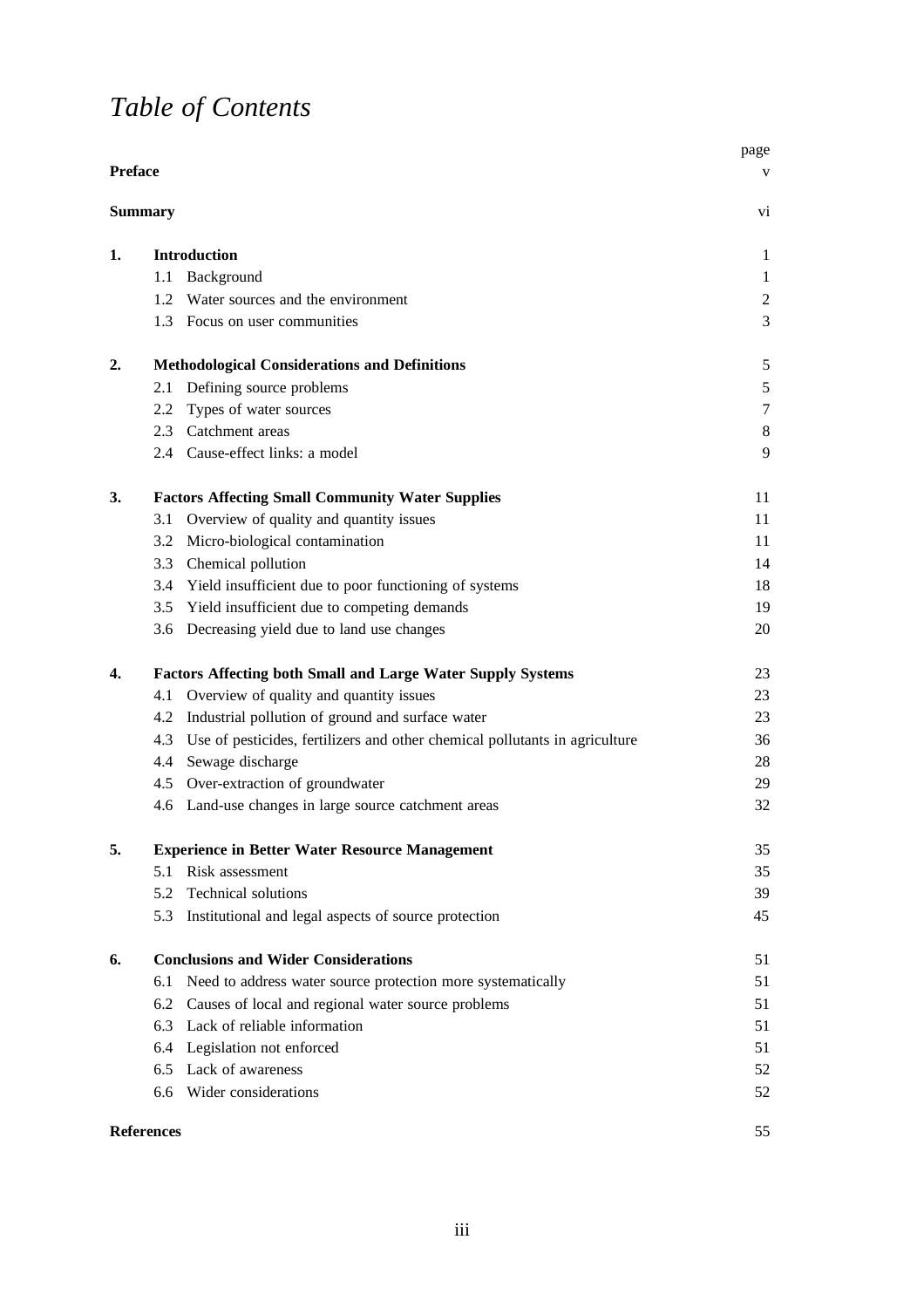#### **List of figures**

- 1. The hydrological cycle
- 2. Main factors affecting water sources
- 3. Water is often contaminated by user communities
- 4. Contamination of wells from pit latrines
- 5. Old septic tanks and waste disposal are contributing to nitrate pollution
- 6. Surface water pollution by industries
- 7. Over 90% of sewage is discharged without treatment.
- 8. Intensive pumping of freshwater aquifers adjacent to saltwater sources, results in saltwater intrusion
- 9. The effects of deforestation
- 10. Users polluting their water source
- 11. Users protecting their water source
- 12. Neighbourhood bathing facility near waterpoint in Tanzania
- 13. Fencing as well as hedges can be an effective protection measure
- 14. Village forestry

#### **List of tables**

- 1. Defining source problems
- 2. Types of water sources
- 3. Environmental factors affecting small community water supplies
- 4. Environmental factors affecting users of small and large water supply systems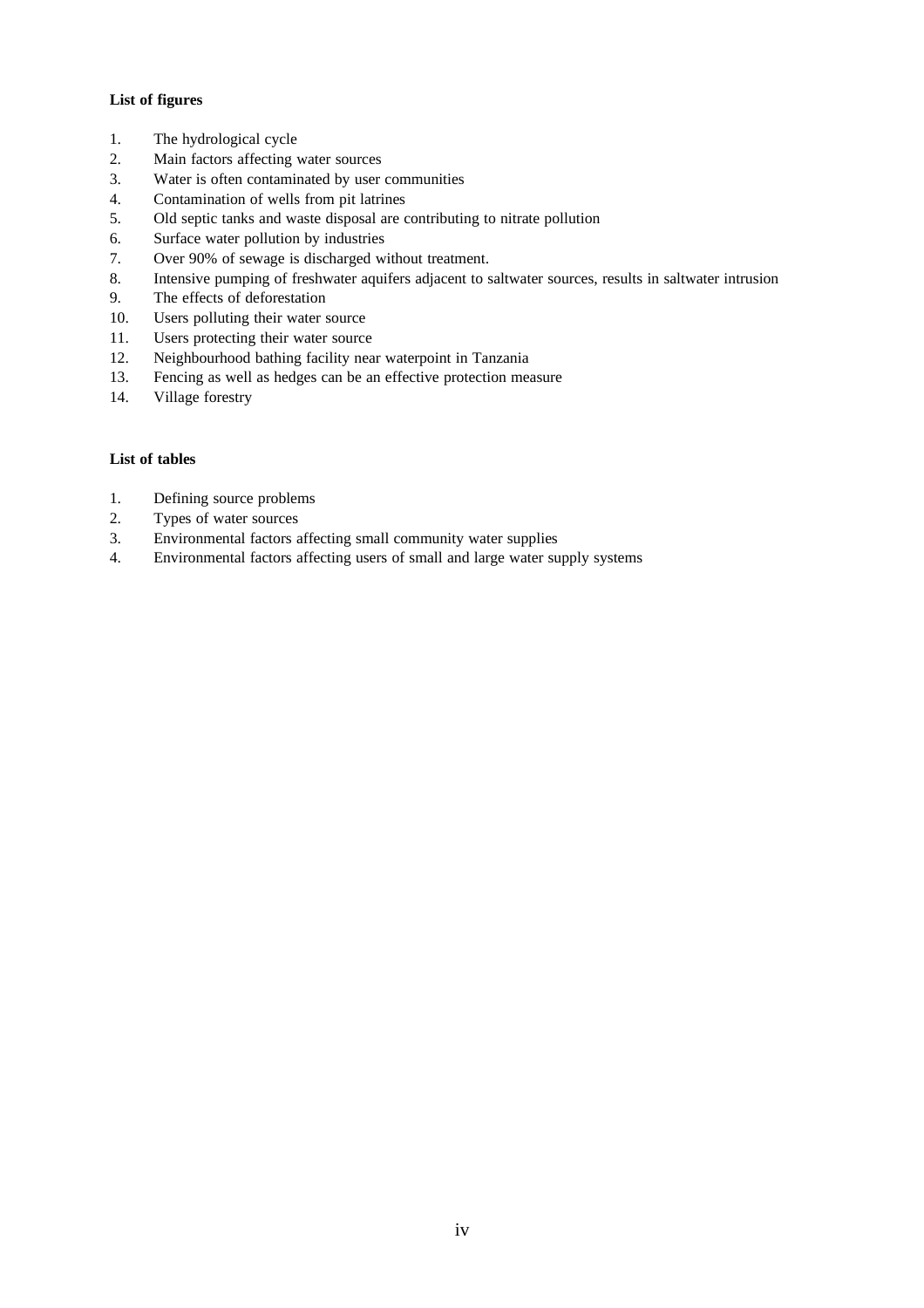## *Preface*

This Occasional Paper was prepared by IRC with financial support from the Drinking Water Department of the Netherlands Ministry of Housing, Physical Planning and Environment (VROM). Our special thanks go to Anneke Goedkoop of the VROM ministry, who encouraged IRC to explore the subject and also participated in various meetings and discussions.

Sources of information were IRC's bibliographic database (IRCDOC), periodicals, resource persons in relevant institutions, and documentation provided by a range of organizations and projects. The cases referred to in the report show the nature of water source problems and protection measures, but do not intend to provide a full picture of the local situations as this research did not include field studies and laboratory analysis.

It is anticipated that field studies will be initiated in a next phase of this research, preferably in co-operation with national institutions in the countries which face problems in protection of sources and which have shown an interest to solve them. Field studies would provide the information needed to prepare coordinated action at national level with support from external support agencies and specialized institutions.

From the information available, it is clear that protection of drinking water sources has become a key factor affecting sustainability in drinking water supply and sanitation provision. Achieving the goals set by governments and external support agencies when they met in Delhi in September 1990, therefore, depends largely on the priority given to water resource management in general and the protection of drinking water sources in particular. It is hoped that this paper will contribute to greater awareness concerning environmental factors affecting water sources, and will stimulate governments and external support agencies to develop effective strategies to address the issue.

This report has been written by Michael Lee (Consultant) and Teun Bastemeijer of the IRC. Lisette Burgers contributed by selecting relevant literature available in IRC's library. Cor Dietvorst carried out an extensive search in external data bases to identify additional information. The illustrations were prepared by Mr. Figee who also provided useful comments on the preliminary draft of this publication. Han Heynen, Christine van Wijk and Dick de Jong reviewed the final draft. Final editing was done by Michael O'Brien and Desktopping procedures were carried out by Lauren Wolvers. DHV-Consulting Engineers, Delft Hydraulics, TNO-Institute for Geoscience and RIVM - Office for International Cooperation (BIS) contributed in the initial stage by participating in an expert's meeting in September 1989.

The authors wish to express their gratitude for contributions to Brian Adams (British Geological Survey), Arendt Bosscher (ITC), Tesheme Ghebtsawi-Tsighe (Ardhi Institute-Associate Expert for the Netherlands Directorate for International Cooperation), Nico Pieterse (Haskoning), Hans Elzenga ( RIVM - Bureau for International Cooperation), Louis Laugeri ( World Health Organization), Barry Lloyd (Environmental Health Unit, Robens Institute), and Jan Teun Visscher (IRC), who participated in a working group meeting held at IRC in May 1990. Dr. Hispanhol (World Health Organization) also contributed to this meeting by preparing a paper concerning the recycling of wastewater, but could not attend. His contribution is gratefully acknowledged. The papers presented during this meeting are extensively referred to in this Occasional Paper.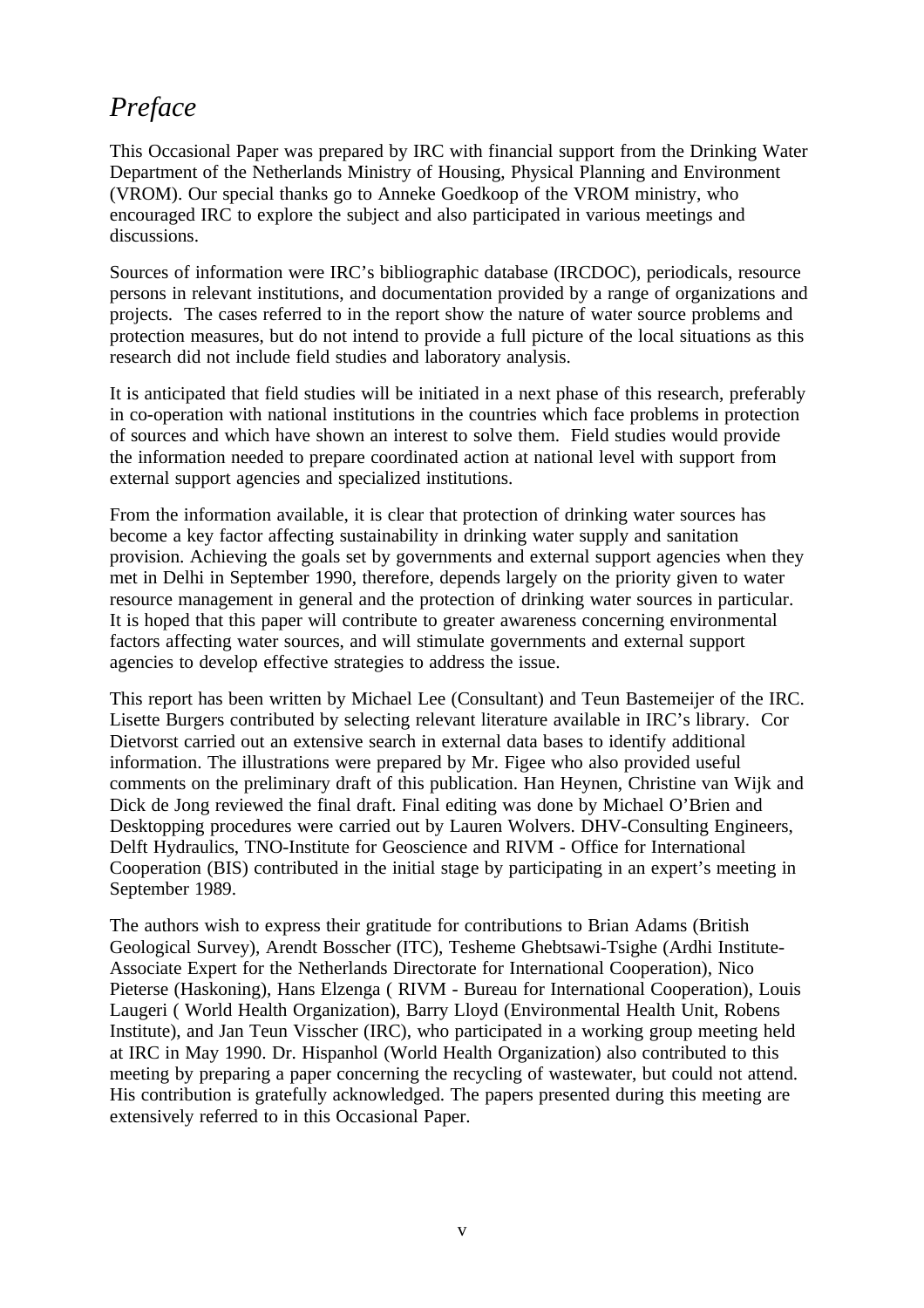### *Summary*

#### *Background*

Drinking water supply systems are affected by and affect water resources, but agriculture and industry are often the main users of water and also the main polluters. Protection of drinking water sources in particular sources of small and medium size community water supplies deserves urgent attention, in view of an increasing number of these systems and the need to ensure their sustainability.

Although a worldwide water shortage is not expected within the next 150 years, problems already occur at a regional and national scale. In a recent study concerning water resource problems 15 out of 35 countries were facing more or less severe shortages (Cessti, 1989). In most countries water use grows faster than the population. Consequently, the number of countries facing shortages is likely to increase and acute problems are expected to arise more frequently over the coming years. Irrigation accounts roughly for 80% of water use ( WHO, 1990), and contributes 10% of the pollution. The total area under irrigation has tripled between 1951 and 1980. This rate of increase continues for the time being. Industrial use, estimated at 10% of total water consumption and accounting for 80% of the pollution, is expected to continue to increase ( Committee on Development Planning, 1990). Domestic consumption accounts for less than 10% of the total withdrawal of water, but is increasingly affected by the above water resource problems.

There are many examples showing the urgent need for protection of drinking water sources and water resource management. In Maharastra state, India, exploitation of groundwater for sugar production causes village wells to dry up and aquifers to become saline. Processing factories started using water from deep boreholes and the consequent rapid groundwater depletion from 1985 to 1987 resulted in a staggering increase of villages with no permanent source of drinking water from 1,800 to 23,000 as public and private wells ran dry. In Gujarat State, along the coastal region of Saurashtra, the switch to mechanized pumping of groundwater for sugar-cane irrigation and processing lead to a lowering of the water table from 10 to 35 meters and saline water intrusion due to a reversal of the hydraulic gradient. Over 12,000 wells were estimated to have been put out of use affecting 280,000 people.

In Baluchistan, Pakistan, groundwater levels have been falling in certain valleys at a rate of 26 cm/year since the 1960s as a result of land degradation due to overgrazing and groundwater extraction for irrigation. In Cape verde, groundwater recharge was seen to double after reforestation with pinus trees, but this experience could not be replicated due to legal and institutional constraints, even though there is shortage of water for irrigation and domestic uses. In Latin America, the Reconquista and Matanza rivers in Argentina, the Choqueyapu-Reni rivers in Bolivia, the Tiete river in Brazil, the Magdalena river in Colombia and many others receive serious levels of toxic industrial pollution due to untreated factory discharge. In Yemen, monitoring of groundwater levels on the Sana'a plain has shown groundwater levels have fallen by 20 meters in ten years.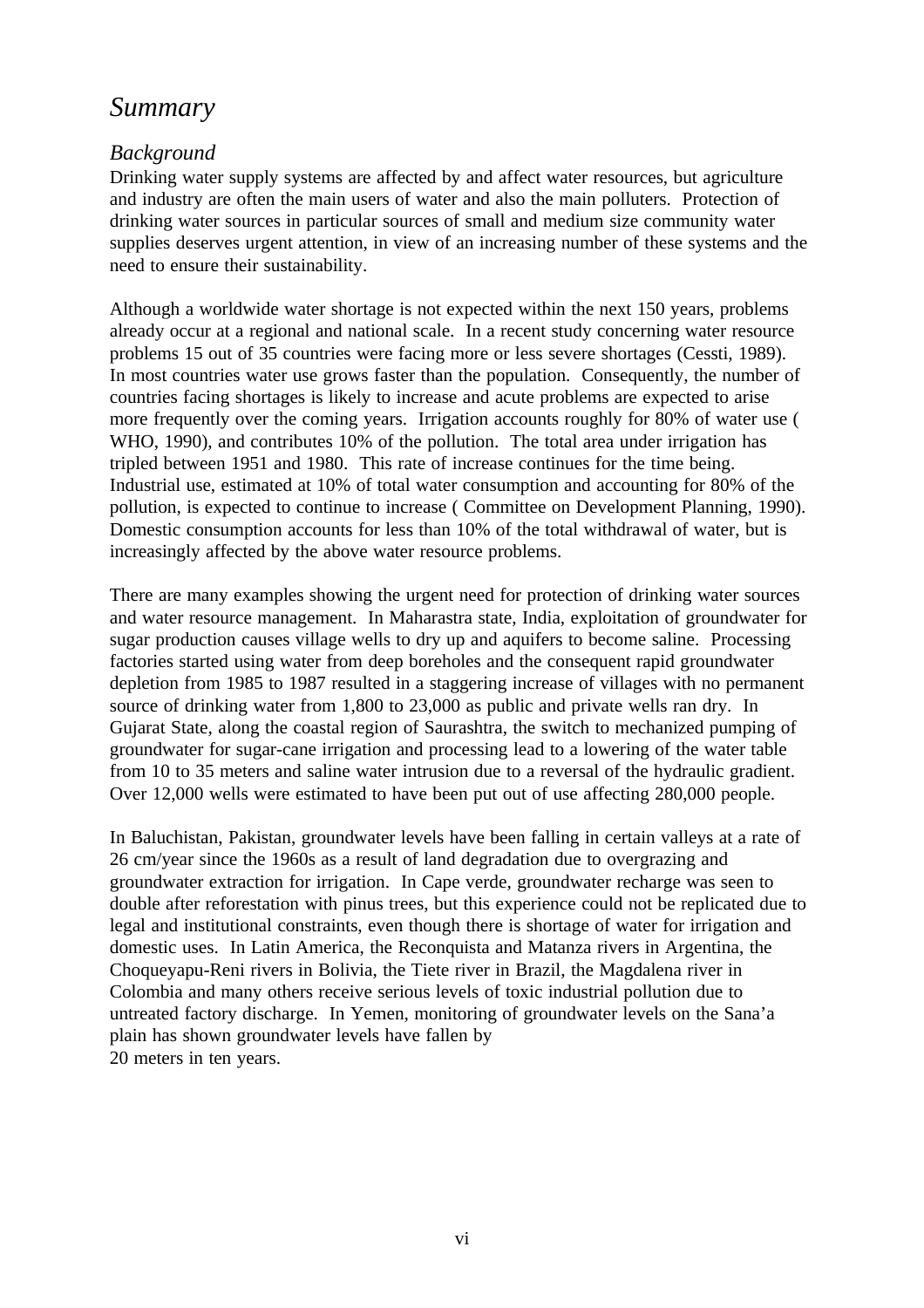This occasional paper presents an overview of available information concerning such problems, analyses their causes and their nature, identifies experiences to solve or control these problems with specific emphasis on drinking water sources for small and medium size water supply systems and on the role of user communities in protecting sources of drinking water. It also identifies priorities in initiating country level activities and suggests ways to deal more systematically with the issue of water source protection.

#### *Environmental sustainability and community management*

It can be estimated that if the goal of clean water for all in the year 2000 is reached, the available supply of clean and reliable drinking water must be increased 4 or 5 times. Considering the rapid growth in demand and subsequent increase of environmental problems, the relative importance of source problems as concerns the sustainability of water supply systems and the health of the people, will dramatically increase in all countries. This is true even in countries where such problems are not yet considered to be serious. Management of water resources and protection of sources is therefore essential to increase efficient use of existing water supplies.

The population is often insufficiently aware of the environmental factors affecting their drinking water sources. Considering that user communities are increasingly involved in the management of small and medium size water supply and sanitation systems, there is a need to explore ways to involve them more effectively in protecting or improving their drinking water sources. Integrating environmental issues in systematic processes of community involvement appears important to raise the interest of authorities and achieve higher priority for the protection of drinking water sources.

#### *Identifying causes of source problems*

A source problem occurs when a water source is no longer adequate or reliable. An adequate source is one that ensures supply of drinking water in sufficient quantity and quality, both from the viewpoint of the user community and the responsible water agency or government department. Once a water source has become inadequate or unreliable, it may still remain the best available source. For instance, polluted water may continue to be used if there is insufficient awareness concerning health risks among the users. This is especially the case when the nature of pollution does not affect the taste or colour, or there is no alternative water source. Therefore, it may be assumed that the effects of deteriorated water sources on health are widespread, but often not recognized.

Water sources can be broadly divided into groundwater and surface water sources. Considering the various types of water sources, making a distinction between small and large sources is useful in considering the nature of source-catchment linkages. Small sources are generally fed from identifiable local catchments. They usually supply drinking water to small and medium size communities. Small sources include springs, ponds, shallow aquifers, and small streams. Large surface and groundwater sources are fed from larger catchments which are comprised of many smaller individual catchments. Large sources include regional aquifers, rivers, large lakes and large artesian springs. These sources are used for small and large drinking water supply systems.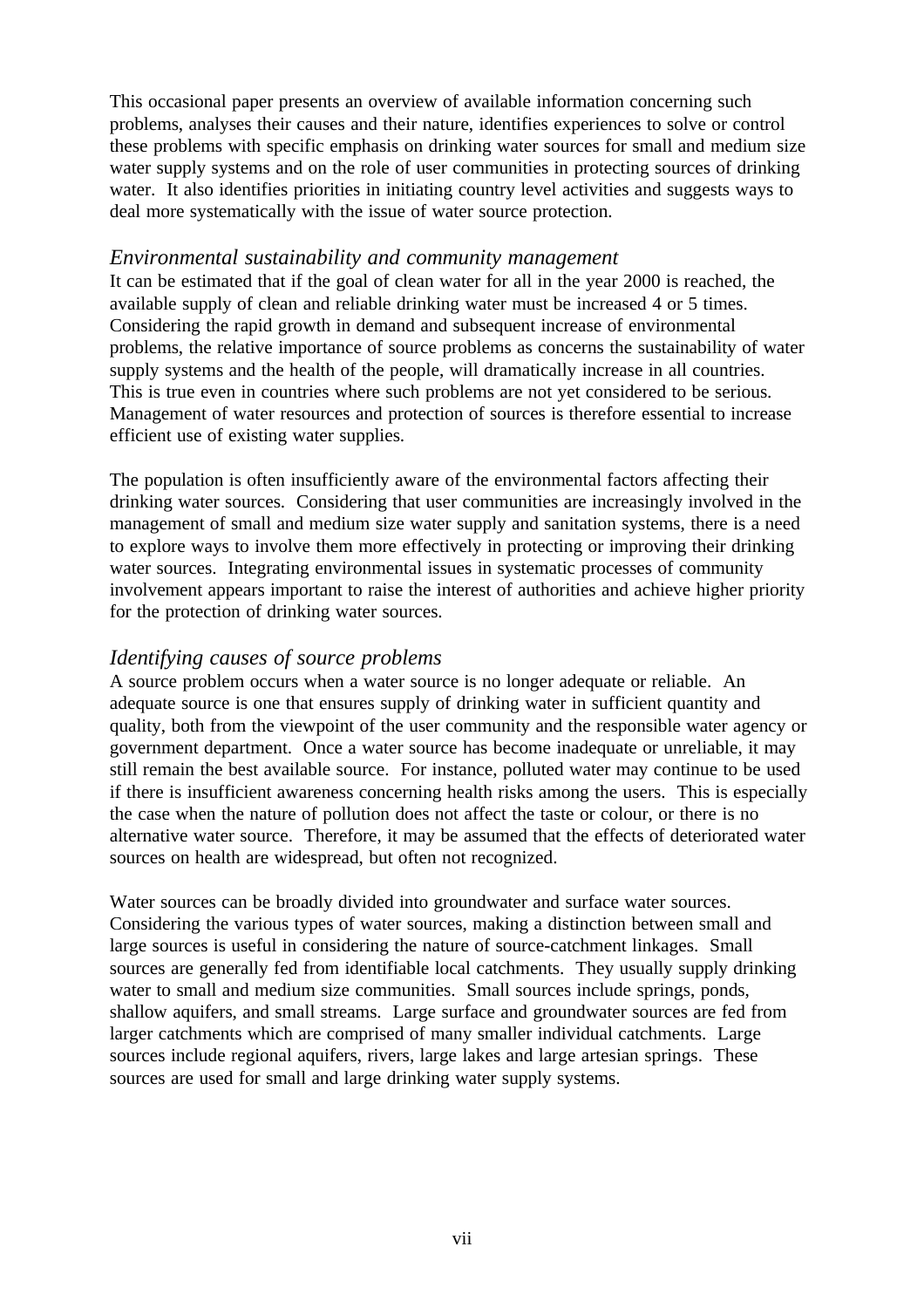Users of both small and large water supply systems are affected by poor water quality and insufficient source yield. For small community water supply systems the nature of the problems may be such that solutions could be found locally. For instance, environmental factors like the use of on-site sanitation systems, the disposal of organic waste, deforestation and overgrazing are often specifically affecting small sources with a local catchment area. Possible solutions to such specific source problems could include physical protection of wells, improved sanitation, improving agricultural practices, and regulating water use.

Solving specific source problems is more difficult when they are caused by environmental problems occurring at a wider scale such as chemical pollution, salt water intrusion and changes in the hydrological regime of larger catchment areas or river basins. Control of environmental factors like industrial waste and waste water disposal in open water systems, the use of pesticides and fertilizers, over-extraction of groundwater for large-scale irrigation, soil erosion and urbanization requires the involvement of national and local authorities, and effective implementation of legal measures with the support of specialized institutions. Strategies to control these environmental factors could, for example, include creating economic incentives, land-use planning, capacity building for water resource management and enforcement of waste control.

In identifying the factors causing source problems, it is necessary to take into account geo-hydrological processes as well as the size of catchment areas. Catchment areas vary from a few hectares to thousands of square kilometres. Their size largely determines the relative importance of environmental factors and specific causes of source problems.

User communities often contribute to source problems and can play an important role in avoiding or diminishing them. There are numerous field documents and publications citing the contamination of water sources in small community water supply systems. Accumulation of organic material causing nitrate pollution of sources seems to be a pressing problem for many village water supply systems. Waste disposal into or near a water source causes both organic and chemical pollution.

Poor functioning of drinking water supply systems is often interlinked with increased water losses, vandalism, and increased competition between different user groups. These different factors may lead to insufficiency of the water source. The use of this water for other purposes increasingly affects drinking water supply for small communities.

Many problems are also caused by changes in land-use as population pressure and economic activity increase. Environmental degradation and desertification have become issues of great importance in many countries. Increasing population pressure linked with traditional land-use systems all too often result in erosion, declining soil fertility and deforestation. These elements contribute directly to water source problems.

The main environmental factors affecting the water quality of larger sources are pollution by industrial waste products, pesticide and fertilizer contamination and domestic sewage pollution. The yield of larger water sources appears to be affected predominantly by extraction of groundwater beyond sustainable yields, and by unsustainable land-use changes taking place on a wider scale.

#### *Assessing environmental factors affecting water sources*

Field experience shows that good source selection and adequate siting of intakes contribute to the reliability of water supply systems, but more active protection of catchment areas is often needed. This involves a systematic appraisal of catchment areas for surface or groundwater sources and the identification of environmental problems related to human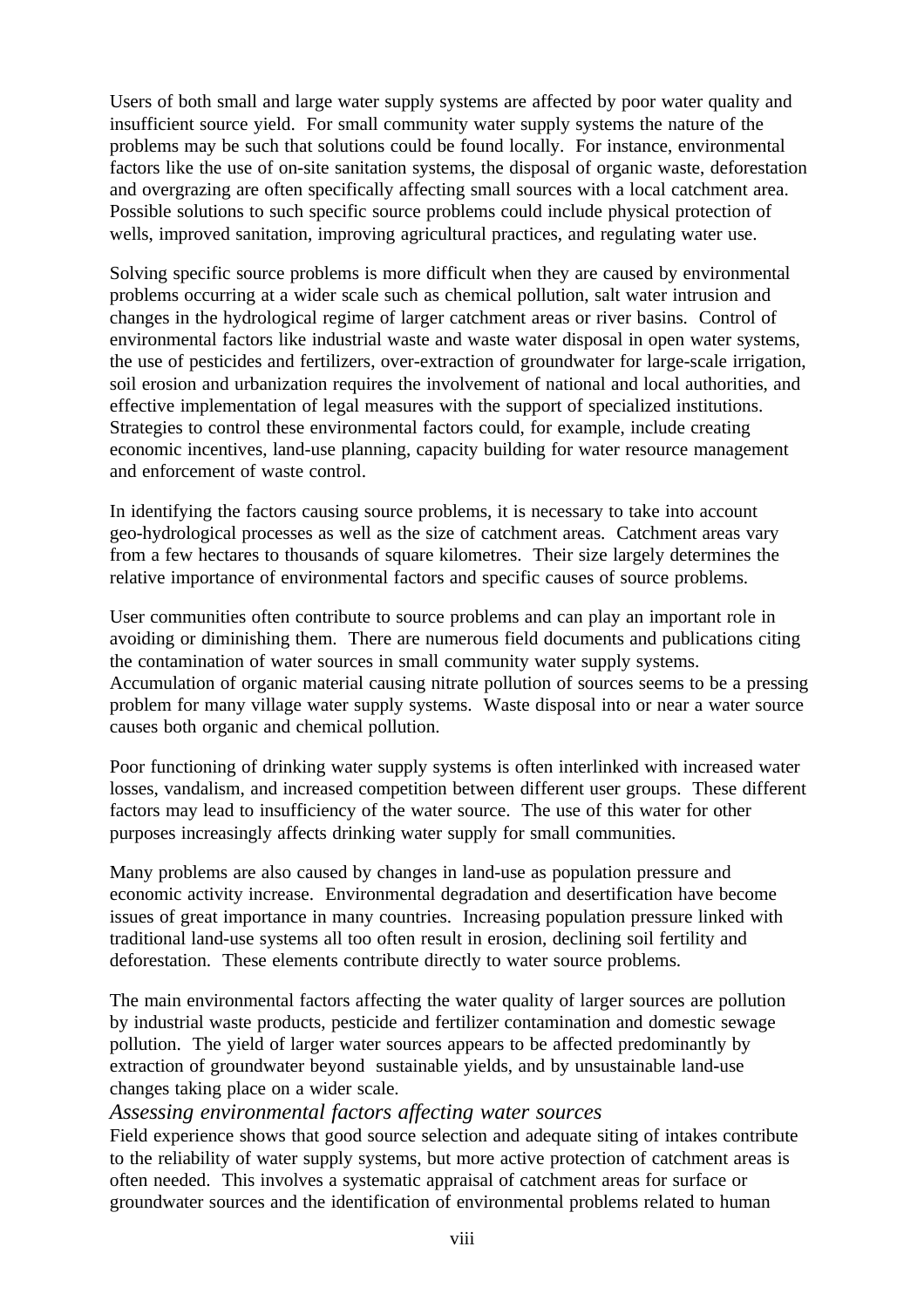activities.

Once a natural water source is developed, human activities tend to intensify in the catchment areas. It is sometimes useful for planning purposes to distinguish protection zones with different degrees of vulnerability, i.e. the inner zone, defined as the area in which there is a direct risk of contamination; the outer zone, defined as the area in which the water may be at risk from indirect contamination; and the catchment area.

Assessing the risk that pollution might occur may include sanitary surveys to examine the physical conditions around point source water supply systems, and identify possible causes of contamination of the water.

Community motivation and awareness is important, since many water pollution problems are caused directly and indirectly by the water users. However, motivating people to take an active role in assessing environmental factors and protecting their water sources is often difficult. Community-based maintenance and management of water supply schemes is a good starting point for a more integrated approach to water source protection and environmental conservation, provided there are direct links between the community and the water source.

#### *Need to address water source protection more systematically*

Based on the information received and the documentation reviewed, there is a definite need to address source protection problems and their underlying causes more systematically. Water related environmental problems have received attention in recent years because they affect the sustainability and the effectiveness of drinking water supply improvements and other development efforts. However, there is no clear overview of ways to deal with the issue. Too few examples of success in controlling environmental factors degrading sources of drinking water have been reported upon. Though often poorly documented, these examples show that there is scope for better water resource management.

Examples of solutions being implemented include improvements in sanitation, physical protection of wells and intakes, soil and water conservation, treatment of waste water, recycling of waste water, artificial recharge and reforestation. Strategies to protect drinking water sources often combine such measures with institutional and legal improvements. Increased attention is being given to partnership between communities and government agencies in developing capacities to manage and protect water resources. Legal issues relating to drinking water resource management have recently been listed by WHO, which is continuing its research in this important area.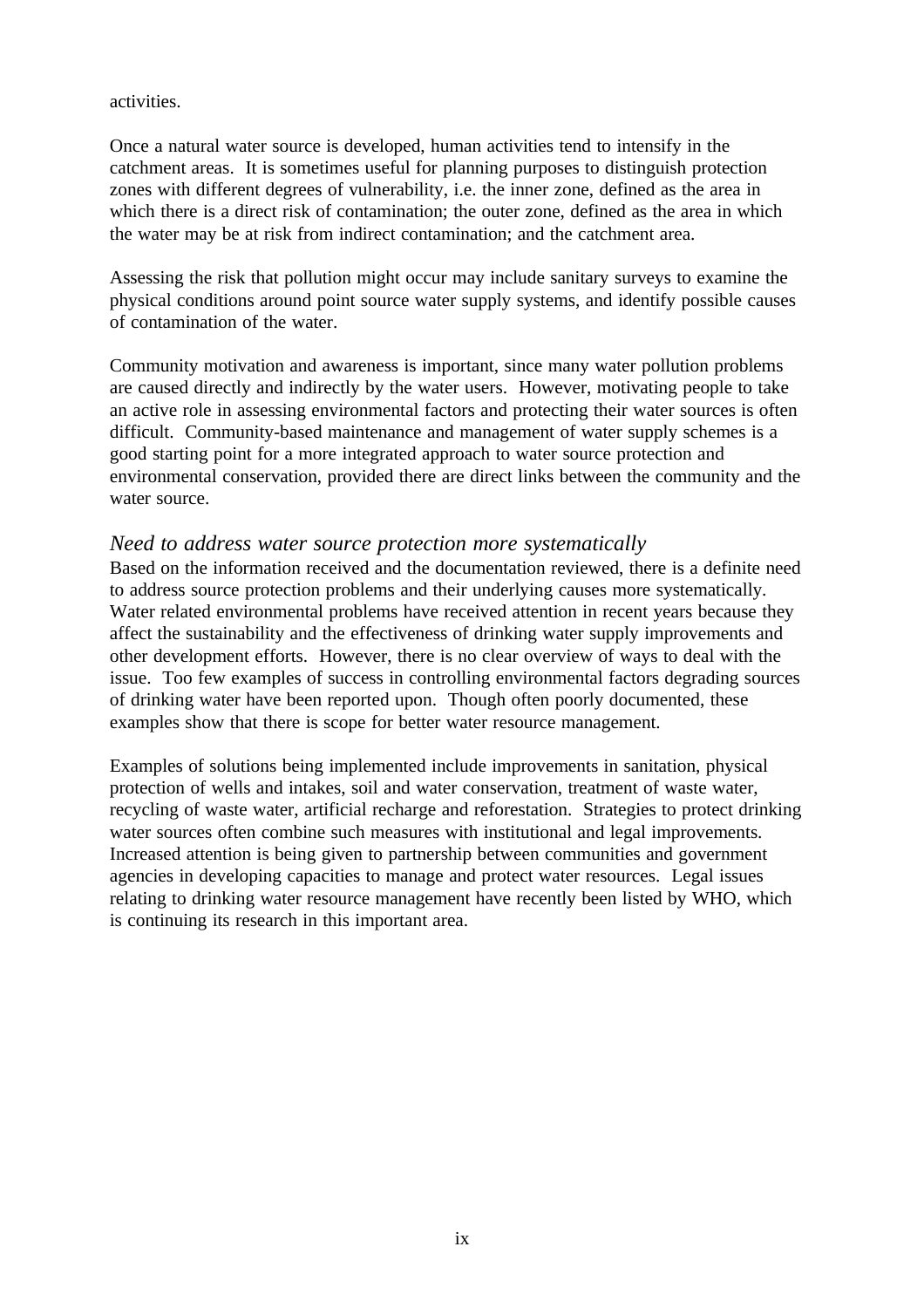#### *Lack of reliable information*

There are insufficient data on the magnitude and the nature of drinking water source problems. Lack of information is possibly one of the main reasons why so far few countries have formulated overall policy objectives concerning environmental protection of drinking water sources. This may also explain their failure to make appropriate legal and institutional provisions.

Field experience in local water source protection mainly concerns technical approaches to solve local source problems in small catchments. Other essential elements appear to be land-use planning and control, legislation and regulations, source selection and siting procedures, and community management. However, again, there is very little documented experience in developing such an integrated concept.

More detailed analysis of environmental data is required to set standards, provide workable guidelines and promote water source protection at all levels in developing countries. This would contribute significantly to developing national water resource strategies. Possible activities by the international organizations could include:

- Developing checklists and general guidelines to identify, prevent and remedy water source problems;
- Preparing country inventories to establish the nature and magnitude of water source problems and identify possible protective actions;

#### *Legislation not enforced*

Environmental legislation and water laws mostly concern large basins. As such, they seldom provide a good basis for the protection of many of the smaller water sources on which small settlements rely. Enforcement of water resource legislation and regulations is hampered by lack of awareness of environmental problems, resource sustainability measures and the associated costs and benefits. It is critical that future legislation should be resource management oriented and take a sustainability approach.

Some developing countries have prepared new water laws to meet the present needs, but lack political priority for drinking water source protection. Source problems are felt more directly by those without access to improved water supply services, and by users of small untreated community water supplies. Consequently, drinking water sources for smaller settlements and low-income groups in urban fringe areas are increasingly affected by the pollution caused by larger settlements and economic activities. The benefits and costs of pollution control vis-a-vis non-control to the polluter and consumer are important considerations in this matter.

#### *Lack of practical guidance for planners and decision-makers*

There is a general lack of awareness of the above mentioned environmental issues among planners and decisions makers, and often among the water users themselves. In many cases, both the people and the authorities give priority to meeting short term needs and appreciate less the long term benefits of protecting land and water resources. More attention is needed for the training of local staff and users, enabling them to play a more active role in water source protection by providing the guidance they need to address the most urgent environmental issues in an effective way.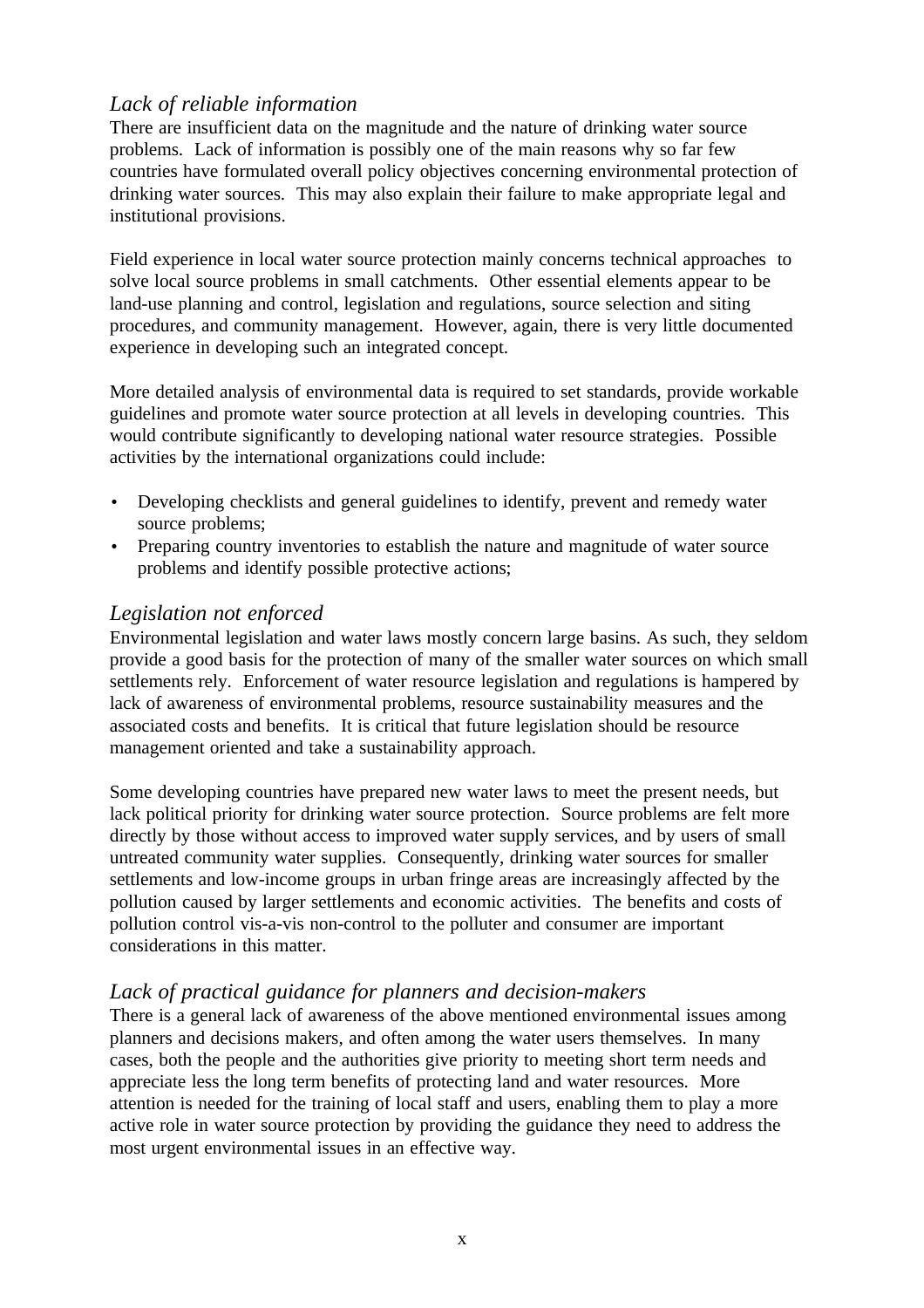Profiles of different types of water sources in different environments and their vulnerability to environmental factors could form a basis for long term planning. Guidelines for the selection and development of surface and sub-surface sources under different catchment conditions, would be useful to engineers and planners who presently have limited means to address the issue. To monitor the environmental factors affecting the sources, simple indicators are required to determine when and where preventive or remedial action is needed.

#### *Simple tools and methods*

Small water sources could be protected by using simple tools and methods, relying upon community resources and skills. Practical examples may help to promote the idea of water source protection and trigger the development of local solutions. Detailed studies on water source protection issues in selected developing countries would have as an objective to develop these simple tools and methods which can be applied at the community level. On the basis of the information from field studies and pilot projects to promote and develop such tools and methods, community involvement in water source protection at the local level could be enhanced.

Low-cost technologies for waste water treatment and the management and control of industrial waste could be applied more often, in particular by small and medium size industries, and by public institutions like hospitals. Some are already in existence whereas others must be installed. It would be important therefore to identify and promote existing appropriate and low-cost processing technologies to: identify where the necessities currently exist, promote research on new treatment methods, and develop adequate maintenance programmes for existing methods.

#### *Pesticides and chemicals*

Little detailed information is available for developing countries on the effects on the health of water users related to pesticides and chemicals into water sources. An increasing array of chemicals are imported and used in the developing world and many countries do not have a registry of toxic imports. It is therefore important that information on pesticide and chemical use practices is collected in each country to determine high-risk water sources, and situations where contamination of sources is likely.

Information concerning the health effects of pesticides and chemicals needs to be compiled and made accessible to allow planners and engineers to assess the health risks in the planning stage and to develop suitable monitoring indicators.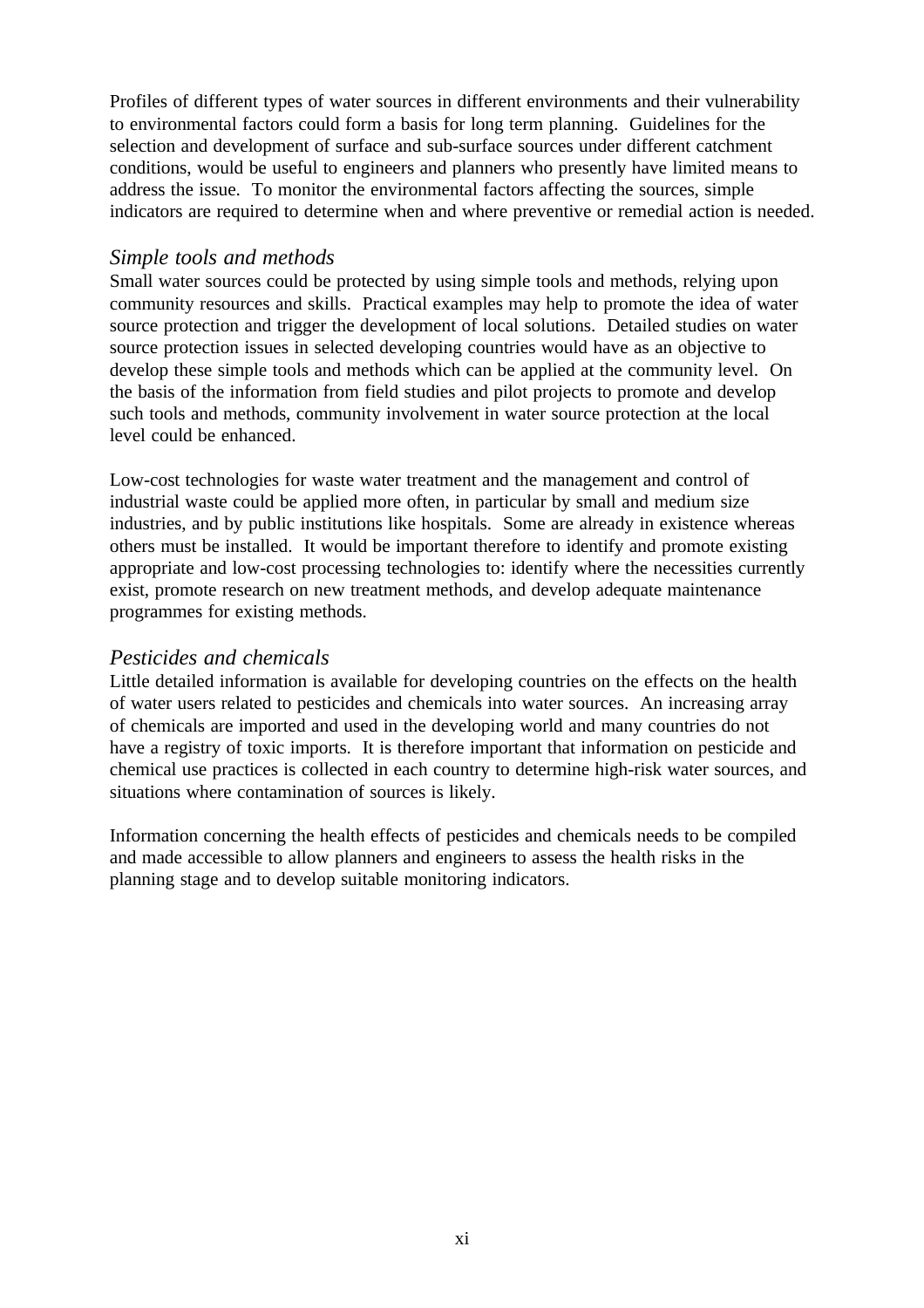### *1. Introduction*

### **1.1 Background**

During the last years of the International Drinking Water and Sanitation Decade, IRC has enhanced its information base and increased its efforts to gain a better overview of environmental issues relating to drinking water supply and sanitation. These issues were identified by concentrating on environmental impact on drinking water supply and sanitation programs as well as on environmental factors affecting drinking water provision.

There is little specific information concerning environmental impact of drinking water supply and sanitation. More information is available concerning the effects of economic activities and exploitation of water resources, mainly for irrigation and hydro-power. It may be assumed that the negative environmental effects from drinking water supply programmes is less significant than from land and water development for agriculture and other economic activities.

A greater volume of information is available on the impact of environmental factors on the feasibility, the quality, and the sustainability of drinking water supply programmes. Many examples from the field relate to scarcity of water resources, but water pollution is also mentioned frequently. These factors merit increased attention, because they affect the health and wellbeing of people as well as available water supply.

These considerations have directed the scope of IRC's present activities towards assessment and control of environmental factors affecting the sustainability of drinking water supply and sanitation programmes. Earlier, the IRC staff has concentrated on technical solutions to ameliorate water scarcity and enhance the role of user communities in managing their living environment. Occasional papers have been published on artificial recharge and water harvesting (1). It is anticipated that further work will be done to develop an information base concerning community-based environmental management.

The purpose of this occasional paper is to summarize the available information concerning drinking water source problems and to identify experience in solving them. It presents an overview of environmental factors negatively affecting drinking water sources in developing countries and the main impacts in terms of quality and quantity of drinking water. It addresses the causes of deterioration of small and large sources for both surface water and groundwater, and contains summary information concerning experiences in protecting or improving sources of drinking water. It also identifies priorities for initiating country level activities, evaluation studies and research. Finally, it suggests ways of dealing more systematically with the issue of water source protection.

The information presented in this paper has been obtained from a variety of sources, most of which, international organizations and specialized institutions. Country and case related information often obtained verbally or in a summary form, because most

field experience is rarely documented. Since detailed case studies and field reports are scarce, most of the examples are drawn from existing articles, publications and reports.

<sup>(1)</sup> Occasional Paper 9: Artificial groundwater recharge for water supply of medium-size communities in developing countries, OP 9, IRC, 1987. Occasional Paper 14: Water harvesting in five African countries, OP 14, IRC, 1990.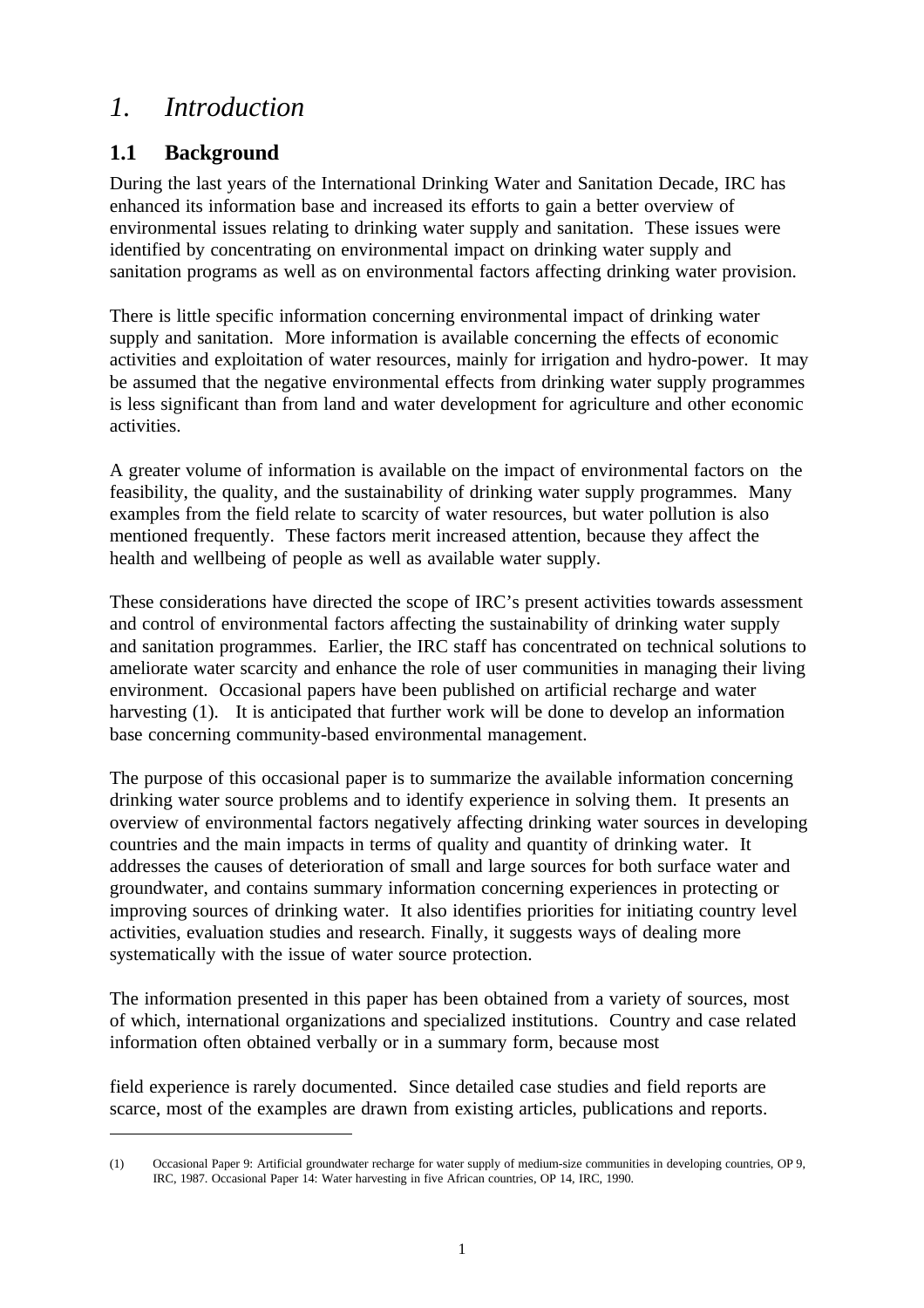Some case material was presented during a working meeting on water source protection held at IRC on May 31 and June 1, 1990. The papers prepared by some of the participants have been referred to in this publication. The participants of the working meeting concluded that there is insufficient priority for water source protection and that awareness about the issue is lacking. Country institutions dealing with the issue are often inexistent or ineffective. In most developing countries there are no policies, strategies or legislation. It was clear that there is an urgent need for continued exchange of information and increased action in this important field. Further country studies are recommended as part of the research and development activities, with emphasis on economic and legal aspects of drinking water source protection. These last aspects are being taken up by the Community Water Supply and Sanitation Division in the World Health Organization (WHO/CWSS) in Geneva.

#### **1.2 Water sources and the environment**

The Report of the World Commission on Environment and Development, issued in 1987, stresses that many efforts at environmental management to date have been inappropriate: focusing more on the effects than on the problems and their original causes. The commission recommended that "in dealing with environmental issues, we must shift our attention from the effects to the causes".

During the International Decade for Drinking Water Supply and Sanitation, many people in both urban and rural areas of developing countries have been provided with an improved drinking water supply system. These systems range from protected wells with rope and bucket systems or handpumps to diesel-pumped piped supply systems with house connections. The World Health Organization (WHO) estimates that in the ten years, about one billion people will have been served, bringing the global coverage to 88% for urban areas and 61% for rural areas.

In spite of this unprecedented progress, it is estimated that the number of people still in need of a reliable, improved water supply system in 1990 is greater than in 1980 (about 1.2 billion according to WHO statistics). According to the New Delhi Statement (2) adopted by 600 participants from 115 countries, one in three people in the developing world still lacks safe water and environmental sanitation.

Most policy makers and planners are well aware that many drinking water supply systems are not functioning well. Data concerning the percentage of systems functioning below standard or abandoned by their users vary widely and monitoring data are often not available. Most estimates indicate percentages in the order of 40 to 60% in spite of the successful development of decentralized operation and maintenance systems in some countries. There is evidence that source problems are an important cause of poor functioning of water supplies, normally associated with poor operation and maintenance.

<sup>(2)</sup> Final statement of the Global Consultation on Safe Water and Sanitation for the 1990s, 10-14 September 1990, New Delhi, India.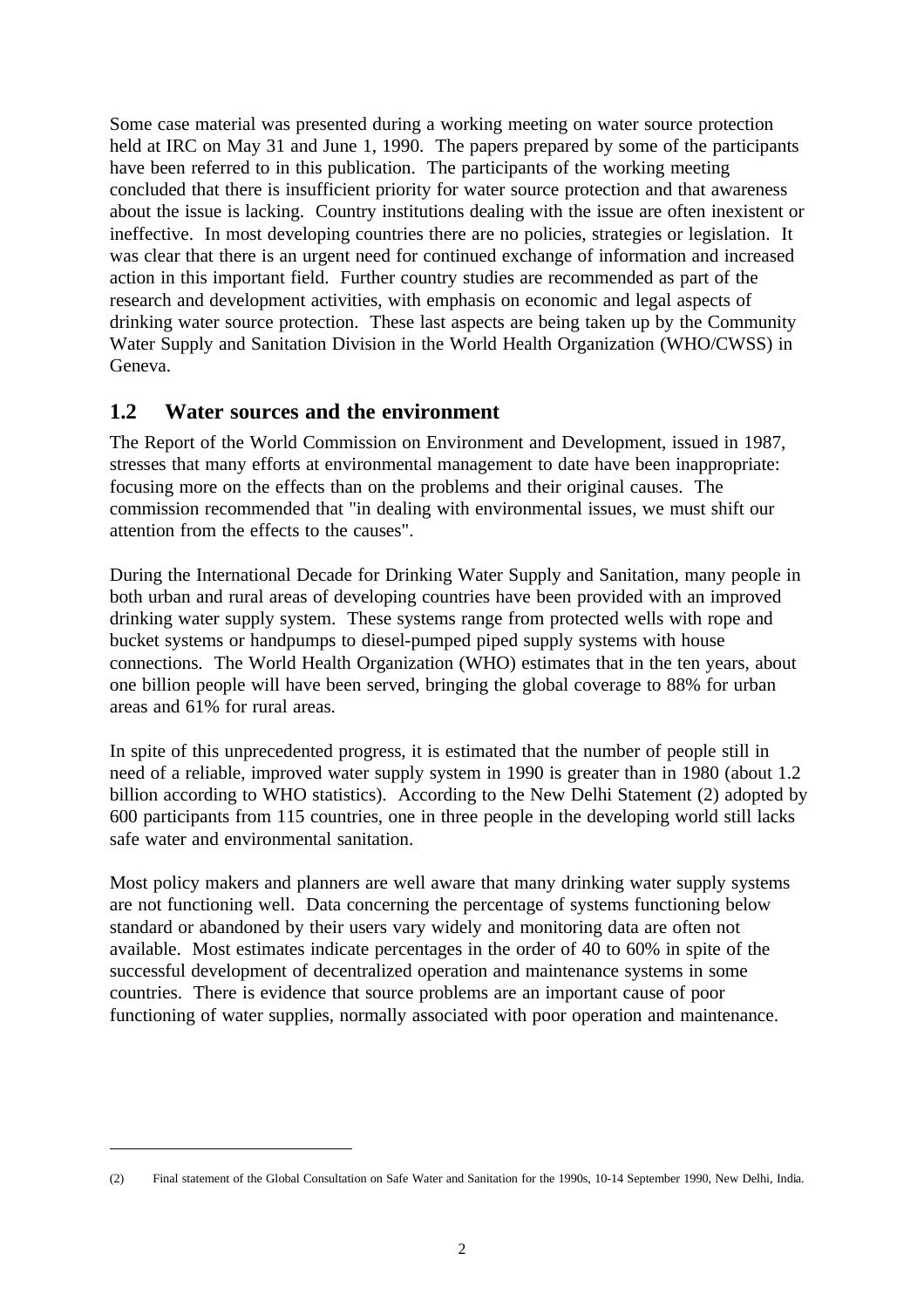When water supply systems function correctly and there is subsequent enhancement in living conditions and income levels, people are often willing to pay for improved service levels and will use drinking water for other domestic and economic purposes. Therefore, during the design life of a system, the average per capita water consumption increases if the system functions well. With multiple service levels being widely adopted, the per capita consumption (often in the order of 20 l/day at present) could rise to 40 l/day in rural and to 60 l/day in peri-urban areas.

On the basis of these indicative figures, it can be estimated that if the goal of clean water for all in the year 2000 is to be reached, the daily consumption of clean and reliable drinking water could be multiplied by about 4 or 5. Management of water resources and protection of sources is therefore essential.

Shallow groundwater and gravity sources such as springs are generally accepted as suitable for small, low-cost community water supplies in rural areas. Many of these sources are being polluted by waste products of human activities. As population growth, modernization of agriculture and industrial expansion continue at rapid pace in most developing countries, environmental problems such as pollution by solid and liquid wastes, deforestation and aquifer depletion will rapidly increase (Lee, 1990).

Considering the rapid growth in demand in combination with the associated increase of environmental problems, the relative importance of source problems affecting the sustainability of water supply systems, the health and wellbeing of the people, will dramatically increase in all countries. This is true even in countries where such problems are not yet serious. Keeping in mind the recommendation of the World Commission on Environment and Development, it is therefore necessary to direct attention to the broader context related to these source problems.

#### **1.3 Focus on user communities**

Source problems concern all water supply systems. However, for large urban water supply systems, source problems are generally considered in financial terms. Investments in developing new sources or additional treatment capacities may increase the cost of producing water by a relatively small percentage. Responsible water agencies may take this into account in the tariffs, but there will in principle be no direct negative consequences for the health and the living environment of the water users.

This is different in the case of smaller water supply systems which often have no treatment facility or a very simple one. Additional investments for better treatment or developing a new source would in proportion be much higher. In addition, operation and maintenance would become more difficult. Locally managed systems would tend to cease functioning and treatment plants would be abandoned. In general, communities using small or medium-size water supply systems are therefore more directly affected by source problems than those using larger systems.

Small and medium size systems include wells, boreholes with handpumps, spring captation systems, small piped and pumped water supplies, and gravity water supplies. Such systems serve a variety of communities, including rural villages and townships, regional centres, as well as urban low-income areas and urban fringe settlements which are not connected to urban drinking water supply networks.

These communities affect and are affected by their water sources. Water is seldom treated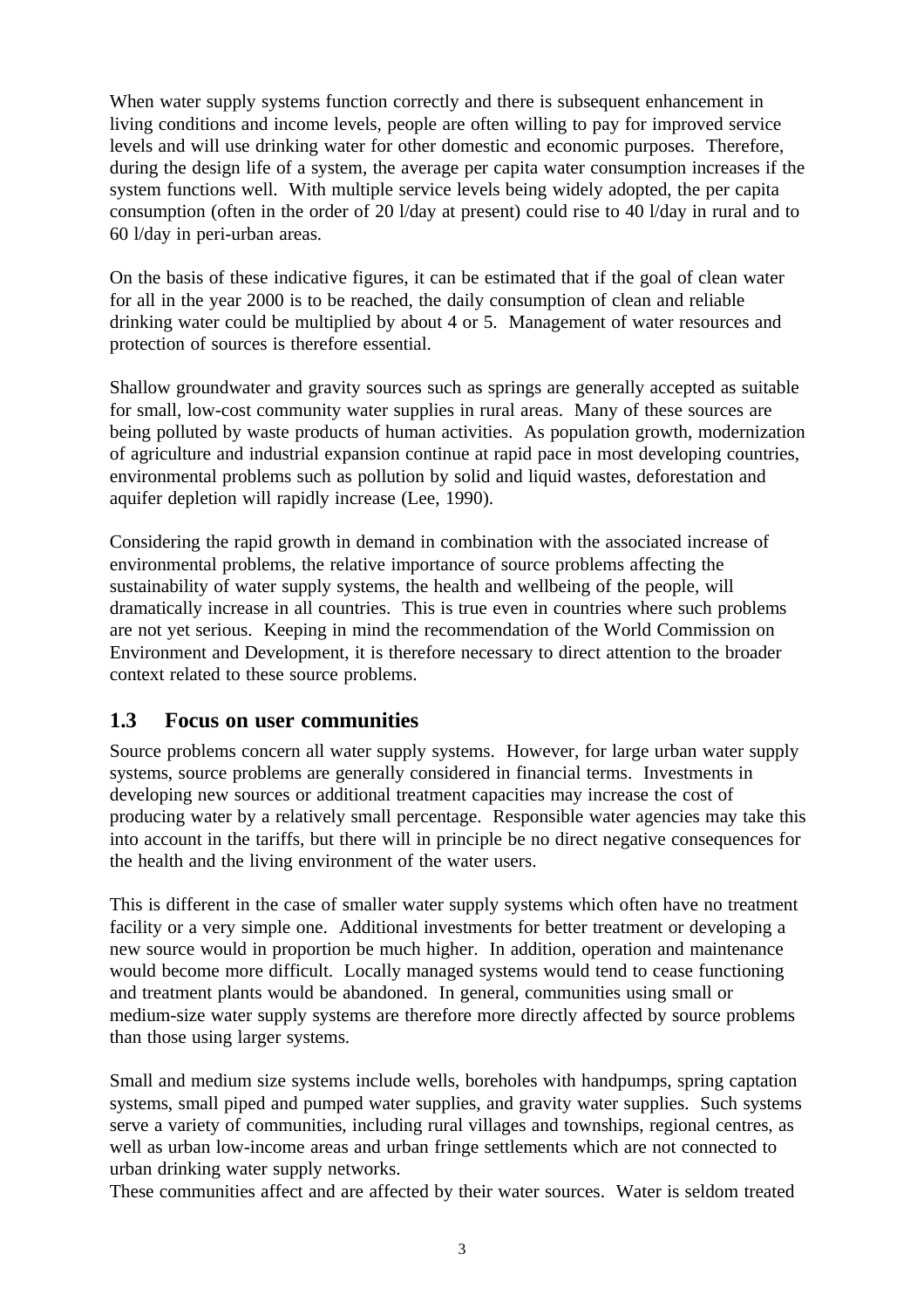and the source is prone to a number of direct and indirect causes of deterioration. The population as such, is often insufficiently aware of the health risks related to their water supply.

Finally, given that these communities are increasingly involved in the management of their water supply and sanitation systems, there is a need to explore ways to involve them in the sustainable management of their drinking water sources. Integrating environmental issues in the process of systematic community involvement seems important to raise the interest of authorities and may contribute to increased political commitment for the protection of drinking water sources.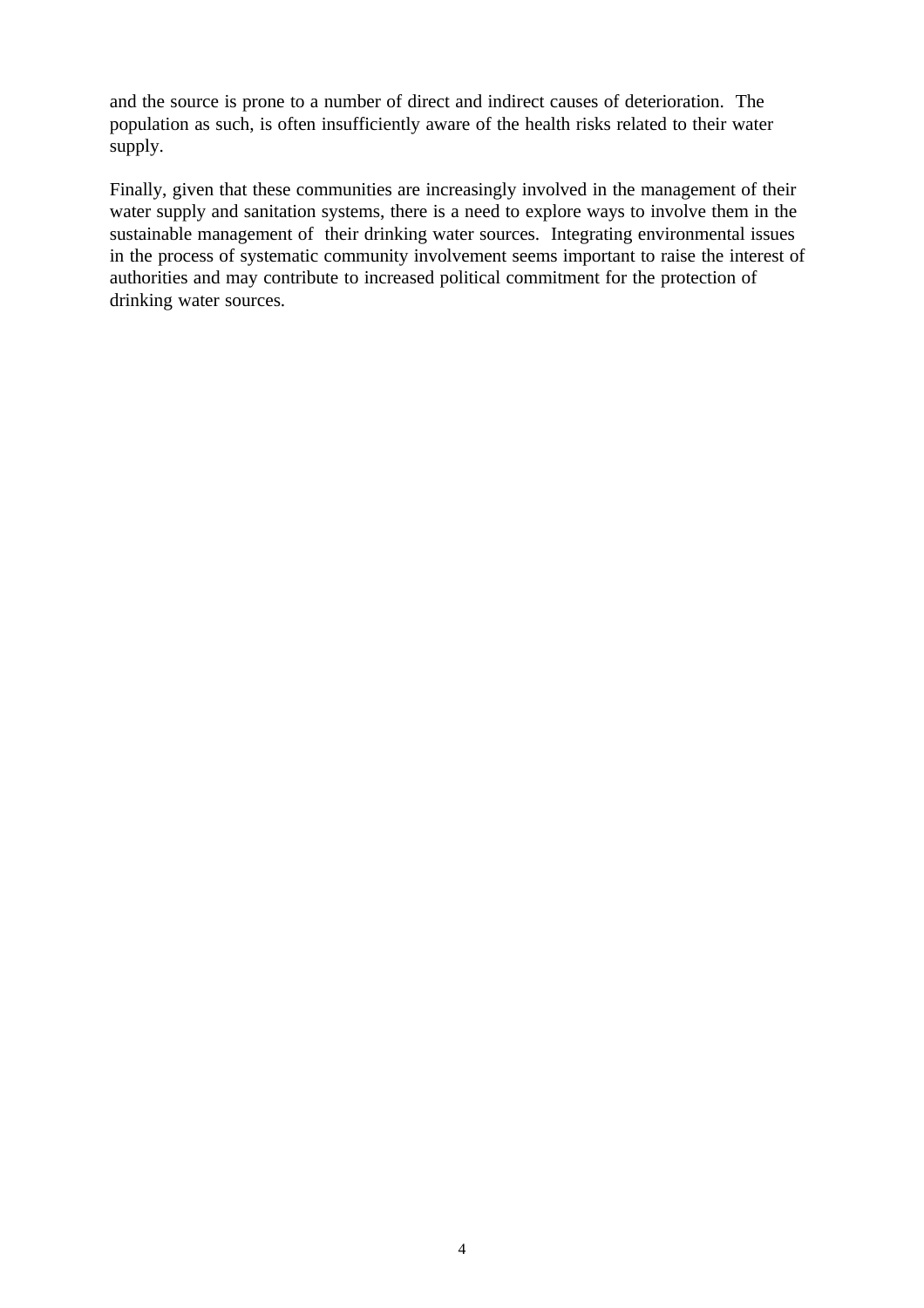## *2. Methodological Considerations and Definitions*

#### **2.1 Defining source problems**

Source problems have been defined and information reviewed concerning the natural process described in the hydrological cycle (see Figure 1). Possible cause-effect relations were identified as a basis for information collection and analysis. A more detailed description of the processes occurring in the hydrological cycle can be found in existing literature (3).



Figure 1: The hydrological cycle

A source problem occurs when a source is inadequate or unreliable (see table 1). An adequate source ensures supply of drinking water in sufficient quantity and quality, both from the viewpoint of the user community and the responsible water agency or government department. In other words it is perceived as meeting the present demand, but does not necessarily meet future demand. A reliable source by definition, meets present and future demand according to the design criteria, in terms of both quality and quantity. In other words, it would satisfy the needs of a design population at an agreed service level during the whole year until the end of the design period. This is sometimes termed continuity (Lloyd and Helmer, 1990).

Water quality is sufficient when it meets agreed standards when reaching the consumer. Most developing countries have adopted the WHO guidelines (WHO, 1985a) as their ideal goals. Water supply sometimes includes a treatment system, designed to treat the raw water which fluctuates within certain quality limits. The quality of the raw water will therefore determine what treatment is required.

<sup>(3)</sup> For instance in Hofkes et al (1987), Chapter 4.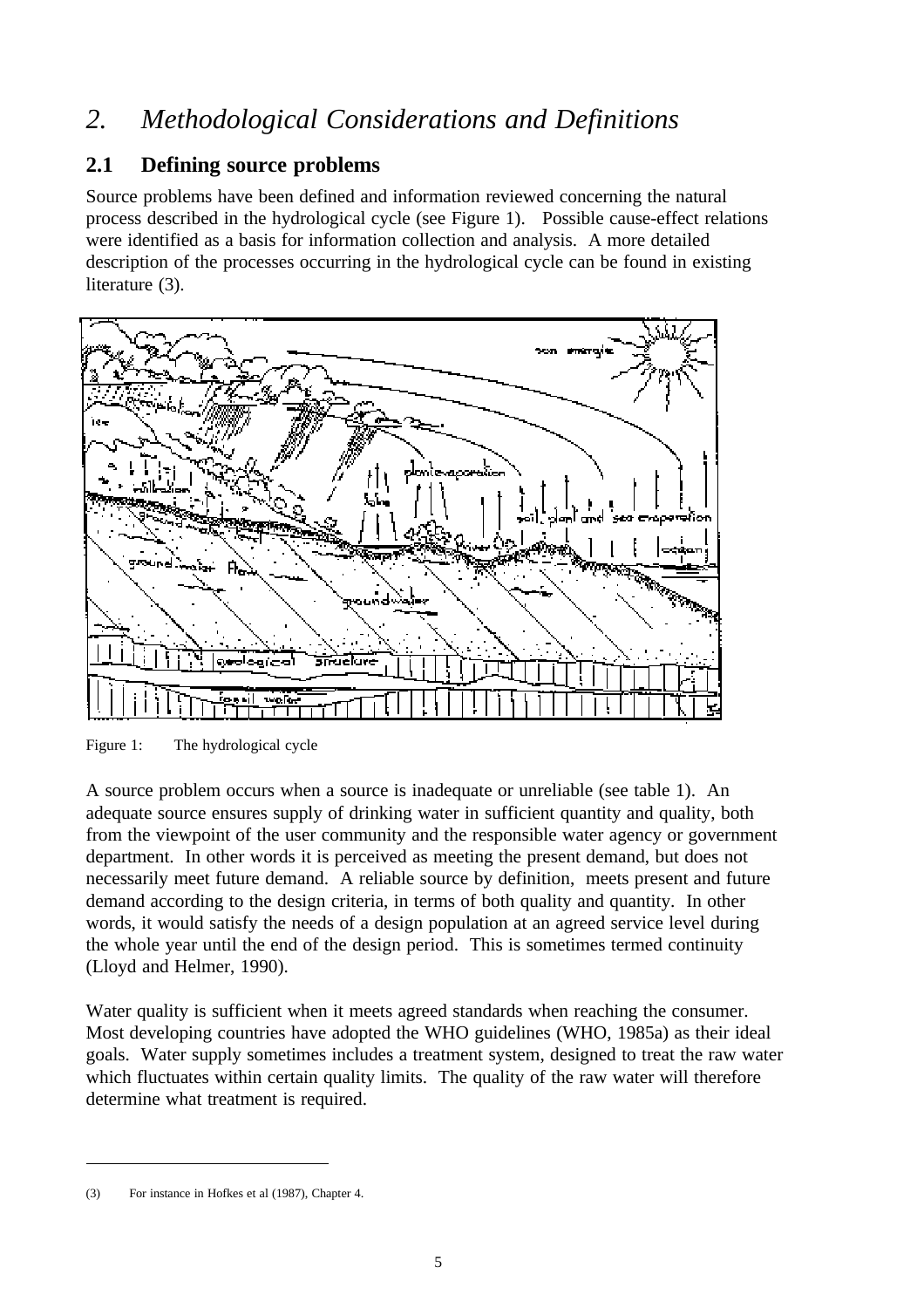| Perceived source problem                                                                                | Possible diagnosis |                   |  |  |
|---------------------------------------------------------------------------------------------------------|--------------------|-------------------|--|--|
|                                                                                                         | source inadequate  | source unreliable |  |  |
| Source yield as anticipated, but not sufficient to<br>satisfy all users due to unforeseen circumstances | $\mathbf{x}$       |                   |  |  |
| Source yield not sufficient to meet present demand                                                      | X                  |                   |  |  |
| Water demand increases more than anticipated,<br>and exceeds source yield                               | $\mathbf{X}$       |                   |  |  |
| Yield meets present demand, but not the<br>design demand as anticipated                                 |                    | X                 |  |  |
| Water quality below agreed standards                                                                    | X                  |                   |  |  |
| Water quality deteriorates                                                                              |                    | X                 |  |  |
| Water quality not acceptable to users                                                                   | X                  |                   |  |  |

#### Table 1: Defining source problems

Water quantity of a source is sufficient when the lowest yield from the source meets the daily demand. This demand is normally determined by the daily per capita consumption for a given population. It is generally accepted that a minimum of 20-30 litres per capita per day should be provided, but many developing countries set lower objectives determined by local conditions. Some drinking water systems in arid areas are designed to supply the minimum daily biological needs of around 5 litres, the rest coming from unimproved sources. This illustrates that in determining if water quantity is sufficient, much depends on local water use habits, which are influenced by environment, socio-economic status, socio-cultural factors and governments standards.

Water sources which meet both the quality and quantity requirements for agreed uses the whole year round, with the minimum yield exceeding the demand of the design population are reliable by definition. If users are not satisfied with the service level, they perceive the source as inadequate, but the problem is not perceived as such by the engineers responsible for the scheme. On the other hand, users may find a source adequate while engineers may conclude from monitoring data that it does not always meet the demand of the target population. Provided the data are reliable, the responsible engineers will in principle define this as a source problem, even if it is not yet perceived by the user community.

A water source problem is perceived by both the users and the agency when the water quantity or quality of a specific source is found to have decreased to the extent that the consumers of the water do not get the service as agreed. Even if such problem occurs only once, the source is unreliable, but may still remain the best available source. For instance, polluted water may continue to be used if there is insufficient awareness about the health risks among the users, if the nature of pollution does not affect the taste or colour, or if there is no alternative water source.

Source problems related to quantity are sometimes recognized too late. One important reason is that the water demand may be expected to double or triple over the design period of the water supply system. For that reason, sources generally provide an overcapacity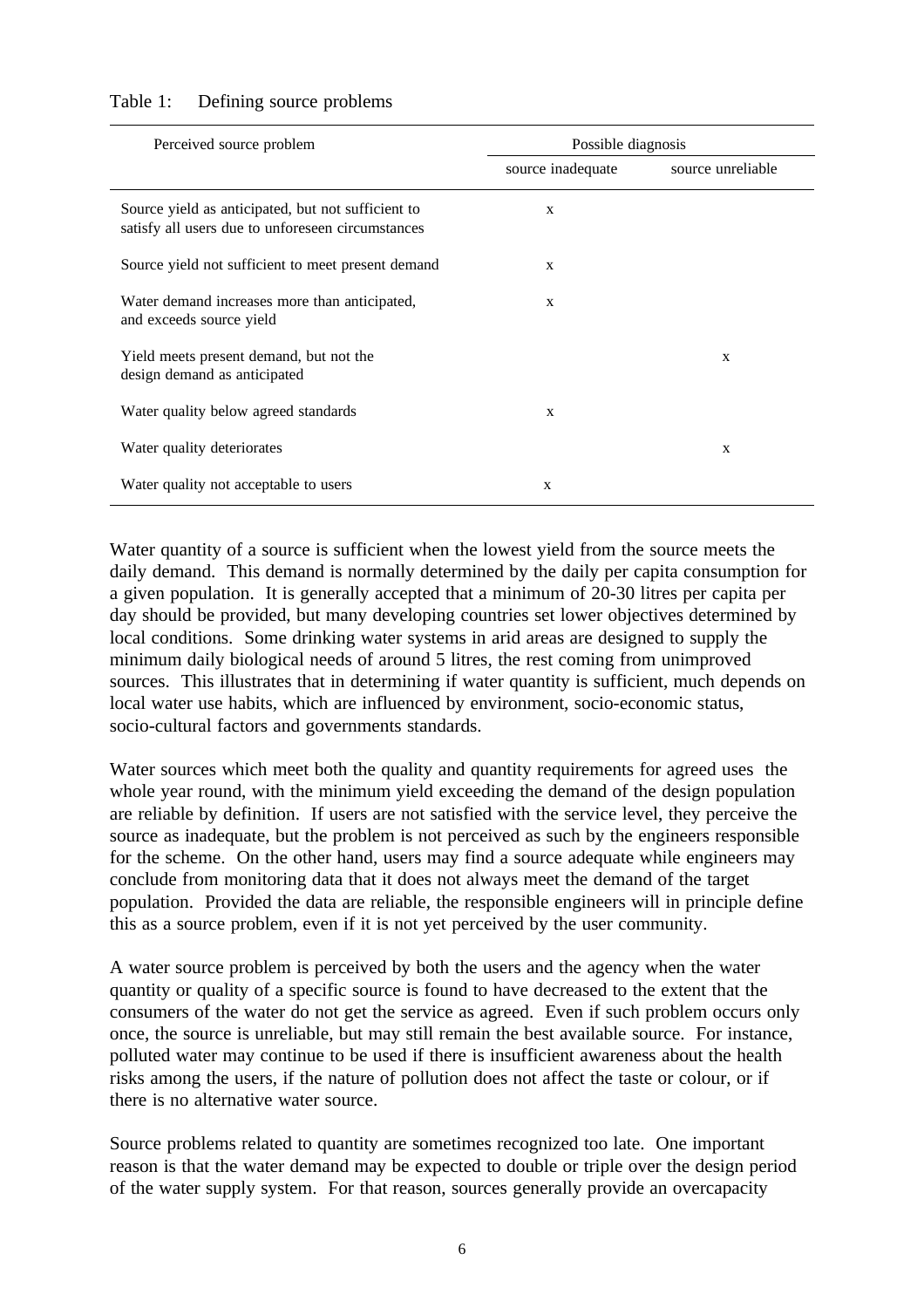during the first years of operation for water supply systems. Decreasing yields at the source may therefore not be noticed until a given population threshold is passed.

The choice of a water source should ideally be based on data concerning the water quality and quantity, and on a realistic assessment of possible source problems and feasible protection measures. Insufficient data or unrealistic assumptions made in the planning phase frequently have been primary causes of source problems. For instance, the conclusion that a water source meets the requirements is often based on flow measurements during short periods and on the assumption that the source is not used for other purposes, and will not be polluted once it is used for drinking water supply.

Insufficient consideration is given to possible changes in the catchment areas due to human activities. As these changes are often not monitored and land-uses not controlled, deterioration of water sources is occurring widely without being recognized.

#### **2.2 Types of water sources**

Water sources can be broadly divided into groundwater and surface water sources, springs and rainwater (Table 2).

| Source                  | Category                                    | Captation                                                                        |
|-------------------------|---------------------------------------------|----------------------------------------------------------------------------------|
| Groundwater in aquifers | confined<br>unconfined<br>shallow<br>fossil | shallow well<br>borehole<br>deep well                                            |
| <b>Springs</b>          | gravity<br>artesian                         | springbox<br>open intake<br>gallery                                              |
| Surface water           | river<br>stream<br>lake<br>pond             | direct pumping<br>dam<br>infiltration well<br>riverbed filtration<br>open intake |
| Rainwater               | n.a.                                        | rooftop harvesting<br>surface catchment<br>runoff farming                        |

| Table 2: | Types of Water Sources |  |
|----------|------------------------|--|
|          |                        |  |

The captation system is part of the water supply systems. Source selection is part of planning and design, but the water source is not considered here as a component of the water supply system.

Water source protection aims to ensure the reliability of the sources, but may also contribute to improvement. Improvement means increasing the quality of the water, increasing the yield, or diminishing fluctuations in both. This may render the source adequate for different uses and reduce the costs of the water supply system.

As can be seen from the above table, the water source can sometimes be protected more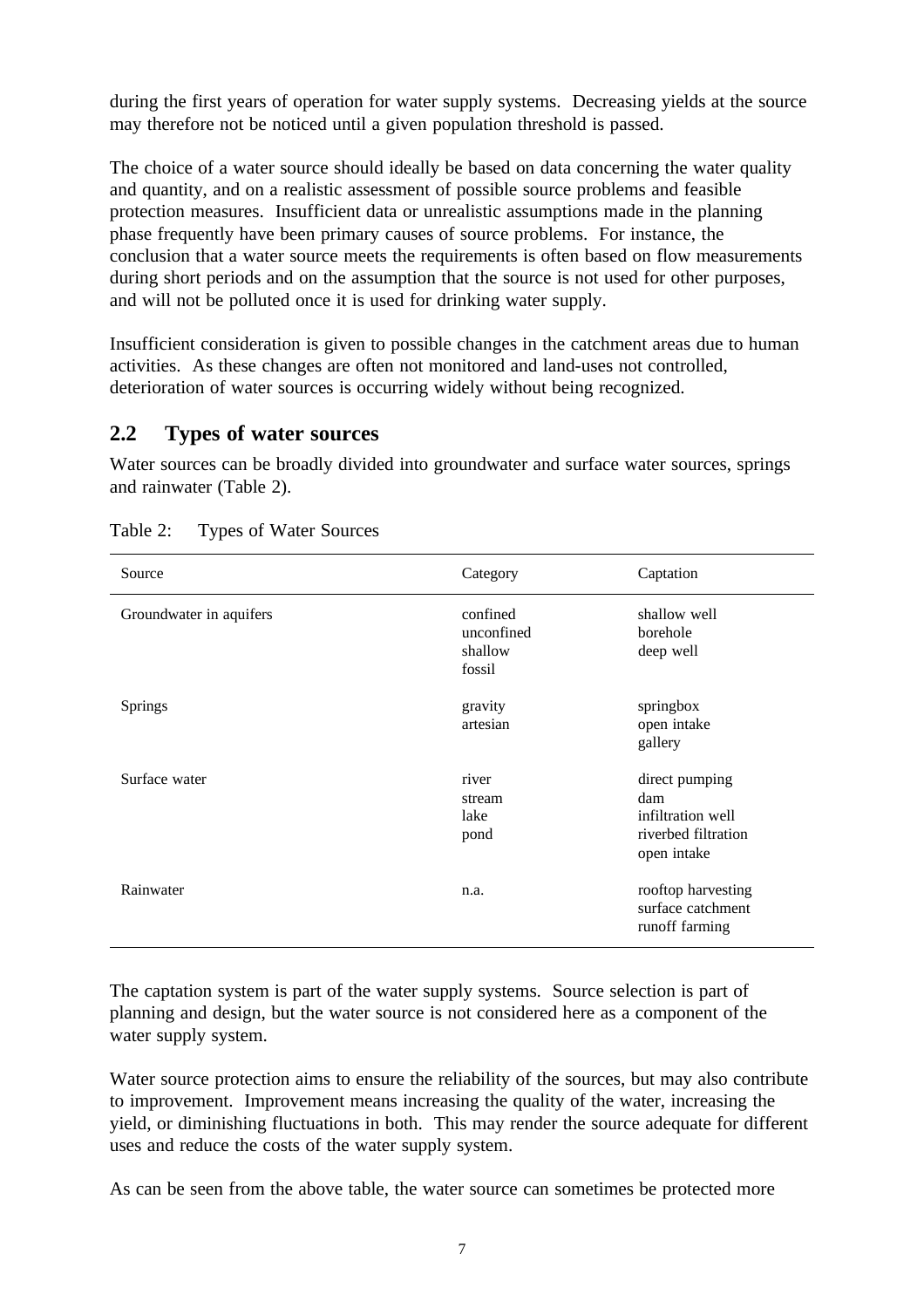effectively by intervening in the catchment area rather than at the source. In this publication, many subjects relate to catchment protection as well as to water source protection, while it is in fact the combined catchment and water source which is being considered. Rainwater quality and availability is determined by global climatic factors and by air pollution. These factors are beyond the scope of this publication.

Some sources do not have a distinct catchment area to which they can be linked. This is the case for fossil groundwater and sometimes for artesian springs. In other cases, it is difficult to define boundaries of catchment areas. For example, boreholes may draw water from different aquifers with different catchment areas. Finally, drinking water sources may be influenced by a very large catchment area. This applies for instance to river basins from which large populations draw their water. This makes it sometimes more difficult to analyze causes of source problems and design remedial actions.

Small sources are generally fed from locally identifiable catchments. They usually supply drinking water to small and medium size communities. Small sources include springs, ponds, shallow aquifers, and small streams. Large surface and groundwater sources are fed by many individual smaller catchments. Large sources include regional aquifers, rivers, large lakes and large artesian springs. User communities of large water sources can range in size from the entire population of a metropolitan city to a small urban-fringe community or village. Considering the various types of water sources, making a distinction between small and large sources is sometimes useful for determining the nature of source-catchment linkages.

#### **2.3 Catchment areas**

The reliability of sources ultimately depend on the rainfall and the conditions in the catchment area. The routes water takes and the time the water requires to reach the source greatly affect the quality and quantity of the water available at the source during different seasons. The routes are determined by rainfall characteristics, topography, vegetation, soil and geological conditions.

Where rain falls in heavy showers in distinct rainy seasons, high peak discharge will occur with swollen rivers and streams and increases the sediment load in surface water. Contaminants are washed off the land and into the surface water. In these areas there will normally be a low surface flow during dry periods and pollution will become more serious as polluting substances are not sufficiently diluted. Where rainfall is more evenly distributed, more water infiltrates in the soil, surface water will flow more evenly throughout the year and will generally be less turbid after rainfall. As a result, the natural quality of the surface water will be better and it will fluctuate less.

The volume of water infiltrating per unit of time in the soil as a proportion of total precipitation is defined as the infiltration rate. It is affected by rainfall intensity and distribution, topography (slope, depressions), vegetation, and land use. Human activities in the catchment area may change several of these factors and therefore affect water sources. Surface water sources are generally affected more directly than ground water sources by changes in the catchment area. Ground water sources react more slowly, because infiltrated water takes more time to reach the point where it is

extracted and so the link between a source problem and its cause may be more difficult to establish. For instance, pollution affecting ground water sources may have been caused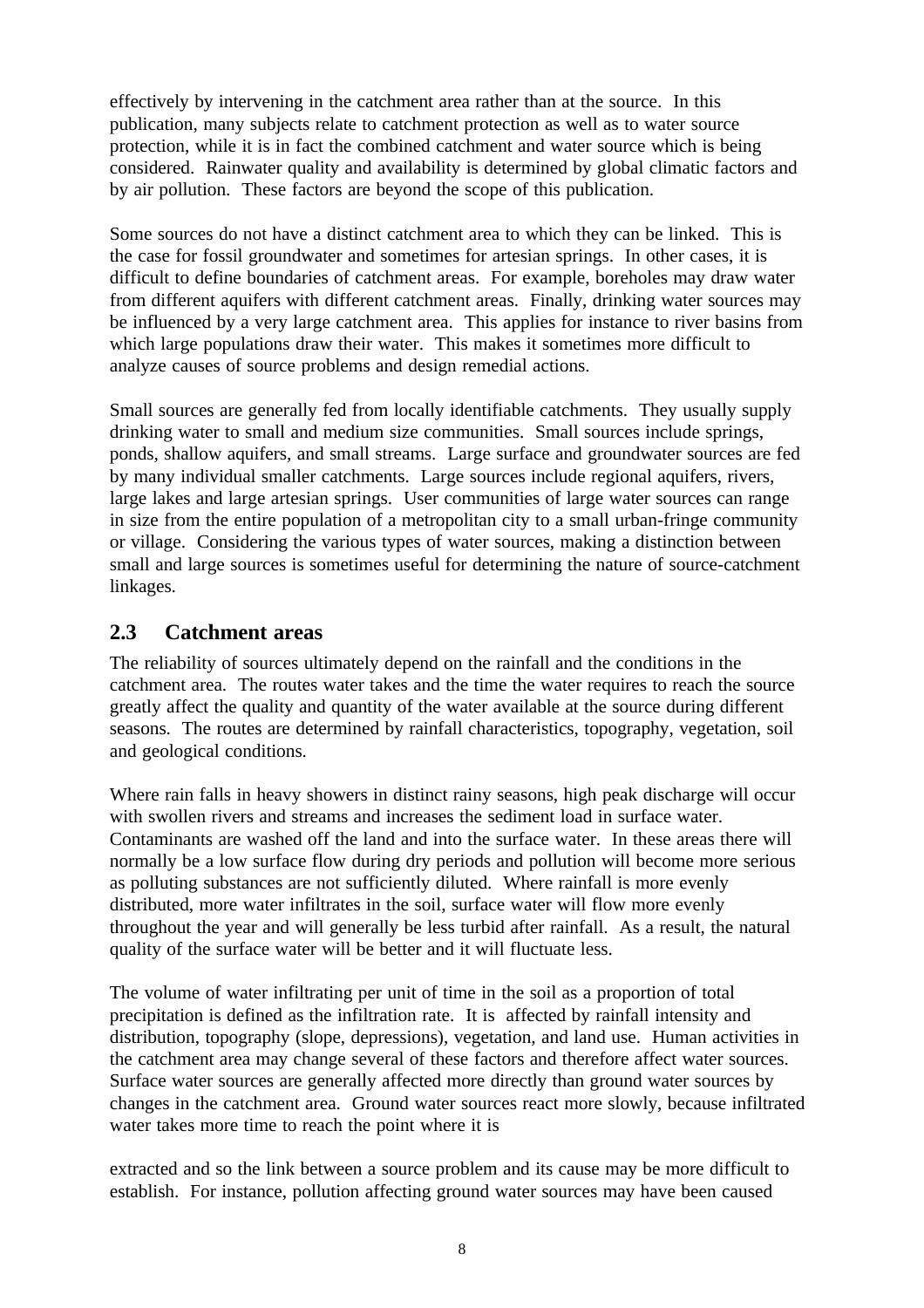years before the problem is actually identified.

In identifying the causes of source problems, it is necessary to take into account these hydrological and geo-hydrological processes as well as the size of catchment areas in order to determine the main factors contributing to the problem. Catchment areas vary from a few hectares to thousands of square kilometres. Their size and nature helps determine the relative importance of causes of problems, and the way to deal with them.

Particularly in small catchment areas, the specific causes of surface water source problems are often relatively easy to identify. The small user communities are commonly the cause of the majority of problems. Preventive and remedial solutions could be achieved at a local (district or community) level often by the communities themselves. In small catchment areas the immediate cause of a specific problem can often be identified by simple observation for which solutions may be suggested.

In large catchments a number of factors tend to contribute to a problem, where the links between causes and effects are more difficult to recognize. The small communities using the larger water sources are not the main cause of most problems although they may contribute to them. Preventive and remedial solutions may therefore require legislative measures, longer term planning and inputs.

#### **2.4 Cause-effect links: a model**

For the purpose of this review, the main linkages between the water sources, the catchment areas, natural environmental factors, user communities and non users have been studied using a simplified model (figure 2), distinguishing direct and indirect linkages. Direct linkages concern immediate impacts at the water source and the surrounding area upon the quality or quantity of the water supplied to user communities. Indirect linkages concern changing conditions in the catchment area that affect the reliability of the source.

The environmental factors relating to each of these main linkages are discussed in chapter 3 and 4.

Following an analysis of the nature of source problems, attention is focused on a range of different drinking water source protection interventions that have been adopted in developing countries in an effort to improve water sources. Relevant experiences concerning water source protection are discussed in chapter 5.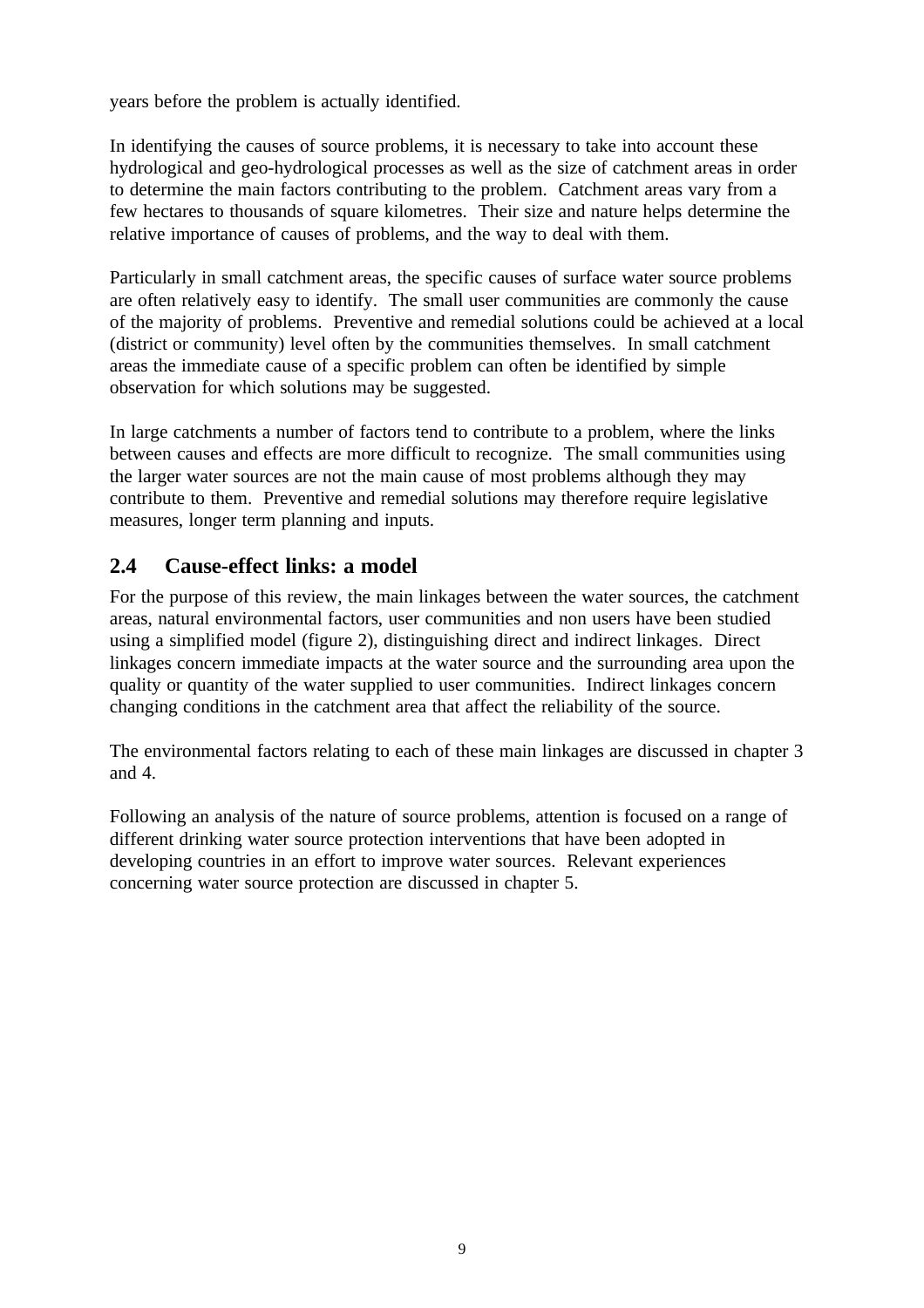

Figure 2: Main factors affecting water sources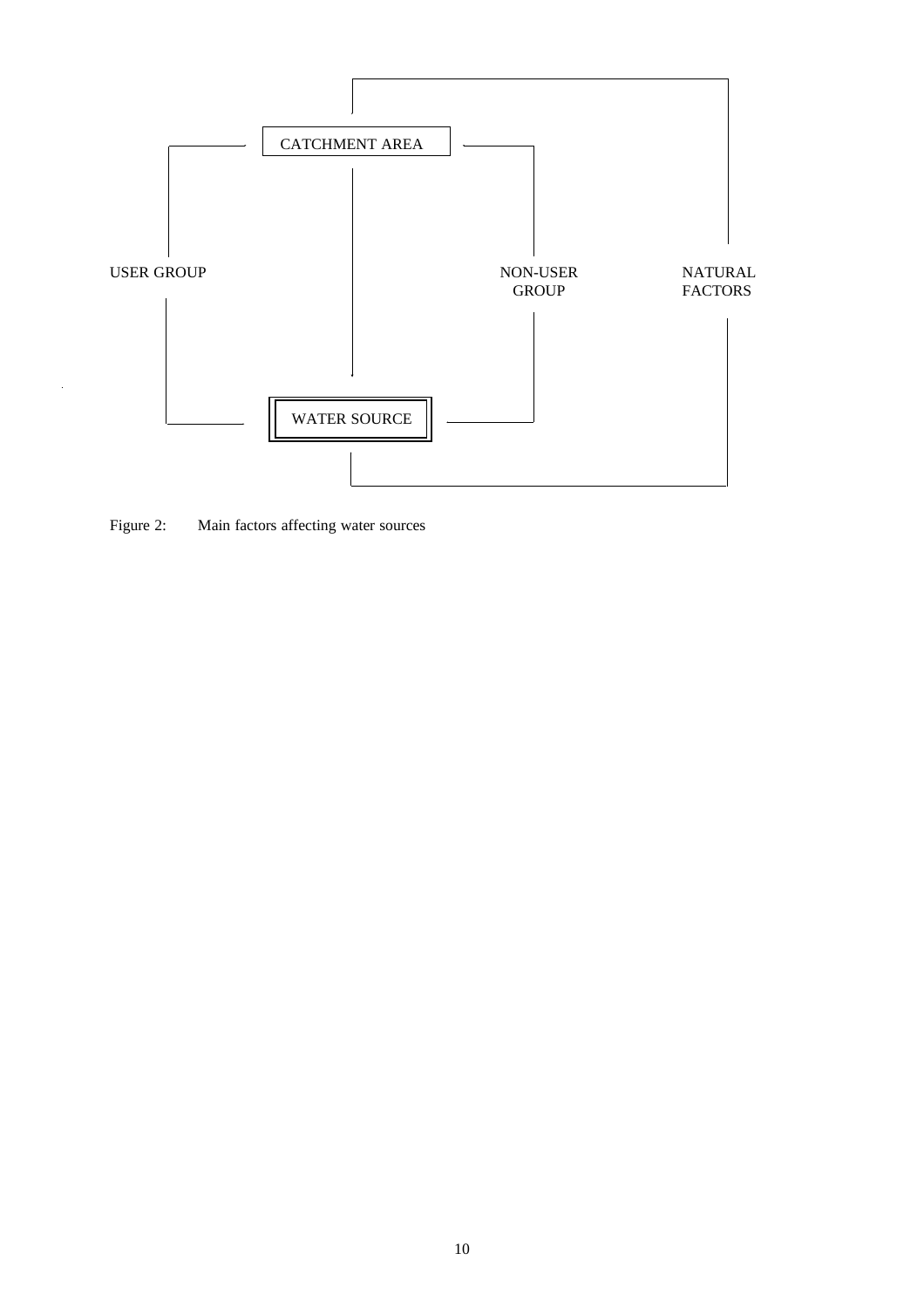### *3. Factors Affecting Small Community Water Supplies*

#### **3.1 Overview of quality and quantity issues**

The environmental factors affecting water sources for small community water supplies are presented in table 3. From this overview it is clear that user communities contribute to source problems, and can and often will play an important role in resolving or diminishing them.

| Source problem        | Unacceptable quality                                                                                                                                                                                                                                                                                      | Insufficient yield                                                                                                                                                                                                 |
|-----------------------|-----------------------------------------------------------------------------------------------------------------------------------------------------------------------------------------------------------------------------------------------------------------------------------------------------------|--------------------------------------------------------------------------------------------------------------------------------------------------------------------------------------------------------------------|
| Nature of the problem | Contamination<br>Taste/odour<br>Physical appearance<br>Chemical pollution<br>High turbidity                                                                                                                                                                                                               | <b>Rainfall fluctuations</b><br>Reduced water levels<br>Depletion                                                                                                                                                  |
| Environmental factors | Pit latrine seepage<br>Septic tank overflow<br>Inadequate design<br>Animals around source<br>Open defaecation<br>Human waste disposal<br>Washing and bathing<br>Accumulated organic waste<br>Waste disposal in catchment<br>Wastewater disposal near source<br>Cutting trees<br>Environmental degradation | Increased demand<br>Water losses<br>Inadequate design<br>Wastage<br>Vandalism<br>Industrial demand<br>Irrigation<br>Deforestation<br>Burning grass and shrubs in catchment<br>Overgrazing<br>Expanding agriculture |
| Solutions             | Physical protection of<br>wells (slabs, drainage)<br>Improved sanitation<br>Emptying tanks or pits<br>Better maintenance and repair<br>Improving hygiene<br>Organizing waste disposal<br>Catchment protection<br>Drainage<br>Wastewater treatment                                                         | Community control<br>Repair<br>Water use rules<br>Improve designs<br>Improved agricultural practices<br>Alternative energy sources                                                                                 |

| Table 3: Environmental factors affecting small community water supplies |  |  |  |
|-------------------------------------------------------------------------|--|--|--|
|                                                                         |  |  |  |

#### **3.2 Micro-biological contamination**

Most microbiological contamination is caused by the local population. The nature of these problems is well documented. They have been extensively discussed in health and hygiene literature (van Wijk, 1984, 1985; Feachem et al, 1978) as well as in various technical papers on well design and extraction devices (Rogers, 1985; Boschi, 1981, 1982; Hanson, 1985; IRC, 1988; Hofkes et al, 1987)).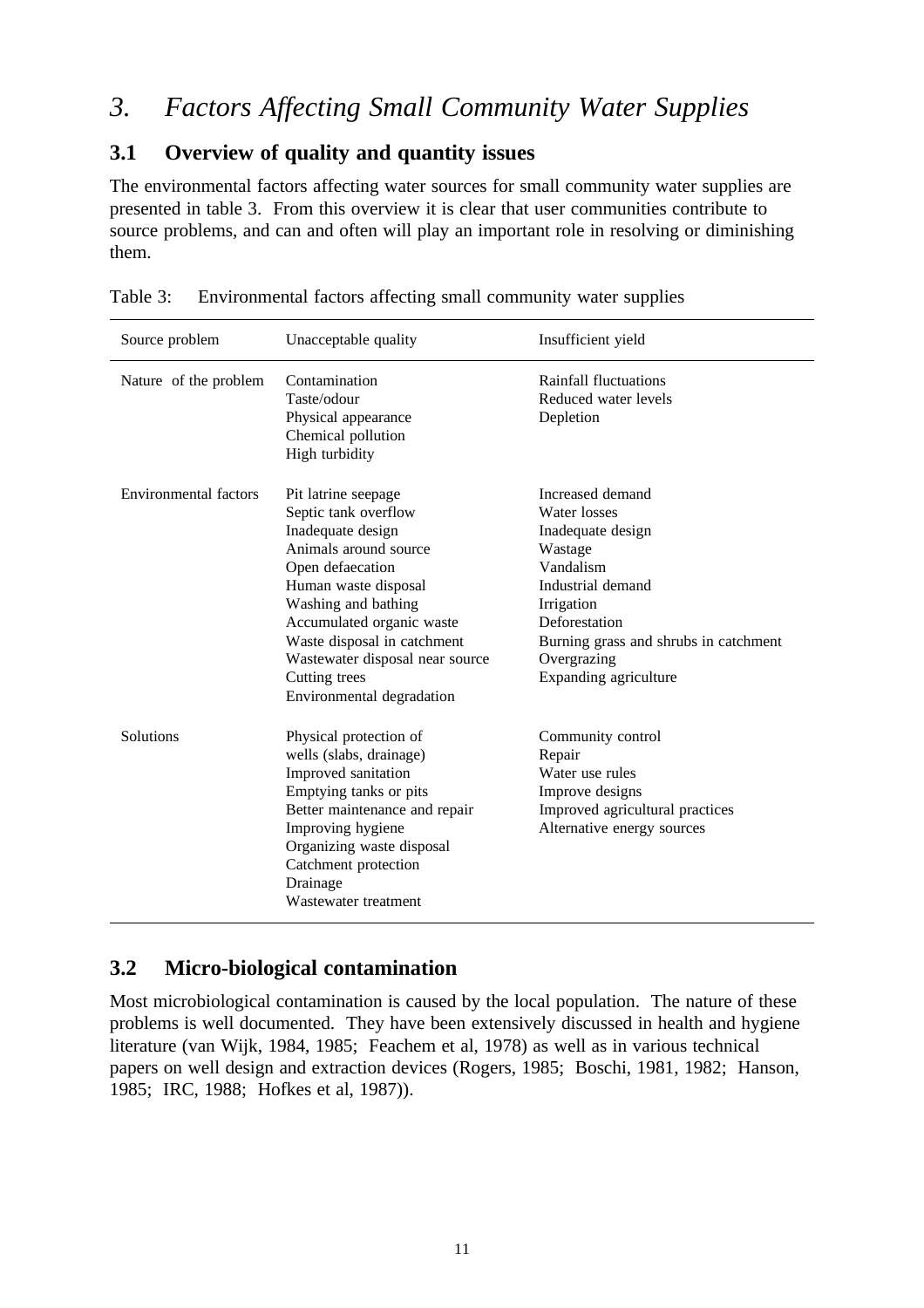

Figure 3: Water is often contaminated by user communities

Insufficient protection of wells and boreholes facilitates contamination of water sources. This is particularly true for shallow ground water sources due to the poor design of aprons allowing waste water to wash back into wells. It is considered to be a major cause of water contamination in the pacific region (Guo, 1989 personal communication), and in Africa (Wihuri, 1989 personal communication). Another design deficiency is improper drainage, allowing waste water and polluted surface run-off to infiltrate down into the aquifer.

There are numerous field documents and publications reporting the contamination of water sources of small community water supply systems. Results of sanitary inspection and quality monitoring in a pilot water surveillance study in Yogyakarta, Java demonstrated that 65-85% of public water facilities, mostly dug wells and rainwater catchment tanks, are faecally contaminated because of poor site protection and unhygienic conditions (Lloyd, 1990). In Tanzania, analyses indicated moderate levels of contamination in wells and springs, whereas streams and rivers were more highly polluted with roughly 10 times as many E. Coli. Some water sources were infected with schistosomiasis. In Rukwa Region, faeces ended up in traditionally constructed water sources during the rainy season due to their poor protection. Rainwater runoff containing sediment, faecal materials, and animal and plant debris drained into wells and springs. Additionally, villagers took baths and washed clothes next to the water source, and animals were allowed to drink freely (Kauzeni, 1981 and Norconsult, 1981). In Kigoma Region, a study by the Norconsult Water Master Plan team in 1979/80 revealed that 98% of the surface water sources of the region were heavily polluted by faecal bacteria and outbreaks of cholera were frequent . Turbidity levels were high, reducing the effectiveness of any attempts at disinfection (Myhrstad and Haldorsen, 1984).

In Kordofan, Sudan, many villagers use a hafir as their main source of water. Hafirs are open reservoirs excavated by machinery and filled by seasonal flow from a diverted wadi stream. Although they are fitted with an outlet pipe leading to a well from which water should be drawn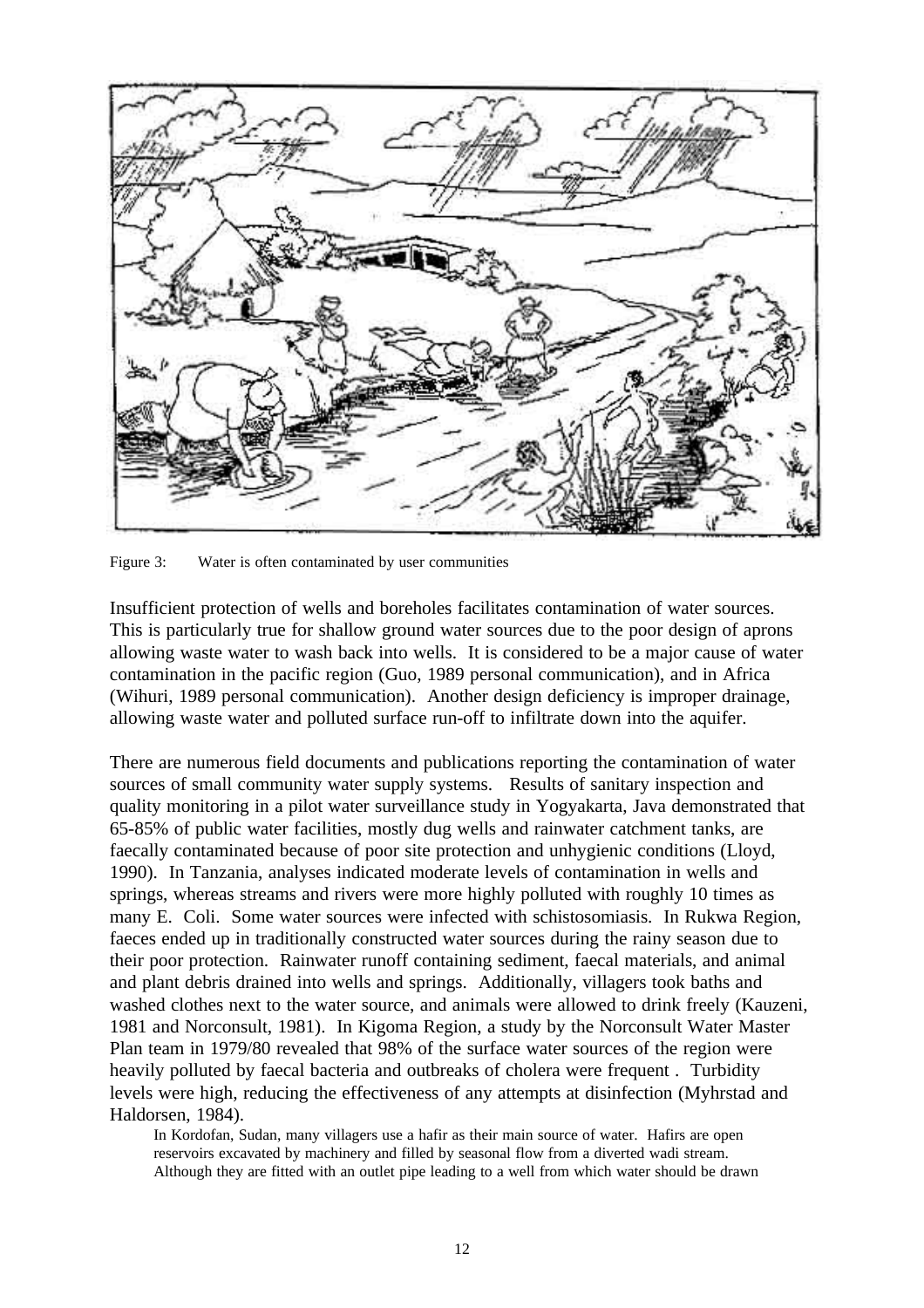for human consumption, many people frequently wade into the hafir for water. Consequently, if infected with guineaworm, they release thousands of larvae from ankle lesions which are then transmitted back to humans via the crustacean cyclops scooped up in the drinking water buckets. The prevalence of infection among hafir users was twice that of those who used other sources. Cyclops was found in all hafirs sampled (Cairncross and Tayeh (1988).

Disease transmission mechanisms are often poorly understood by users. They lack knowledge about bacteriological contamination, which makes it more difficult to generate interest for the protection of water sources This is accentuated by most health education programmes, which are not based on how people themselves perceive that water sources became contaminated, but introduce "foreign" concepts like germs and E-coli. More functional concepts of water pollution and traditional methods of water use control which people may have are seldom used in such programmes (van Wijk, 1985). A problem that is seldom mentioned, but which is nevertheless serious, is the use of pesticide containers to carry or to store drinking water. Cleaning of such containers after having served their original purpose contributes to chemical pollution of water sources.

Many traditional water sources are used for multiple functions including drinking water supply, animal watering, bathing and laundry. This is true of small water holes used by rural villages in Africa as well as large rivers such as the Ganges in India where millions of people immerse themselves each year as part of religious rituals. Where awareness of health and hygiene links are poorly developed, water users find it convenient to bath and wash clothes at the same time as collecting water (van Wijk, 1985). Shortage of water supply points, also encourages people to use the same water source for all purposes. This was evident before the International Water Supply and Sanitation Decade. For instance, in dry lowland villages in Ethiopia it was found that only 2% of the households used a separate source for drinking purposes during the dry season (Kebede, 1978).

Provision of improved drinking water supply facilities and hygiene education during the last 10 years have increased awareness about health risks and there is evidence that people are increasingly motivated to protect their water sources. For instance in Mali villagers pay for the repair of handpumps and continue to invest in improving their traditional wells (Bastemeijer et al, 1990), even though hygiene practices and sanitation are poor (Conré et al, 1989).

Human waste is often disposed of near to surface water because people defaecate near the water for convenience. In many countries it has been common practice in rural and peri-urban communities to use the fields or public places (Falkenmark, 1980). As we enter the 1990s, over two billion people (excluding China) still lack basic sanitary facilities. This contributes to the contamination of water sources (Nordberg and Winblad, 1990). The effect of open defaecation is that faecal material is washed into water sources during rainstorms, or transferred to the water source by people or animals. Animals grazing in water catchment areas are also a cause of faecal and parasitic larvae being carried into the water source.

This particularly affects catchments for small gravity water supply systems. An example is given below of a situation which is found frequently in most countries:

In an evaluation in West Bengal, the water supply from public standposts in three villages was analyzed (Dhaneshwar et al, 1985). The bacteriological quality of water during the monsoon period was below the level that is fit for human consumption, with evidence of domestic faecal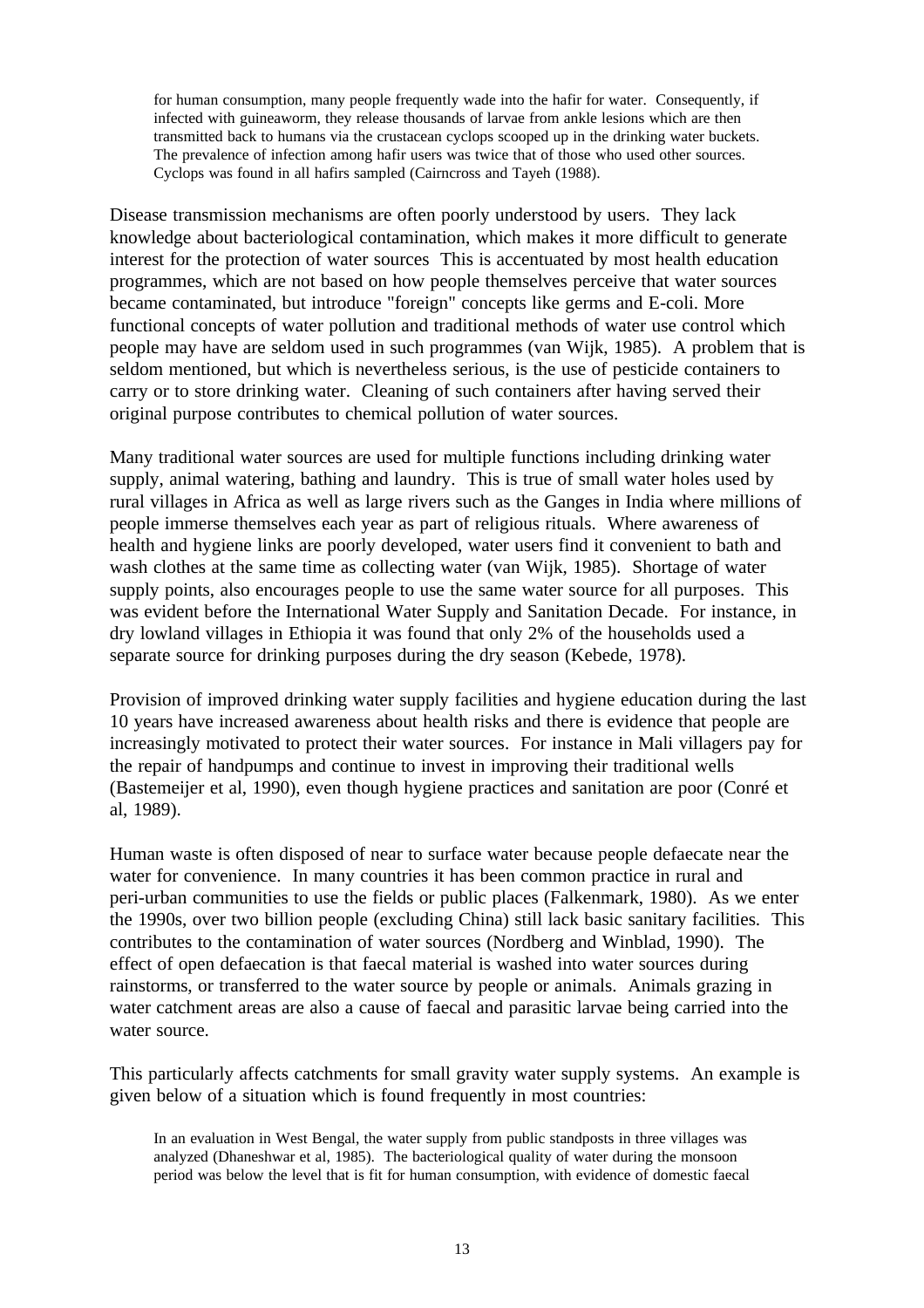contamination. This was seen to be due to runoff from the catchment area carrying with it impurities and polluted soil into the water supply. In Chimney village, most of the 1200 villagers disposed of sullage in the open area around their houses, with only 10% having connections to an open drain. Similarly, 47% of the households disposed of garbage haphazardly around their houses. Only 28% regularly put garbage into pits within their premises. Only between 20% and 35% of Chimney villagers use pit latrines, most individuals going to open fields to defaecate. Many houses are built on the catchment hillslopes, and their waste is thought responsible for much of the contamination. Animal droppings are also responsible for contamination, being washed off the catchment surface into the two lakes that feed the gravity system supplying the villages.

In India, there is a widespread practice of disposing of "night-soil", deposited on household squatting slabs, into city drains. The faeces is collected by male and female sweepers and brought to mobile collection tankers. With night-soil systems examined in Africa and South-East Asia by Kalbermatten et al (1982), frequent problems of odour, insects and spillage were found at collecting and disposal points. Tankers are often taken to a nearby drain and emptied. The pollution caused by this is aggravated by people openly defaecating next to, and washing in water channels.

In Dhaka's urban and peri-urban slums, bucket latrines are common, with collected waste being emptied into ditches. Katcha latrines, where users squat behind a cloth screen on a support of bamboo poles with the excreta discharged directly into canals, is used by an estimated 20% of Dhaka people some time during the day. In the lowest income areas, open defaecation is prevalent.

### **3.3 Chemical pollution**

Accumulation of organic material causing nitrate pollution of sources has so far been insufficiently considered in rural water supply programmes, and seems to be a pressing problem for many village water supply systems. Gradual build-up of nitrogenous material poses a serious threat to groundwater. Nitrates form nitrites in the stomach and can lead to methaemoglobinaemia among infants. Nitrites can also become nitrosamines in the stomach which are thought to cause cancer (Hutton and Lewis, 1980).

Nitrate seepage was found to occur in some villages in northwest Burkina Faso. Accumulation of organic waste was found to cause high nitrate levels. In 15% of drilled wells and 36% of dug wells, these concentrations were in excess of the WHO limit of 45 mg/l (Groen et al, 1988). In the areas concerned, groundwater at a depth between 10 and 60 m is recharged annually during the rainy season. Near villages with clustered housing, the long-term dumping of organic waste has concentrated nitrogen compounds in the subsoil, which percolate to the aquifers. Lateral groundwater flow displaces this zone of contamination beyond the village perimeter. Villages with more dispersed houses, mostly 100 m apart and where sorghum and millet are grown between houses, showed much lower frequency of nitrate contamination.

The conclusion is that the lower loading of nitrogenous material and the absorption by plants reduces the percolation of nitrates to the groundwater.

The above phenomenon also occurs elsewhere. In Ghana, shallow dug wells (3 to 6 m) in the town of Bolgatanga were compared with handpump-equipped shallow drilled wells (1 to 20 m) in locations outside the town. In the latter, 70% of the wells showed nitrate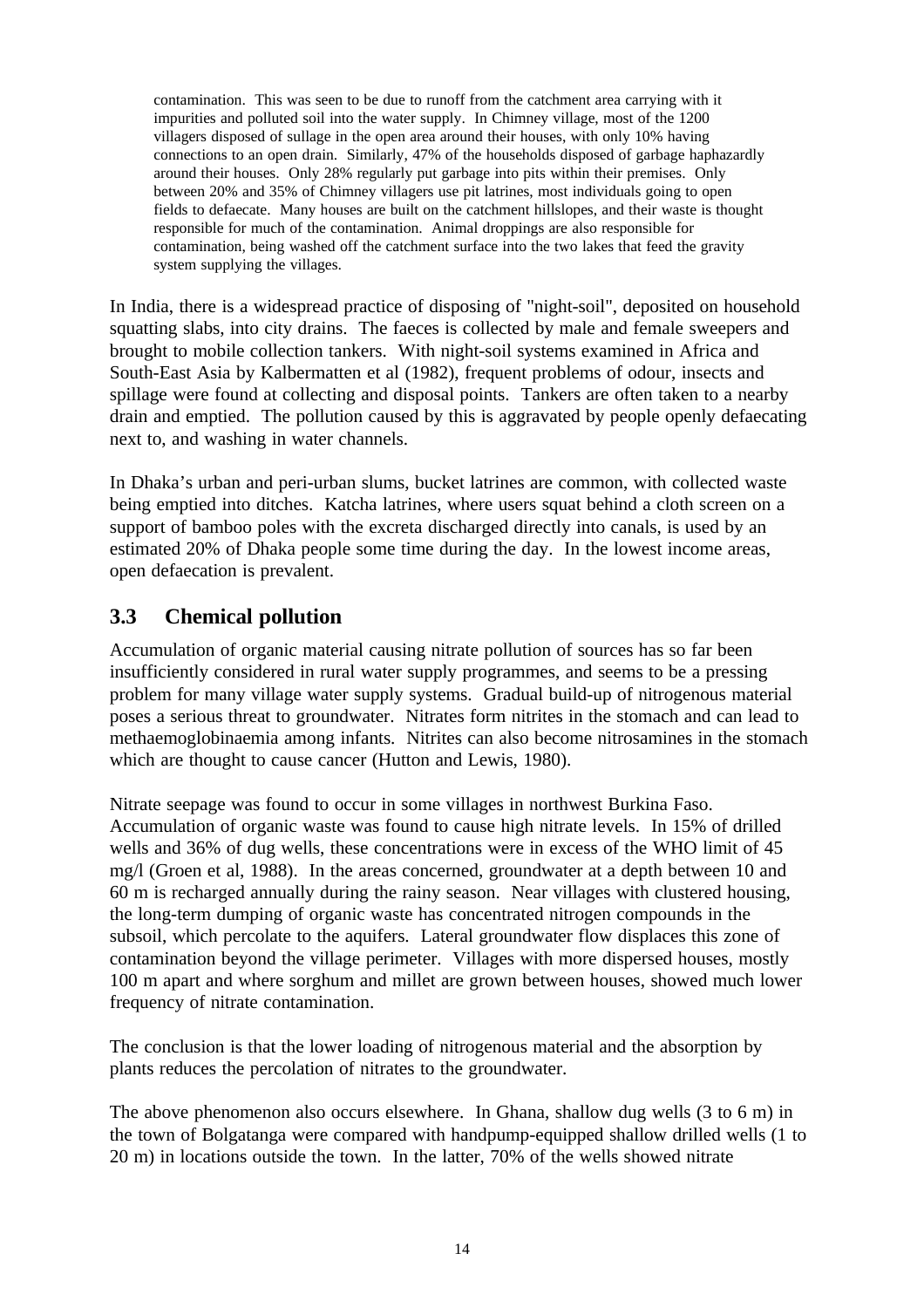concentrations below 15 mg/l with virtually none above the WHO limit of 45 mg/l. In the shallow wells within the town boundary, nitrate concentrations were considerably higher. All wells showed nitrate concentrations over 45 mg/l, with over 80% greater than 90 mg/l. Bacterial contamination was not analyzed (Langenegger, 1987).

Pit-latrines are one of the sources of nitrate pollution (Lewis et al, 1980a; Lewis et al, 1981; Gumbo, 1985). Where pit-latrines are poorly sited, for instance upstream of a well in an area where the groundwater rises seasonally, or dug too deep, the water table may intersect with the pit-latrine waste allowing bacteria, nitrites and nitrates to enter the water (Figure 4).



Figure 4: Contamination of wells from pit latrines

Where soils are highly permeable or bedrock is cracked, contaminated water may travel long distances though aquifers (Rob, 1977). In Eastern Botswana (Lewis et al, 1980b), tracer studies showed rapid travel times between pit-latrines and boreholes through weathered bedrock fissures. Field studies by Wellings et al (1975) suggest enteroviruses can survive for at least 28 days in groundwater so that even slow water transmission routes may be avenues of contamination.

In Botswana, the problems of nitrate contamination of drinking water supplies have long been known. In 1980, between 5 and 10% of all groundwater samples analyzed had nitrate levels greatly in excess of WHO recommended levels. The high-risk sources were heavily used boreholes located within village boundaries. The conclusion was that pit-latrines and open-air defeacation were the dominant source of pollution. At Mochudi village, roughly 50 km north of Gaborone, a tracer injected into a pit-latrine was detected in the supply borehole 25 m away after only 235 minutes. The highest nitrate concentration found in the village of 7000 people was 603 mg/l. Soil augerings taken near the pit-latrine showed a zone of high contamination within a radius of 15 metres and hence a massive source of leachable nitrate to contaminate the shallow groundwater located at 6 to 9 metres. Bacteriological tests at the borehole showed faecal coliforms at 10 per 100 ml (Hutton and Lewis, 1990).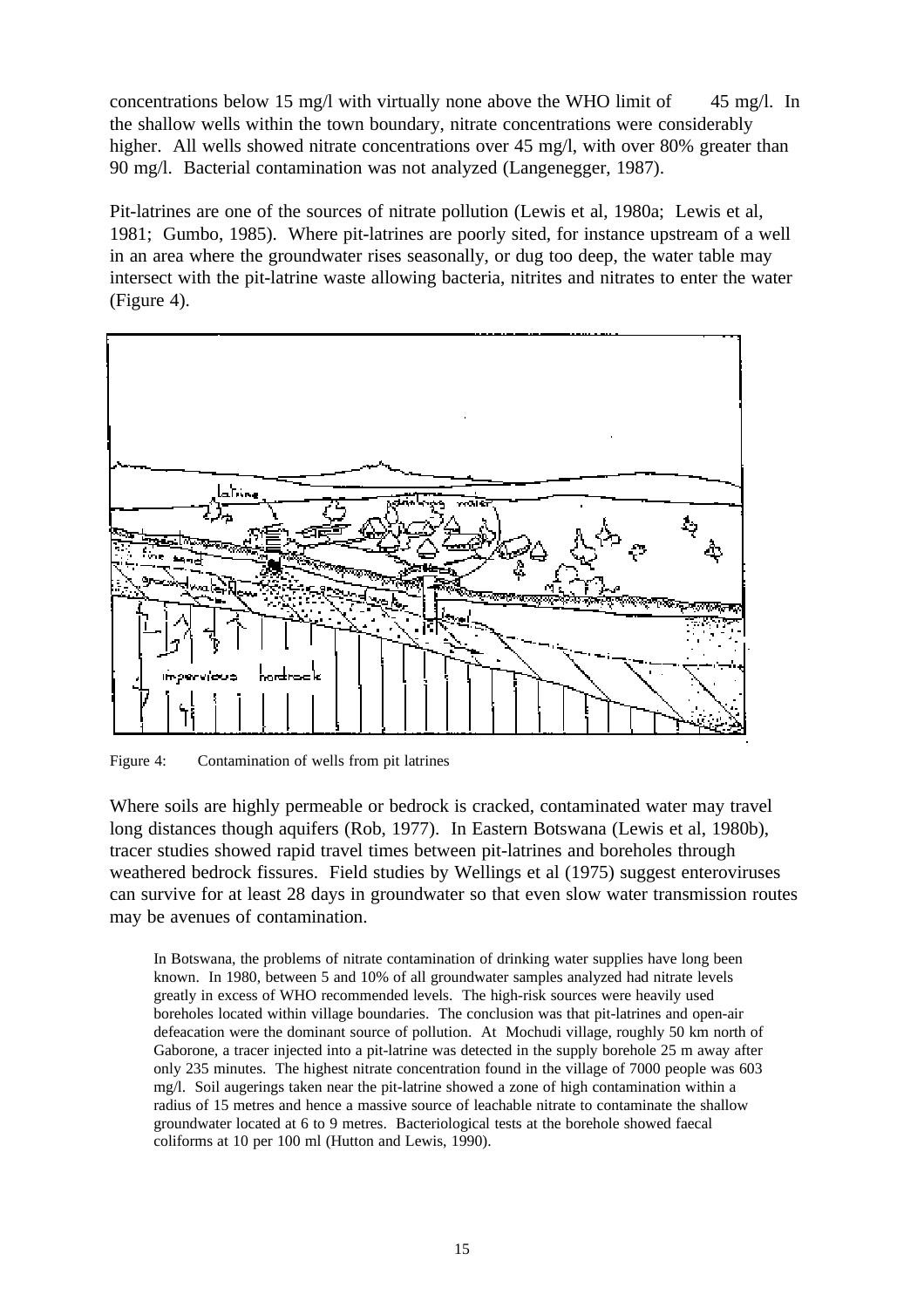The proximity of pit latrines to the water supply point is a major cause of groundwater pollution in the Pacific Region (Guo, 1989 personal communication). This problem has also been documented in Tanzania where high nitrate levels and faecal bacteria have been recorded in drinking water supplies. The wider issues and some quantitative data concerning the risk of groundwater pollution by on-site sanitation in developing countries have been well presented in an IRCWD literature review (Lewis et al, 1980a).

In Munuki Area, Juba, a Sudan Council of Churches study (1986) found that on-site sanitation was the cause of severe groundwater pollution. Out of 73 latrines, 51% were flooded by a rising groundwater table during the 1985 rainy season. Many of these were less than 4 m deep although public health guidelines actually call for them to be 7 m deep. This leads to pollution of groundwater by nitrates and faecal bacteria. Out of two boreholes and three waterholes tested, nitrate pollution in three waterholes and one borehole exceeded the WHO guidelines for maximum consumption, one borehole and three waterholes exceeded nitrite guidelines and three waterholes exceeded ammonium guidelines. Bacteriological pollution was worse, with all water points showing faecal coliform contamination.

Data collected by Cook and Das (1980) in Central India showed clearly that plumes of nitrate contamination can develop out from a village via shallow groundwater from a village with many on-site sanitation units. Areas most at risk are those with a high density of on-site sanitation units and where nitrogen removal and groundwater recharge are moderate to low.

Thousands of pit latrines have been introduced in Bangladesh by the Department of Public Health Engineering. Both simple, and water-seal types have been installed. However, those older than one or two years have mostly overflowed. The failure of these pits in the Dhaka area are due to the high potential for the surrounding soils to clog, preventing seepage of liquid out of the pit. With high user numbers, they are rapidly overwhelmed. Dhaka is built on a massive floodplain delta and ground elevations range from only 4 to 9 m above mean sea levels. During the monsoons, over half the city is inundated with floodwater for extended periods of time. On low-lying areas, soils are saturated and water seeps into and out of the pits. A direct route is created from the pit to the groundwater, and surface overspill from latrines is washed onto open ground and into water drains. The same is true for septic tanks, used by about 60% of households, in areas of low permeable soil (Rahman, 1987).

The nitrogen compounds in excreta stored in on-site sanitation facilities do not immediately represent a pathogenic hazard to groundwater, but can cause much more widespread and persistent problems. It must be expected that untreated sanitation schemes will frequently cause increases in groundwater nitrate concentration, even in relatively humid climates (Foster et al, 1987). In Bermuda, there is a close correlation between density of population served by cesspit sanitation and groundwater nitrate levels.

Septic tanks are also a source of nitrate contamination (see figure 5). Nitrogenous material is stored for long-periods of time within the soil. If the tank lining is cracked or porous, nitrate-rich liquid can seep from the tanks and into the groundwater. Where tanks are too small or no emptying facilities exist, pit-latrines and septic tanks can overflow and so during rainstorms, faecal material can wash directly into water sources. For example, in Tanzania, cesspit emptiers are scarce. In 1989, in the towns, there was an estimated need for 164 emptiers, but only 24 out of the available fleet of 47 were in working order. Sewage could be found overflowing from cesspits in several locations (Mosha, 1989).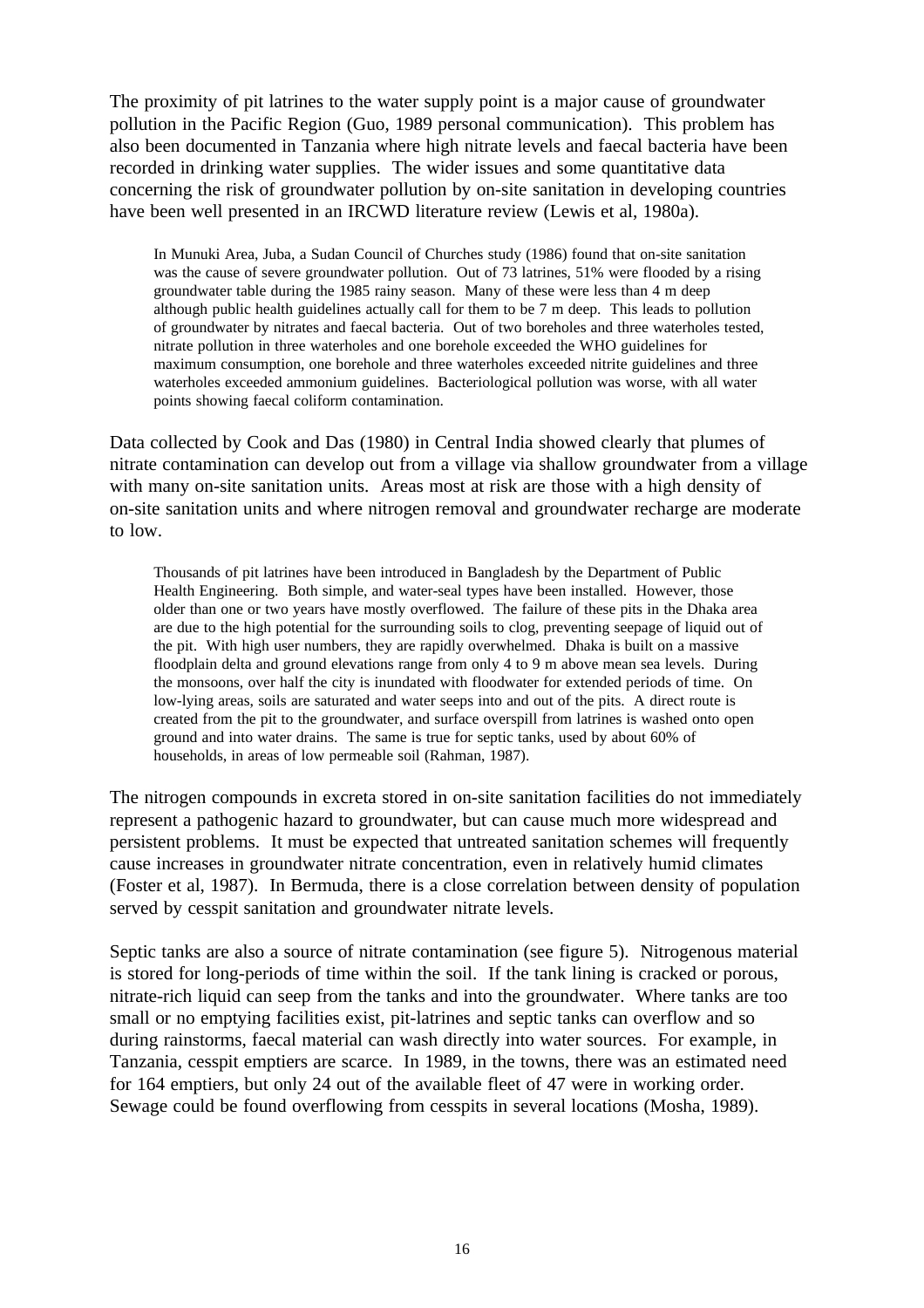

Figure 5: Old septic tanks and waste disposal are contributing to nitrate pollution

In Andhra Pradesh, and elsewhere in India, nitrate contamination of groundwater by infiltration of septic tank effluents has become an environmental problem. High concentration of nitrates in drinking water causes methaemoglobinaemia in infants, produces carcinogenic nitrosamines in the stomach and leads to gastric carcinomas (Mowli and Seshaiah, 1988). In Tirupati, a town of 1.8 million people, out of 139 wells supplying community groups surveyed, 59 contained more than the Indian Council of Medical Research permissible limits of nitrates (50 mg/litre). The main source responsible is septic tank effluents, although this is augmented by leakage from unlined open drains, sewage farms, and indiscriminately disposed of animal waste.

The result of contamination from on-site sanitation can be immediate faecal contamination and the onset of diarrhoea and other transmissible diseases followed by longer-term contamination of groundwater by nitrates and nitrites. The smell, taste and appearance of ground or surface water can also deteriorate, becoming hard, brackish, brown and bad-smelling. The long survival period of bacteria and often quick travel times of groundwater in certain geological conditions can lead to rapid and widespread disease transmission. Under unfavourable geological conditions, i.e cracked, permeable soils and bedrock with high water tables and steep flow-gradients, the two major low-cost technologies, potable unreticulated groundwater and unsewered on-site sanitation are likely to be incompatible (Foster et al, 1987).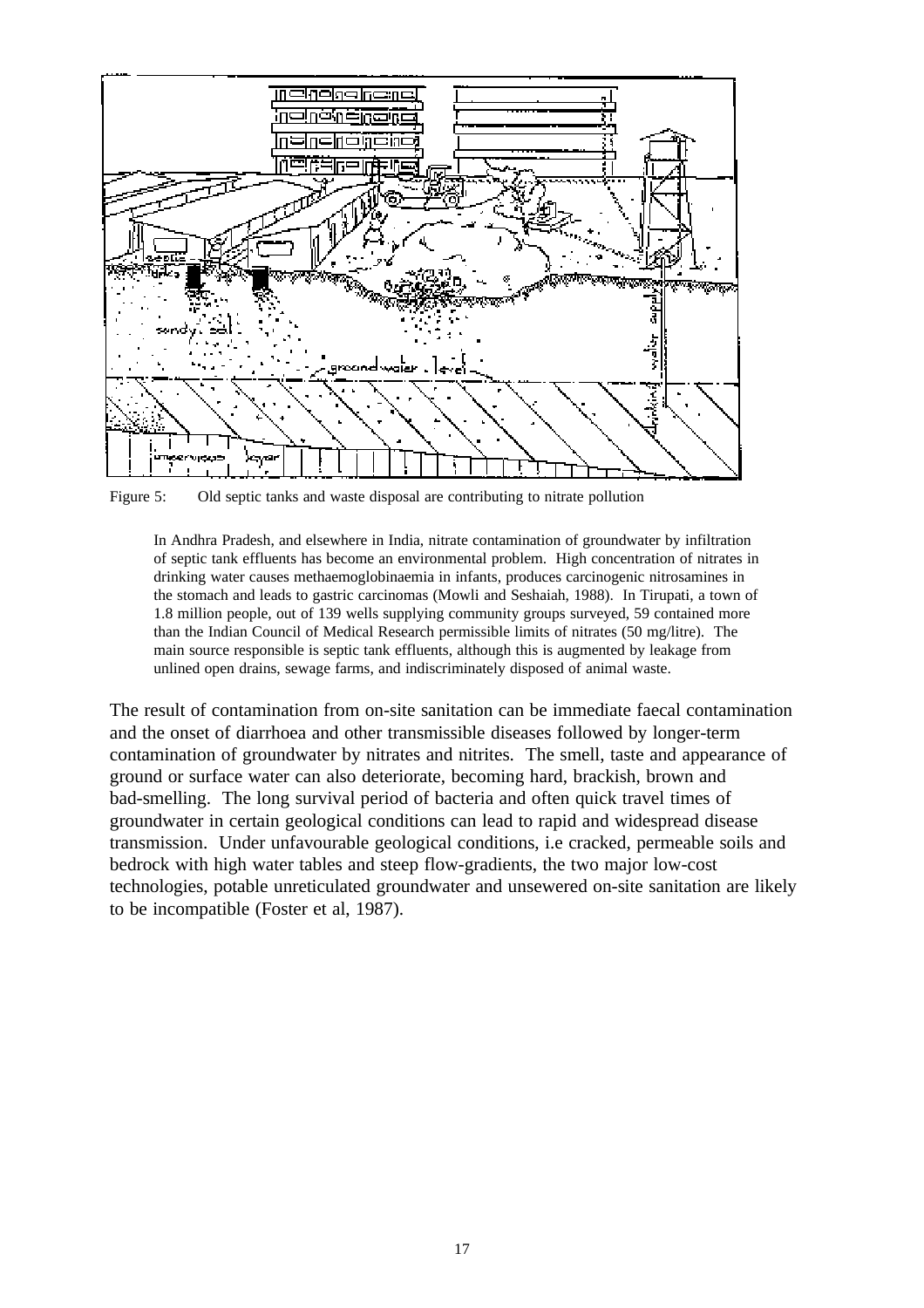Waste disposal into or near a water source causes both organic and chemical pollution. In many urban areas, drainage ditches are choked with rubbish and garbage dumped down manholes where sewers are laid (Pickford, 1984). In Tanzania, rubbish heaps form part of most town and village landscapes. Heaps can be seen on pavements, in alleyways, on open-spaces, in fact everywhere (Mosha, 1989). Local government is ill-equipped to cope with this domestic rubbish due to lack of funds to buy and run collection trucks. This is often most obvious in urban slums and squatter settlements, where domestic waste is not collected. Since such areas are located in the periphery of urban centres, wells and river intakes which were originally located outside the urbanized area are now no longer protected.

The problems of waste disposal are discussed extensively in Holmes (1984). Increasingly, waste is changing from largely organic waste such as leaves, rotting fruit, etc. to solid inorganic waste such as tin-cans, plastics and paper products. Villagers may dump these next to rivers, to be washed away by the next flood. Pickford (1984) indicates that as much as 90% of Asia's waste is disposed of by this dumping process. Equally, farmers in South East Asia have been seen to wash-out pesticide and fertilizer residues in irrigation channels or streams used by other farmers for drinking downstream (Perry and Dixon, 1986).

#### **3.4 Yield insufficient due to poor functioning of systems**

Poor functioning of drinking water supply systems is often linked with increased water losses, vandalism, and increased demand and competition between different user groups. These factors may lead to insufficiency of the water source. This is particularly clear with small springs and streams and rainwater. As the yield of these sources is often insufficient to meet peak demand, storage is essential. Inefficient water systems due to deteriorated water supply installations, often result in further damage caused by users. For example, users may try to overcome poor system functioning by breaking open the system closer to the source to gain access to water. This further increases the inadequacy of the source.

Poor functioning is often caused by poor planning and construction, and by inadequate operation and maintenance. These factors are dealt with in other literature e.g. Bastemeijer and Visscher (1988) and Boot and Heynen (1988). Although not specifically dealt with here, it is clear that attention needs to be given to these aspects in order to make efficient use of available water resources.

Vandalism affects sources indirectly through the malfunctioning of water supply systems, but also directly as it concerns the source and catchment area. There are various factors causing vandalism. Users of poorly functioning systems may damage intake structures and spring source tapping boxes to get direct access to water, exposing the source to possible contamination. Persons angry at the development of a water supply system tapping into a particular source may purposely try to break it. This may for instance concern water vendors who have lost a market, downstream water users who feel that their supply is threatened by the new system or other community members who have somehow been alienated and have developed a grudge against their fellow villagers.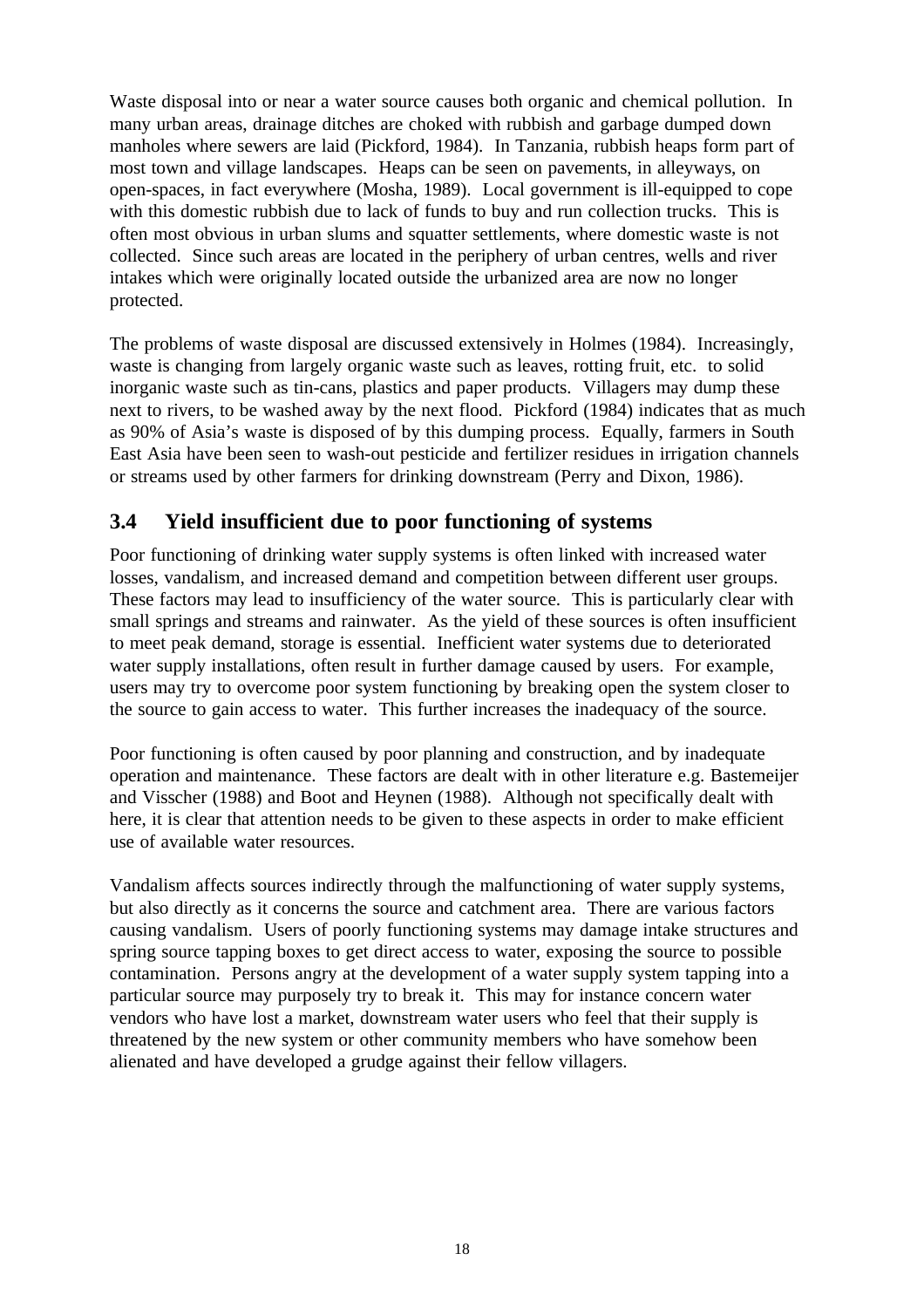In San Antao, Cape Verde, social conflicts over water are intense. Water is considered a private property and there have been numerous cases in which the "owners" of water sources have destroyed community water delivery structures. The level of vandalism has been so high in some areas, that the municipality has been unable to keep up with repairs (Hemmings-Gapihan and Freitas, 1990).

Vandalism takes a number of forms. The most common is the theft of parts from the supply system such as sections of pipe, brass washers, taps, nuts and bolts, iron-sheet or fencing. In Shinyanga, Tanzania, up to 40% of handpumps had nuts and bolts missing because they were taken to use on ox-carts and ploughs (Andersson, 1982). Also common, is accidental damage due to careless use of the facility. The breaking open of a tap by children swinging from a handpump arm is an example.

Poor functioning of water supply systems causes the users to choose alternative sources which are more reliable. For instance, breakdown of handpumps on small diameter boreholes leaves the users no other alternative than to fetch their water elsewhere. If the breakdown of a handpump is longer than one day, for example, the consumer must return to the traditional source with its obvious health hazards. These are often contaminated and their use creates a health risk. From a survey taken at 26 out-of-order handpumps in Shinyanga, Tanzania, 57% of the users resorted to unsafe traditional points, while a further 27% opened up the well manhole to get water with a rope and bucket (Andersson, 1982).

### **3.5 Yield insufficient due to competing demands**

The use of water for other than domestic purposes, frequently affects the reliability and also the quality of the drinking water supply for small communities. Increasingly, water from the smaller sources is extracted for irrigation by more wealthy farmers who own sufficient land and can afford to install a motorised pumping system. Watering livestock by pastoralists, and in some cases, agro-processing industries such as coffee, sisal or leather works is increasing demand.

Competing demand at community level also occurs with water harvesting systems. These provide a finite stored volume once the rains have finished until the dry period is over and the next rains begin. During this time, the water is available for a variety of uses although many systems are designed only to supply drinking water needs of around 5 litres per person per day. This is based on the assumption that users will go to traditional sources for bathing, laundry or livestock. However, examples have been documented of water being used for the full range of household needs (Lee and Visscher, 1990). These compete for the finite storage, resulting in depletion well before the onset of the next rains. Where systems are owned by individual families, this involves no conflict of interest. However, when systems are communally owned such as a groundtank, small earth-dam or rock catchment reservoir, the potential for social conflict between different users is high. When user rights are not established or enforced with respect to who and how one can benefit from a water source, the yield may rapidly become insufficient resulting in conflict.

Similar scenarios exist for open water sources, springs and groundwater. For example, in Mbeya, Ruvuma and Iringa regions in Tanzania, water demand increased due to use of water for brickmaking. As a result, source yields were expected to become

insufficient. Competing uses for the same water source caused problems in Mbeya and Iringa regions. The study of water rights, identification of conflicts and allocation criteria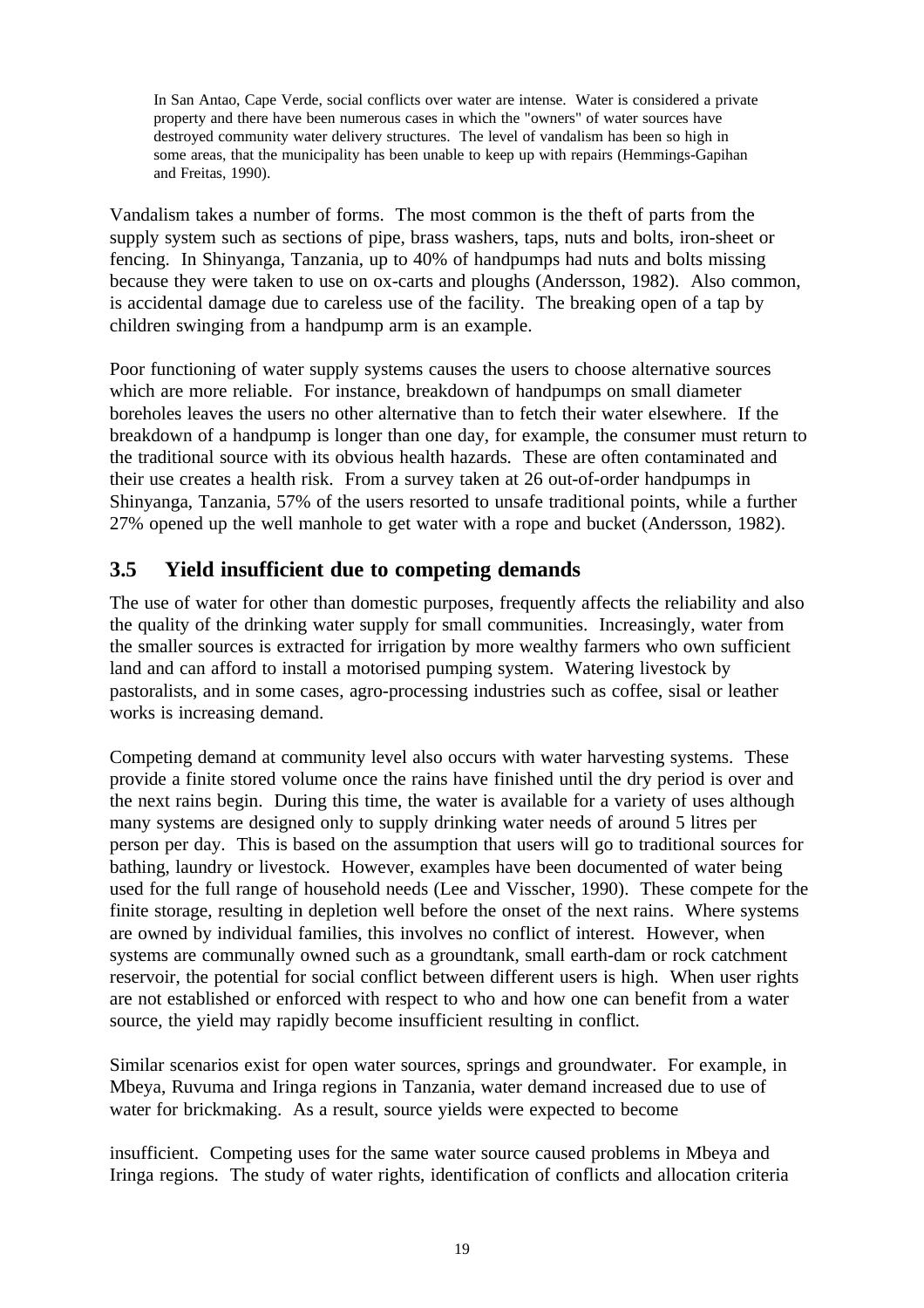were considered indispensable (Bastemeijer et al 1987).

For groundwater, the problems of inequality in access and pumping potential resulted in inequitable distribution, with small community drinking water supplies being most at risk. Smaller settlements in rural areas generally use shallow wells dug by hand into the water table, whereas small industries and farms generally use deeper drilled wells fitted with motorized pumps. Where water is only slowly or seasonally replenished, unregulated use results in depletion of groundwater and a fall in water levels. In India, the use of mechanised pumps has led to shortages of water for marginal rural settlements by lowering the water table below the reach of dug and step wells (Bandyopadhyay, 1987). In many developing countries, there is little in the way of official controls on private groundwater users; especially in rural areas. Groundwater extraction becomes a free-for-all in which large farmers or industries exploit a limited resource and maintain a technical and financial advantage over poorer private users. As the aquifer is depleted, the industry can switch to increasingly sophisticated and powerful pumping technology, while their poorer neighbours lose access to their resource.

#### **3.6 Decreasing yield due to land use changes**

In small catchment areas, human activities may quickly result in water source problems. Most problems are caused by changes in land-use as population pressure and economic activity increases. In most countries, population growth causes a need to bring more land under cultivation. When new land is cleared for cultivation, it often causes cattle holders using that land to shift to other, less suitable areas, causing land degradation by overgrazing and ultimately desertification. Cattle are over-stocked on smaller and smaller areas of rangeland and government programmes force previously nomadic pastoralists to sedentarize, increasing the livestock burden on a given region (Blaikie, 1985). Farmers slash and burn areas of woodland and then move on to new areas when the soil fertility is exhausted after a few seasons and the top-soil is washed away by runoff (Mishra and Ramakrishnan, 1983). Generally, little attempt is made to combine land-clearing with better land management, such as the use of organic fertilizers, erosion control, soil and water conservation and runoff farming techniques. Land scarcity also causes farmers to find other sources of income. Economic activities like producing baked bricks for construction and charcoal for fuel, contribute to changing land-use, alter vegetation cover, and subsequently affect the drinking water sources of the local population.

According to Bandyopadhyay (1987), the water resource management strategy in India has been guided by the philosophy that "water is strictly a fixed resource and we cannot really destroy it on any significant scale". However, experience has now shown that disrupting water cycles in India has often turned an abundant renewable resource into a vanishing resource. For example, the Cherrapunji river is affected by deforestation. Gradual disappearance of mixed natural woodland in the mountain catchments aggravates the monsoonal flood hazard in Bangladesh. As soon as the monsoons are over, the springs, streams and river dry up leaving the rural communities with acute water problems. Replacement of the broad-leaved mixed woodland with monoculture plantations of commercial species such as eucalyptus, as in the Terai region of Uttar Pradesh, leads to poor soil stability, decreasing infiltration capacity, enhancing flash flood potential and contributing to surface water scarcity which particularly affect small mountain communities.

Tanzania, like many other developing nations, is suffering from land degradation as hillsides are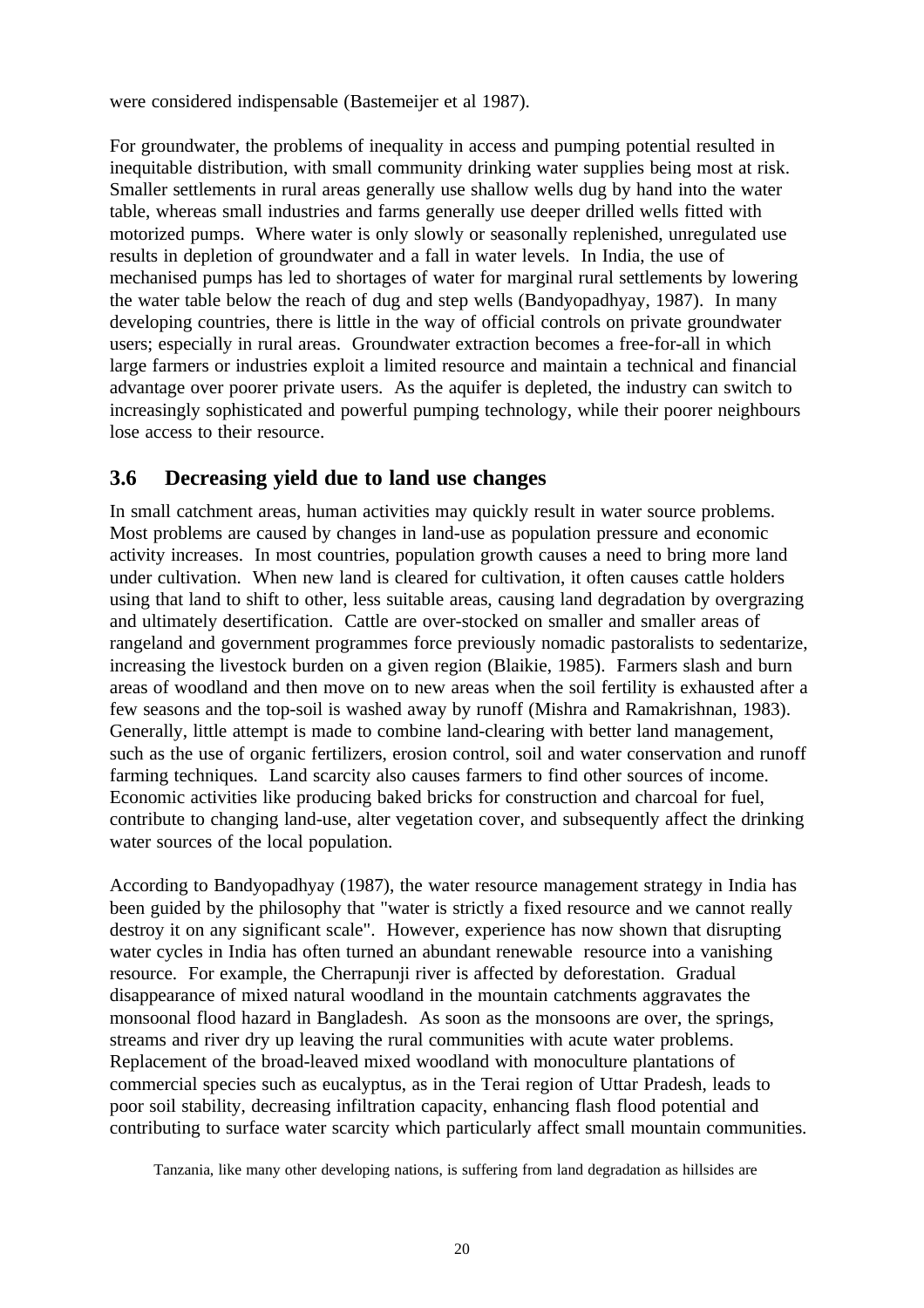cleared of natural vegetation, intensively cultivated and over-grazed (Christiansson, 1986). Particularly in the drier areas, large amounts of water are lost through the increased runoff during rainstorms and heavy loads of eroded sediments rapidly silt up surface water reservoirs. The most intensely degraded part of Tanzania is probably the Dodoma region which has a four to five month wet season producing 500 to 600 mm of rainfall. The local population is agro-pastoralist dependent on agriculture for subsistence and cattle for social, capital and insurance purposes (Christiansson, 1986). Population pressure has forced farmers to cultivate the steeper slopes and topsoil loss through gullying is a common occurrence. Measurements of drainage basins prior to 1986 showed that up to 600 cubic metres of soil was being lost per square kilometre on average. Erosion from individual fields varies from 2 to 10 mm per year and surface water reservoirs consequently have short lives.

In Ruvuma region of Tanzania, burning grasses and shrubs caused local small gravity sources to dry up within one year (Mandia, 1987 personal communication). Other activities like cutting of fire wood, cattle grazing and subsistence agriculture are reported to affect water source yields in Mbeya, Ruvuma, and Iringa regions (Bastemeijer et al, 1987). Production of charcoal by villagers in Nakuru, Kenya has contributed to a fall in the reliability of stream and spring flow in Catholic Diocese water projects (Woldeye, 1990 personal communication). In Kisumu, Kenya, dense populations and the subsequent pressures on available land are leading to intense deforestation. Many natural springs are drying up as a consequence (van Maanen, 1989 personal communication).

Land-use change, particularly from forest cover to scrub or subsistence cultivation causes increases in the turbidity of surface water. The suspended solids may contain various toxic elements detrimental to health if they are not removed through filtering or flocculation prior to drinking. Raised turbidity reduces the effectiveness of slow sand filtration, a simple treatment method which is often used for small rural drinking water supply systems. In fact, high turbidity is becoming the most common reason for poor operation of slow sand filters. Rapid clogging of the filters causes short filter runs, and contributes to rapid deterioration of the installations (Myhrstad and Haldorsen, 1984). In Thailand, chemical coagulation, chlorination, and slow-sand filtration systems are negatively effected by rapid changes in the content of suspended matter and turbidity (Chainarong, 1977). Along with the increased sediment load from small catchments cleared of their tree and shrub cover, the seasonal characteristics of streams and springs change. More water runs off and less seeps into the ground to replenish local aquifers. The result is destructive flooding downstream during heavy rains followed by a drying up of surface sources and a fall in groundwater levels. This seasonality may be sufficiently serious to leave water sources dry and to cause water tables to drop significantly.

The subject of deforestation and soil erosion has been widely dealt with in the literature, although not usually from a water source and supply point of view, but more in terms of deterioration of farmland, highland land slides and the siltation of rivers and reservoirs. Many references are found on the subject of environmental effects of deforestation and soil erosion in the annotated bibliography of Blackie et al (1980) and key erosion source texts such as Morgan (1981, 1985), Lal and Russell (1981) and Blaikie (1985). However, even with the wealth of existing knowledge concerning environmental problems and their possible solutions, the problem is still increasing globally as populations grow along with pressures to open up new land to meet subsistence needs.

In some areas, landslides can cause source problems. These are sometimes triggered by human activity such as mining, deforestation or road construction as well as by natural causes such as earthquakes or heavy storms. Channels are blocked, dams breached and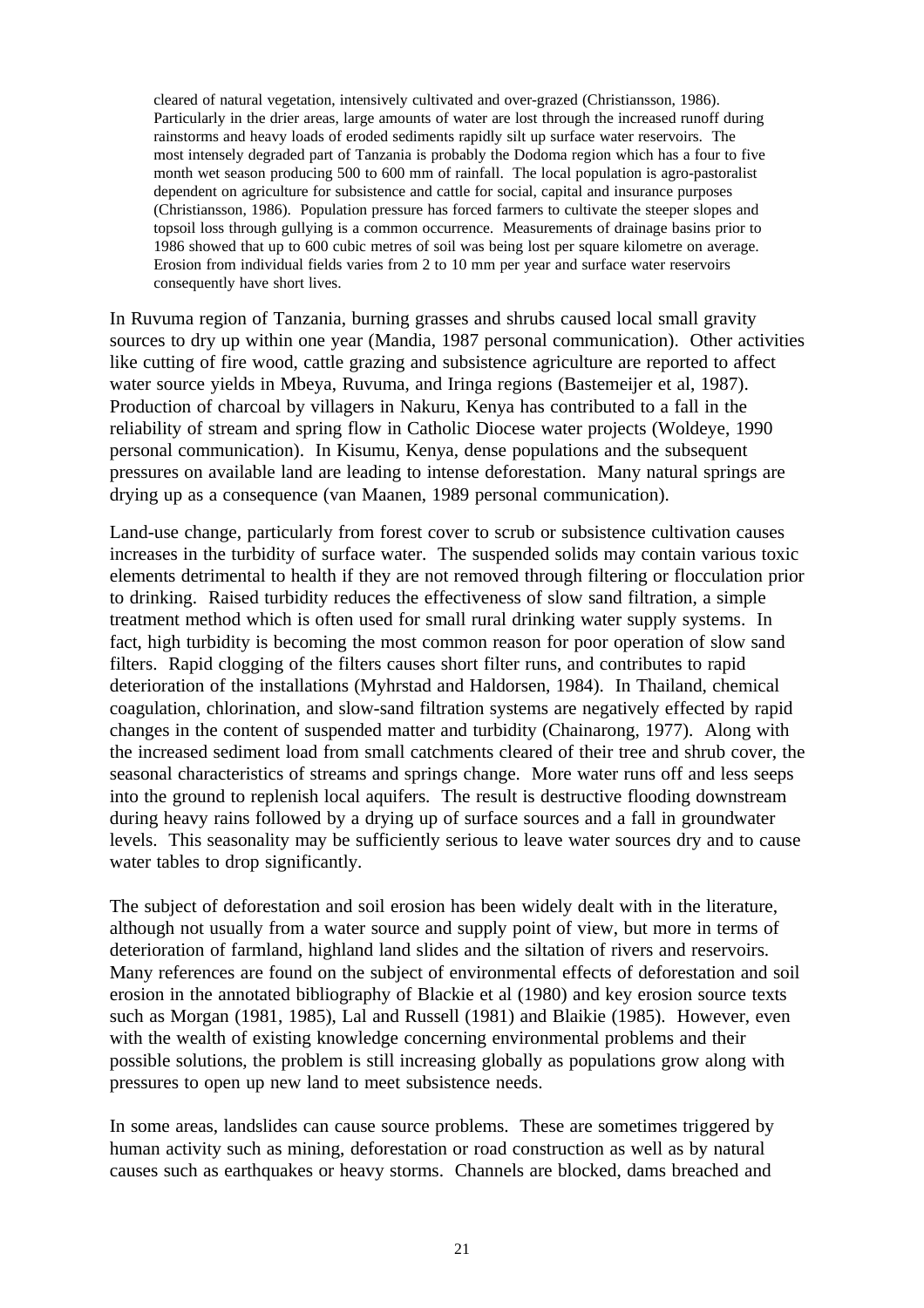physical conditions in catchment areas are changed. Landslides are common problems in monsoonal, mountainous areas such as Nepal (Lane, 1989 personal communication). There, land-slides often cover springs or streams. This observation was confirmed by Strauss (1989 personal communication). In West Bengal, problems are also experienced with land slides causing breaks in piped water supplies (Dhaneshewar et al, 1985).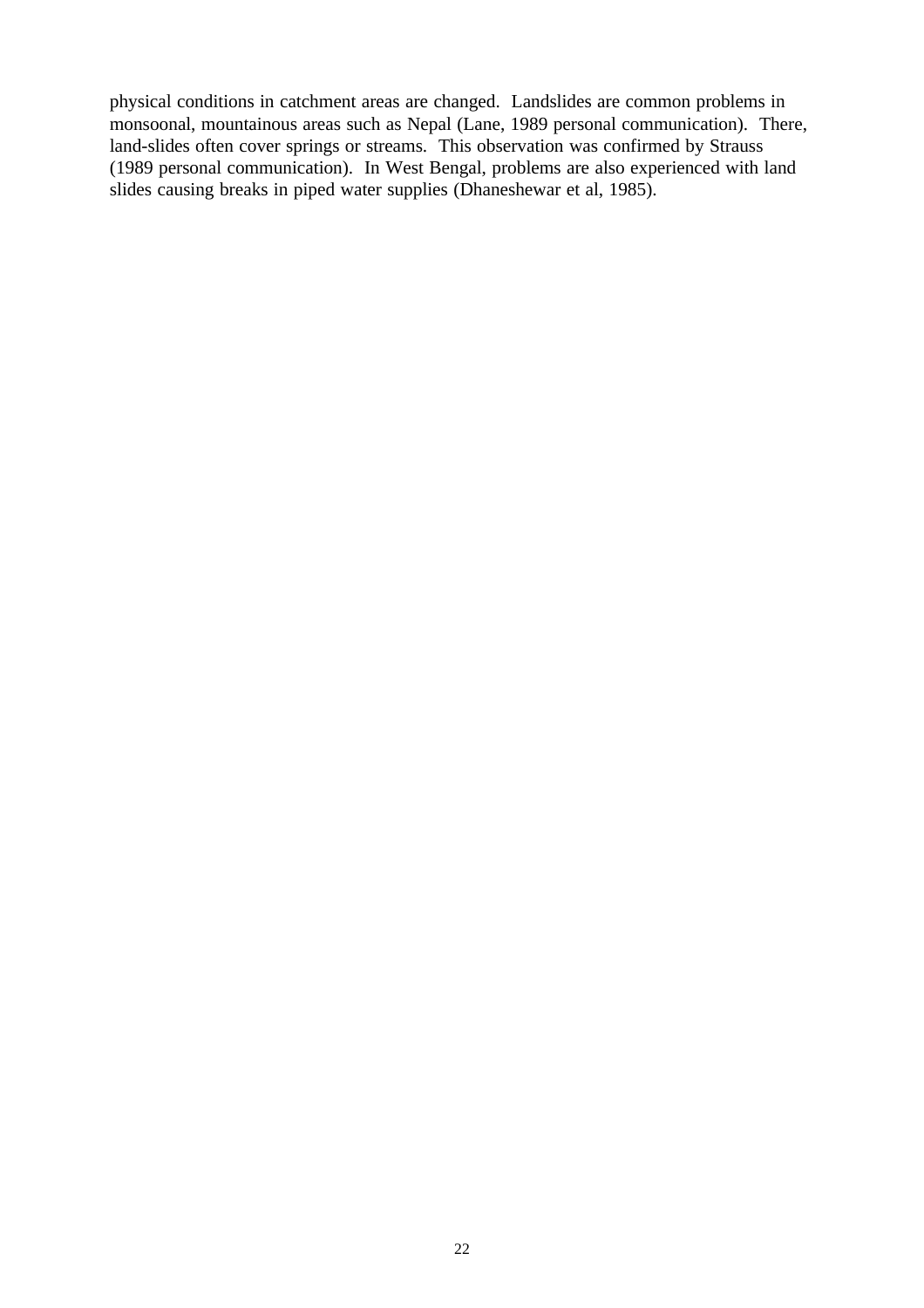## *4. Factors Affecting both Small and Large Water Supply Systems*

#### **4.1 Overview of quality and quantity issues**

4.

The three major environmental problems affecting the quality of sources appear to be the pollution of the source by industrial waste products, contamination by pesticides and fertilizers and pollution from domestic sewage.

The two major environmental problems affecting the quantity and supply reliability of larger water sources appear to be the exploitation of groundwater above sustainable yields, and the seasonal changes in flow and recharge caused by land-use change. The environmental factors affecting small and large water supply systems are listed in Table

| Source problem               | Poor Quality                                                                                                                                                                                                                                                           | Unreliable yield                                                                                                      |
|------------------------------|------------------------------------------------------------------------------------------------------------------------------------------------------------------------------------------------------------------------------------------------------------------------|-----------------------------------------------------------------------------------------------------------------------|
| Nature of the problem        | Chemical pollution<br>Organic (faecal) pollution<br>Salt water intrusion<br>High turbidity                                                                                                                                                                             | Destructive floods<br>Falling groundwater table<br>Seasonal fluctuations                                              |
| <b>Environmental Factors</b> | Industrial waste and waste water disposal<br>Use of pesticides and fertilizers<br>Sewage discharge<br>Over-extraction of groundwater<br>Land use changes                                                                                                               | Land-use changes<br>Erosion<br><i>Urbanization</i><br>Dams<br>Insufficient recharge<br>of aquifer                     |
| Solutions                    | Recycling of waste<br>Creating economic incentives<br>Enforcement of waste control<br>Technological improvements<br>Improved maintenance of treatment plants<br>Awareness raising<br>Training<br>Treatment plants<br>Water resource management<br>Better source siting | Land-use planning<br>Reforestation<br>Soil conservation<br>Wastewater reuse<br>Artificial recharge<br>Erosion control |

Table 4: Environmental factors affecting users of small and large water supply systems

### **4.2 Industrial pollution of ground and surface water**

Uncontrolled disposal of industrial waste causes surface water contamination in many developing countries. This is particularly true for the peri-urban shanty towns and the rural hinterland villages downstream of cities who are reliant on rivers passing through an industrialised area. Discharge of untreated industrial waste is a major problem for many riverine communities causing skin and abdominal health problems.

Presently most industries do not treat their waste if it contains no recyclable products which could be reprocessed or sold. As treatment would be more costly and there are generally no sanctions on discharge of untreated waste, there is seldom economic incentive to treat industrial waste.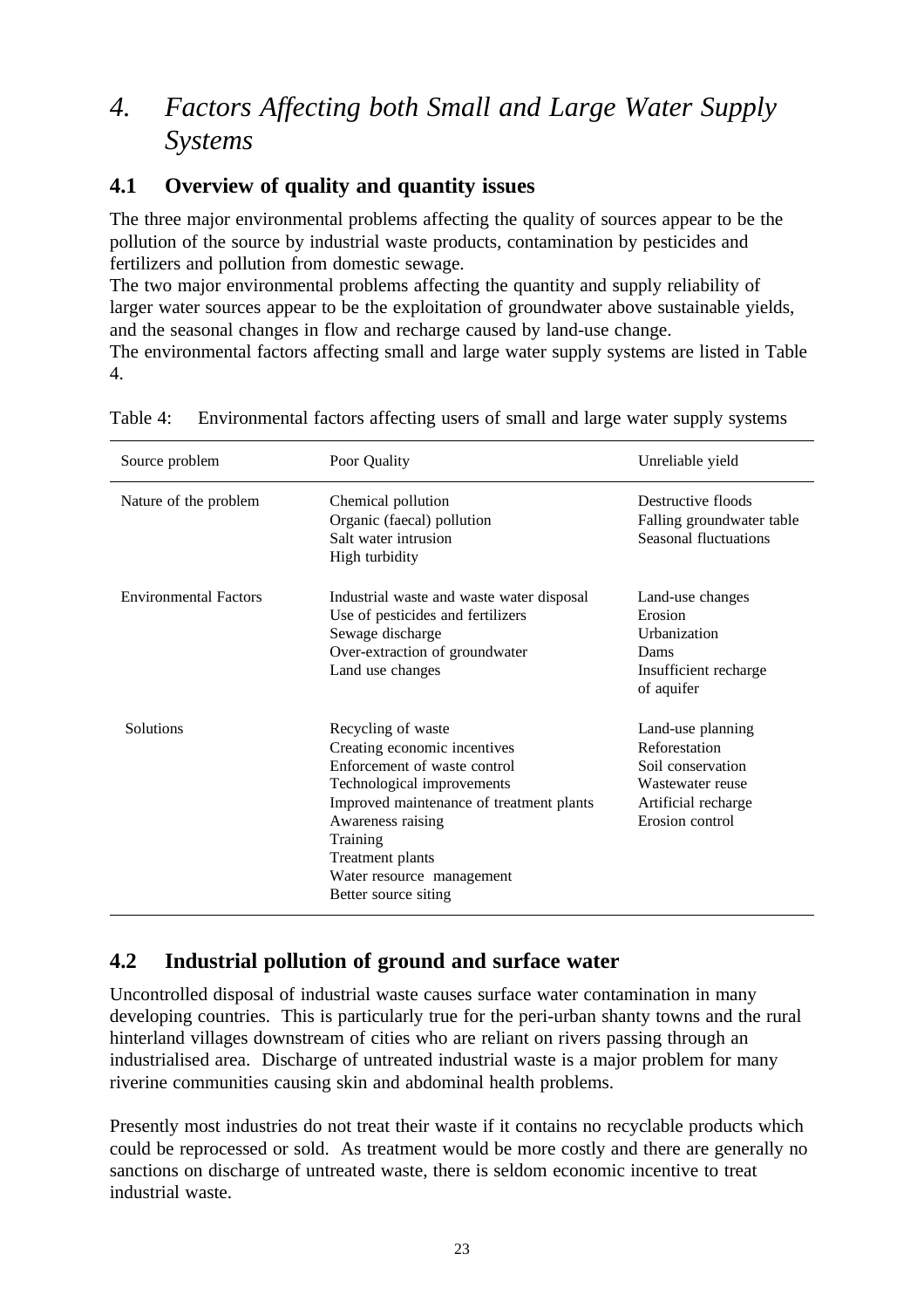

Figure 6: Surface water pollution by industries

Even if there is an incentive or an interest, treatment is often not considered. Although this is generally caused by lack of technical expertise within the companies concerned, there also appears to be a need to develop low-cost treatment methods for small and medium size industries. Treatment is often too expensive, because most technologies have been developed for large-scale industrial operation in developed countries.

Governments are often unable to institute pollution control measures. They lack the instruments to monitor and control pollution. They are ill equipped to identify the nature and source of pollution. Institutional capacities are often insufficient to enforce regulations. Most developing countries have no toxic chemical control laws, nor the technical or institutional capability for implementing such laws (UNEP, 1989).

There are many examples. For instance, chemical effluents from coffee and sugar factories in Kenya have been poured into waterways with little control since their establishment (Wandiga, 1977). Industrial waste discharge from the leather industry in the same country has been documented by Boro (1984). In Tanzania, textile mills, tanneries, soap factories, and sisal mills cause severe water pollution since many years, and in particular in Dar es Salaam (Bastemeijer 1982). An IDRC study is underway to determine the nature and sources of pollution of the Msimbazi Stream that passes through Dar es Salaam (IDRC, 1989).

Industries in Zambia were reported to be discharging pollutants directly into waterways (Katko, 1989 personal communication). In India, rapid growth of industrial capacity has resulted in tremendous increases in the pollution of stream and river water by industrial waste. Many examples have been documented, for instance the effects of distillery waste water on the Neeva River in Andhra Pradesh. There, the colour, odour and taste, let alone the chemical characteristics makes river water unfit for domestic use (Reddy, 1987). India's major rivers are at a high risk.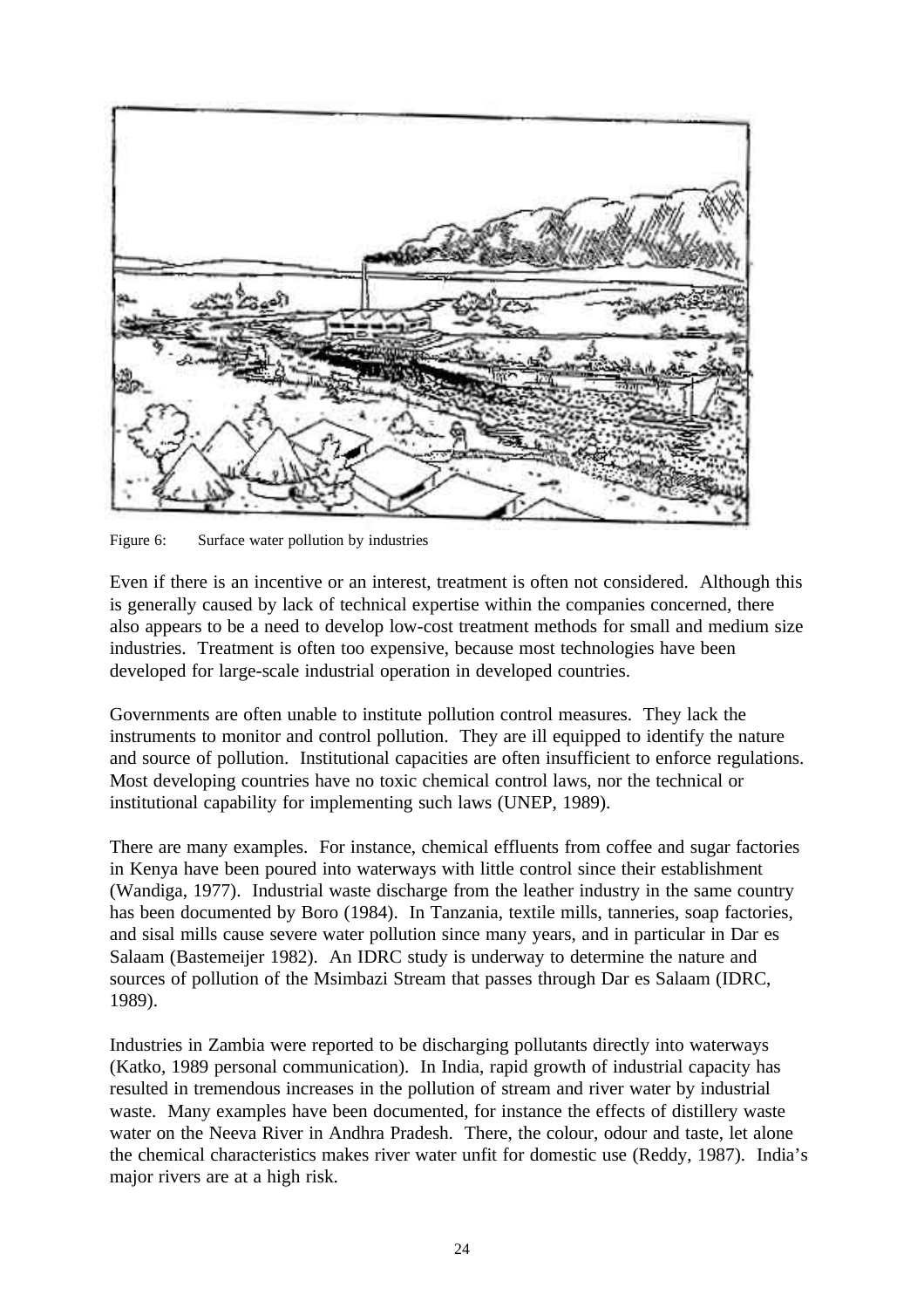At Kanpur, on the River Ganges, the existence of 45 tanneries and 10 textile mills have rendered it the most polluted city in India (Dikshit and Nigam, 1982). The industrial effluents containing carcinogenic chemicals, metals from surgical industries and highly poisonous sewage waters have made the Ganges water unfit for human consumption and bathing. A major hazard in the tannery effluent was found to be the chromium which cannot be removed by water treatment and causes inflammation of mucous membranes and eye infections for the ritual bathers (Suresh Chandra and Krishna, 1983).

It is often implicitly assumed that the major rivers of the world have a sufficiently high assimilative capacity to take all the industrial effluent and render it harmless through dispersion and dilution. No monitoring or studies are undertaken to determine the safe limits for discharge. For instance, a few years ago the water intake of the capital of Antananarivo in Madagascar situated a few kilometres downstream from the paper mill's discharge into the Ikopa river. The river carried very little water in the dry season, in particular because water was extracted upstream for irrigation of the plains around the capital. The treatment pond was apparently out of use.

Many of the problems of industrial pollution are seasonal, and subsequently related to the varying ability of the water source to dilute effluents to acceptably low concentrations. An example is the River Kali in India, which is severely polluted in the dry summer months when the river discharge is at its minimum (Bhargava, 1987). On the basis of a water quality survey of the entire stretch of the Kali, a classification and zoning based on a water quality index was elaborated. This showed that along the entire river, only at two locations was the water of acceptable quality for public water supply and only during the rainy winter months when flow levels were high and effluents could be sufficiently diluted. At no location and at no time could the water be considered fit for religious bathing and drinking without treatment due to high faecal coliform counts.

In Latin America, the Reconquista and Matanza-Riachuelo rivers in Argentina, the Choqueyapu-Reni rivers in Bolivia, the Tiete river in Brazil, the Magdalena river in Colombia, the Bio-Bio and Maipo rivers in Chile, the Guayas river in Ecuador, the Rimac river in Peru, and the Tuy river in Venezuela, amongst others, receive serious levels of toxic industrial pollution due to untreated factory discharge. The majority of these rivers not only provide water to small settlements along their course, they are also sources of water supplies for major metropolitan areas (CEPIS, 1989).

Poor storage of industrial and other waste also results in groundwater and surface water pollution. Major causes include the poor design of storage facilities, leakage from damaged stores and the seepage from treatment ponds. At Modinagar, Uttar Pradesh, an industrial complex for textile, steel, sugar, varnishes, paints and chemical factories discharges untreated waste into a 32 kilometre drain. Of the three handpumps and one dug well analyzed near the drain, three were seriously contaminated by such elements as rubidium, copper and zinc. In the Punjab, industrial waste water is allowed to percolate from unlined drains and shallow depressions (Handa et al, 1983). Seepage of pollutants from open storage in drains appears a common problem in India.

In Ludhiana, Punjab, many industries discharge their waste effluents in unlined drains, which during the heavy rainy seasons, spread over a large area. After running for two kilometres, one such drain empties into a shallow depression with no visible outlet. Handpumps drawing domestic and livestock water in the surrounding region were seen to produce yellow-green water. People and livestock drinking this water had been known to suffer severe health effects. A detailed chemical analysis was undertaken of the handpumped shallow groundwater and amongst other things, heavy concentrations of nickel, chromium, copper and cyanide were discovered (Handa et al, 1983).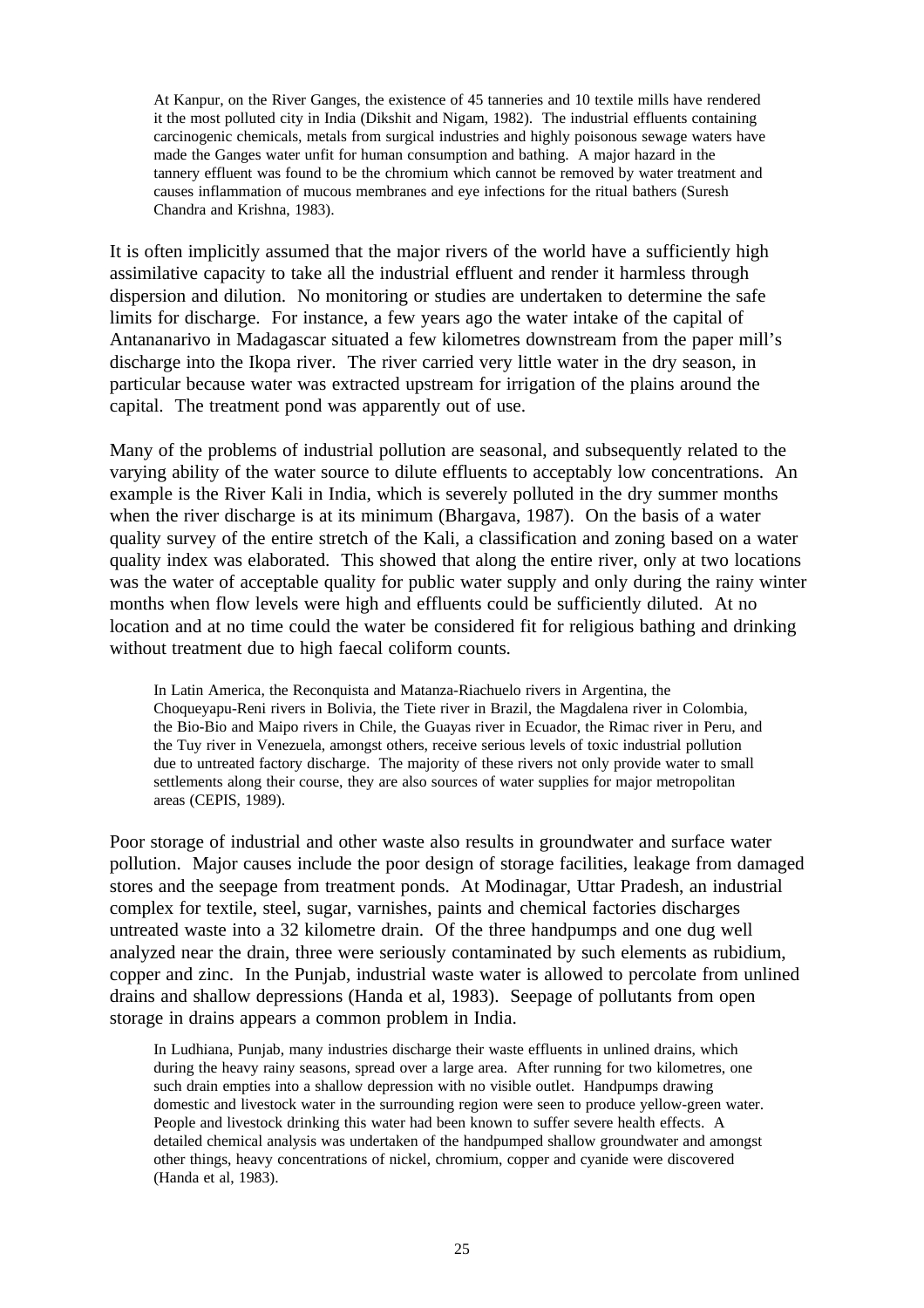Soils and rock are often relied upon to process industrial effluent by filtering through chemical reactions. However, this cannot be assumed universal and depends on both the character of the effluent and of the soil and rock, its texture, clay and organic content, pH, mineralogy, redox capacity, bio-chemistry and the depth of the unsaturated layer (seasonally variable).

Accidental release is a growing threat, particularly as developing world industries grow to larger capacities. The example of Bhopal provides one end of the spectrum. The other end is represented by the thousands of petrol, oil and other toxic hydrocarbon stores that can be found in most small towns. Many of these have been built without effective planning guidelines or adequate supervision. Ruptures of these tanks which are often evacuated into the ground can have serious consequences for regional aquifers (Foster et al, 1987). Poor safety procedures, errors by untrained staff, the use of unreliable technologies, and the lack of maintenance of installations all contribute to a high risk factor for release. Risks are multiplied in zones prone to natural disasters such as earthquakes or landslides.

While accidental events in the developed world are well documented in the media and unsafe installations or practices are monitored and protested against by vocal interest groups, such watchdog activities are underdeveloped elsewhere. Insufficient documentation is available on a country-by-country basis on what could happen and what has happened, and what the effect has been on the aquatic environment. However, the known effects of purposeful and accidental industrial pollution are the presence of a growing number of toxic chemicals in the surface and groundwater supply, the deterioration of the aesthetic quality of water supplies and the onset of health problems among user communities including skin diseases, ulcers, cancers and birth defects. Insufficient data exists to quantify the scale of the problem and the role played by the wastes of different industries. There is evidence, however, that small-scale industries processing agricultural products are contributing considerably to water pollution and lack the technology and the financial means to modernize their production process and to decrease pollution.

## **4.3 Use of pesticides, fertilizers and other chemical pollutants in agriculture**

There are two types of pollution from pesticides and fertilizers: point pollution and non-point pollution. Point pollution refers to the concentrated input of chemicals into the water source from a distinct place such as a storage area, from the direct discharge of pollutants into the water, or from spraying on the water source itself. Non-point pollution occurs due to the gradual influx of low-concentrations of chemicals into the water source, for instance from irrigated farmland. Through time, the washing of chemicals into surface water and the leaching of chemicals into the groundwater results in gradually increasing concentrations of contaminants to toxic levels.

An example of a point problem is the disposal and storage of pesticides by farmers. In Chaing Mai province, Thailand, rural villagers take water from irrigation canals downstream from locations where pesticides are regularly used (Perry and Dixon, 1986). Seepage from pesticide containers or from fertiliser bags cause contamination of both surface and groundwater. Similar point pollution of water sources is experienced from land-fill sites (Ngainayo, 1986), unlined pits where chemical drums are stored, and sealed tanks for oil and gasoline (Myhrstad and Haldorsen, 1984).

Pesticides are also used to control waterborne diseases such as malaria, bilharzia and onchocerciasis. The effects of those pesticides on the people who drink water from the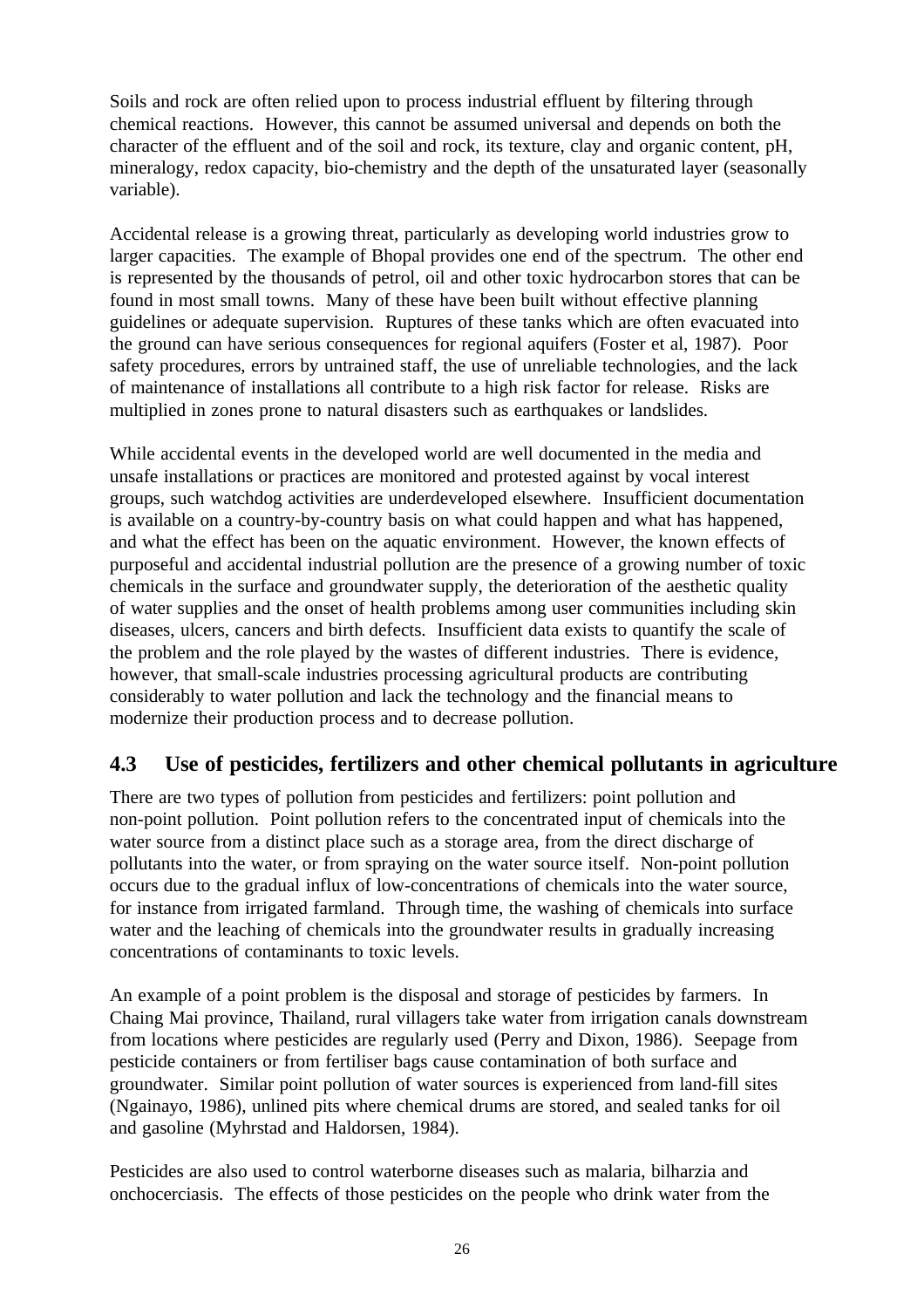treated sources have received little attention so far. Onchocerciasis has been controlled in many countries by eradicating the fly vector from streams using DDT. Malaria vector control of the Anopheles mosquito is carried out by spraying an insecticide film onto the edges of ponds and lakes (Khamala, 1977). These insecticides can be expected to affect the health of the water users downstream (de Koning, 1987. WHO, 1968. WHO, 1985b). In Tanzania, pesticides, in particular DDT, are sprayed directly onto water sources to control waterborne insect vectors. Copper sulphate is used to control bilharzia in the irrigation canals and ditches of sugar and other large estates. These sources are used by small communities (Ghebtsawi-Tsighe, 1990).

In Munuki Area, Juba, a Sudan Council of Churches study (1986) found that the problems of pollution of groundwater with faecal material due to poor pit latrine siting and construction were further aggravated by the fact that 23% of householders regularly emptied pesticides into their latrines to protect against fly and mosquito breeding. The predominant pesticide used was named as DDT, with some householders using Gammatox. The two boreholes and three waterholes used by villagers were tested and showed groundwater pesticide levels exceeding the WHO limit for DDT by 6 to 50 times. The use of DDT was officially banned in Sudan in 1980 but villagers appear to have quantities in store, are given it by local officials, or are able to buy it.

Non-point pollution, although not widely detected as yet in developing country water supplies, can only be on the increase. The use of fertilizers and pesticides is growing. In Guatemala, the improper use of chemical concentrates by small farmers causes contamination of local drinking water (Hoy and Belisle, 1984). Spraying by light planes was common in the Banana growing areas of Urabá in Northern Colombia. Surface water was delivered to the users without treatment (Heynen, 1981). The Asian Development Bank issued a handbook on the use of pesticides in the Asia-Pacific Region (1987). They specifically mention the contamination of local water supplies from rice padi's where pesticides have been applied and have leached down into the groundwater. For instance, in Sri-Lanka, drinking water wells are often placed adjacent to padi-fields and the potential for pesticide pollution locally and in the regional aquifer is acute (Boot, 1989 personal communication). In Thailand many rural people take their water from irrigation canals (Chainarong, 1977), which can be assumed to contain high concentrations of leached fertilizers and pesticides.

The growing threat from pesticides are a definite concern for WHO. Health studies have shown that increasing pesticides in the environment can result in effects such as DDT appearing in the milk of lactating women (WHO, 1985b). As pesticide use increases, the concentration of carcinogenic substances in the water supply and food chain will also increase (de Koning, 1987). Although there is considerable literature and data on this and other sources of environmental pollution (see the references in de Koning, 1987 and WHO, 1985b), in most developing countries this is still a largely unknown problem due to the fact that little monitoring takes place. A continuing worry is that many pesticides banned in the developed world are still exported and used extensively in developing countries (UNIDO, 1983), often in an uncontrolled manner (WHO, 1985c. Copplestone, 1985).

#### **4.4 Sewage discharge**

The situation in developing countries with regard to sewage treatment is currently that a large percentage of waste water goes directly into water sources without treatment. Only a few countries have primary treatment facilities to remove about 40-50% of the organic load (BOD) and very few use any secondary treatment process to remove more than 80% of the BOD (Laugeri and Hespanhol, 1990). Many urban centres and large towns have no treatment facilities at all or ones that are antiquated or poorly maintained. In Central and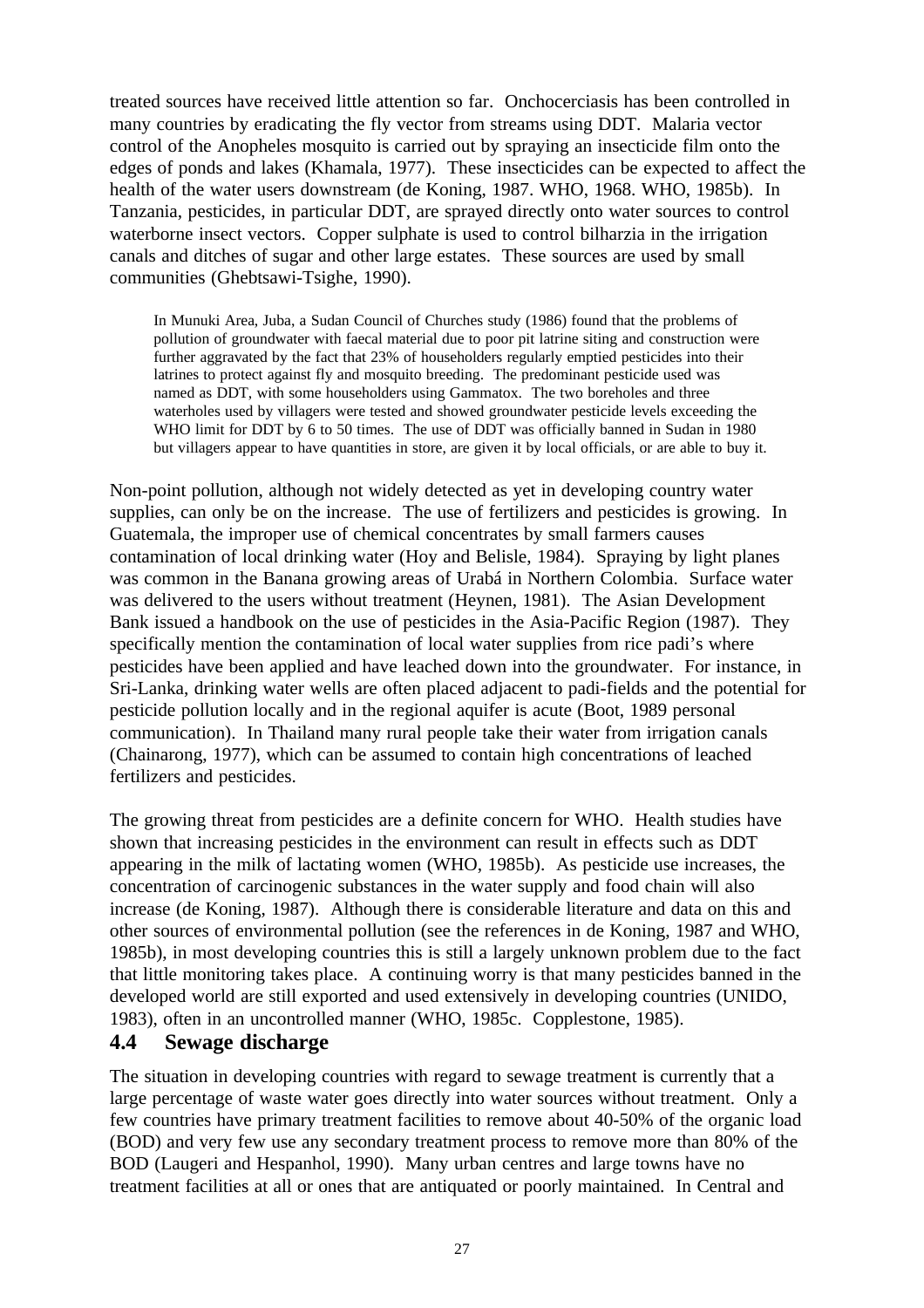South America, CEPIS (1989) estimates that 50% of the urban population does not have access to sewerage systems, and over 90% of the sewage water collected from those that do, is still discharged into waterways without any treatment.



Figure 7: Over 90% of sewage discharged without treatment

Users of river water downstream from Bogota, Colombia must contend with enormous concentrations of faecal coliforms resulting from discharge of untreated sewage into the water (UNEP, 1986). The city has installed sewers in the urban area, but they flow directly into the Rio Bogota untreated. Among other uses, water is taken from the heavily polluted river for irrigation of cash crops, resulting in serious health consequences for unwary consumers (Okun, 1990). Purposeful discharge of raw sewage into the nations water bodies is a common characteristic in developing countries, as it still is in a number of European countries which rely on the diluting effect of large river estuaries and the sea. In Guatemala, water contamination from dumping raw sewage into the nations waterways is a major problem; contaminating the water supplies of local settlements which have no treatment facilities (Hoy and Belisle, 1984). In Tanzania, sewage treatment plants in all the major towns except Morogoro and Dodoma fail to produce acceptably safe effluent, mostly due to lack of proper operation and maintenance of the systems (Ghebtsawi-Tsighe, 1990). This kind of picture is repeated in many countries throughout Africa and Asia. This problem is most severe for downstream users when treating the water is not feasible or not affordable and when no alternative sources are available.

One way water users are exposed to sewage water is where communities are sited next to sewage spreading areas, where their water supplies can be directly contaminated. Chauhan et al (1984) studied the pollution of groundwater by irrigation of sewage water from a treatment plant onto sandy soil with high permeability. Seepage of water from the sewage stores has polluted local groundwater, turning it hard and brackish. Water in five wells in the irrigated area and nineteen wells outside the area was examined. Most of the wells were uncovered open wells. The four shallow wells inside the sewage farm had high levels of dissolved solids, very high hardness, coliforms, faecal coliforms and faecal streptococci (up to 9000 MPN per 100 ml faecal coliforms). Nitrate and nitrite concentrations met permissible Indian limits. The fifth borehole had negligible contamination due to the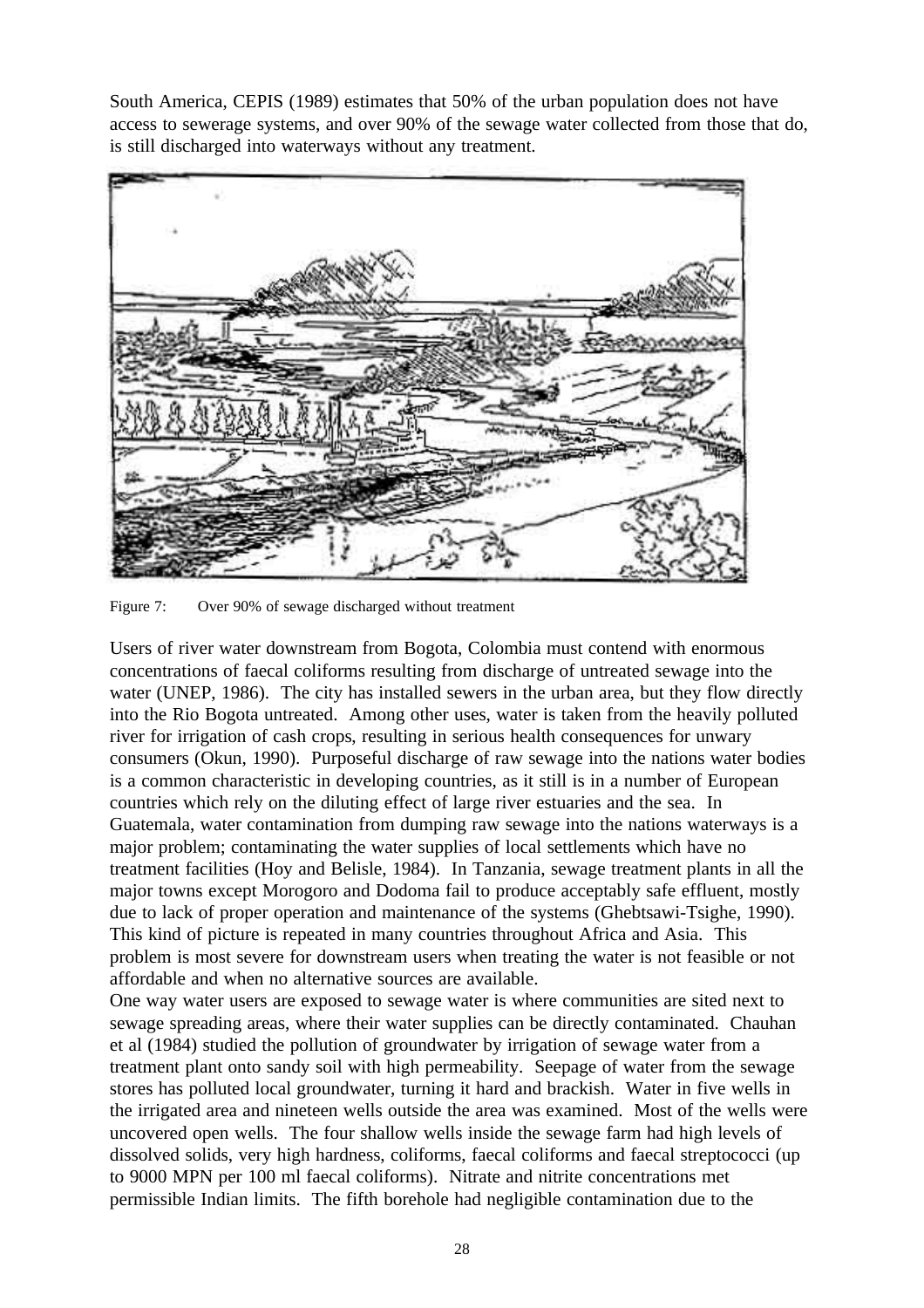filtering effect of the soil. As the distance from the irrigated area increased, the bacterial count and dissolved solids decreased, indicating that the pollution is mainly due to waste water percolation rather than direct contamination by users.

As with many Indian rivers, exceeding assimilative capacity coupled with high frequency of contact between riverine communities and pilgrims carrying out ritual bathing creates a major health problem.

Along every kilometre of the River Ganges in Uttar Pradesh, Bihar and West Bengal, cities and towns use the river as a sewer. An investigation carried out by the Central Board for Prevention and Control of Water Pollution indicated that none of the large cities and towns had a sewage treatment plant, although most had partial sewerage facilities. In all, 48 class I cities, and 66 class II towns dump largely untreated sewage into the river each day. At Kanpur, the River Ganges receives a massive input of sewage from three main sewage outfalls (Jajmau, Guptar and Sisamau) of 147 million tonnes of suspended solids per day (Chattopadhya et al, 1984), the average bacterial counts of E. Coli indicated the water to be a potential source of enteric diseases for the villages consuming this water downstream. Sewage combines with industrial waste, half-burnt corpses, eroded catchment soil, fertilizers, pesticides and religious mass bathers to produce an unhealthy cocktail of contamination (Sinnarkar et al, 1987). The pollution is most serious during the summer months when the water flow is reduced. The consequence at the bathing Ghats at Varanasi is a massive growth of pathogenic bacteria and fungi (Tripathi and Sikandar, 1981). The water is unfit for body contact let alone for use as drinking water. However, during crisis periods, the Ganges water is used by large communities without any proper treatment, exposing drinkers to densities of faecal coliforms of over 20000 MPN (Ram Bilas et al, 1981). It is used regularly by small riverside communities.

## **4.5 Over-extraction of groundwater**

In almost every developing country there are examples of long-term problems of groundwater depletion due to the lack of control on private pumping by ineffective or poorly implemented legislation (Bosscher, 1989 personal communication). Clear examples of falling groundwater levels exist for Pakistan (Bosscher, 1990) and the Yemen (van der Gun, 1986, 1987) as well as for a number of different states in India including Gujerat (Shukla, 1984), Maharashtra, Karnataka and Andhra Pradesh (Bandyopadhyay, 1987). In Baluchistan, groundwater levels have been falling by 26 cm/year since the 1960s (Bosscher, 1990). Over-grazing on the surrounding hillslopes has reduced recharge levels, and intensive groundwater extraction by motorized pumps for irrigation in the valleys has occurred. The kareze chain-wells have run dry and only deep boreholes owned by the more wealthy families provide water now.

Until recently in the Yemen Highland Plains, the use of groundwater was restricted by technological constraints, but the introduction of drilling rigs and powered pumps has brought about drastic changes in a short period (van der Gun, 1986). Since the 1960s, the number of wells has increased to around 10,000 with pumping levels estimated at several hundred million cubic metres annually. Monitoring on the Sana'a Plain has shown groundwater levels have fallen by 20 metres in ten years (Charalambous, 1982). An almost equal rate of decline has been seen in the Sadah Plain (van der Gun, 1985). The rate of natural groundwater recharge at Sadah is estimated at one million  $m^3$ /year whereas by 1983, groundwater abstraction by newly introduced bored wells and diesel pumps was approximately fifty seven million  $m^3$ /year. This mining of groundwater is a serious threat to the quantity, reliability and cost of water in the future. Public water supply is becoming increasingly difficult. The viability of groundwater-irrigated agriculture is gradually declining and the water sources might finally be exhausted. Since there is no potential for artificial recharge of aquifers due to the lack of surface water resources, the only feasible strategy for preserving the groundwater resources of the Yemen Highland Plains is to reduce and control groundwater extraction rates. Although it is agreed that this will be extremely difficult to manage, it is essential (van der Gun, 1986).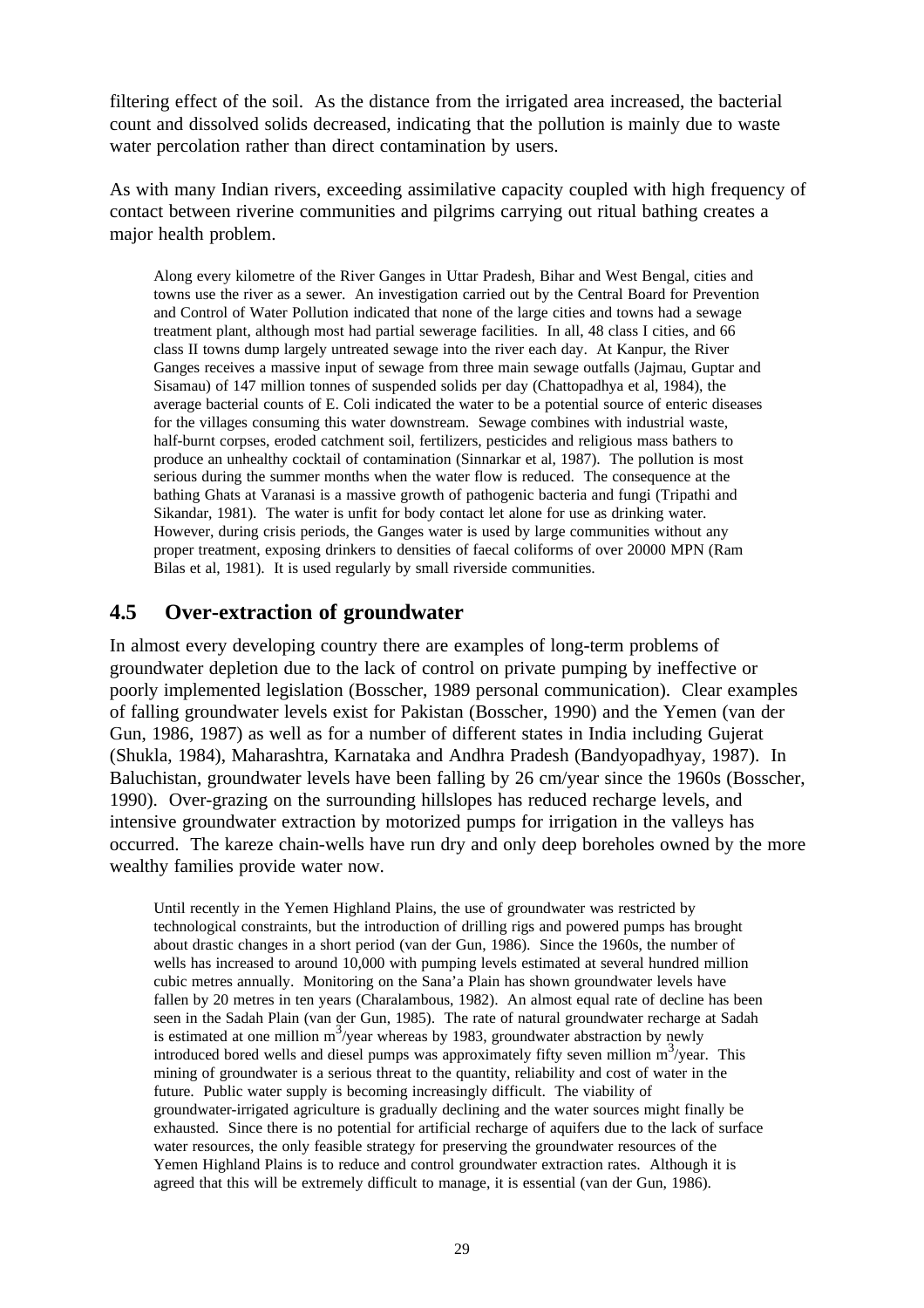The striking problem of the over extraction of groundwater affects all users, but particularly small communities dependent upon low-cost shallow wells with handpumps. The causes are several fold:

- lack of yield potential and recharge data from which sustainable extraction levels can be determined and used in planning;
- uncontrolled and unsustainable use coupled with a lack of regulations;
- ineffective and inadequate enforcement of legislation to maintain sustainable extraction;
- lack of water recycling and conservation strategies as tools for pollution control and increasing efficient use;
- lack of adequate alternative surface water resources partly due to pollution of these sources by industrial and municipal waste;
- absence of an effective large-scale artificial recharge programme:
- lack of integrated water management policies.

The result is that many of the Village Level Operation and Maintenance (VLOM) handpump and shallow well systems are not sustainable. Many wells have run dry. Where the lowering of the water table below wells is a seasonal event, the reliability of the water source is seriously affected for user groups dependent on shallow groundwater. The development and promotion of low-cost technology options for water supply and community-based maintenance systems is rendered ineffective by a general lowering of the water table (Danida, 1988).

India has invested heavily in the low-cost VLOM handpump technology as a major means of achieving International Drinking Water Decade targets and providing potable water for its people. Traditionally, groundwater has been the main drinking water source in almost all its rural areas. In the last few decades it has been exploited substantially for irrigation based on financial support given for the installation of motorised pumps. These are creating water shortages for poor peasants by draining down the water table below the reach of their dug wells and shallow bored wells. Many of the VLOM pumps are not capable of pumping from deeper depths. This is particularly true in the hard rock areas of Maharastra, Karnataka and Andhra Pradesh. Depletion of shallow aquifers results in dug wells being dry part of the year and storage tanks being less effective. This is often blamed on poor rainfall, but evidence has shown that it is over-exploitation, not climatic change, that is the cause of this problem. An example of the problem is Maharashtra, where sugarcane cultivation has lead to severe problems. Processing factories have invested in deep borewells. Rapid groundwater depletion in the two years since 1985 has resulted in an increase of villages with no permanent source of drinking water from 1,800 to 23,000 (Bandyopadhyay, 1987). Public and private shallow wells have all run dry. The Indian Planning Commission on the Task Force on Ground Water Resources earlier estimated that the total usable groundwater available in the whole country would have been tapped by 1989 and that recharge rates must be increased.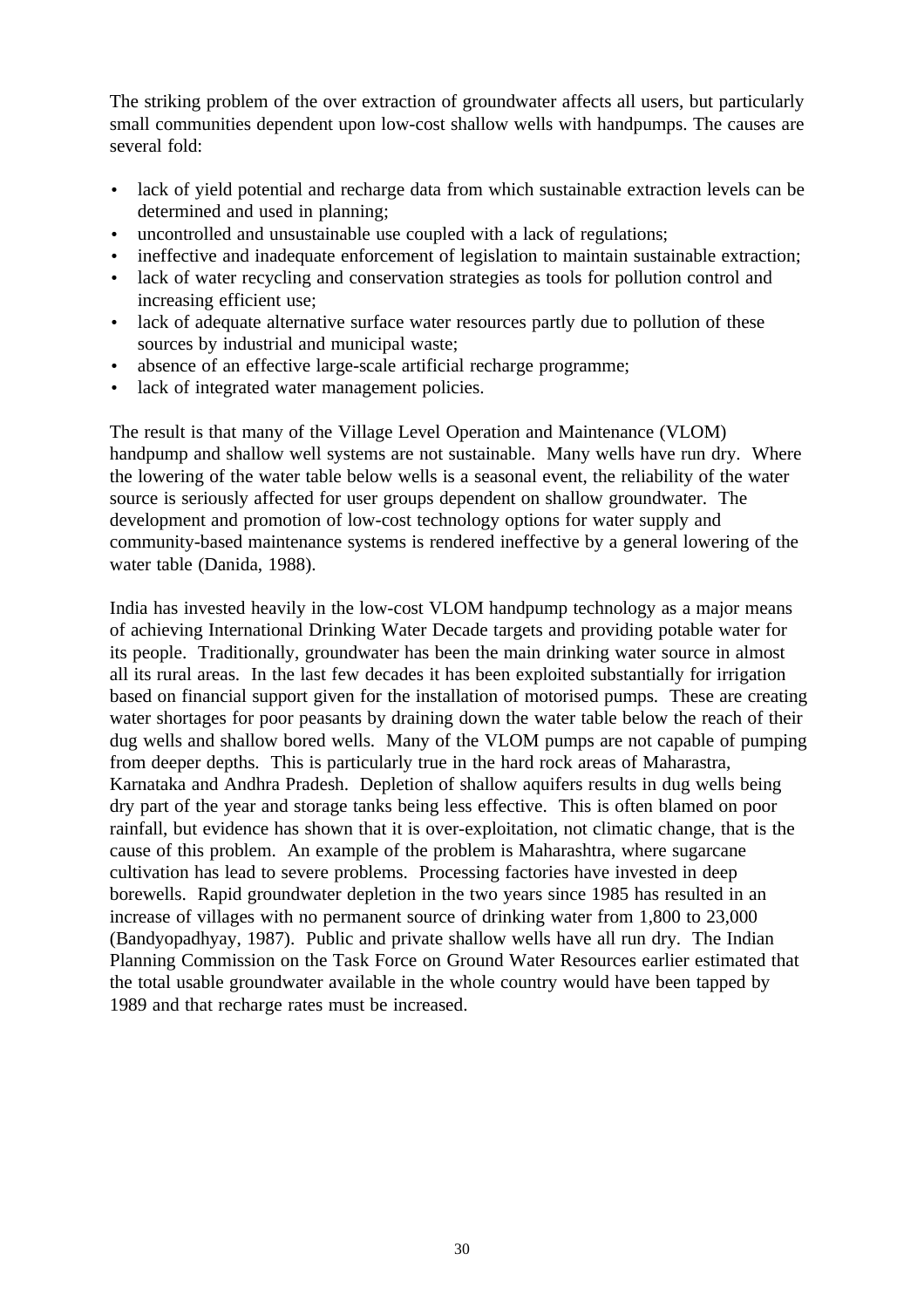

Figure 8: Intensive pumping of freshwater aquifers adjacent to saltwater sources, results in saltwater intrusion

Unsustainable extraction of groundwater can also lead to quality problems when coastal aquifers are involved. A frequently reported problem is the intrusion of saline or brackish water. It occurs in two main hydro-geological settings:

in coastal areas and river deltas where fresh and saltwater reserves are adjacent to each other. Intensive extraction from freshwater aquifers results in saltwater intrusion from the adjacent saltwater source. This is particularly serious problem in the coastal zone of Gujerat State, India (Vos, 1989 personal communication. Shukla, 1984). in geological complexes with horizontal layers of fresh and salt water in different sedimentary strata. Sinking of a borehole or deep well into the freshwater aquifer and local draw-down can disturb the equilibrium between the two layers and cause vertical mixing, as the saline water is forced upwards by the downward hydraulic pressure of the higher water table either side.

The problems of saline intrusion have been discussed extensively for both developed and developing countries in the meetings of the Salt Water Intrusion Group organised as part of the International Hydrological Programme (de Breuck, 1983) from which a comprehensive source of references can be obtained. The experiences of managing coastal aquifers in the Netherlands are generally applicable to problems experienced in developing country coastal areas such as Thailand and Indonesia (Kop, 1989 personal communication).

Along the coastal region of Saurashtra in Gujerat State, the switch to mechanised pumping of groundwater has lead to a lowering of the water table from 10 to 35 metres and saline water intrusion due to a reversal of the hydraulic gradient (Shukla, 1984). The increase in extraction from deepened, drilled wells was used for sugar-cane irrigation and processing. The consequence has been the decreasing quality of drinking water for both rural and urban communities reliant on shallow dug wells. Over 12,000 wells were estimated to have been put out of use affecting 280,000 people.

One cause of unsustainable extraction of coastal groundwater is the failure to allow for reduced recharge inland. Systems may well have been designed to function up to a given yield level based on historical pumping tests. However, as recharge is reduced inland by deforestation and increased surface flow, drawdown and depletion may occur as current pumping levels cannot be sustained. Hydraulic gradients are reversed and seawater flows into the freshwater aquifer.

Another major problem associated with groundwater depletion is when large urban areas pump water from highly porous aquifers below, subsidence occurs as soil pores collapse. A clear example of this problem is the city of Bangkok.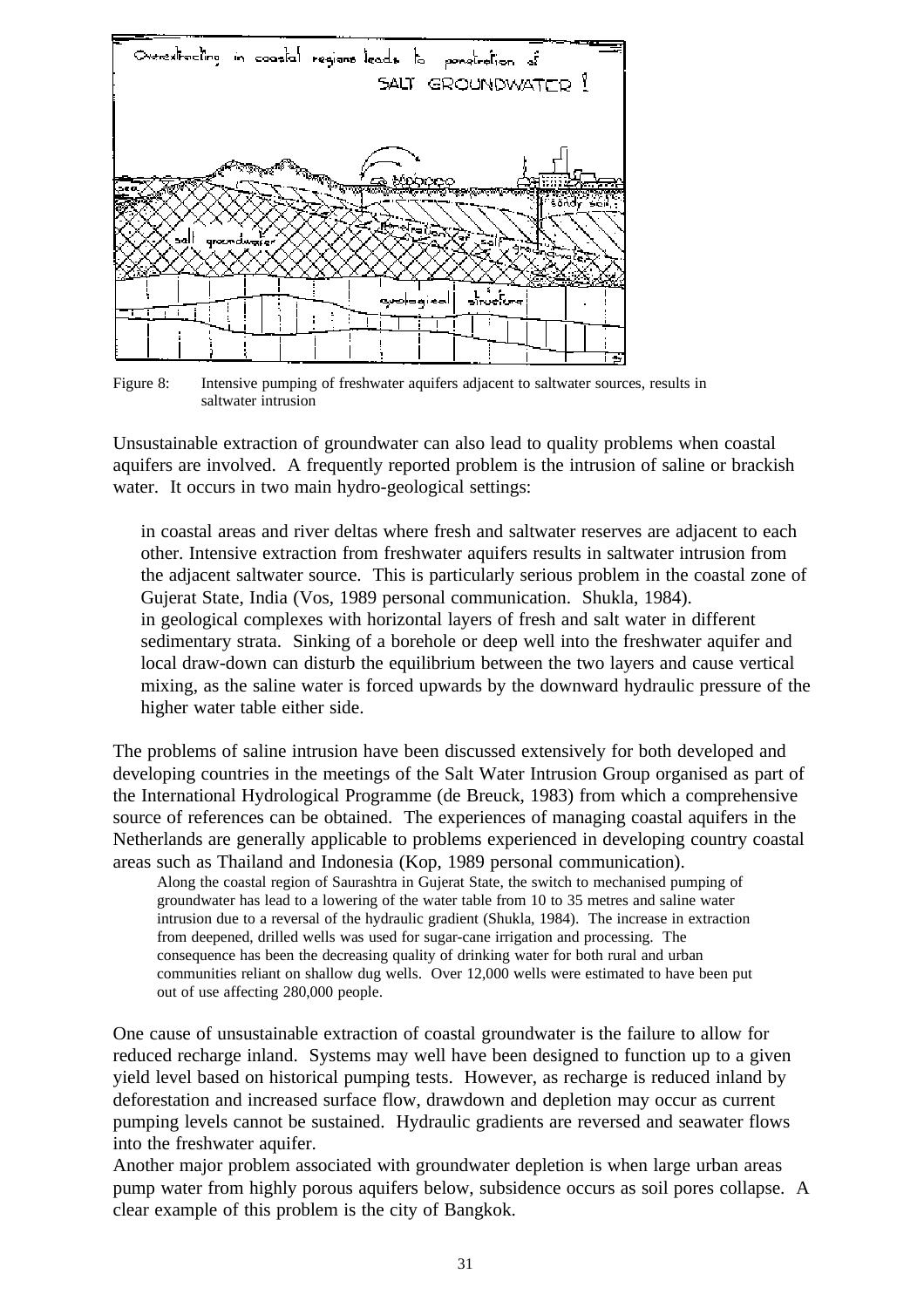Depletion and contamination of groundwater around the urban concentration of Bangkok is continuing at an alarming rate, with water levels dropping 10-12 metres in three years since 1985 (Nair, 1988). With many of the thousands of wells drilled in the metropolis and surrounding provinces, no records are kept of pumping levels. However, it is forecast that over 1 million cubic metres are pumped per day (UNEP, undated). The cost of pumping is increasing rapidly. The environmental effect has been wider than just water resource depletion. Land has subsided on a massive scale resulting in flooding of sewage and storm drainage systems at high tides. Pipelines are breaking and industrial and domestic waste is finding its way into the aquifer from these various sources. A serious threat to quality is through seawater intrusion, causing the abandonment of thousands of shallow wells and their replacement with deep wells. The rate of intrusion varies from 100 to 200 m inland per year. Chloride concentrations in municipal wells have increased five times up to 1,000-1,250 mg/l.

## **4.6 Land-use changes in large source catchment areas**

Deforestation and erosion is increasing in many developing countries at a rapid rate. As forests are cleared, water rushes unimpeded down slopes, carrying with it valuable soil and causing flooding in the lower areas. Wells increasingly dry up during the dry season because less water was retained in the soil to percolate into water tables (see Figure 9). Increasing populations force the rural poor to clear more forests on marginal farm land. Large-scale plantation oriented concerns contribute to the problem by clearing large tracts of upland catchments.

On the island of Madagascar, commercial logging of rainforests has resulted in perennial rivers and streams becoming seasonal. This has lead to disruption of rice production, making the island dependent on imports for its staple crop. In India, deforestation and soil erosion cause the disappearance of water points, lowering of groundwater, flash-floods and decreased dry-period flow (Das and Pandey, 1989). In Guatemala, widespread deforestation results in soil erosion and degradation. Soils cannot retain water leading to rapid floods and subsequent depletion of groundwater and dry season surface water levels (Hoy and Belisle, 1984). In Uttar Pradesh, there are increasing threats of water scarcity in the villages of the Himalayan region. While the Monsoon rains run off and flood the plains below as a consequence of forest destruction, there is a scarcity of water in post-monsoon periods as springs dry up due to lower groundwater levels and perennial streams become seasonal (Bandyopadhyay and Shiva, 1988).

The conversion of catchment forest reserves into mono-culture plantations has had the largest effect (Bandyopadhyay, 1987). The Indian experience shows clearly that disrupted water cycles can result in the loss of a renewable natural resource. A similar story can be told for Africa. In Tanzania, tobacco production in Iringa and Tabara regions results in large tracts of woodland being deforested by small-holders practising shifting cultivation to avoid nematode infestation (Mgeni, 1988). This alters the hydrological regime leading to the exacerbation of water scarcity during the dry season.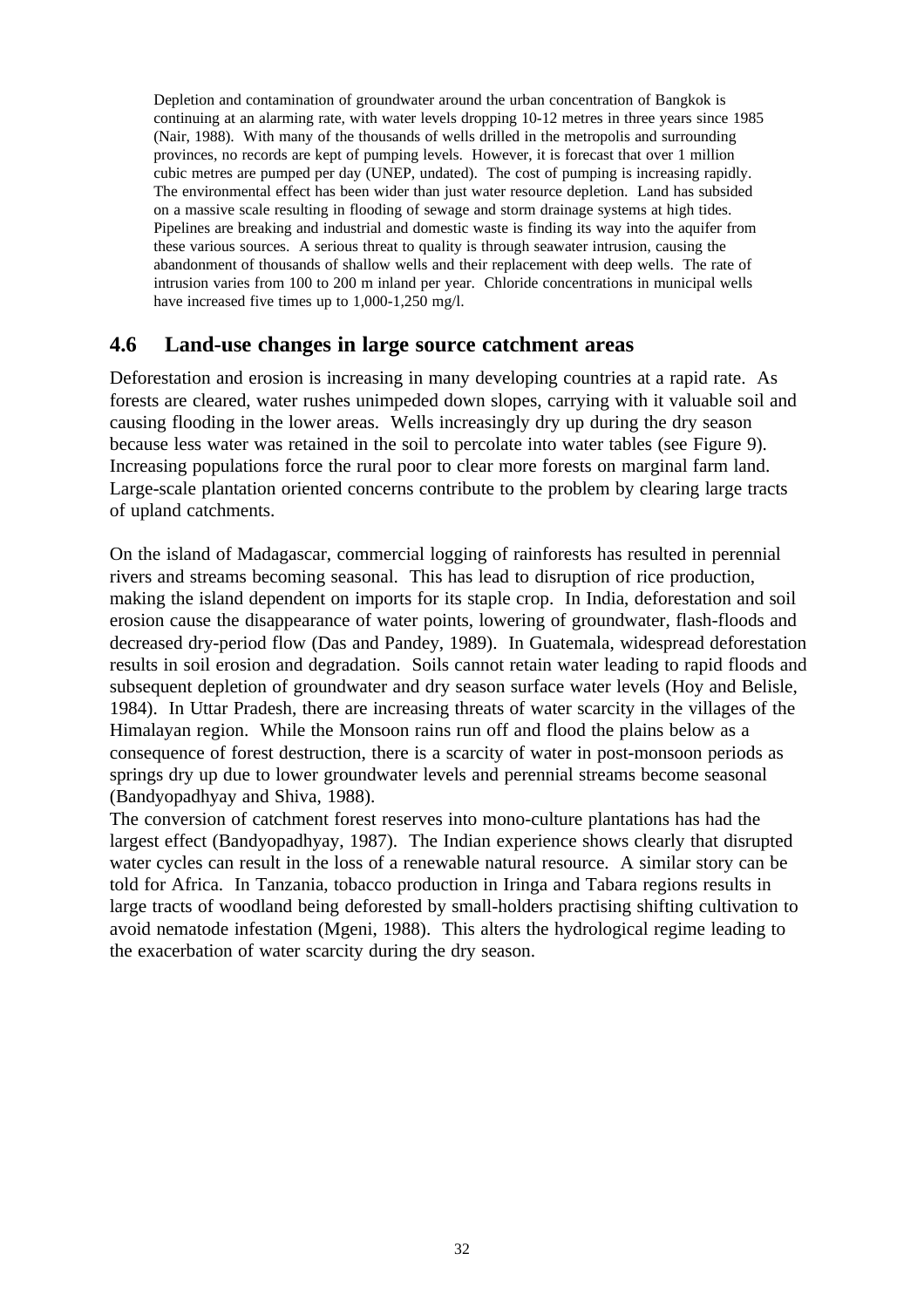

Before deforestation



After deforestation

#### Figure 9: The effects of deforestation

The effects of deforestation are aggravated by over-grazing, soil degradation, and settlement construction. They contribute to soil erosion by weakening the physical structure of the soil, exposing the surface to direct impact of raindrops, and reducing the resistance to overland flow leading to more rapid flooding of streams and rivers.

Over-grazing often occurs around improved water sources, as more people can be supported by the available drinking water and move into the region. This is the case in Sudan where deep wells provide water for people and cattle. Additionally, provision of a more reliable and convenient water source allows users (particularly women) more time to expand their agricultural activities and the demand for fuelwood and farmland increases accordingly (Boot, 1989 personal communication).

Urbanization can cause significant changes to the downstream flow of rivers and streams. Soil degradation creates a largely impermeable surface, providing fast drainage channels down which stormwater can flow, changing natural flood patterns. Less water infiltrates into the ground. Downstream users experience greater probabilities of heavy floods followed by low surface water retention and groundwater yields fall. Dam construction and river-works also alter the regime of rivers and lakes, reducing or increasing water levels at different intervals. The consequence of lower river levels is that access to surface water by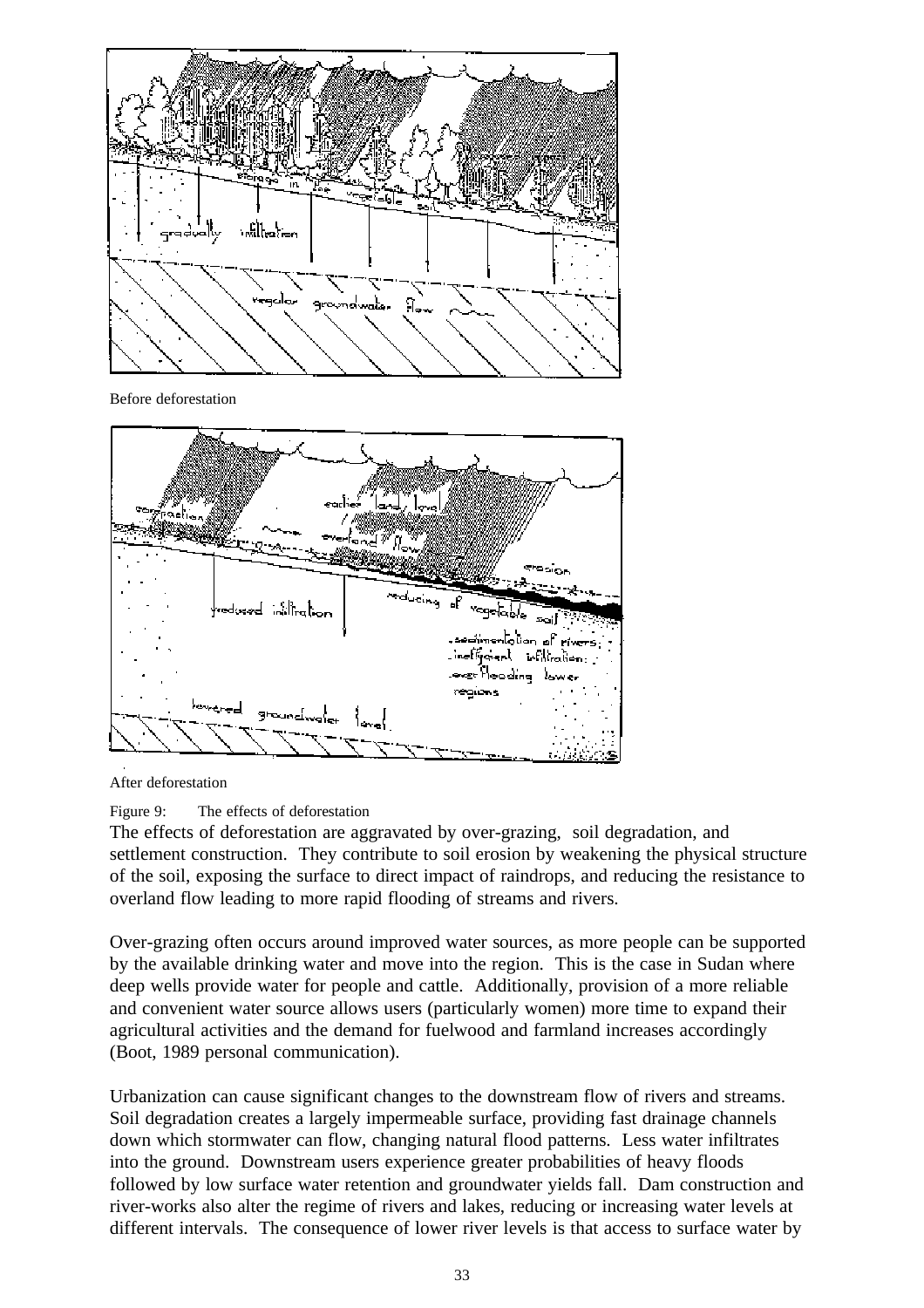gravity becomes difficult, sources dry up, and bank-side users experience greater difficulties hauling water up the banks.

The effects of deforestation and soil degradation are most strongly felt in semi-arid and arid areas. They seriously limit the reliability of groundwater and surface water sources in large geographic areas and greatly increase time and energy burdens for women and children who collect water and fuel wood for the family. The limited reliability of the sources is becoming most obvious in areas with rapid population increase. This problem is particularly acute for local aquifers, which receive only limited recharge and act as temporary underground storage reservoirs.

The effects of increased seasonal flooding is often disastrous. This can have a direct effect on water supply reliability and water quality. Floods can pollute surface and groundwater sources and cause health hazards. This phenomenon was reported in Bangladesh after the floods of 1988. Flood damage can have an instantaneous and disastrous effect on surface water supply by washing away restraining dams that would otherwise have stored the dry season drinking water supply for settlements. This is most commonly a problem for earth dams in arid or monsoonal climates. Dams are usually constructed to withstand the forces of a given probability of flood, for instance, that which can be expected to occur every 10 to 25 years. Changing catchment conditions through deforestation and soil erosion can intensify peak flow and lead to more frequent breaches and subsequent destruction of dams.

Decreased vegetation cover has implications for water sources through its effect on soil degradation, erosion and consequent siltation. Raised turbidity levels leads to decreases in reservoir capacity as sediments silt out in water stored behind small or large dams as shown in Ghana (de Jager, 1989). Treating the water becomes more difficult and more expensive. Soil erosion in parts of Africa during the seventies was estimated to be in the range of 600 to 1500 tonnes per hectare per year (Edwards, 1977). It is certainly no less of a problem today. The fall in storage capacity reduces the reliability of the water source, which results in wells being increasingly prone to drying up.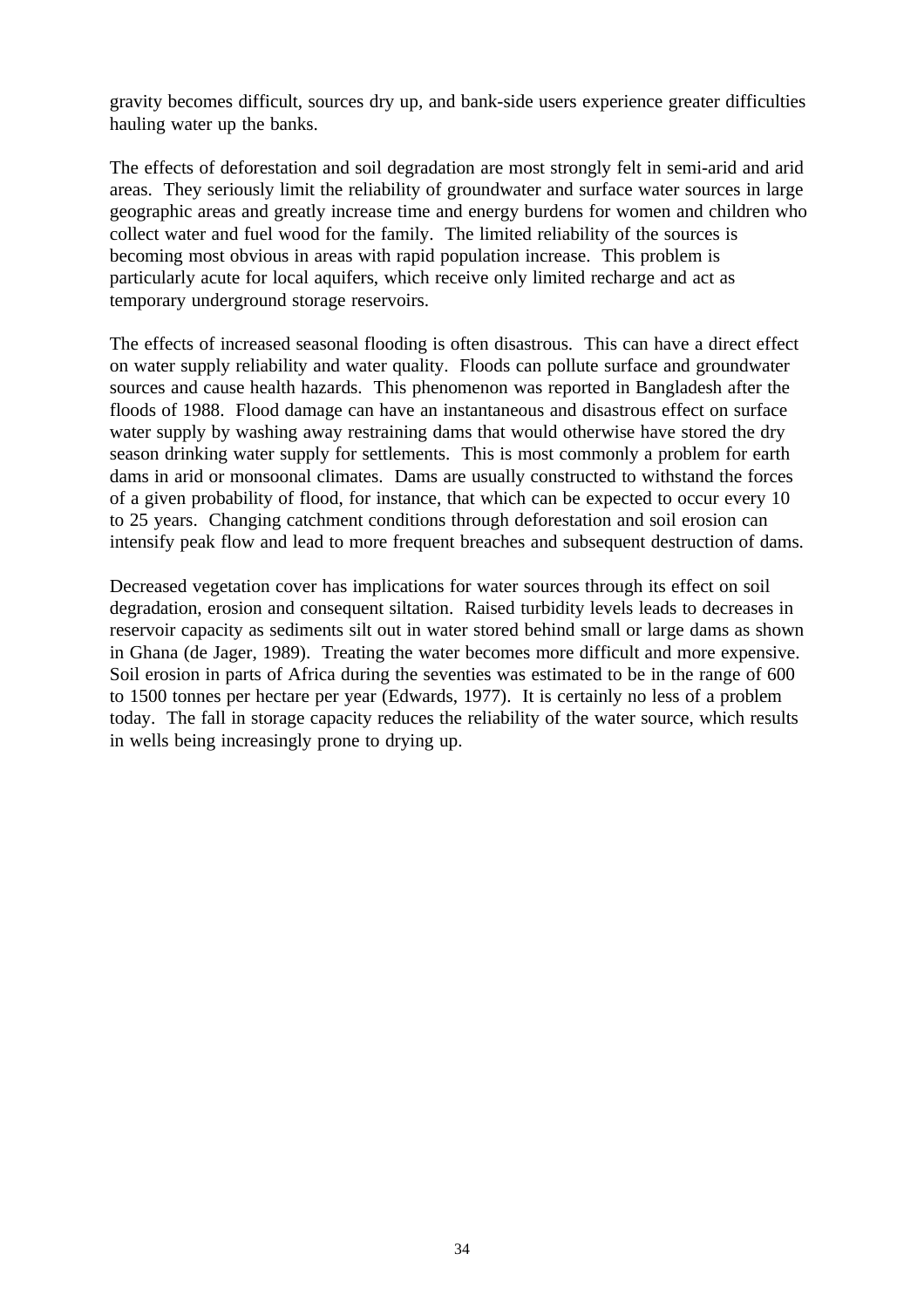# *5. Experience in Better Water Resource Management*

# **5.1 Risk assessment**

Risk assessment strategies are receiving growing attention from planners of small community water supply systems. It is recognized that water quality can be ensured more effectively when avoiding the risk for contamination by human waste, agricultural chemicals, livestock faeces and industrial discharge (Hubbs, 1985). This is particularly important in rural areas where it is preferable to minimize the necessity for water treatment (Okun and Ernst, 1987). Assessing the risk of source problems requires knowledge of the possible causes of such problems under local conditions at the source and in the catchment area.

Risk assessment is preferably carried out in the planning stage of a water supply system development in which the objectives are to select sites with the lowest risk factor and to plan for preventive actions. Experience has been reviewed in three main areas to date: Source and site selection, catchment protection, and sanitary surveying.

## *Source selection and siting intakes*

Field experience shows that good source selection and adequate siting of intakes contribute to the reliability of the water supply system. Various field manuals and handbooks have been developed for the design of gravity water supply systems, which include basic procedures for source selection and siting of intakes (for instance, Archambault et al, 1987; Jordan, 1980). Often these procedures concentrate on the determination of a safe source yield or the design of the intake structures, rather than on present and future risks to be avoided. Sustainable use of sources requires site and source selection allowing subsequent protection of the source and catchment area (Sundaresan et al, 1982). Lloyd (1982) stresses the environmental factors affecting sources and recommends the following procedure for the selection of surface water sources:

- take water as near to the watershed as possible;
- choose sources with catchments as sparsely inhabited as possible;
- choose supplies that consistently yield low-turbidity water;
- frequently inspect catchment areas for pollution sources; and
- avoid activities that may pollute upstream locations.

The Tanzanian temporary water standard guidelines (Sechu, 1986) state that river intakes should be constructed upstream from villages and industries, and the intake should be in deep water close to a stable bottom. Lake intakes should avoid shore water and be positioned deeper in the lake towards the centre of the depression. This minimises both the chances of pollution and the risks of dry periods.

For the selection of groundwater sources, in particular for small point source supplies, procedures could be more systematic, both in terms of locating high-yielding sites and in terms of avoiding sites with high potential for contamination by seepage from the surface. Low success rates in drilling small diameter wells, and early deterioration of boreholes have caused rural water supply programmes and water agencies to give more attention to this point. However, there are still many projects haphazardly selecting sites for well construction and drilling. Nevertheless attempts are being made to

develop more reliable and more economical ways to select groundwater sources. For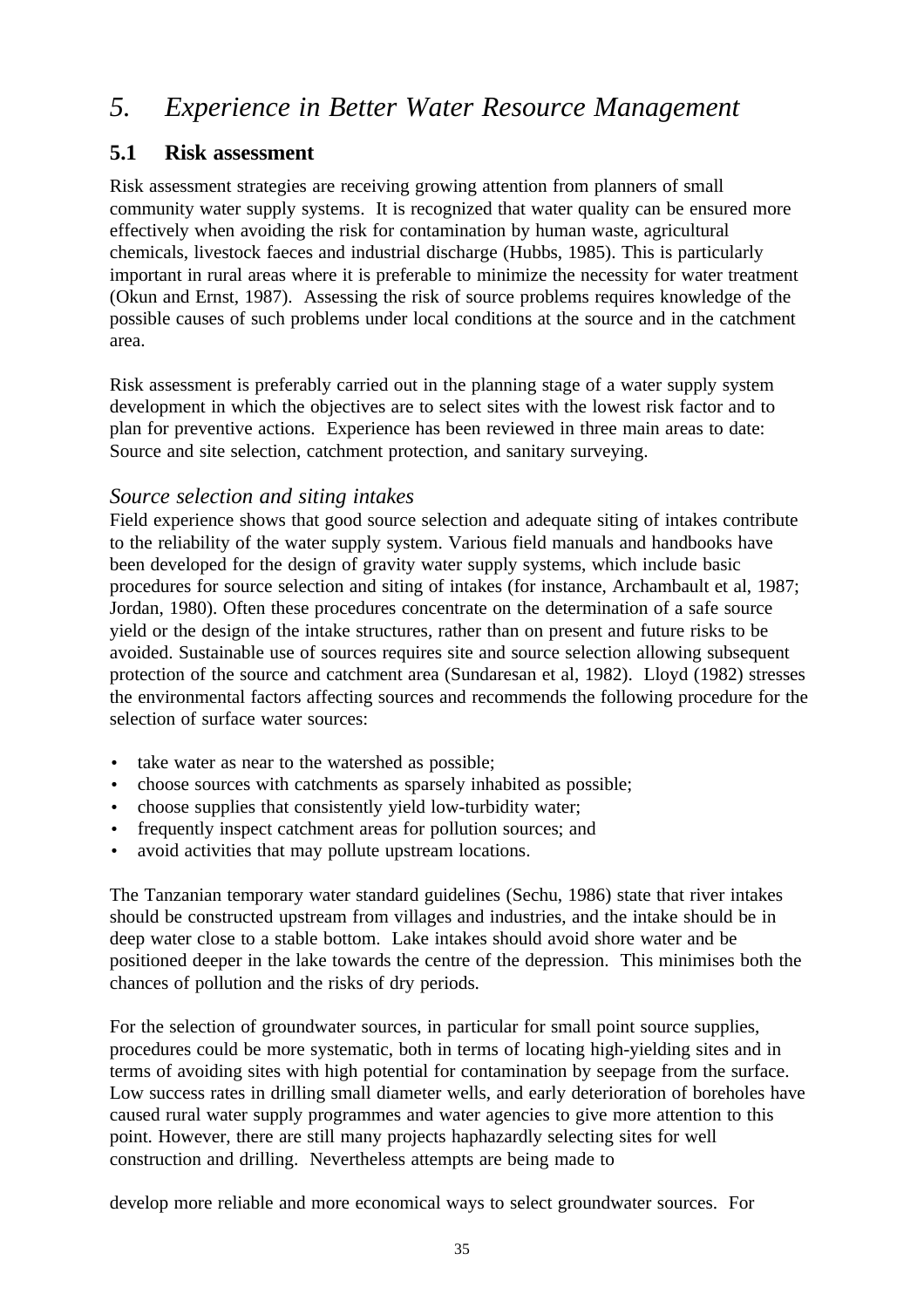instance, Poyet and Detay (1988) developed computer software to assist projects in siting and designing wells.

For the siting of shallow drilled and hand-dug wells, the risks associated with faecal contamination from on-site sanitation are still poorly understood and quantified. Where water supply points are located within or adjacent to settlements, two elements have not been adequately addressed with respect to possible contamination by existing sanitation units and/or waste disposal practices. The first element concerns contamination risks to drinking water sources from waste. The lack of criteria for the establishment of safe distances between the water source and possible contamination points is the second element.

Ward (1989) suggests that contamination risk cannot be determined without monitoring groundwater conditions, especially given that research has shown pollution of groundwater is negligible under certain hydro-geological conditions (Lewis et al, 1982). Problems are so site-specific that general guidelines are often ineffective. Ward sees monitoring as indispensable to groundwater development projects where on-site sanitation is also practised. He also considers monitoring within the capacity of developing countries given clearly defined objectives and the elaboration of a simple methodology (Ward and Foster, 1981). Participation of the user communities in the assessment of possible intake and well-sites is important for two reasons. First, local communities have knowledge about variations in water levels and water and land use activities, which are of use in selecting sources that can remain adequate in terms of both quality and quantity. Secondly, source discussions promote a dialogue with the users on environmental risks and protection, which raises community awareness and can develop or problem-solving actions.

With increasing population pressures and expansion of human activities into previously undisturbed catchment areas, risk assessment must take into account both current and projected activities within the catchment area. Awareness of the changing nature of catchment areas is very important, particularly for safeguarding untreated gravity systems, springs and mountain streams.

One of the most successful gravity piped water supply programmes is considered to be the rural water supply programme in Malawi. Sources were located in forest reserves with low risk of contamination. In spite of this, contamination of an increasing number of sources is raising concern. Some of the Malawi rural self-help gravity systems are now being examined by IDRC (1989) to determine the nature of water contamination. Appropriate measures to remedy existing contamination as well as future source protection and site selection criteria are being investigated.

In Danida supported water supply programmes, greater yielding, distant gravity sources are generally selected at higher costs in an effort to meet the future water demand of the target population and to minimize risks of pollution. In principle, these sources are less affected by the user communities and their livestock. Nevertheless, some of the sources have a lower yield than expected or have been found to be contaminated. Lack of long-term data on spring characteristics at the time of selection and rapidly changing conditions in the catchment areas have contributed to this problem. In some areas, the programme installed handpumps because groundwater sources were evaluated as being more reliable than surface sources (Jensen 1989, personal communication). Undisturbed catchment areas for spring development with relatively lower risk and lower exploitation costs are threatened as land is increasingly brought under production. Similar problems are reported from the Punjab in Pakistan and from Colombia. In Colombia, pollution of highland springs feeding gravity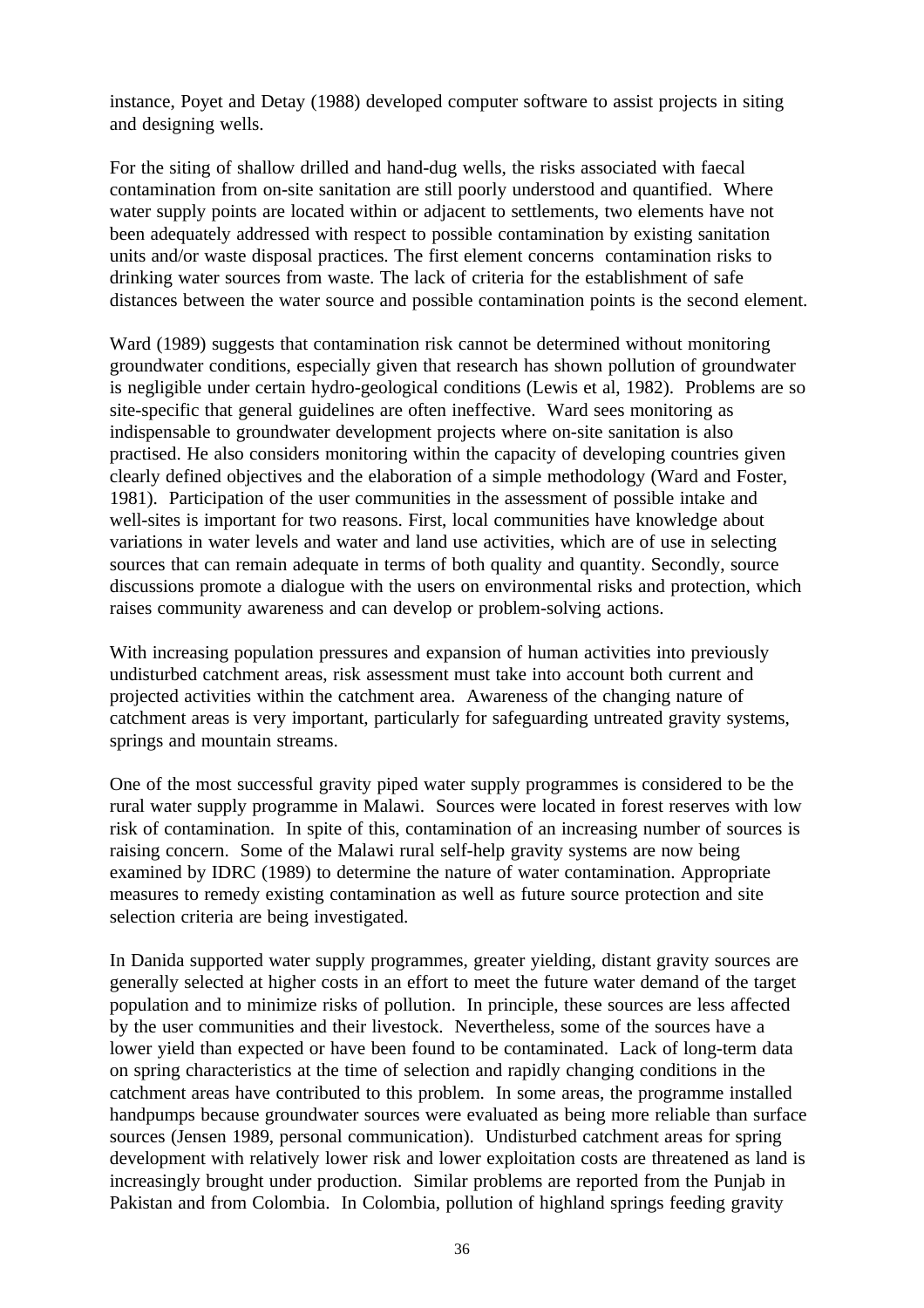pipes has increased the necessity for slow sand filtration systems managed by villagers (van Wijk, 1989 personal communication). These examples show that it is important to assess the effects of changes which are likely to take place in the future. Site and catchment risk assessment enables planners and managers to compare source problem risks for different alternatives.

#### *Catchment protection*

Clearly from the above examples, more active protection of catchment areas is required. This involves a systematic appraisal of catchment areas for surface or groundwater sources and the identification of environmental factors, related to land- use. There is a need for practical experience to develop checklists for small sources to be effectively managed by local communities. Such checklists were developed in Sri Lanka, where the Sarvodaya organization prepared yield measurement procedures in addition to using colouring agents to determine pollution risks.

On a larger scale, PAHO/CEPIS has established procedures for the identification and evaluation of pollution risk for regional aquifers in Latin America and the Caribbean (Adams, 1990). Many of the aquifers in the region are vulnerable to pollution from discharge of effluent, solid waste and toxic chemical disposal, and the expansion of agriculture. As groundwater is used to provide drinking water to an estimated 140 million people in urban and rural areas, the protection of aquifers is of critical concern. Important considerations mentioned are:

- Groundwater pollution has a long lasting effect;
- Remedial action is often not feasible or very expensive;
- There are not only immediate, but also chronic health implications from pathogenic or toxic pollutants.

The groundwater pollution risk is the product of the contaminant load applied to the subsurface environment by human actions and the natural pollution vulnerability of the aquifer (Foster et al, 1987). To protect aquifers, it must be clear by which pollutants and pollution sources they are most affected. This knowledge forms the basis for the delimitation of protection zones in which human activities must be regulated.

Protection zones are conceptually important for the design, prioritization and distribution of water resources protection measures. The zones can be delimited with respect to the level and nature of risk, resulting in more coherent and incisive protection strategies. However, those zones may be established even when risk information is incomplete. The following zones are defined as follows:

- the inner zone, defined as the area in which there is a direct risk of contamination,
- the outer zone, defined as the area in which the water may be at risk from indirect contamination,
- the catchment area, the whole area from which water flows to the intake.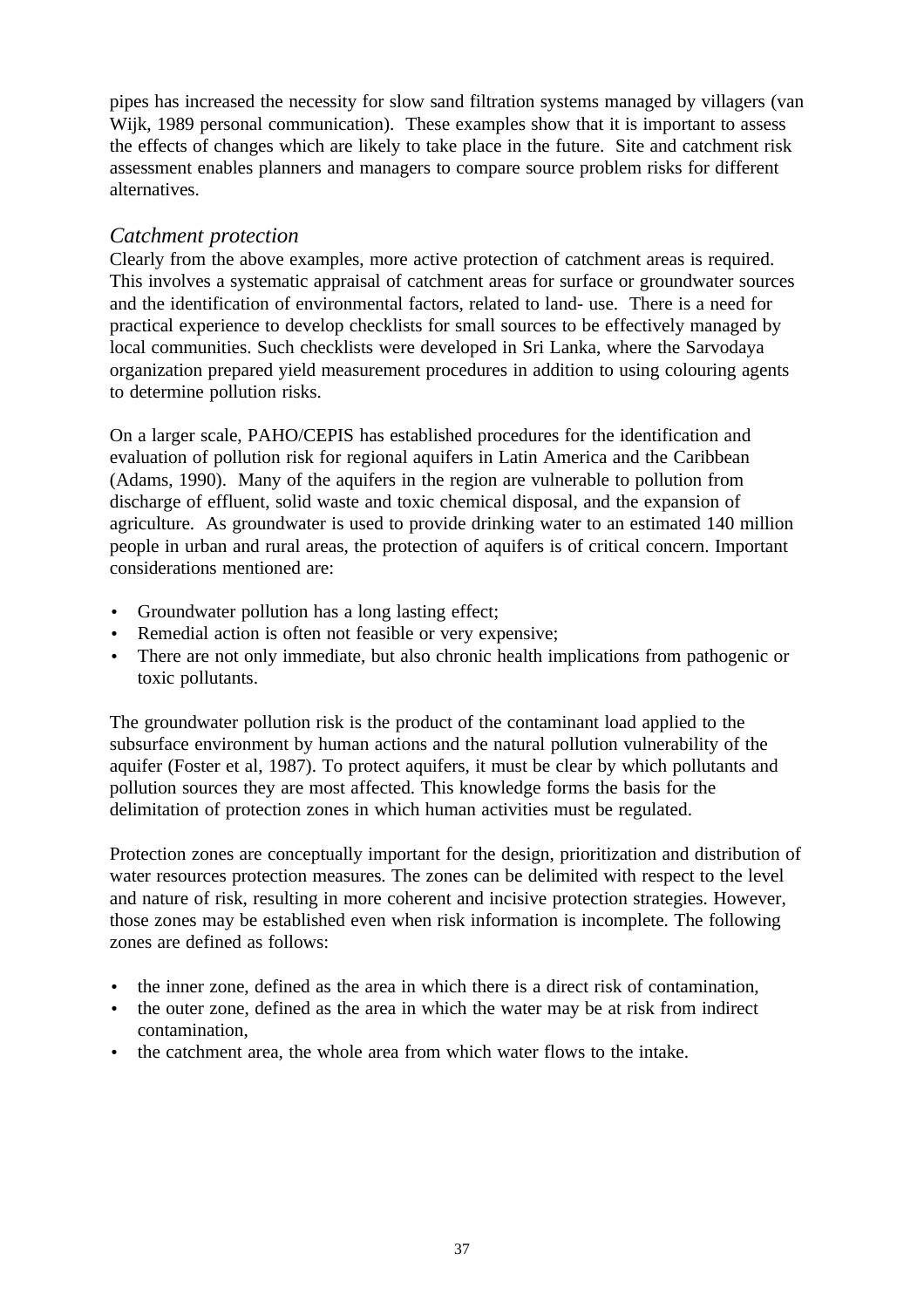Existing water resource protection legislation can be incorporated into zoning to elaborate protection strategies. An example of such effort is a SIDA sponsored study in Botswana carried out in the early 80's resulting in a proposal for new domestic water legislation (Hawerman et al, 1983). The issue of protection areas for drinking water sources is presented in the proposal, but the information lacks detail.

In Sri Lanka, the Sarvodaya organization mentioned earlier, requires communities to establish protection zones of at least one acre surrounding the source before the construction of a system is considered. Often larger areas are set aside of 4 to even 10 acres. The protection zone is demarcated by a fence or shrubs. Mixed tree seedlings are planted within this demarcated area (Heynen, personal communication 1990).

The effectiveness of protection zones relies on local people's commitment to protection measures established. Protected areas are obviously increasingly vulnerable as population densities increase. Local people must therefore be motivated to take effective measures to protect the catchment area. Motivation will be partially a function of their perceived value of the resource. The boundaries of high risk zones can be identified by physical surveys, discussions with community members, and aerial photographs. Areas can be demarcated by fencing or planting a particular variety of tree to act as a differentiating line (Jensen, 1989 personal communication).

#### *Sanitary surveying*

Sanitary surveys are a form of risk assessment which examine the technical quality of a water supply point, the manner of use by consumers, the surrounding environmental hygiene conditions and the potential causes of contamination. Their purpose is to minimize the level of risk of on-site contamination by identifying remedial measures that can quickly and easily be taken. Preventive measures may already have been implemented in the planning and construction stage as part of site selection, risk assessment and system construction. Coupled with bacteriological analysis, sanitary surveys provide a methodology on which successive improvements can be made to water supply conditions. The method can also identify where off-site problems contribute to contamination and where remedial catchment protection is urgently required. This is illustrated in the experiences of Lloyd and his colleagues who have developed a sanitary survey strategy in collaboration with WHO (Lloyd, 1990; Lloyd and Suyati, 1989).

Through the Java pilot project, Lloyd and his colleagues, have developed cost-effective methods for sanitary inspection and water quality monitoring that are now being applied in UNEP/WHO projects in Peru, Colombia, Nicaragua, Zambia, Nepal and Vanuatu (Lloyd, 1990. WHO, 1989). A sanitary survey was developed which could be rapidly and accurately completed at the same time as bacteriological sampling and field-testing. The survey report has a checklist of potential contamination sources and quantifies the level of overall risk by a cumulative yes/no score. A sketch of the risks to be left at the site so users can see the site protection measures is elaborated. The strategy classifies the water point on the basis of the sanitary risk, graded from high to low. The survey reveals the sources of highest contamination risk. The sanitary surveys are a tool to enable inspectors to play an active role in the improvement of water sources by undertaking on-site evaluation and providing clear instructions on remedial protective measures. The approach provides a scientific basis for prioritizing remedial actions to protect the consumer from the risk of waterborne disease. Remedial measures relate to actions taken at the site by the user community, either to make physical repairs or to improve unhygienic practices causing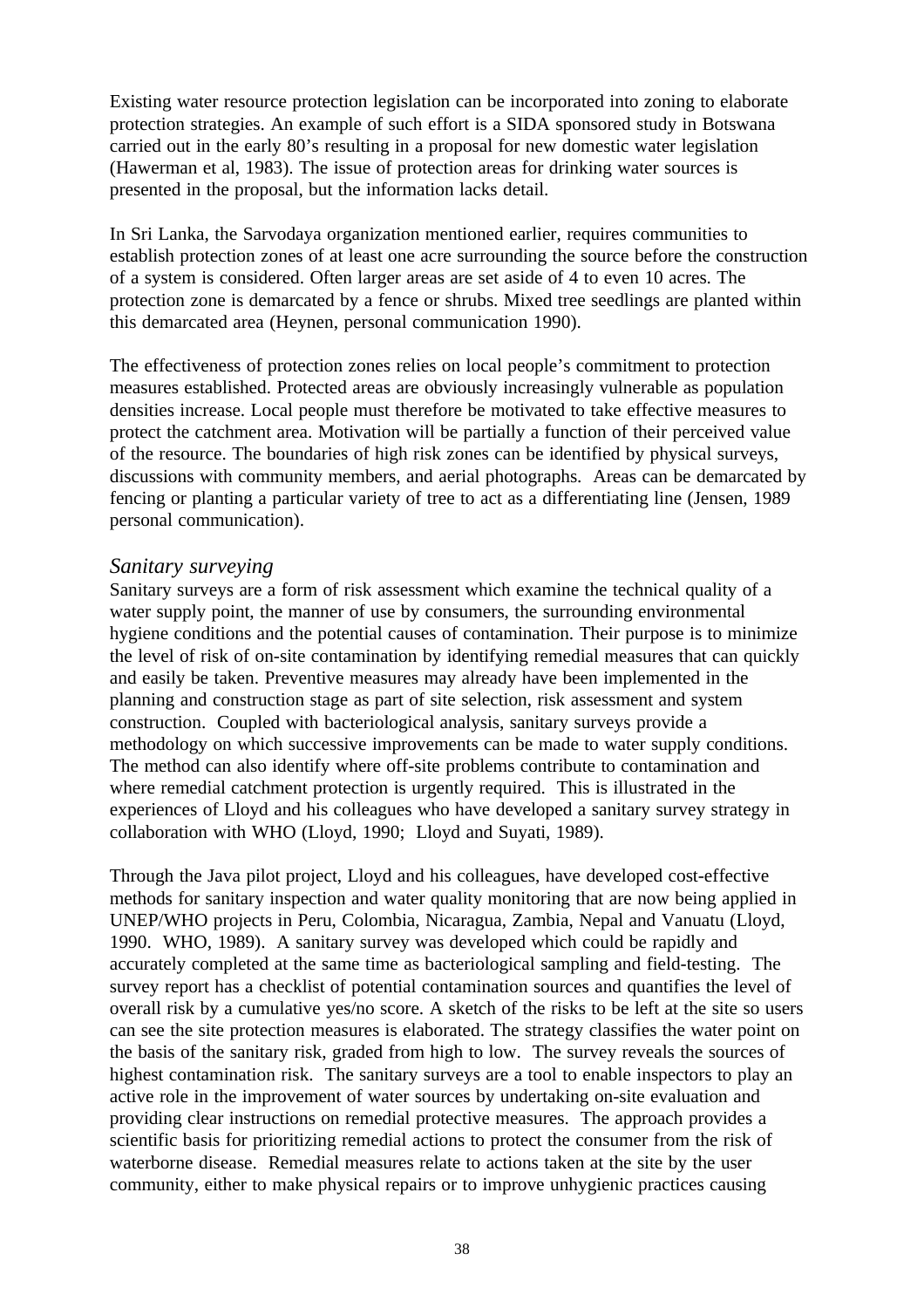contamination. Continued surveillance allows drinking water sources and supply systems to be improved gradually so they can achieve satisfactory survey results.

To provide a more meaningful assessment of the sanitary status of water sources and the level of risks for waterborne disease transmission, a more appropriate grading of faecal contamination was deemed necessary. Because of the adoption of a realistic and more elaborate grading system (i.e. more than just  $0 =$ safe,  $> 0 =$ unsafe), as well as a quantitative evaluation of potential pollution risks, it is possible to more accurately assess the health risk attributable to every drinking water installation in order to prioritise remedial action (Lloyd, 1990). The grading is based on increasing orders of magnitude of faecal coliform contamination:

| Grade<br>of Risk |     | E.coli-Faecal<br>coliforms/100ml | <b>Risk Factor</b>              |
|------------------|-----|----------------------------------|---------------------------------|
| A                | $=$ | 0 (WHO Guideline);               | no risk                         |
| B                | $=$ | $1-10$ ;                         | low risk                        |
| $\mathsf{C}$     | $=$ | $11-100;$                        | intermediate to high risk       |
| D                | $=$ | $101-1,000;$                     | gross pollution; high risk      |
| E                | $=$ | > 1,000;                         | gross pollution; very high risk |

Sanitary risk is plotted against bacteriological risk to give a clear indication of the worst water supply points. Where a low sanitary risk is paired with a very high bacteriological risk, this may well indicate remote source problems such as pit-latrine seepage. When this probable remote contamination is detected, a wider catchment risk assessment is required as explained previously. At a recent IRC meeting on drinking water source protection, participants recommended that the sanitary survey be adopted more universally; preferably in combination with risk assessment in the catchment area and the formulation of protection zones in which human activities are regulated and preventive steps taken (Lee, 1990). Especially for small and scattered community-managed water supply systems, it is essential that community members take a active part in such sanitary surveys, as their help will usually be needed to improve sanitary conditions and to change practices which cause contamination of water sources.

In some countries community-based monitoring systems of the water quality of small community systems are under development. For instance in Colombia, a simple quality testing device has been developed and village water operators are being trained to regularly monitor and record turbidity and E-coli levels as part of a demonstration project on simple treatment methods supported by IRC.

# **5.2 Technical solutions**

Possible solutions to source problems include improved sanitation, physical protection, soil and water conservation, waste water treatment and recycling, artificial recharge and tree planting. In many cases, these must be combined to respond to problems that have more than one cause.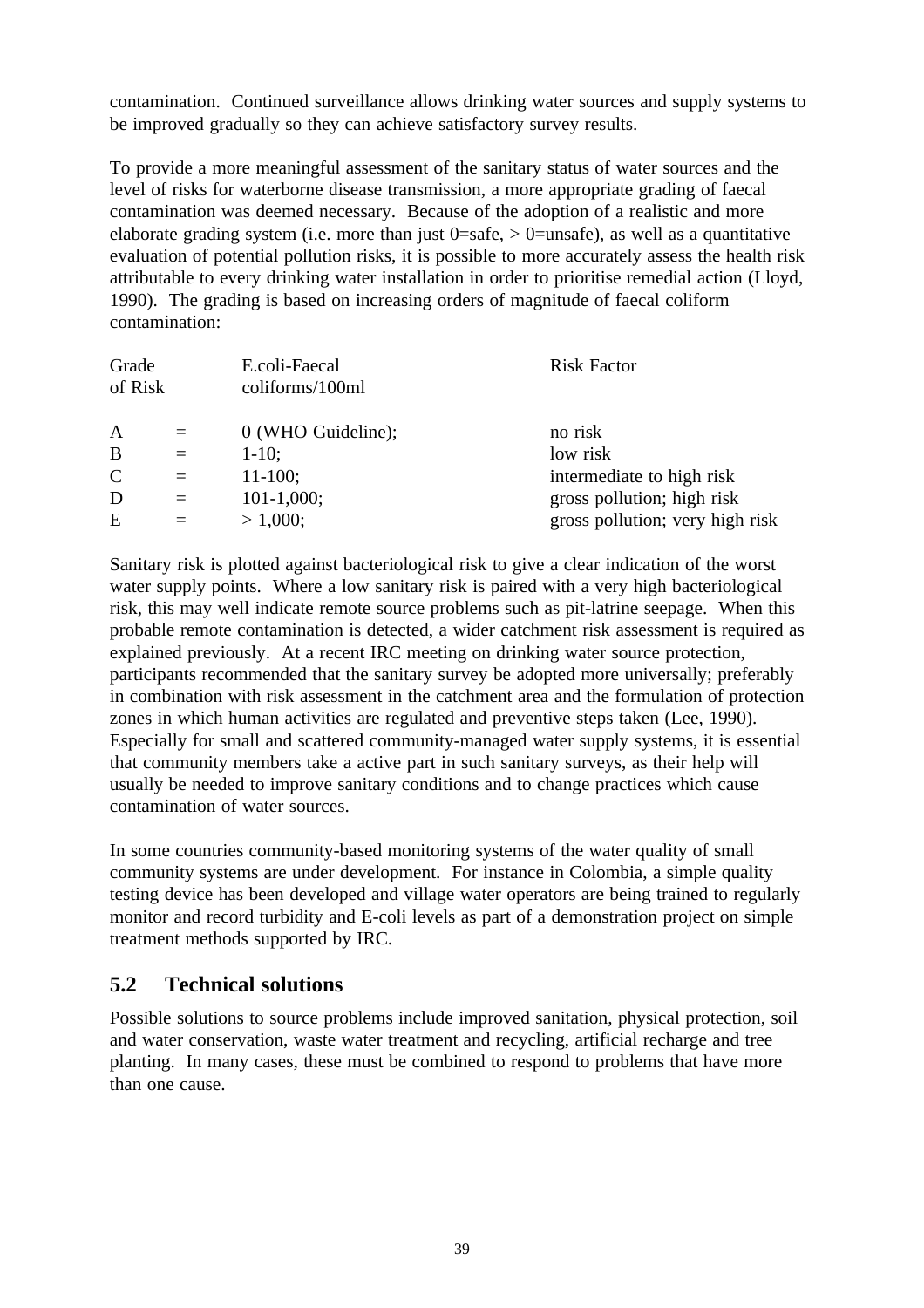## *Improvements in sanitation*

As mentioned earlier, the problem of user contaminated water supply through poor sanitation and hygiene is widespread. Use of latrines and other sanitary systems reduce faecal pollution risk by excluding contamination of the topsoil or ground surface so that excreta is not washed into surface water or transported by animals (Nordberg and Winblad, 1990). The design of the latrine should in principle ensure that there is no direct sub-surface link between the excreta and the groundwater supply which involves consideration of siting, soil type and depth, and seasonal or daily water levels (Lewis et al, 1980a). Given well designed latrines, adapted to local conditions, improved sanitation requires broad acceptance as well as high use rates by the population.



Figure 10: Users polluting their water source



Figure 11: Users protecting their water source.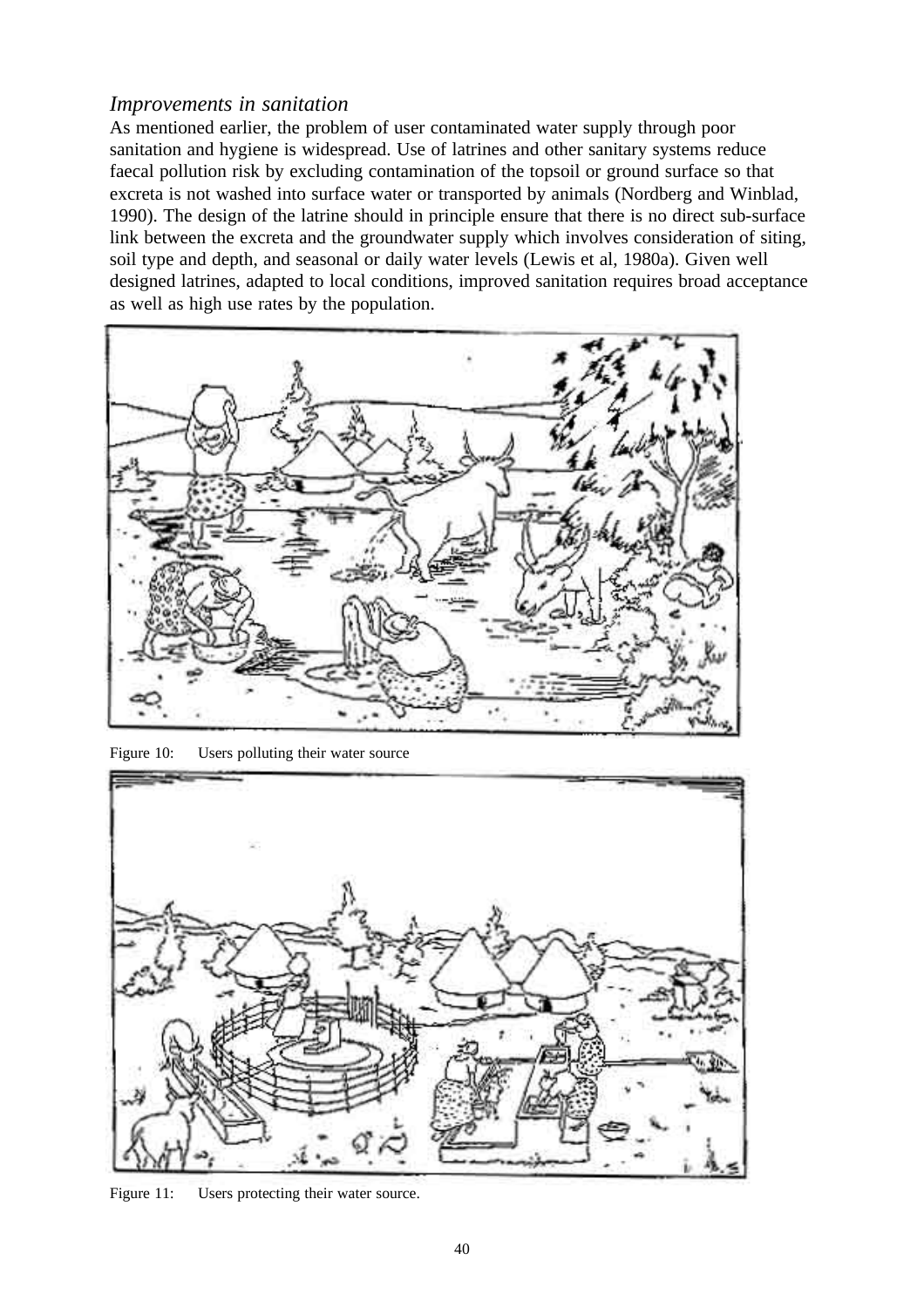# *Physical protection of wells and intakes*

Users pollute their water sources due to the lack of awareness about ways and means to ensure adequate physical protection of the supply point (Figures 25 and 26). Community water supply projects engaged in groundwater development through well construction, recognize the importance of simple site protection against pollution. The addition of well-aprons, soak-away drains, covers and hand pumps protect water quality by preventing the inflow of contaminated water back into the well. In addition, the direct input of contaminants is excluded while extracting the water (Boschi, 1982. Nyangeri, 1986. Rogers, 1985. IRC, 1988. Archambault et al, 1987). The benefit of providing well-heads, walls and aprons was clearly observed in Sierra Leone where bacteriological contamination was lower than in traditional shallow wells and fluctuated less seasonally (Wright, 1985). Because proper construction and maintenance of these improvements is required to safeguard water quality through time, it is essential that communities, and women as first users, are involved in the decision regarding the construction and design of aprons, drains etc., and are trained in its relevance for the cleanliness of their drinking water.

The use of wells for clothes washing, bathing and cattle watering and nearby open defaecation, are other sources of water contamination. Absolute prohibition of these practices is often no solution as it forces women and children to either increase time necessary for water collection or limit water-use for hygiene. In many areas, such problems can be prevented by discussing the need for additional washing, bathing and/or cattle watering facilities and coming to clear agreements regarding the design, siting, financing and management of additional facilities for these purposes.



Figure 12: Neighbourhood washingfacility near water point in Tanzania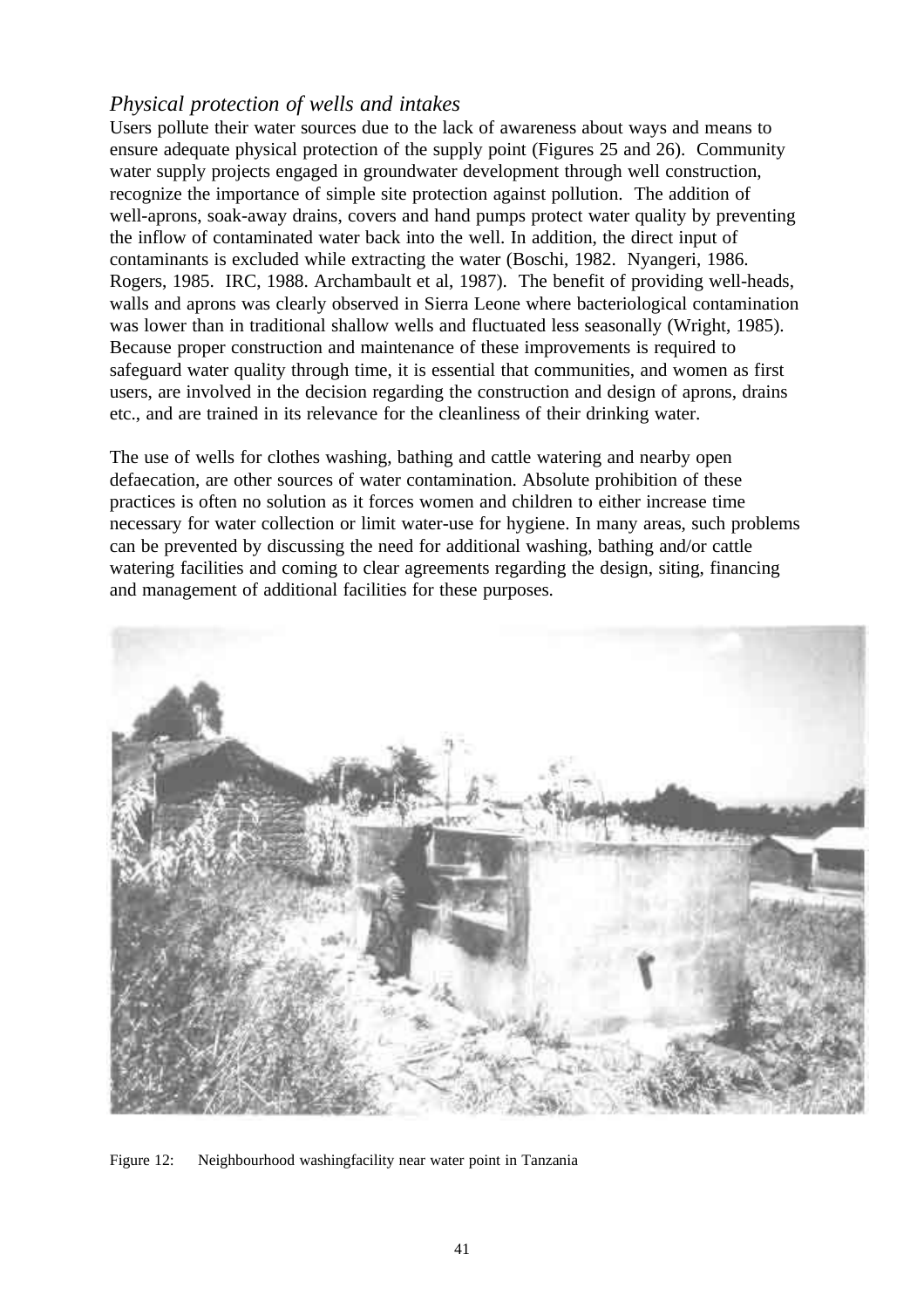Pollution also occurs due to the direct use of surface water sources by livestock. This can be prevented by constructing fencing using branches, thorny scrub or hedges of cacti or thorn-bushes, provided there is a watering trough for animals outside the fence. This form of protection is illustrated in the sketches from the SIDA funded HESAWA project (SIDA, 1987) in Tanzania.



Figure 13: Fencing as well as hedges can be an effective protection measure

Experiences in Haiti, Rwanda, Zaire and Burundi show that physical protection has to be combined with community oriented training and education related to system-use and maintenance, and catchment protection (Archambault et al., 1987; Klomberg, 1988 personal communication).

#### *Soil and water conservation techniques*

Soil and water conservation activities can decrease turbidity by preventing sediment transport, increasing groundwater recharge and decreasing surface flow peaks by increasing infiltration. A full range of erosion control techniques and strategies have been pioneered for developing countries and applied with considerable success. Methods include terracing, contour ploughing, infiltration buffers, earth bunds, stone-lines, trash-lines as well as various forms of runoff farming (Wenner, 1981; Morgan, 1981; Morgan, 1985). A prominent example of soil and water conservation to preserve watershed environments and increase agricultural activity is the EEC-assisted Machakos Integrated Development Project in Kenya (Harrison, 1987).

However, soil erosion has expanded at a faster pace than most national governments have been able to cope with. A large proportion of soil erosion problems have resulted from the expansion of shifting cultivation techniques into marginal areas. Additionally, they result from the settling of previously semi-nomadic people who have little history of terrace building or other traditional forms of soil stabilisation. Concentration of livestock around newly developed water supply points such as earth dams has also caused serious soil degradation through over-grazing. Erosion results in rapid siltation and subsequent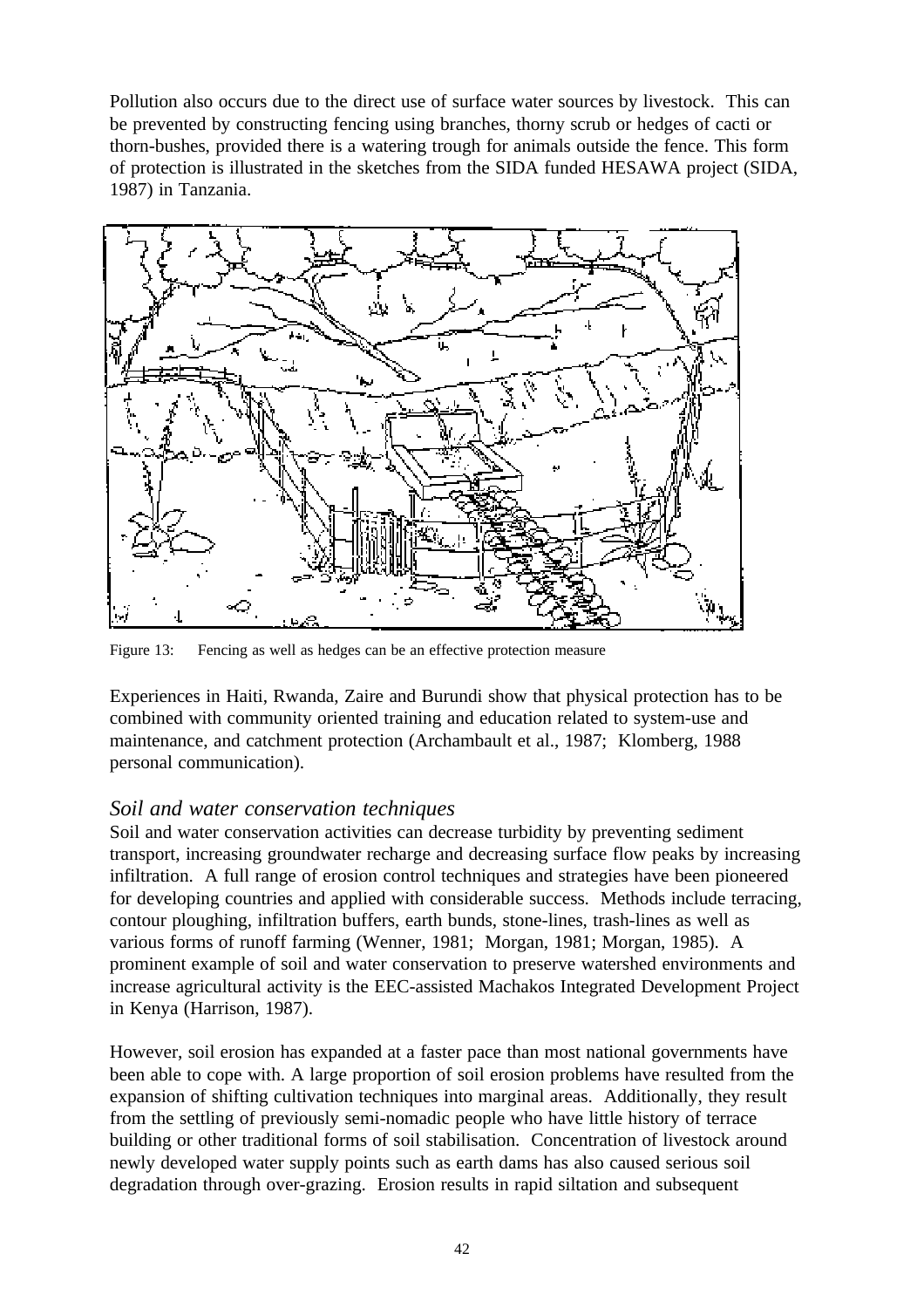reduction of the reservoir capacity of dams. A more widespread application of soil and water conservation techniques is clearly required. Institutional capacities and community programs must be stimulated, if control is to keep pace with the growth in population and new land brought under production. These elements have been incorporated in a forthcoming innovative rural water supply programme in the Dodoma region of Tanzania (Stanislawski, 1990 personal communication).

#### *Waste water treatment*

Both industrial effluent and domestic sewage should be treated to minimize pollution risk. For domestic sewage, different on-site and off-site technical options are available, but they are not always applied. For developing countries, sewage lagoons and oxidation ditches are among the more economical methods. Automated sewage treatment plants are more difficult and expensive to operate and maintain. It is often technically difficult and expensive to process industrial waste. A variety of techniques exist for mechanical purification and chemical and biological treatment. GTZ commissioned a handbook on waste water technology (Fresenius et al. 1989), which discusses the treatment of domestic, commercial and industrial waste water.

Little experience exists in using simple and effective, low-cost treatment technologies for small-scale industrial polluters; especially for small rural agro-industries. Suitable technological solutions and a system of incentives against discharging untreated waste into national and local waterways appear to be lacking. Many toxic elements originating from industries and the misapplication of fertilizers have no feasible treatment possibilities. Therefore, preventive measures against contamination from industrial and agricultural activities are crucial.

#### *Waste water Recycling*

Waste water treatment is complementary with waste water recycling. As such, sewage waste may only need partial treatment to be used on farmland for irrigation or in a range of industrial processes where water quality standards are not critical. Waste water recycling if carried out correctly, can be a form of water source protection as well as conservation. Contamination risk of water sources is decreased through proper recycling and increases the efficient use of the water source. Water is treated by less expensive methods because treatment is to a lower quality level, since only coliforms and helminths need be removed. Less expensive waste treatment ponding is one technology recommended for developing countries. These ponds are adapted to existing technical skills and socio-economic conditions (Laugeri and Hespanhol, 1990). The cost of treatment is reduced compared to that necessary to safely release treated waste into surface water. However, there is always the prospect of groundwater contamination by infiltrating waste water irrigation. In the irrigated area, the most susceptible water supply systems are shallow wells (Laugeri and Hespanhol, 1990).

Several benefits can be derived in groundwater dependent areas for irrigation by recycling waste water. Recycled water, supplements the existing water source by decreasing the use of groundwater. In some cases, waste water can be substituted for fresh water for non-essential uses. Recycling of waste water reduces the risk of contaminating water resources. Health risks to down stream users would be reduced.

The two major financial benefits are the reduction in water supply costs by supplementing waste water for limited supplies of fresh water, and revenues for sewerage works processing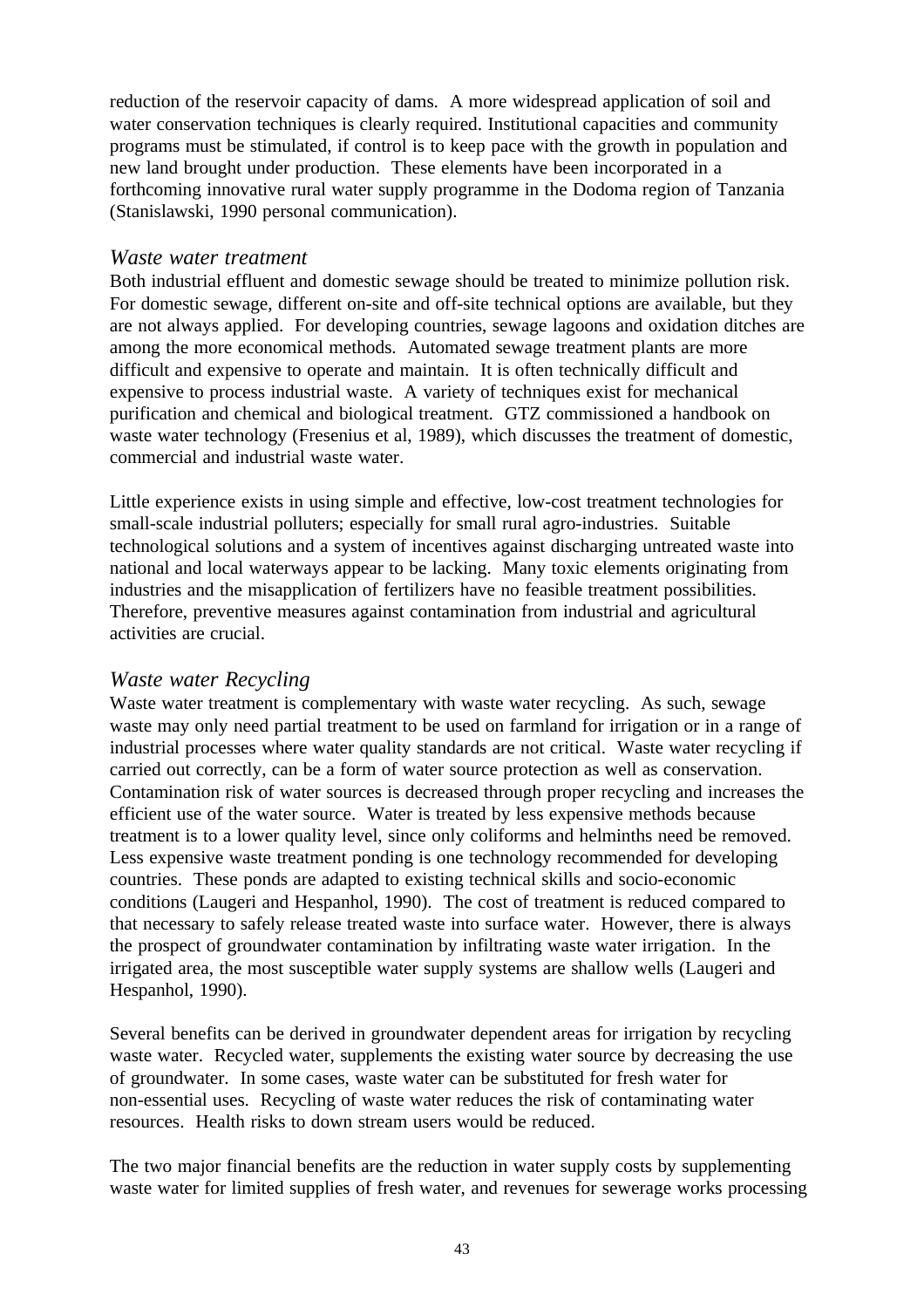the waste water for sale to re-users (Laugeri and Hespanhol, 1990). To effectively and safely carry out waste water recycling, developing countries must considerably improve their operation, maintenance and surveillance practices in relation to waste management.

#### *Artificial Recharge*

Groundwater resources can be managed to decrease water table recession and saltwater intrusion by artificial recharge. A range of techniques are available and depend on the geological and topographic conditions of the location, and the size of the aquifer to be recharged (Rushton and Phadtare, 1989). At the small and medium-scale, recharge is predominantly from infiltration ditches, ponds and basins, through retention of river underflow using sub-surface dams, and through retention of river flood-water. Sand storage dams can also be used to increase the dimensions of the shallow groundwater reservoir (Nilsson, 1988).

Siting individual or batteries of wells adjacent to rivers may be effective in filtering out contaminants, as opposed to using water directly from the river. (Huisman and Kop, 1988). General information on small and medium-scale artificial recharge has been provided, for example by Hofkes and Visscher (1987).

In irrigated zones of Punjab in Pakistan, artificial recharge was applied on a considerable scale. In certain areas brackish groundwater can not be used for drinking water. Wells were situated at regular distances along main irrigation channels to draw from the freshwater aquifer around the channel. The water was pumped electrically into a piped system for a rural town and villages. This solution was preferred over pumping directly from the canal in order to combine a safe yield with better water quality.

Recharging groundwater has possibilities in arid zones where potential evaporation and runoff is high. The success of the method obviously depends on local conditions such as the porosity of the aquifer, the depth of the capillary zone through which water can be drawn up to the surface and evaporated, and the retention of the soil and rock.

## *Reforestation*

Reforestation programmes coupled with anti-erosion and soil and water conservation techniques are considered essential to the amelioration of many source problems. However, for the moment many more trees are cut than planted. For example, it is estimated that in South America the rate of tree planting to cutting is approximately 1:10 (Gaskin-Reyes, 1988).

It is important to remember that while it takes only a short time to clear forests to cause soil erosion and to disrupt hydrological processes, it takes a much longer period to counteract these problems. In addition, the environmental benefits accruing from reforestation are not easily recognized by the local population. Their overriding concern is bringing new land under cultivation to increase food production. Short term needs often have priority over long term benefits. Nevertheless there are encouraging experiences. In India, the Chipko movement is considered successful (Bandyopadhyay and Shiva, 1988) and protection of forest areas has helped reduce the intensity of floods and soil erosion, ensuring a perennial water supply from previously threatened local sources. Elsewhere, social forestry programmes have contributed to environmental stabilisation while meeting local resource needs for food, firewood, fodder, building materials and income (Gaskin-Reyes, 1988). Village forestry has also been promoted to help regulate water flows in streams and rivers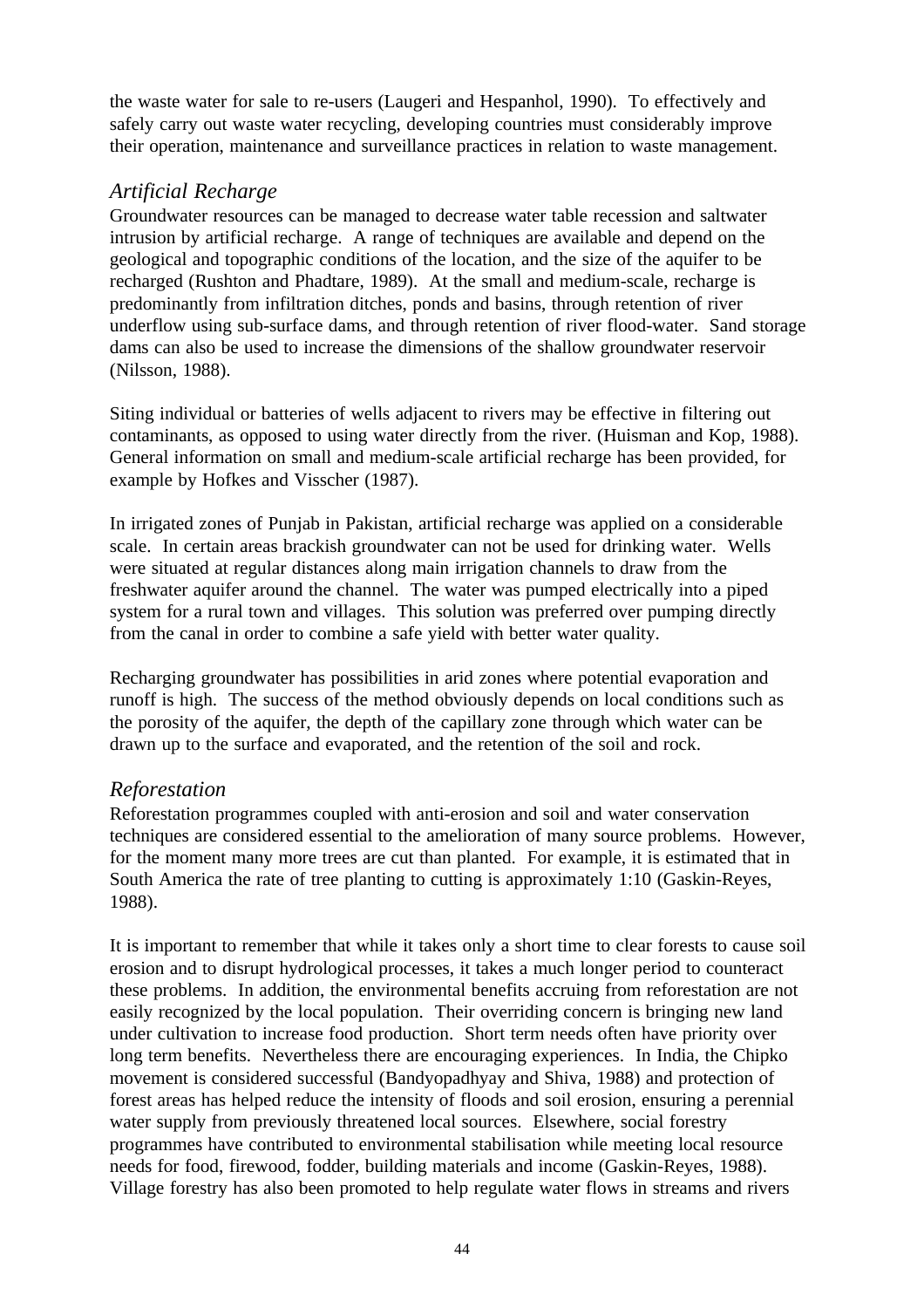and prevent siltation in dams and reservoirs.



Figure 14: Village forestry

# *Comprehensive solutions*

A single technical approach is often not enough to remedy or protect water sources. Effective drinking water source protection may need to adopt a multiple intervention strategy because usually, gross pollution of drinking water supply has more than one cause. A comprehensive water source protection assessment must be carried out, identifying actual and potential problems, for which protection measures can be suggested (Nordberg and Winblad, 1990).

For example, a high-level committee was established by the Government of Gujerat to report on the causes of increased salinization of groundwater, consequent deterioration of irrigated land and possible remedial measures. The cause was clearly over-pumping of groundwater. The comprehensive remedial measures recommended were: to change crop patterns (to less water-dependent crops); to regulate ground water extraction; to increase artificial recharge with check dams, recharge wells, and recharge tanks; to block salt water intrusion with tidal regulators, fresh water barriers and extraction carriers; and to reforest the upland catchments (Shukla, 1984).

# **5.3 Institutional and legal aspects of source protection**

## *Community motivation and awareness*

Many water pollution problems are due to a lack of awareness of the causes of health problems among local communities (Wihuri, 1989 personal communication). The link between water, hygiene and illness is not strongly perceived since water is assumed to

be beneficial and cleansing rather than a potential avenue for infection (Boot, 1984). Local community awareness raising is often an essential prerequisite to stimulating their motivation for undertaking protection activities.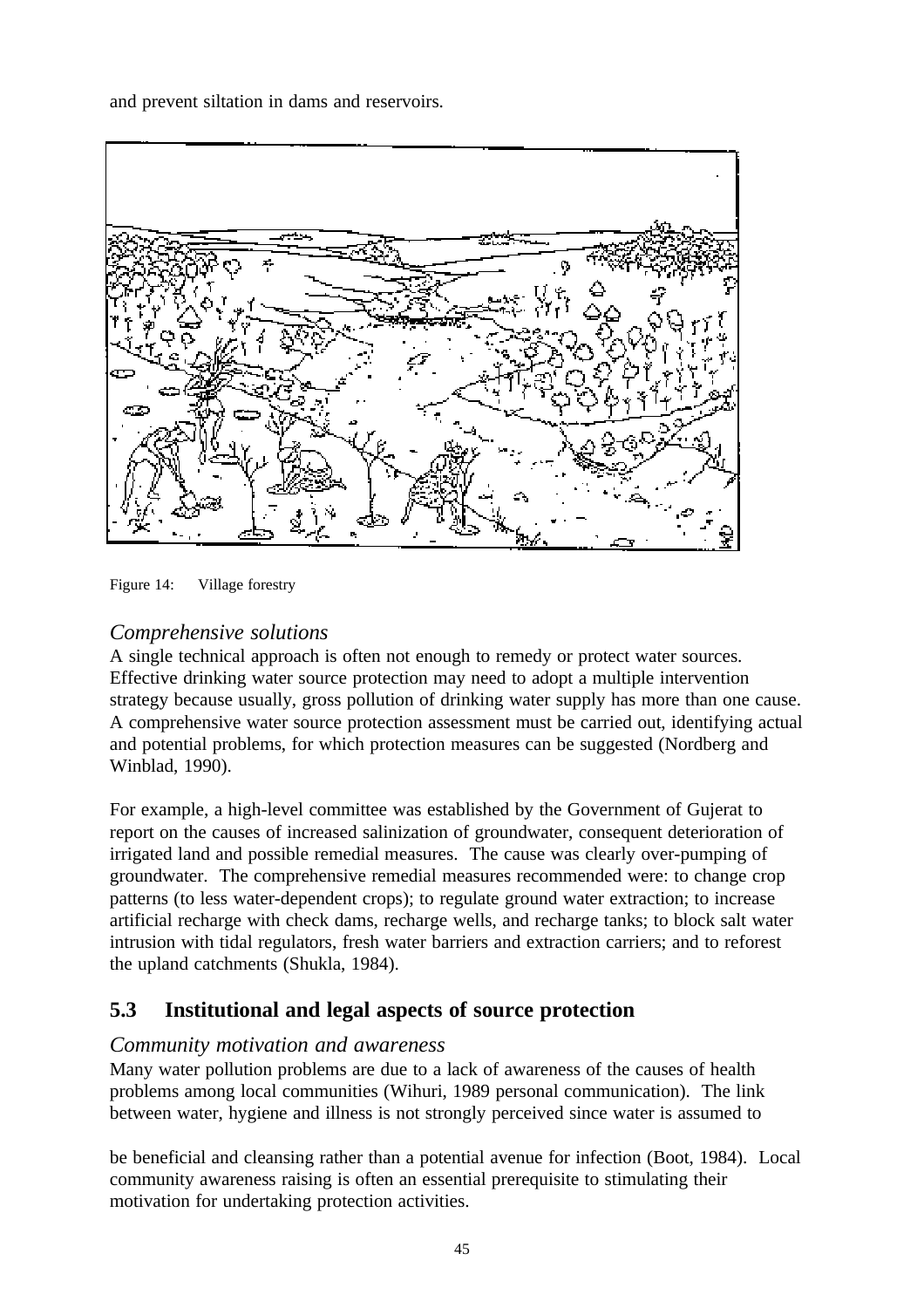For example, the Al-Baghari Spring in the Yemen (Ansell and Burrowes, 1981) was polluted by users washing laundry and allowing their donkeys to stand in the water while filling jerry-cans. The spring was believed to have been formed by the prophet striking the ground with his sword and pronouncing it to be self-cleansing. Local village people saw no need to modify their behaviour, considering the water to be free, plentiful, and pure. Much time and effort was required on the part of field workers to involve the community in a strategy to protect the spring and pipe water down to the village. This illustrates the importance of cultural factors and the need for community awareness of the real nature of problems affecting their health and welfare.

Health and hygiene education activities help prevent many water source contamination problems through measures such as:

- preventing open-air defaecation;
- disposing safely of human waste by the introduction and regular use of sanitation systems, such as pit latrines;
- using clean buckets and ropes to extract water;
- excluding washing of laundry, bathing and livestock watering in the drinking water source;
- improving people's understanding of the mechanisms that transmit and cause diseases.

Health and hygiene education methods and experiences are described extensively in IRC publications (for instance, Boot 1984). However, there is little information concerning training of community members and water committees, enabling them to play a more active role in the protection of their drinking water sources.

#### *Partnership between communities and governmental agencies*

Reliably functioning water supply systems may greatly contribute to the protection of water sources. Community-based maintenance and management of water supply systems is a good starting point for a more integrated approach to water source protection and environmental conservation. As explained earlier, poor functioning of supply systems limits reliability, and makes sources inaccessible for unacceptable periods. As a result, users may alternatively adopt less sanitary methods of extracting water, which in itself can cause pollution.

There are a few examples of community-based management comprehensively addressing water source problems. An example of effective community management developed with little external assistance was found in Botswana, where a policy of constructing small dams for local rural groups was adopted in 1974. Each dam was intended to water 400 head of cattle and in some cases, provide domestic water (Fortmann, 1983). This was later re-evaluated because planners felt that the risks of water source deterioration were too high. Specifically, they worried about escalating cattle concentrations around dams leading to severe damage and contamination leading to possible health hazards. However, planners found their concerns already accounted for by the local community. The rural groups had developed a four-fold system of source protection in an attempt to maintain water quality and reliability. The following are elements of the community designed water management strategy:

• limiting the number of users to members of the group and occasional non-members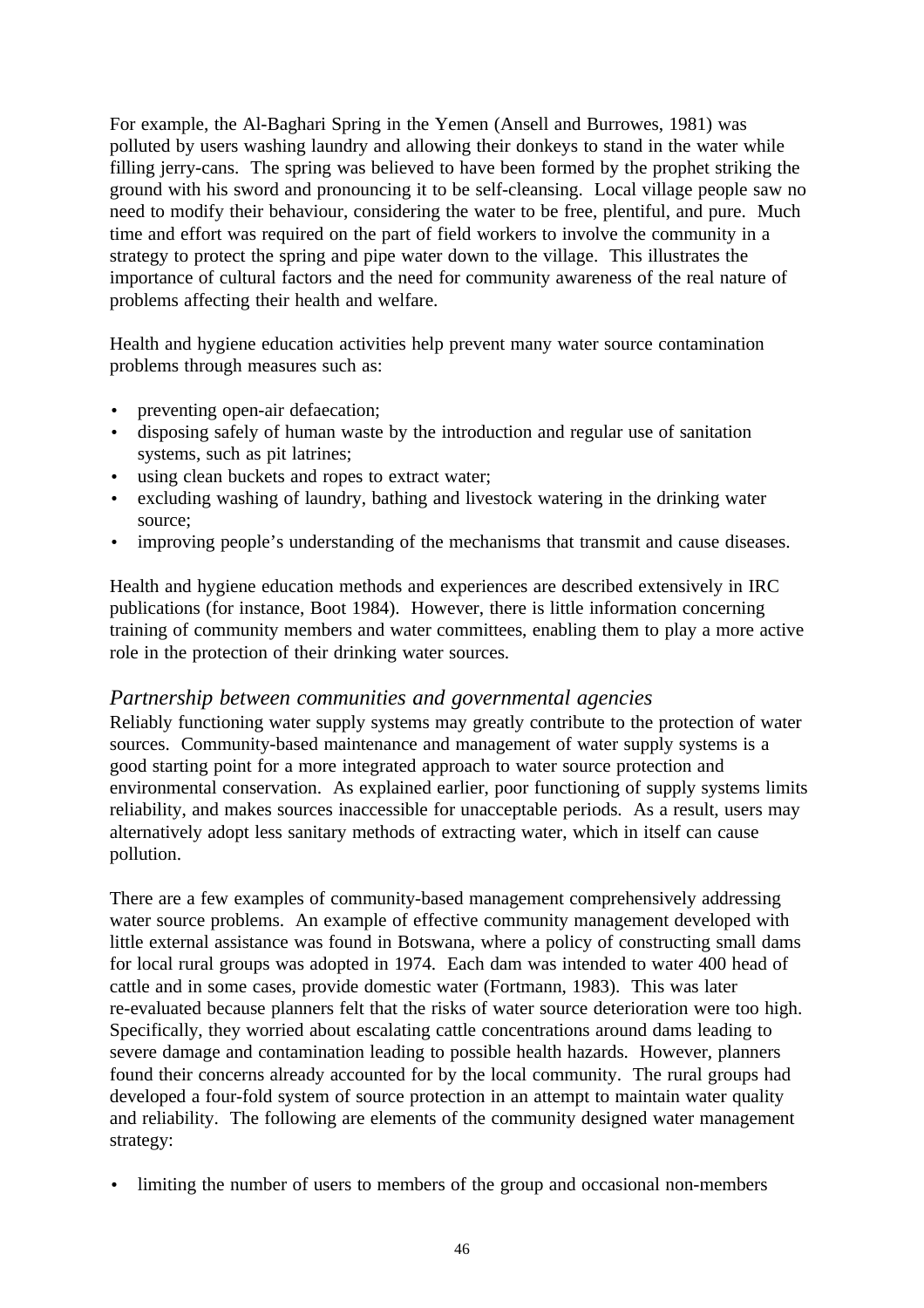from the same community;

- restricting use to domestic purposes and the watering of calfs either permanently or seasonally;
- controlling the manner of use by preventing animals from taking water directly from the dam by fencing and providing watering troughs; and
- rotating reservoir use by exploiting shorter lived sources first.

Similar highly motivated management actions can be found among communities in Asia. In the mountainous Himalayan region of Uttar Pradesh, there is an increasing threat of water scarcity in the rural villages due to the clearing of natural broad-leaved forests (Bandyopadhayay and Shiva, 1988). Rapid runoff of monsoonal rains create floods which are followed by post-monsoonal drying up of springs and streams. The impact of this seasonal water fluctuation has been felt strongly by women who must now walk long distances each day for the family water supply. Inspired by the Chipko (hug-a-tree) movement, village women have begun to protect and regenerate forests in the vicinity of their village to help improve their water, and at the same time, their firewood and fodder situation. In the Song river catchment of the Saklan region, villages have protected and regenerated the oak forests which have reduced the intensity of river floods, inhibited soil erosion, and ensured that springs and streams provide a year-round water supply (Shiva, 1989). In developing effective community-based environmental management, more attention should be paid to local knowledge and traditional management systems already existing in the areas concerned. Local men and women know their environmental socio-economic and cultural conditions well, and can therefore often advise whether a certain strategy is likely to be appropriate. In a Colombian mountain village where an intake was affected by cattle and soil erosion the villagers rejected the idea of fencing or grazing cattle elsewhere. They predicted that the wire would be stolen, and that they did not have enough land and cash to make proper pastures. Instead, they provided voluntary labour to plant prickly vegetation upstream from the intake. This effectively forced the cattle to drink water at lower places along the river and solved the problem.

With regard to traditional management systems, there are indications that regulations on management and use of water sources exist especially in areas with a shortage of water, a high water culture and/or sharing of water points by a relatively small group of families. Women often play an important role in this source management (van Wijk, 1985). Asking users about *how* they manage traditional water sources was found to be the best way of identifying such traditional management patterns (Roark, 1984).

Although community water management strategies are possible, there must generally be direct links between the community and the water source. Communities must be users of the water source or derive some other benefit from the protective action such as commercial benefits from tree-planting or increased crop production following soil conservation. Conflict of interests between upstream and downstream users is a serious problem worldwide. This is true for the next village farming further up the mountain hillside as well as for the industry discharging its waste upstream from a water intake. Neither sees the need to change its polluting or over-exploiting activities since neither experiences the negative effects these activities create. Reconciling conflicts of interest and instituting environmental protection in these situations is the role of the national, regional or local authorities. Government institutions and regional and local authorities should support community efforts to manage and protect their drinking water sources. Support to community-based environmental management can be formalized in regulations and control procedures.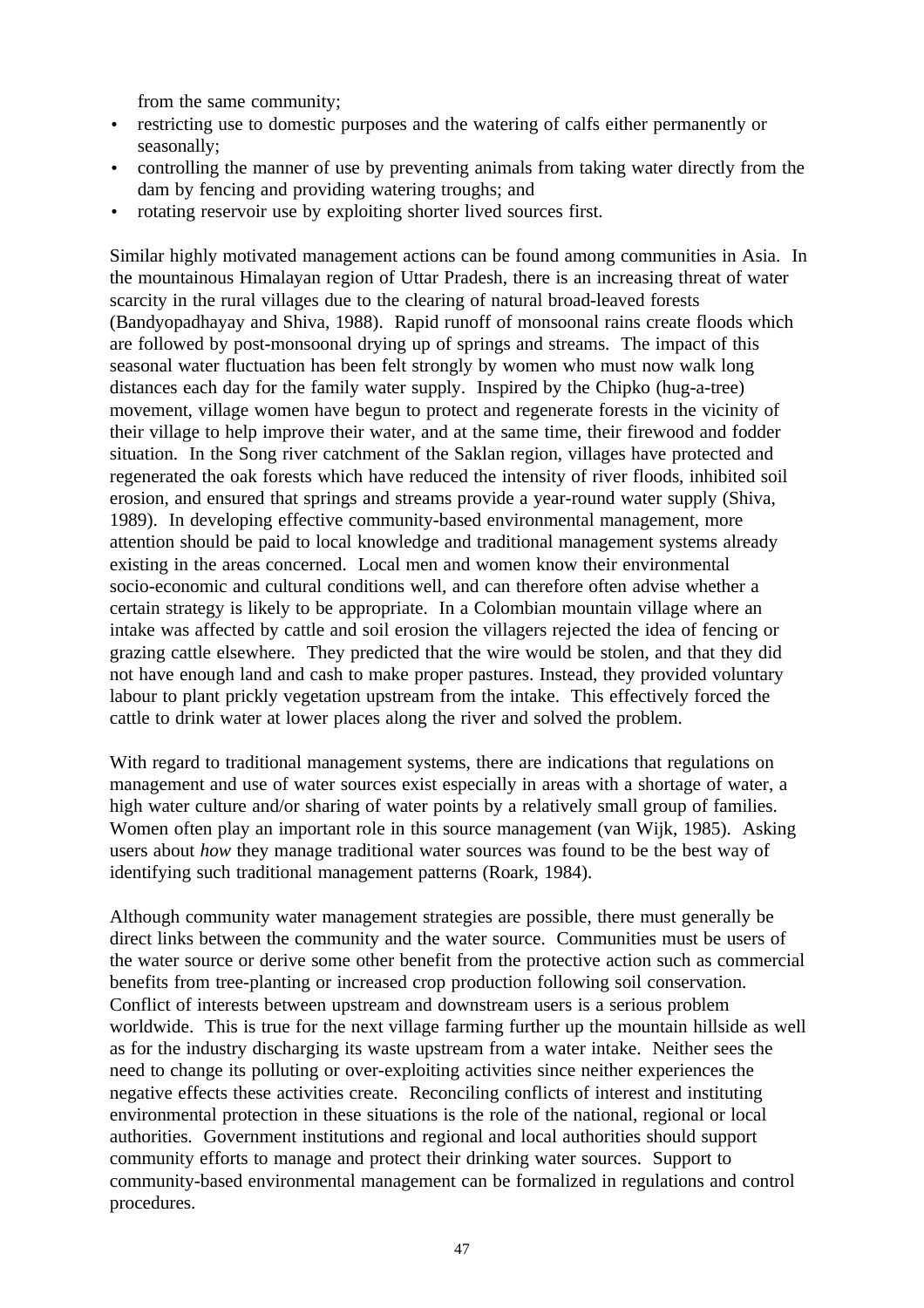Greater information is required to enable governments to formulate water management policies. Information creates the basis on which planning and legislative decisions can be made. For international support agencies and national governments there is a need to better identify issues and priorities as a basis for strategy development. The development of country profiles of major environmental problems affecting drinking water sources was called for at the recent review meeting at IRC (Lee, 1990).

A recent attempt to formulate a strategy comes from West Java where the Government of the Republic of Indonesia has set up a Water Resources Management Office (GOI/Cowiconsult, 1989). This organization issues licences for water source developments which are used to enforce the Environmental Management Act of 1982 and in particular, the 1988 Control of Groundwater and Surface Water Exploitation and Disposal of Waste Water. To obtain a licence, information must be provided in the form of a "Presentation of Environmental Information" (PIL). The information required consists of general information on the water source, its geological and morphological characteristics, present environmental conditions, and the anticipated changes in the catchment area and source characteristics as a result of exploitation. The sensitivity to pollution is expressed in five relative terms from safe to very sensitive. For each source examined, protection requirements are illustrated on a topographic map showing the source location and the proposed protection area. For springs and small streams, the entire catchment is protected in which polluting activities are to be controlled. For big rivers or irrigation canals, the immediate upstream areas from the intake are designated as a protected zone. For boreholes/wells, the protective area is both the immediate area surrounding the well and the catchment area for groundwater flow.

#### *Legislation and enforcement*

Currently, water resource and environmental legislation in most developing countries has evolved through time in response to particular water management problems that have developed with associated economic and demographic growth (UN, 1984). They are directed towards the control of water use from major rivers or lakes which are of economic significance and do not currently provide a good basis for protection of drinking water sources.

From their work on the legal and financial aspects of community water supply development, WHO has listed several legal issues that have recently come to the forefront (Laugeri and Hespanhol, 1990; Laugeri, 1990):

- regulations are needed to ensure that the source exploited for community water supply is the most favourable in terms of quality, quantity and access. The rights and needs of drinking water users should be protected. For example, if there is a deficit in community water supply due to industrial extraction, industry should bear a real share of the cost to the community for having to use more distant or polluted sources;
- regulations are needed to ensure health and environmental protection for waste water use since there are obvious public health hazards. Guidelines are currently being elaborated by WHO based on available experience;
- legal provisions are required to ensure that potential water sources are adequately protected from the deteriorating effects of waste water infiltration;
- fundamental legislation and regulations are needed to ensure that community water supply and sanitation costs are recovered from all water source users, especially those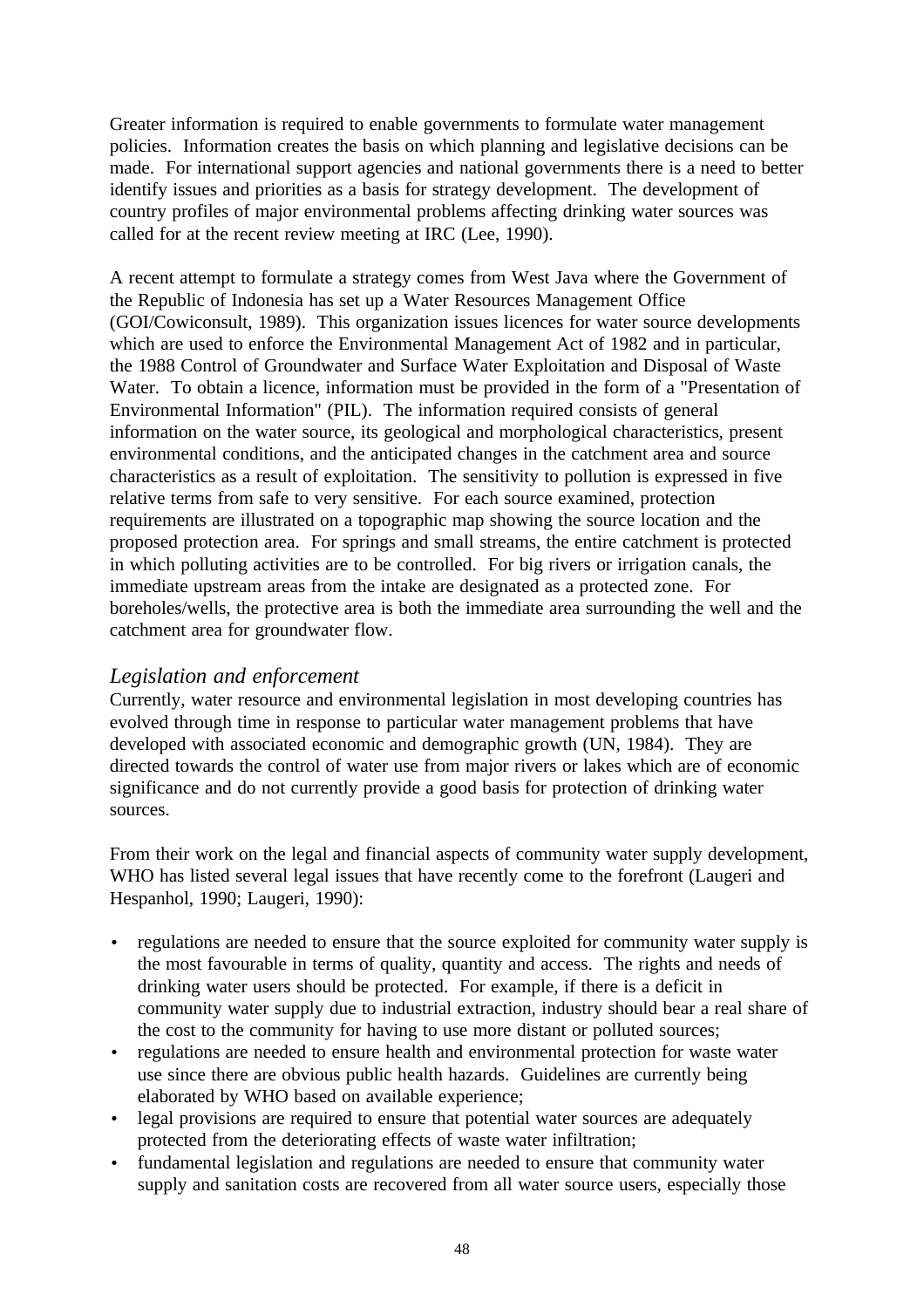consumers who access common-property sources through privately-owned facilities. This is particularly true where the better sources have been monopolized by a few privileged consumers at the expense of public access.

Some developing countries have prepared new water resource legislation. However, there has been difficulty in the enforcement of these laws. Government staff have insufficient training to carry out their tasks and have little reliable data with which to formulate activities. In general, there is a low awareness on the part of government and the population concerning water source problems. Finally, water source problems are often linked to population growth and subsequent expansion of agricultural activities into marginal catchment areas.

Legal measures need to take into account existing appropriate technologies as well as institutional capacities. Government can enhance awareness of the benefits of improving the living environment, for instance through land-use planning or decreasing pollution risks when developing land for government use and by effectively ensuring the emptying of septic tanks.

It is recognized that environmental regulations remain ineffective if locally perceived interests are not taken into account. For instance, subsistence agriculture may lead farmers to continue clearing more land for agriculture, even being aware of the negative environmental effects and that it is against the law (Smet, 1989 personal communication). It is essential to recognize and address these needs and develop more effective agricultural methods with agro-forestry and soil and water conservation activities. For instance, in Malawi with a population density of nearly a hundred inhabitants per sq km, agricultural exploitation is at carrying capacity. Wood gathering by women is becoming more burdensome due to deforestation. However, fuelwood scarcities are related more directly to agricultural activities than fuelwood collection itself. Consequently, food deficiency appears to be the critical problem, and it is difficult to stop deforestation caused by agricultural activities (Hirschman, 1990).

An important constraint on the enforcement of legal measures is the lack of political priority for drinking water source protection (Nakai, 1989 personal communication). Greater priority is given to the development of the economy. Source problems are felt more directly by those without access to a sophisticated piped water supply service. Consequently, drinking water sources for smaller and medium sized settlements and low-income groups in urban fringe areas are increasingly affected by the pollution caused by larger settlements and economic activities.

#### *Costs and benefits*

In many developing countries, national authorities are aware of some of the basic problems affecting drinking water sources. However, in many cases, the solutions are not politically acceptable, especially where they relate to major industries or agricultural producers. The short-term aspect of production or profitability appears to be of higher priority than the long-term effect on drinking water supplies.

It is difficult to measure the cost for example, of allowing farmers to overexploit aquifers for cash-crop irrigation, or allowing industries to dump waste products into a river with respect to environmental damage. The burden of water sources deterioration is usually borne by the users and must include the time lost walking to a safer, or more distant source,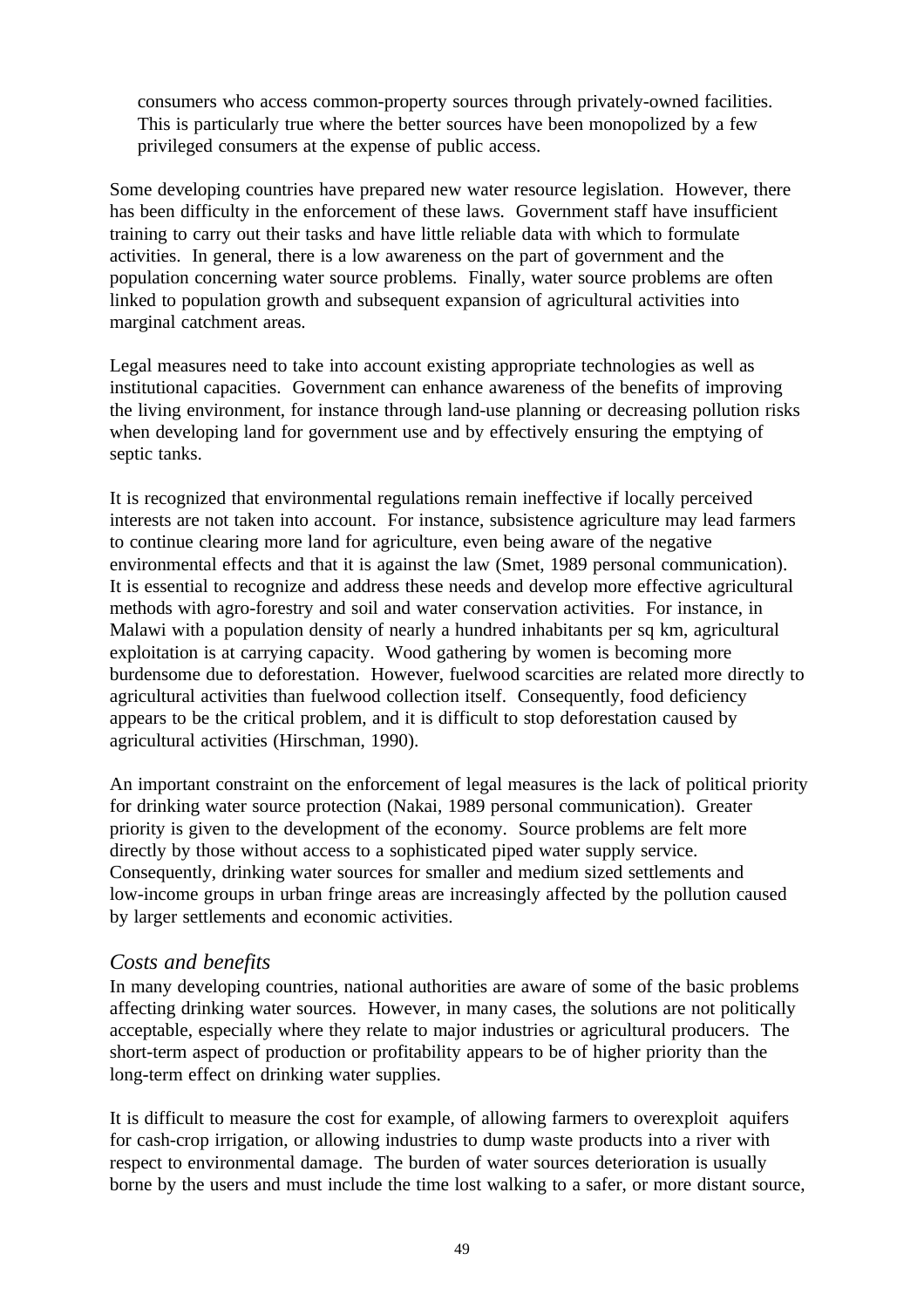or the number of days spent ill and unable to work due to diarrhoea. It is often overlooked that in an economic sense there are costs to the country and the government due to decreased productivity. In some extreme cases, there may also be a financial cost when the government has to bowse in water daily from tens of kilometres away (Bandyopadhyay, 1987).

Unless the benefits of good environmental management and water source protection are perceived, it is difficult to expect developing country governments to improve and enforce water resource legislation. Therefore, it seems appropriate to give high priority to community roles in water source protection. The prospects for effective protection seem best where communities cause their own water source problems. The impact of drinking water protection measures is felt more directly and the communities can weigh the costs in terms of time, money and effort against the benefits they receive in increased quality, quantity and reliability of their water supply.

Helping involve women to attend and speak out during community water planning meetings may be important as they often feel most directly the impacts of deteriorating water quality and quantity. This usually requires special steps, including support from male leaders. Holding meetings for women at suitable times and places, informing and encouraging women to attend, and facilitating their input, e.g. by using local languages, inviting spokes women, encouraging internal discission, or holding separate meetings for women (van Wijk, 1985).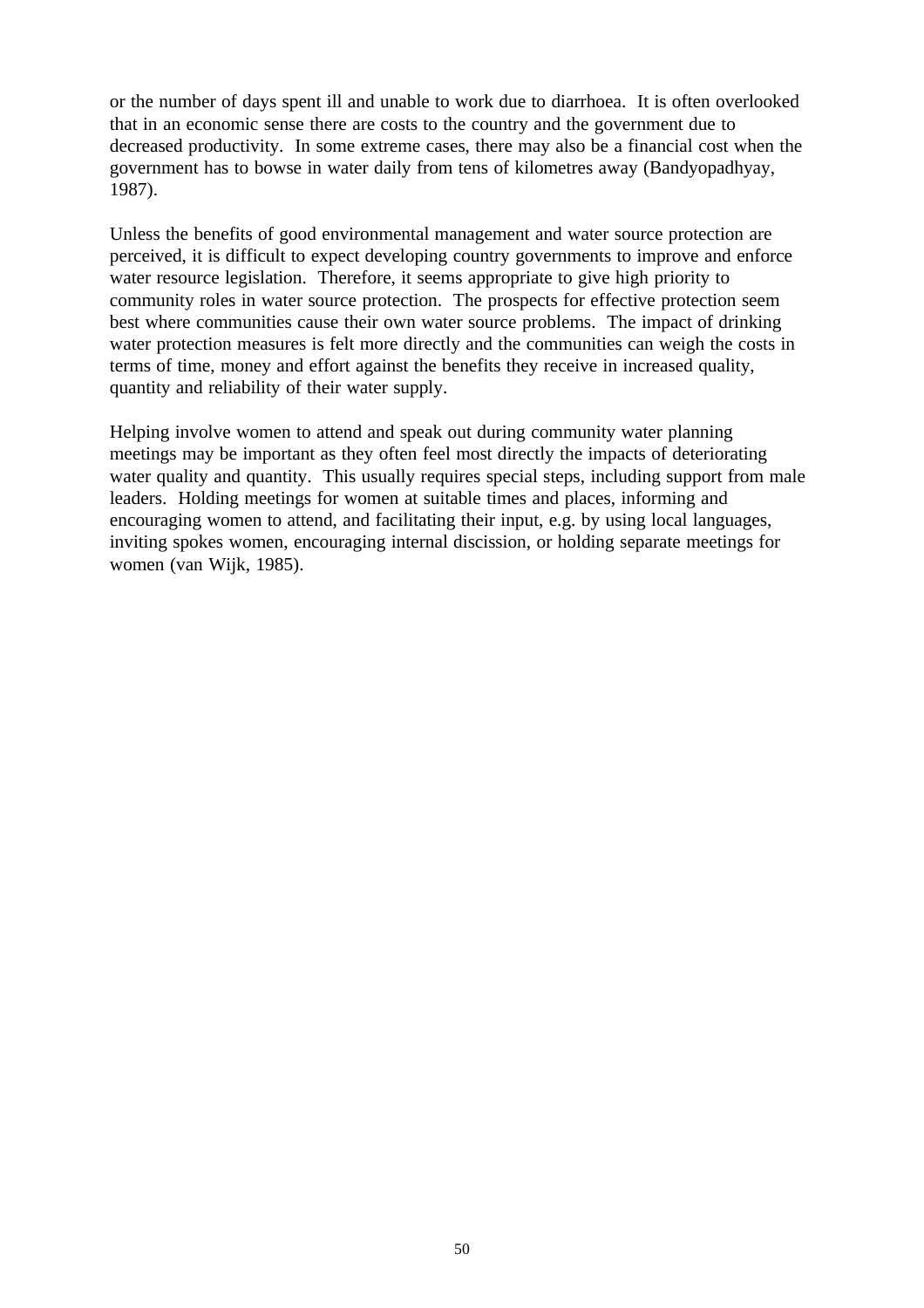# *6. Conclusions and Wider Considerations*

# **6.1 Need to address water source protection more systematically**

Based on the information received and the documentation reviewed, there is a definite need to address source protection problems and their underlying causes more systematically. Water related environmental problems have received much attention in recent years because they affect the sustainability and the effectiveness of drinking water supply improvements and other development efforts. Donors, including Danida, Unicef, SIDA, Finnida and others have or are developing policy documents concerning the broader environmental issues. However, there is no clear overview of the problems, and causes of source problems are not systematically identified and analyzed.

# **6.2 Causes of local and regional water source problems**

Water source problems concern both the quality and the quantity of the water. Both these aspects determine the reliability of drinking water sources. Small communities are affected by both local and regional water source problems, as they largely depend on small water supply systems without treatment.

Environmental factors affecting small water sources such as springs and local aquifers most seriously are pollution by source users, contamination from on-site sanitation, regular supply-site malfunctioning, competing demand for a limited water supply and the effects of local land-use changes. Larger water sources such as major rivers or regional aquifers are mainly affected by discharge of industrial pollutants, growing and widespread use of pesticides and fertilizers, discharge of sewage waste water, over-extraction of groundwater and effects of large-scale land-use change.

# **6.3 Lack of reliable information**

There are insufficient reliable data on the magnitude and nature of drinking water source problems. Lack of information is possibly one of the main reasons why few countries have formulated overall policy objectives concerning environmental protection of drinking water sources, and fail to make appropriate legal and institutional provisions.

Field experience in local water source management mainly concerns technical approaches to source protection to solve source problems in small catchments. Other essential elements to protect drinking water sources appear to be land-use planning and control, legislation and regulations, source selection and siting procedures, and community management. However, there is very little documented evidence of successful experience in developing such an integrated concept.

# **6.4 Legislation not enforced**

Environmental legislation and water laws mostly concern large basins, and so do not provide a basis for the protection of many of the smaller water sources. Enforcement of laws and regulations is hampered by lack of awareness of environmental problems affecting drinking water sources and the costs and benefits associated with environmental protection. It is critical that future legislation should be resource management oriented and take a sustainability approach.

## **6.5 Lack of awareness**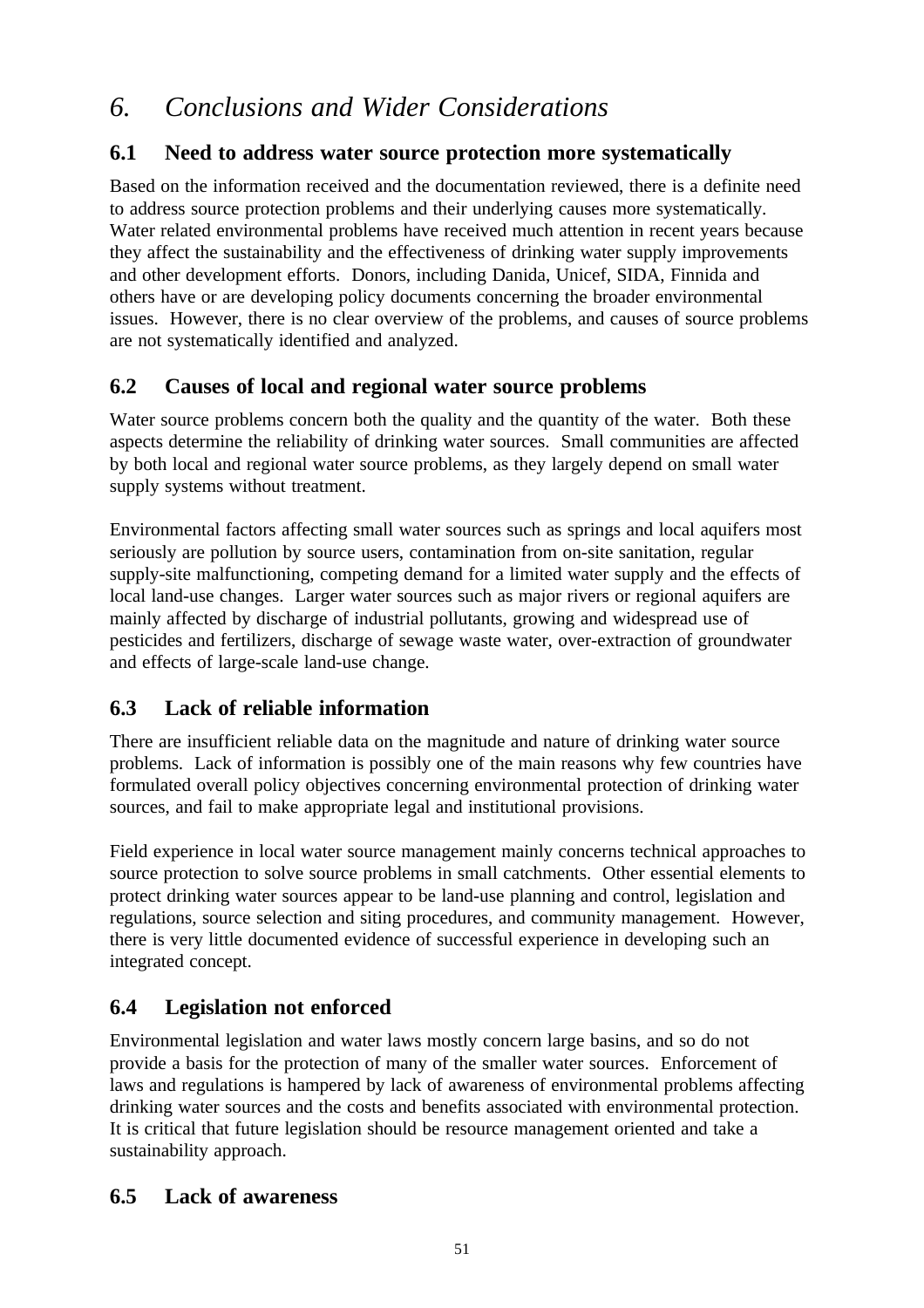There is a general lack of awareness of these environmental issues among planners and decisions makers, and often among the water users themselves. In many cases, both the people and the authorities give priority to meeting short term needs and give lower priority to the long term benefits of protecting land and water resources. More attention is needed for the training of local staff and users, enabling them to play an active role in water source protection. According to participants at the IRC working meeting on drinking water source protection, water source problems are currently ignored because there is insufficient priority given to source protection and a lack of political commitment to tackle the issues.

# **6.6 Wider considerations**

## *Strategy development*

There is a definite need for developing countries to come to terms with the range of causes and effects of drinking water source problems. Presently they lack the information and the means to formulate guidelines for land-use management and catchment protection. They also need to collect accurate information on the sustainable yield of groundwater sources and on the public and private extraction and use of water as a basis for planning and regulations. Consequently, there are no operational strategies, even where the policy framework largely exists.

More independent and detailed analysis of environmental data and greater effort by international organizations is required to set standards, provide workable guidelines and promote water source protection at all levels in developing countries, would contribute to developing such national strategies. Possible activities by the international organizations could include:

- Developing checklists and general guidelines to identify, prevent and remedy water source problems;
- Preparing country inventories to establish the nature and magnitude of water source problems and identify possible protective actions;
- Reviewing legislative and economic aspects of water source protection and enhancing support to governments in this area;
- Identifying cases and diffusing information on successful community management of water sources:
- Preparing environmental impact assessments for all activities that can affect drinking water quality and quantity.

## *Environmental profiles and monitoring indicators*

Profiles of different types of water sources in different environments and their vulnerability to environmental factors could form a basis for decision-making. Establishing parameters for the monitoring and evaluation of surface and sub-surface sources under different catchment conditions and developing checklists of remedial and preventive solutions would form a starting point for engineers and planners. These decision making tools are considered essential for the enhancement of water source protection.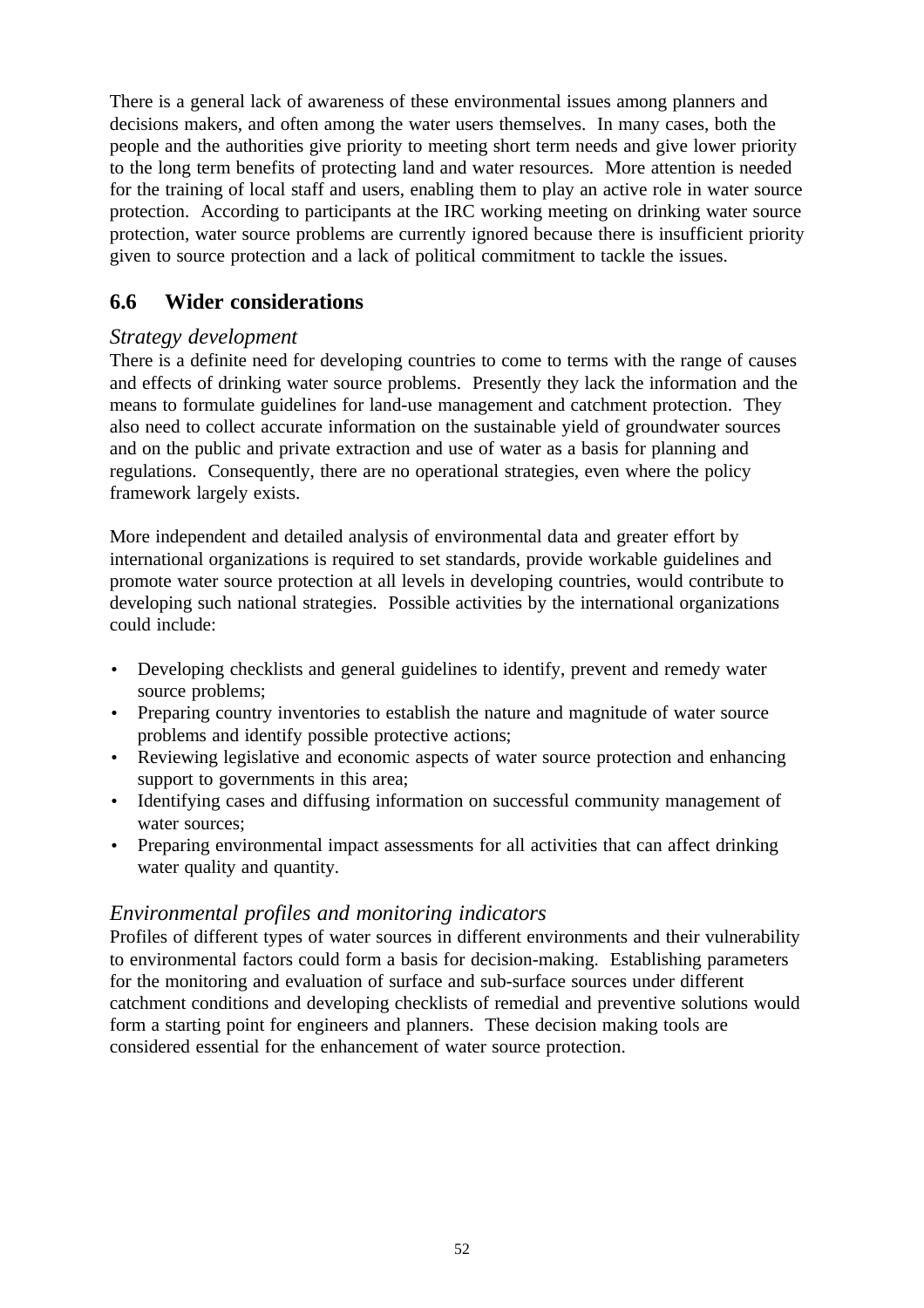# *Simple tools and methods*

Small water sources could be protected by using simple tools and methods and using community resources and skills. Practical examples may help to promote the idea of water source protection and trigger the development of local solutions. Detailed studies on water source problems in selected developing countries would help to develop these simple tools and methods which can be applied at the community level.

# *Community and local government involvement in the management of water resources*

Community-based water source protection can be both feasible and effective on a small-scale and should be promoted wherever possible. Establishing exactly how and what communities should do in specific situations would be a useful step forward. Problems appear to be worsening because agencies, projects and local institutions are not equipped to support and advise communities in this area. Institutions lack the physical infrastructure and manpower skills to implement action-oriented environmental research and the implementation of management programmes. Staff does not always have the right attitudes and skills for working in a non-directive problem-solving way with rural communities. It would therefore be appropriate to increase efforts to train technical and extension staff, and develop procedures to support, advise and train community members to promote drinking water source protection as an integrated part of the management and improvement of drinking water supply and sanitation facilities.

## *Role of women*

Lack of adequate water sources heavily affect women. They are therefore additionally motivated to solve or prevent problems. Women's daily visits also make them appropriate for monitoring local water points. Often, they already manage such points and monitor environmental hygiene. More documentation of these roles, and training of staff on women's involvement in planning and water source management can help disseminate and improve community water activities.

#### *Costs and benefits*

Costs and benefits of water source protection need to be investigated by collecting data on the nature and the magnitude of water source problems. A thorough understanding of the incentives and disincentives of protecting or not protecting water sources could encourage developing country governments and industries to control major deterioration of water sources.

#### *Low-cost techniques for waste management*

Low-cost technologies for waste water treatment and the management and control of industrial waste could be applied more often, in particular by small and medium size industries, and by public institutions like hospitals. Some are already in existence whereas others must be installed. It would be important therefore to identify and promote existing appropriate and low-cost processing technologies, to identify where the necessities currently exist, to promote research on new treatment methods, and to develop adequate maintenance programmes for existing methods.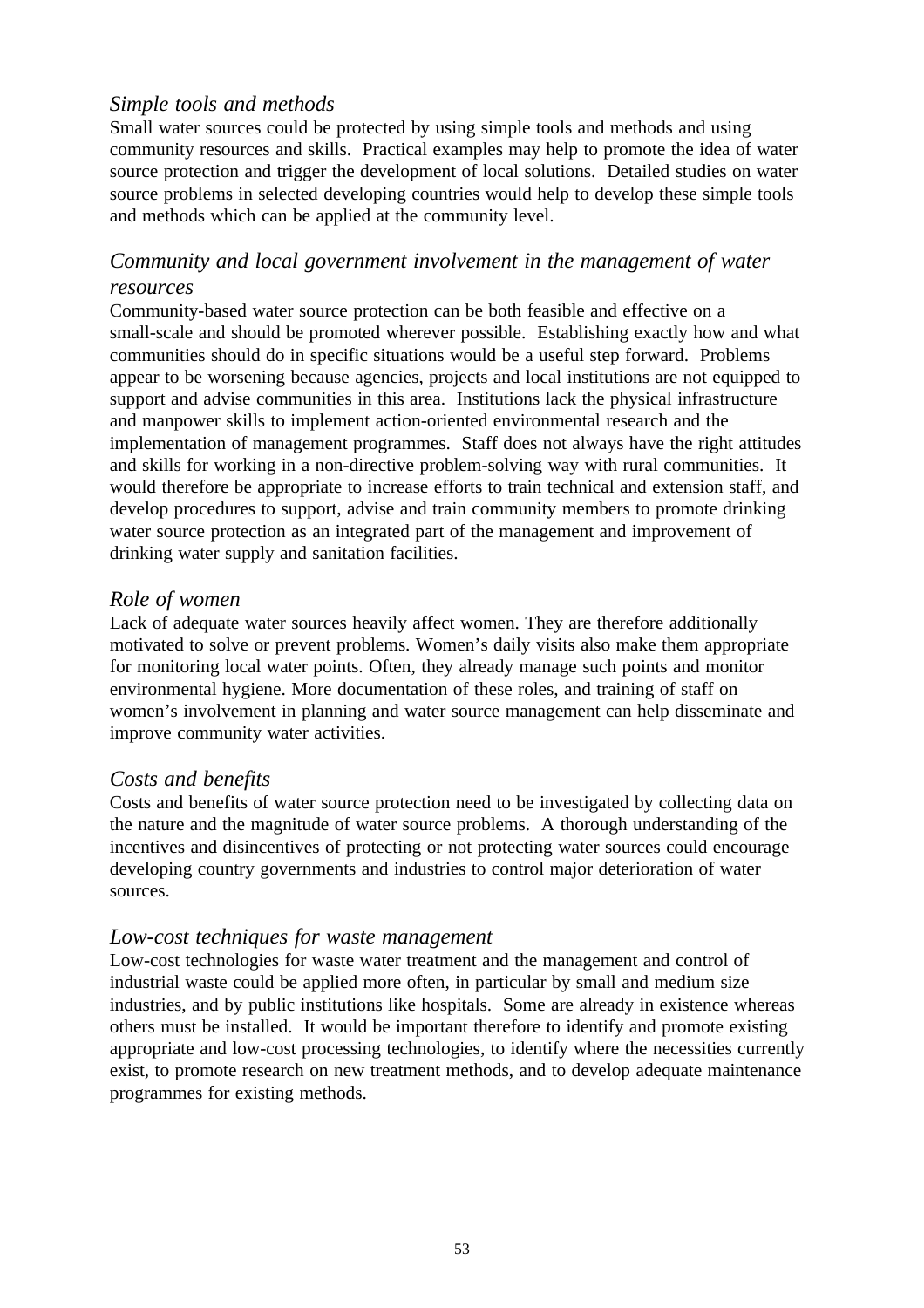# *Pesticides and chemicals*

Little detailed information is available for developing countries on the effects on the health on water users related to pesticides and chemicals discharged into water sources. Monitoring of these substances in water supplies is not widespread. Many new substances are created by industrial chemists each year, for which little is known about the toxicology (Lloyd, 1990 personal communication). An increasing array of chemicals are imported and used in the developing world and many countries do not have a registry of toxic imports. Recommendations include:

- information on pesticide and chemical use practices should be collected so that guidelines can be drawn up to enable planners to determine high-risk water sources, and situations where contamination of sources is likely;
- information on the health effects of pesticides and chemicals should be compiled to determine the scale and magnitude of the risks involved and this should be made freely available; and
- registers should be compiled of all toxic substances imported by a country and regulations issued concerning those which can be used with a high degree of safety, and import bans placed on those with unacceptable risks.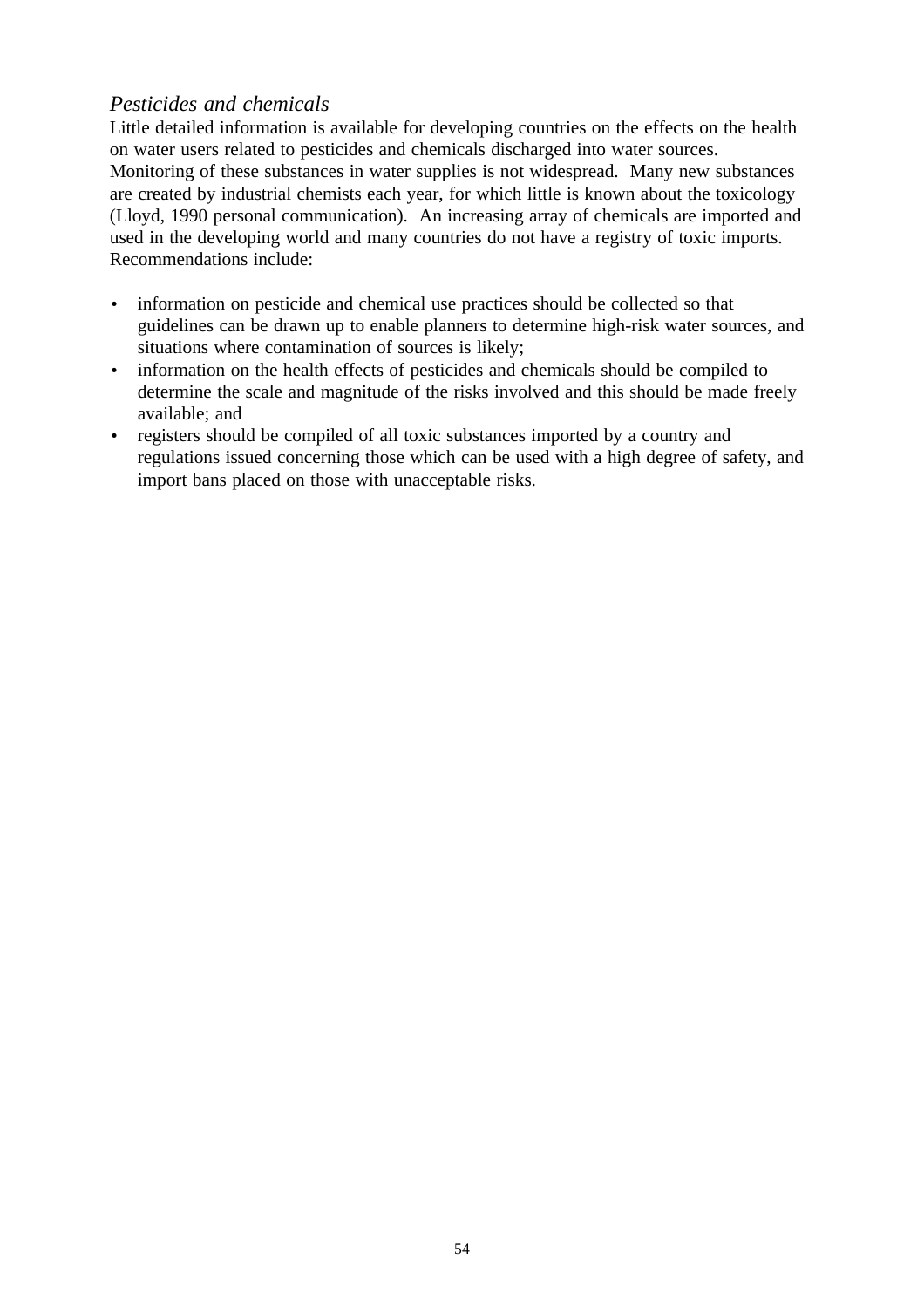# *References*

Adams, B. (1990). *Groundwater pollution risk assessment in Latin America and the Caribbean : working meeting on drinking water source protection, 30 June - 1 July, 1990.* The Hague, The Netherlands, IRC International Water and Sanitation Centre.

Andersson, I. (1982). *Wells and handpumps in Shinyanga region, Tanzania : level of service from scale water supplies.* (Research Paper; no. 7). Dar es Salaam, Tanzania, Bureau of Resources Assessment and Land Use Planning.

Ansell, C. and Burrowes, R. (1981). *Communicating hygiene/sanitation messages to villagers : an experiment in Wadi Ayyan.* Westport, USA, American Save the Children/Yemen.

Archambault, J., Cédou, C. and Camphuis, N. (1987). *Le captage des sources.* (Le Point Sur; no.10). Paris, France, Association Française des Volontaires du Progrès/GRET.

Asian Development Bank (1987). *Handbook on the use of pesticides in the Asia-Pacific Region*. Manila, Philippines, Asian Development Bank.

Bandyopadhyay, J. (1987). 'Political ecology of drought and water scarcity - need for an ecological water resources policy'*.* In : *Economic and Political Weekly*, December 12, 2159-2169.

Bandyopadhyay, J. and Shiva, V. (1988). 'People's control over forest resources in the Himalayas'. In : *Appropriate Technology,* vol.15, no.1, p.8-10.

Bastemeijer, T. (1982). *An overview of environmental problems in Tanzania : teaching manual*. Dar es Salaam, Tanzania, Ardhi Institute, Department of Urban and Rural Planning.

Bastemeijer, T.F., Gondwe, H.A., Magonya, S.N., Majumdar, J. Smet, J.E.M. and Wijk-Sijbesma, C.A. van (1987). *The DANIDA financed rural water supply programme in Iringa, Mbeya and Ruvuma Regions of Tanzania.* Copenhagen, Denmark, Danish International Development Agency.

Bastemeijer, Teun and Visscher, Jan Teun (1988). *Maintenance systems for rural water supplies.* (Occasional Paper; no. 8). The Hague, The Netherlands, IRC International Water and Sanitation Centre.

Bastemeijer, T.F. (1990). *Evaluation a mi-parcours du projet eau et assainissement 1988-1992 (MLI/022) : rapport de la mission d'évaluation conjointe.* The Hague, The Netherlands, IRC International Water and Sanitation Centre.

Bhargava, D.S. (1987). 'Exploitability of the River Kali, the most polluted tributary of the Ganges'. In : *Asian Environmen*t, vol.9, no.3, p.28-37.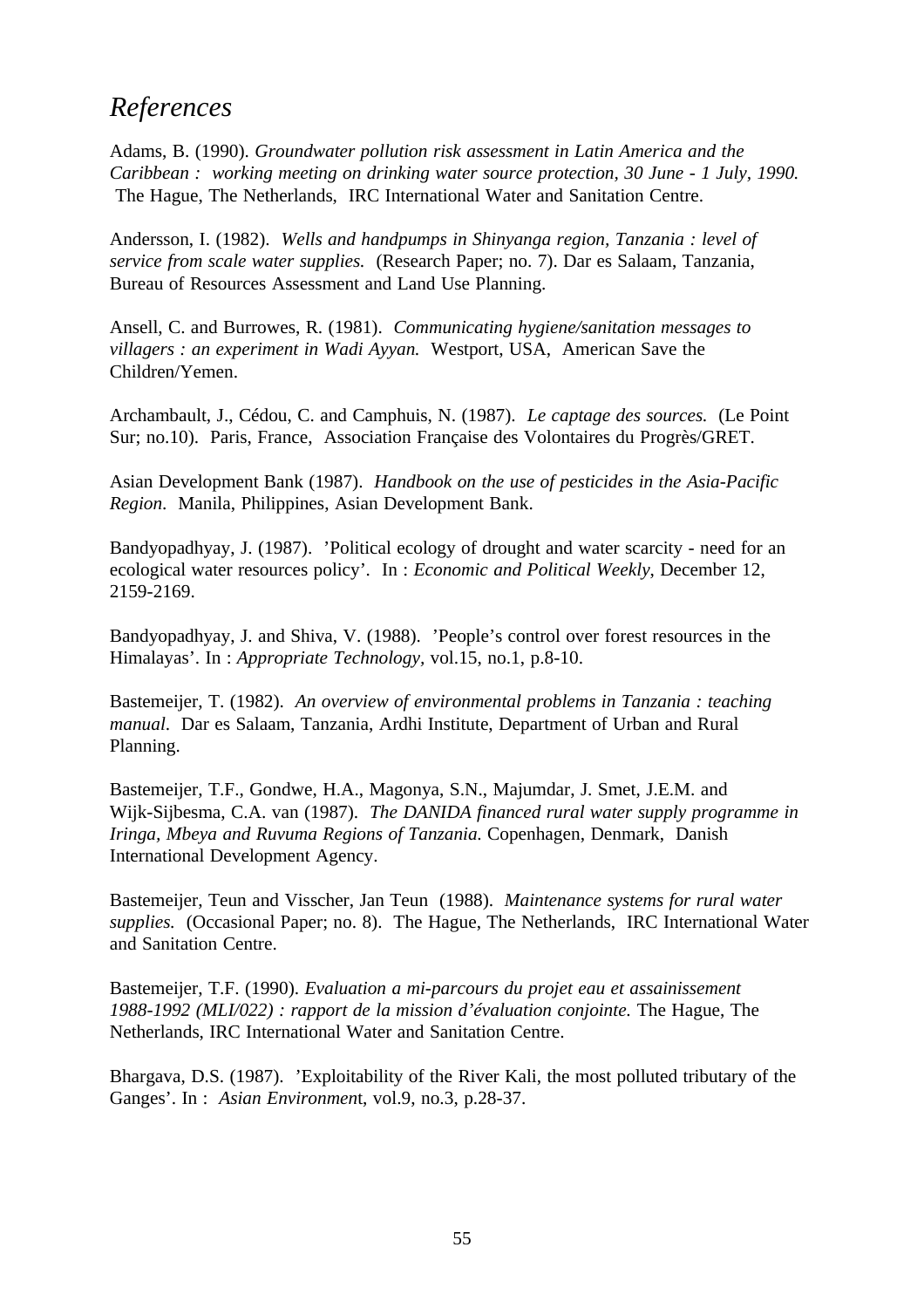Blackie, J.R. et al. (1980). *Environmental effects of deforestation : an annotated bibliography.* (Occasional Paper; no. 18). UK, Freshwater Biological Association.

Blaikie, P. (1985). *The political economy of soil erosion in developing countries.* UK, Longmann Development Studies.

Boot, M. (1989). *Personal communication*. The Hague, The Netherlands, IRC International Water and Sanitation Centre.

Boot, M. (1984). *Making the links : guidelines for hygiene education in community water supply and sanitation.* (Occasional Paper; no.5). The Hague, The Netherlands, IRC International Water and Sanitation Centre.

Boot, Marieke and Heijnen, Han (1988). *Ten years of experience : community water supply and sanitation programme, Pokhara, Western Development Region, Nepal.* (Technical Paper Series; no. 26). The Hague, The Netherlands, IRC International Water and Sanitation Centre.

Boro, G. (1984). *Industrial waste water discharges with special reference to the leather industry in Kenya.* (Publication Series B; no.4). Tampere, Finland, Tampere University of Technology Department of Water Supply and Sanitation.

Boschi, I. (1981). *Health and technical data for water supply projects : interregional project for planning, organisation and execution of special public works programmes.* (Technical Instructions 5). New York, NY, USA, United Nations Development Programme.

Boschi, I. (1982). *Construction of hand dug wells and protection against pollution : interregional project for the implementation and evaluation of special public works programmes.* (Technical Instructions 7). New York, NY, USA, United Nations Development Programme.

Bosscher, A. (1990). *Land-use changes and groundwater depletion : the role of vegetation : working meeting on drinking water source protection, 30 June - 1 July, 1990. The Hague,* The Netherlands, IRC International Water and Sanitation Centre.

Bosscher, A. (1989). *Personal communication.* Enschede, The Netherlands, ITC.

Breuck, W. de (1983). *Salt water intrusion meetings 1968-1981 : a review.* Delft, The Netherlands, International Hydrological Programme.

Cairncross, S. (1988). *Small scale sanitation.* (Bulletin; No. 8). London, England, Ross Institute of Tropical Hygiene.

Cairncross, S. and Tayeh, A. (1988). 'Guineaworm and water supply in Kordofan, Sudan'. In : *Journal of the Institute of Water and Environmental Management*, vol.2, June, p.269-274.

Cessti, Rita (1989). *Water resources : problems and issues for the water sector.* Washington, DC, USA, World Bank.

CEPIS (1989). *Health conditions in the Americas.* Lima, Peru, Centro Panamericano de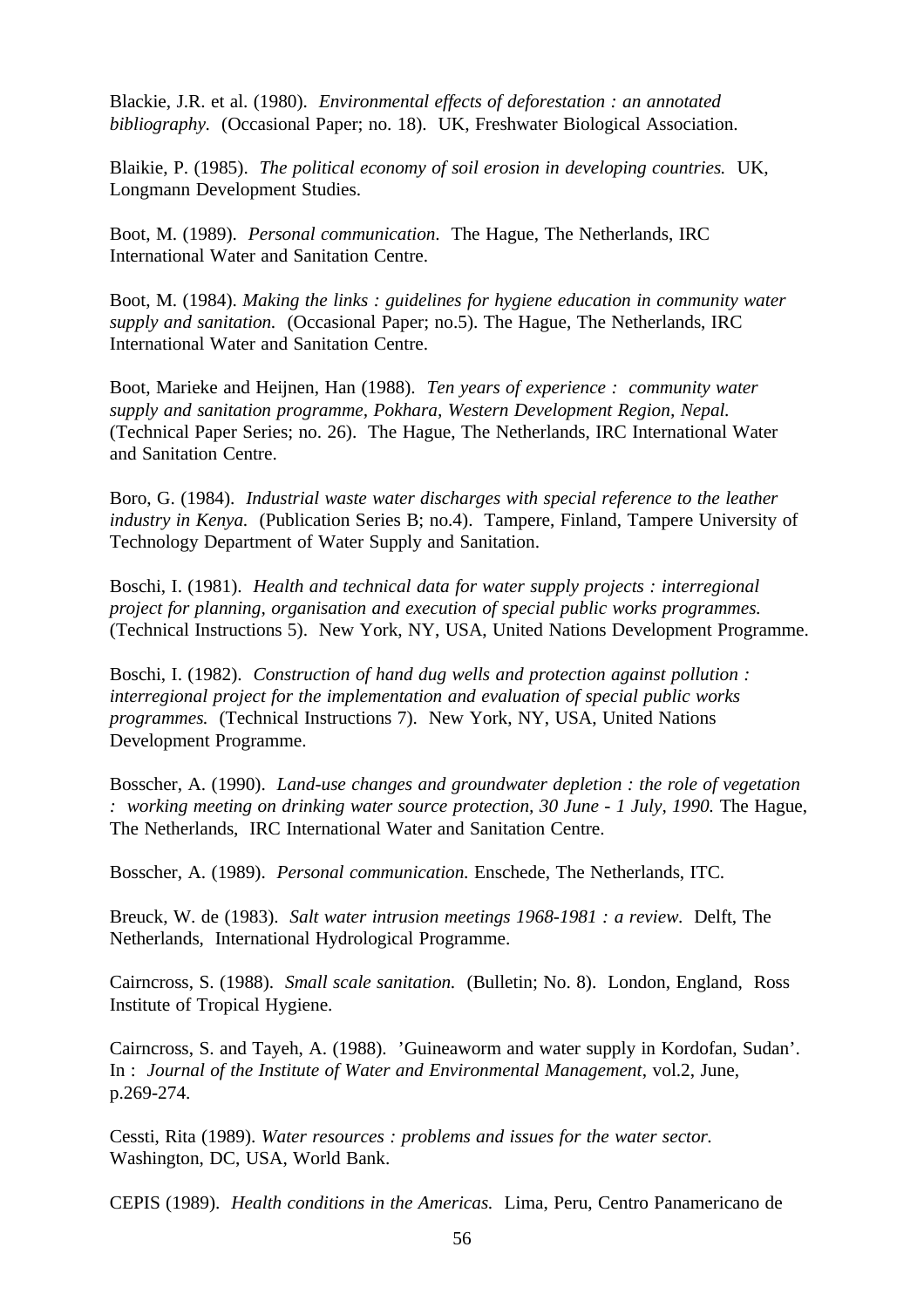Ingenieria Sanitaria y Ciencias del Ambiente. Leaflet.

Chainarong, L. (1977). 'Water for domestic use in rural areas - Thailand'. In : *Water Development and Management, United Nations*, p.1835-1845.

Charalambous, A.N. (1982). 'Problems of groundwater development in the Sana'a basin, Yemen Arab Republic'. In : *Proceedings of the symposium on Improvement of methods of long term prediction of variations in groundwater resources and regimes due to human activity, Exeter, July 1982*. (IAHS Publication; no.136). Wallingford, UK, International Association of Hydrological Sciences.

Chathopadhya, S.N., Routh, T. and Sharma, V.P. (1984). 'A short term study on the pollutional status of River Ganga in Kanpur Region'. In : *Indian Journal of Environmental Health*, vol.26, no.3, p.244-257.

Chauhan, L.I., Bhatt, N.M. and Parhasarathy, G.S. (1984). 'Groundwater quality in and around the area irrigated by waste water'. In : *Journal of the Indian Water Works Association,* vol.XVI, no.4, p.371-378.

Christiansson, Carl (1986). 'Soil erosion and conservation in the drylands'. In : Boesen J., Havnevik K.J., Koponen J. and Odgaard R. *Tanzania : crisis and struggle for survival*. Uppsala, Sweden, Scandinavian Institute of African Studies, p.143-157.

Committee on Development Planning (1990). *Water, the fundamental resource.*

Conré, N. and Babo, M. (1989). *L'eau dans les villages : etude des mesures d'hygiène et d'assainissment du milieu.* Bamako, Mali, UNICEF.

Cook, J.M. and Das, D.K. (1980). *Semra village : case study of groundwater pollution in central India.* (Report No. WD/OS/80/16). London, UK, ODA.

Copplestone, J.F. (1985). 'Pesticide exposure and health in developing countries' In : Turnbull, G. *Occupational hazards of pesticide use*. London, UK, Taylor and Francis, p.67-78.

DANIDA (1988). *Environmental issues in water resources management : a strategy for water resources management.* Copenhagen, Denmark, DANIDA.

Das, D.C. and Pandey, C.M. (1989). *Soil conservation for perspective water management, environment and land productivity : paper presented at national seminar on 'new perspectives in water management',* New Delhi, India, Indian National Academy of Engineering and Central Water Committee.

Dhaneshwar, R.S., Basu, A.K., Biswas, A.K., Ganguly, A.K. and Sanyal, P.B. (1985). 'Evaluation of rural water supply in hill regions of West Bengal'. In : *Journal of the Indian Water Works Association*, vol.XVII, no.2, p.187-192.

Dikshit, V.P. and Nigam, K.K. (1982). *An overview of pollution from tannery wastes : paper presented at the 17th Tanners get-together, Madras, Jan 31 - Feb 4.*

Doppenberg, A. (1989). *Personal communication*. Rotterdam, The Netherlands, IWACO.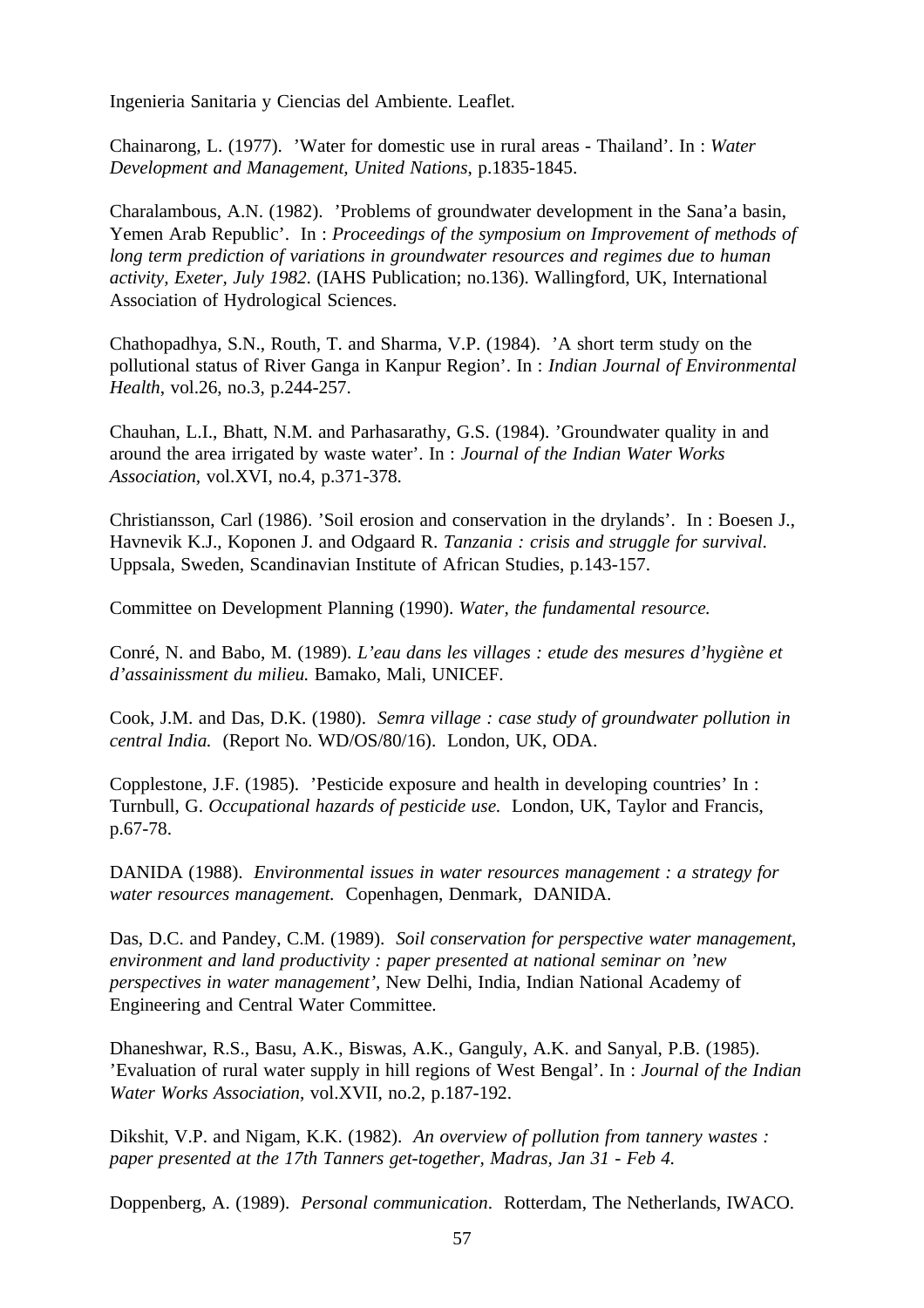Edwards, K.A. (1977). 'Water resources and soil conservation : the Kenyan situation'. In : Castelino, J.B. and Khanala, C.P.M. *The role of water resources in development : proceedings of the 13th annual symposium of the East African Academy, September 1977.* Nairobi, Kenya, National Academy for Advancement of Arts and Science, p.167-176.

Falkenmark, M. (1980). *Rural water supply and health : the need for a new strategy : summary of papers and discussions for the UNited Nations Interregional Seminar on Rural Water Supply, Uppsala, Sweden, 6 - 17 October 1980.* Uppsala, Sweden, Scandinavian Institute of African Studies.

Feachem, R. et al. (1978). *Water, health and development : an interdiscliplinary evaluation.* London, UK, Tri-Med Books.

Fortmann, L. (1983). 'Managing seasonal man-made water sources : lessons from Botswana'. In : *Waterlines, .* vol.1, no.4, p.22-25.

Foster, S.S.D. (1987). 'Fundamental concepts in aquifer vulnerability, pollution risk and protection strategy'. In : Duijvenboden, W. van and Waegeningh, H.G. van. *Vulnerability of soil and groundwater to pollutants.* The Hague, The Netherlands TNO Committee for Hydrological Research.

Foster, S.S.D., Ventura, M., and Hirata, R. (1987). *Groundwater pollution : an executive overview of the Latin America-Caribbean situation in relation to potable water supply.* Lima, Peru, Centro Panamericano de Ingenieria Sanitaria y Ciencias del Ambiente.

Fresenius, W., Schneider, W., Bohnke, B. and Pöppinghaus, K. (1989). *Waste water technology : origin, collection, treatment and analysis of waste water.* Berlin, Germany, Springer-Verlag.

Gaskin-Reyes, C. (1988). 'Forests in Latin America's future'. In : *Development and Cooperation*, vol.2, no.88, p.13-15.

Ghebtsawi-Tsighe, T. (1990). 'Drinking water source protection problems : the case of Tanzania'. In : *Working meeting on drinking water source protection, 30 June - 1 July, 1990.* The Hague, The Netherlands, IRC International Water and Sanitation Centre.

Goodland, R. (1990). 'Environmental aspects of dam and reservoir projects : the World Bank's new policy'. In : *Waterlines*, vol.8, no.4, p.7-10.

Goetsch, O. (1989). *Evaluation of water points and wells constructed from 1964 to 1989*. Yaounde, Cameroon, CD/Helvetas.

GOI/Cowiconsult (1989). *Preliminary report on catchment and water resources protection.* Bandung, Indonesia, GOI, Ministry of Public Works, Directorate General of Cipta Karya.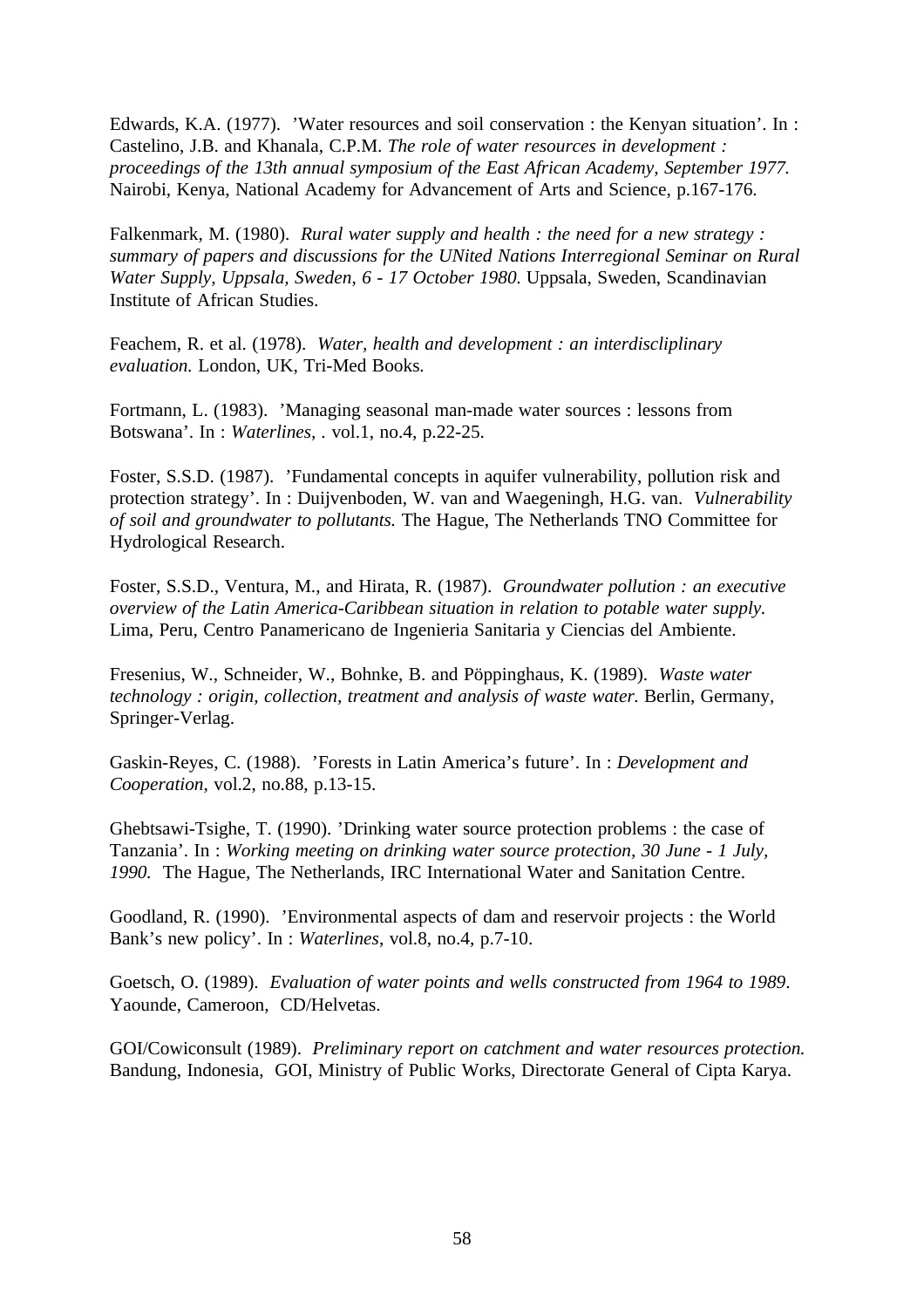Groen, J., Schuchmann, J.B. and Geirnaert, W. (1988). 'The occurrence of high nitrate concentration in groundwater in villages in Northwestern Burkina Faso'. In : *Journal of African Earth Sciences*, vol.7, no.7/8, p.999-1009.

Guo, P. (1989). *Personal communication*. Kuala Lumpur, Malayasia, PEPAS.

Gun, J.A.M. van der (1985). *Water resources of the Sadah area.* Delft, The Netherlands, Delft University of Technology, Unpublished main report WRAY-3.

Gun, J.A.M. van der (1986). 'High rates of groundwater abstraction in the Yemen Highlands'. In : *Proceedings of the 19th Congress of the Int. Assoc. Hydrogeologists*. Karlovy Vary 8, Czechoslovakia.

Handa, B.K., Goel, D.K., and Kumar, A. (1983). 'Pollution of natural waters by industrial waste effluents in some parts of North and Northwestern India'. In : *Asian Environment,* vol.5, no.4, p.13-19.

Hanson, B.D. (1985). *Water and sanitation technologies : a trainer's manual*. (Training Manual; no. T-32). Washington, DC, USA, Peace Corps.

Harrison, P. (1987). *The greening of Africa : breaking through in the battle for land and food.* UK, Paladin Books.

Hawerman, B., Naeslund, G. and Wilkinson, G.K. (1983). *Domestic water legislation : final report*. Stockholm, Sweden, SIDA.

Hemmings-Gaiphan, G.S. and Freitas, M. (1990). 'Health benefits of water and sanitation in San Antao, Cape Verde'. In : *Water Quality Bulletin*, vol.15, no.1, p.18-22.

Heynen, H.A. (1981). *Watervoorzienings- en rioleringsprojecten : verslag van een missie uitgevoerd ten behoeve van de Inspectie Ontwikkelingssamenwerking te velde.* The Hague, The Netherlands, Ministry of Foreign Affairs, Dirctorate for International Cooperation.

Hirschman, D.(1990). 'Malawi's 'captured' peasantry : an empirical analysis. In : *The Journal of Developing Areas,* vol.24, no.4, p.467-488.

Hofkes, E.H. and Visscher, J.T. (1986). *Artificial groundwater recharge for water supply of medium-size communities in developing countries.* (Occasional Paper; no.9). The Hague, The Netherlands, IRC International Water and Sanitation Centre.

Hofkes, E.H., Huisman, L., Sundarsen, B.B., De Azevedo Netto, J.M. and Lanoix, J.N. (1986). *Small community water supplies.* (Technical Paper Series; no. 18). The Hague, The Netherlands, IRC International Water and Sanitation Centre.

Holmes, J.R. (1984). *Managing solid wastes in developing countries*. Chichester, England, John Wiley.

Hoy, D.R. and Belisle, F.J. (1984). 'Environmental protection and economic development in Guatemala's Western Highlands'. In : *The Journal of Developing Areas*, vol.18, no.2, p.161-176.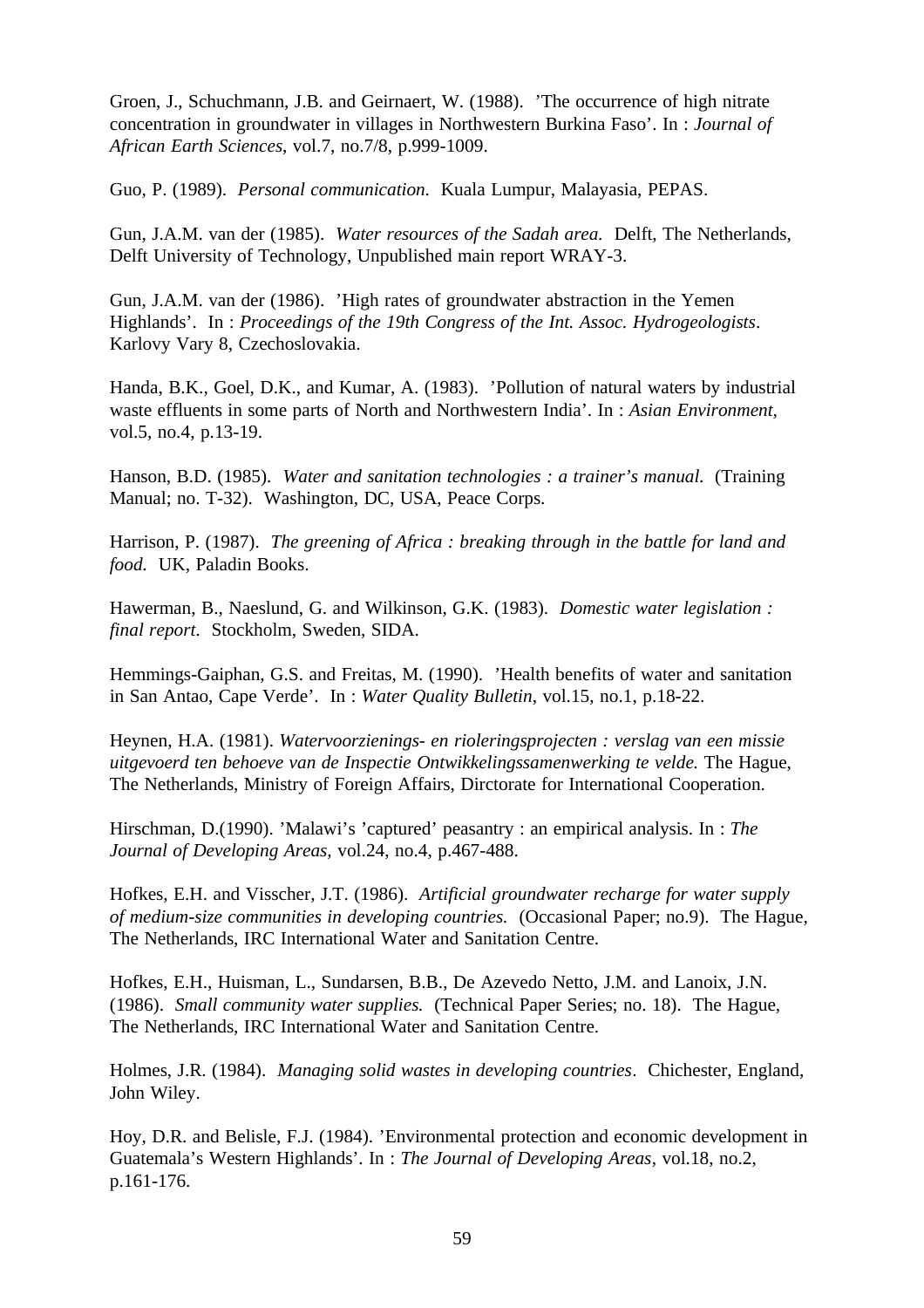Huisman, L. and Kop, H. (1986). 'Artificial recharge of ground-water'. In : *Nature and Resources*, vol.XXII, no.1&2, p.6-12.

Hubbs, S.A. (1985). *Understanding water supply and treatment for individual and small community systems*. Washington, DC, USA, Volunteers in Technical Assistance.

Hutton, L.G. and Lewis, W.J. (1980). 'Nitrate pollution of groundwater in Botswana'. In : Pickford, John and Ball, Susan (eds.). *Water and waste engineering in Africa : 6th WEDS Conference 24-28 March 1980 : proceedings*. Loughborough, UK, Loghbourough University of Technology, WEDS Group, p.112-115.

IDRC (1989). *Project summary of pollution load in the Msimbazi Stream (Tanzania).* Ottawa, Canada, IRDC. Unpublished File 3-P-87-0173.

IRC and IDRC (1988). *Handpumps : issues and concepts in rural water supply programmes*. (Technical Paper Series; no. 25). The Hague, The Netherlands, IRC International Water and Sanitation Centre.

IWSA (1987). *Protection of resources : how to work in water supply.* (Booklet; no.1.7). London, UK, International Water Supply Association.

Jager, A.L. de (1989). *Village water reservoirs project, Tamale, Ghana : models for the prediction of soil erosion and silt sedimentation in artificial lakes in Northern Ghana in order to determine life time.* Utrecht, The Netherlands, SAWA.

Jensen, H. (1989). *Personal communication*. Copenhagen, Denmark, DANIDA.

Jordan, D.J. (1980). *Handbook of gravity-flow water systems.* Kathmandu, Nepal, UNICEF.

Kalbermatten, J.M., Julius, D.S., Gunnerson, C.G. and Mara, D.D. (1982). *Appropriate sanitation alternatives : a planning and design manual.* (World Bank Studies in Water Supply and Sanitation; no.2). Baltimore, USA, Johns Hopkins University Press.

Katko, T. (1989). *Personal communication*. Tampere, Finland, Tampere University of Technology.

Kauzeni, A.S. (1981). *Villagers' expectations and attitudes towards traditional and improved water supplies and pre-conditions for successful rural water development programmes : the case study of Rukwa region.* (Research Report; no. 50). Dar es Salaam, Tanzania, Bureau of Resources Assessment and Land Use Planning.

Kebede, H. (1978). *Improving village water supplies in Ethiopia : a case study of socio-economic implications.* Addis Ababa, Ethiopia, United Nations Economic Commission for Africa.

Khamala, C.P.M. (1977). 'Insects of medical and veterinary importance associated with water resources and some aspects of their control by water resource management'. In : Castelino, J.B. and Khamala, C.P.M. *The role of water resources in development proceedings of the 13th annual symposium of the East African Academy, September 1977*. Nairobi, Kenya, National Academy for Advancement of Arts and Science, p.130-135. Klomberg, A. (1989). *Personal communication*. The Hague, The Netherlands,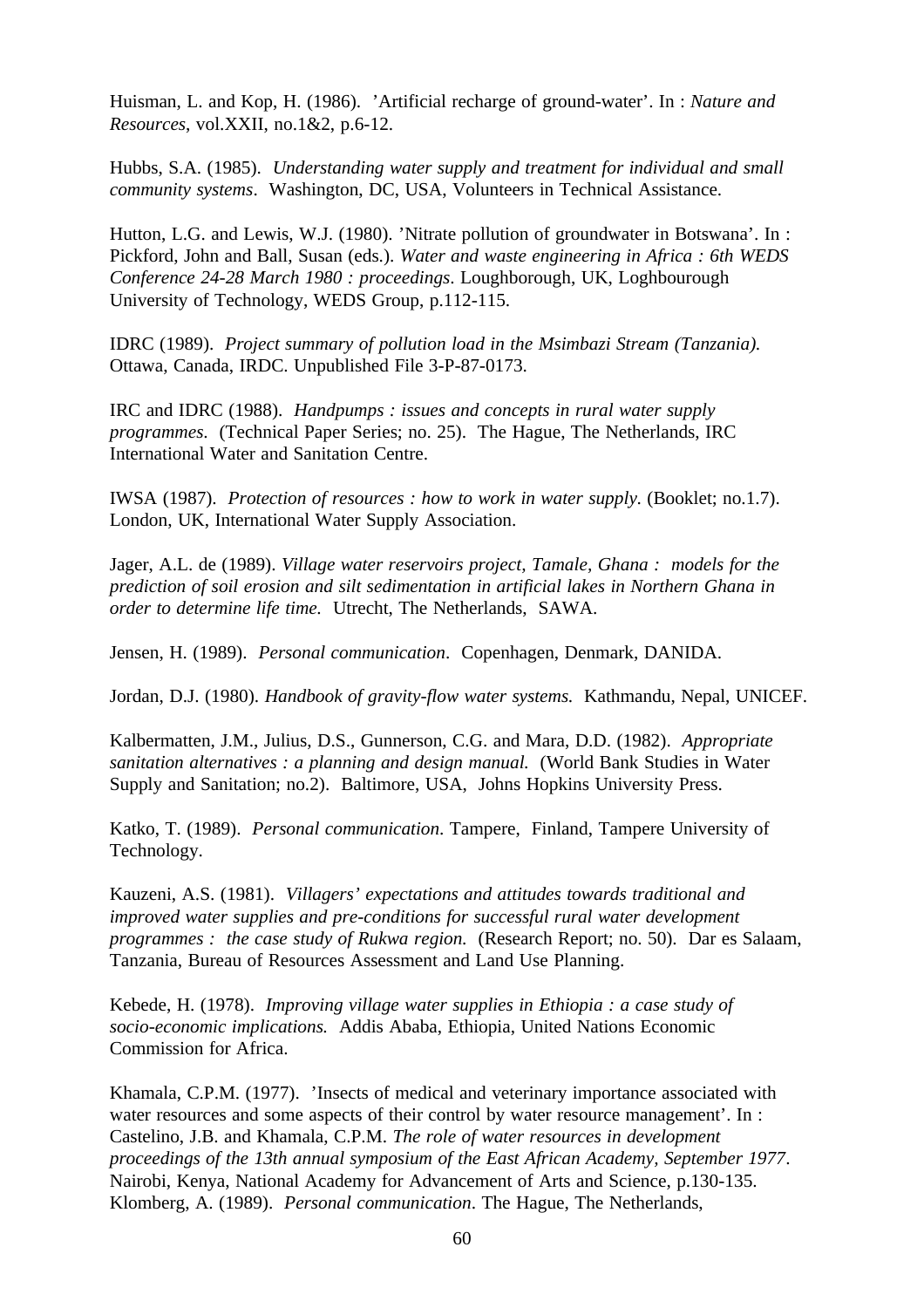SNV-Netherlands Organization for International Cooperation.

Koning, H.W. de (1987). *Setting environmental standards : guidelines for decision-making.* Geneva, Switzerland, World Health Organization.

Kop (1989). *Personal communication*. Delft, The Netherlands, Delft University of Technology, Vakgroep Gezondheidstechniek en Waterbeheering.

Lal, R. and Russell, E.W. (1981). *Tropical agricultural hydrology.* Chichester, England, John Wiley.

Lane, J. (1989). *Personal communication*. Katmandu, Nepal, Wateraid.

Langenegger, O. (1987). *Groundwater quality in rural areas of western Africa.* Abidjan, Ivory Coast, World Bank Regional Water and Sanitation Group.

Laugeri, L. (1990). *Legal issues in community water supply and wastewater disposal : paper presented at the Consultation on Legal Issues in Health Oriented Water Management, 24-28 September. Draft.* Geneva, Switzerland, World Health Organization.

Laugeri, L. and Hespanhol, I. (1990). *Waste water reuse : some management, economic and legal issues : working meeting on drinking water source protection, 30 June - 1 July, 1990.* The Hague, The Netherlands, IRC International Water and Sanitation Centre.

Lee, M.D. (1990). *Drinking water source protection : problems, causes and needs : working meeting report.* The Hague, The Netherlands, IRC International Water and Sanitation Centre.

Lee, M.D. and Visscher, J.T. (1990). *Water harvesting in five African countries.* (Occasional Paper Series; no. 14). The Hague, The Netherlands, IRC International Water and Sanitation Centre.

Lewis, W.J., Foster, S.S.D. and Drasar, B.S. (1980a). *The risk of pollution by on-site sanitation in developing countries : a literature review.* (IRCWD Report; no.01/82). Duebendorf, Switzerland, International Reference Centre for Waste Disposal.

Lewis, W.J., Farr, J.L., and Foster, S.S.D. (1980b). 'The pollution hazard to village water supplies in eastern Botswana'. In : *Proceedings of the Institute of Civel Engineers*. Part2, vol.69.

Lewis, W.J., Foster, S.S.D., Read, G.H. and Schertenleib, R. (1981). 'The need for an integrated approach to water-supply and sanitation in developing countries'. In : *The Science of the Total Environment*, vol.21, p.53-59.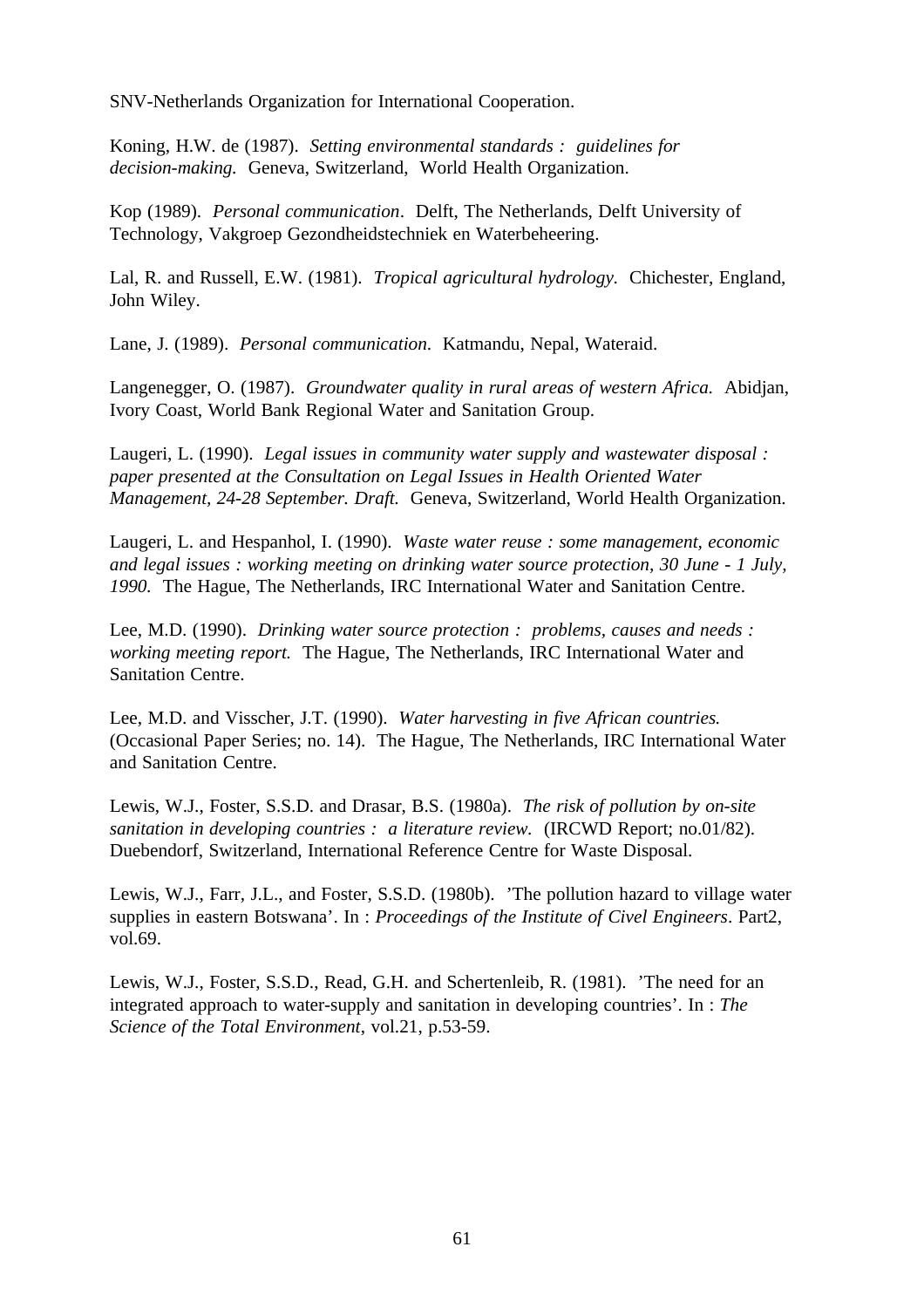Lloyd, B. (1990). *Diagnostic surveillance for risk assessment, protection and improvement of drinking water sources in Indonesia : working meeting on drinking water source protection, 30 June - 1 July, 1990.* The Hague, The Netherlands, IRC International Water and Sanitation Centre.

Lloyd, B. (1982). 'Water quality surveillance'. In : *Waterlines*, vol.1, no.2, p.19-23.

Lloyd, B. and Suyati, S. (1989). 'A pilot rural water surveillance project in Indonesia'. In : *Waterlines*, vol.7, no.3, p.10-13.

Lloyd, B. and Helmer, R. (1990). *Surveillance of drinking water quality in rural areas.* Harlow, UK, Longmans.

Maanen, van (1989). *Personal communication*. Amersfoort, The Netherlands, DHV.

Mandia (1987). *Personal communication*. District Water Engineer's Office, Songea Rural District, Ruvema Region, Tanzania.

Mgeni, A.S.M. (1988). 'Woodlands going up in smoke : tobacco and the environment in Tanzania'. In : *Development and Cooperation*, no.2, p.17-18.

Mishra, B.K. and Ramakrishnan, P.S. (1983). 'Slash and burn agriculture at higher elevations in north-east India : 1. sediment, water and nutrient losses'. In : *Agriculture and Environment*, vol.9, no.1, p.69-82.

Morgan, R.P.C. (1981). *Soil conservation.* Chichester, UK, John Wiley.

Morgan, R.P.C. (1985). *Soil erosion and conservation.* Soil Science Society of America.

Mosha, A.C. (1989). *Urban environment mismanagement in Tanzania : paper presented at the seminar on the environment in Tanzania, 23-25 October.* Dar es Salaam, Tanzania, Goethe Institute and Ardhi Institute.

Mowli, P.P. and Seshaiah, K. (1988). 'Nitrate contamination of groundwater in an unsewered town : a case-study of Tirupati'. In : *Asian Environment,* vol.10, no.1, p.23-26.

Myhrstad, J.A. and Haldorsen, O. (1984). 'Drinking water in developing countries : the minimum treatment philosophy : a case study'. In : *Aqua, .* no.2, p.86-90.

Nair, C. (1988). 'Bangkok's deteriorating groundwater: environmental issues'. In : *14th WEDC Conference : water and urban services in Asia and the Pacific : Kuala Lumpur, 11-15 April 1988* Loughborough, UK, Loughborough University of Technology, WEDC group, p.67-70.

Nakai, J. (1989). *Personal communication*. Nairobi, Kenya, UNEP.

Ngainayo, C.M. (1986). *Disposal of solid wastes in Moshi and Arusha towns, Tanzania.* (Water Supply and Sanitation Publication; no. 30). Tampere, Finland, Tampere University of Technology.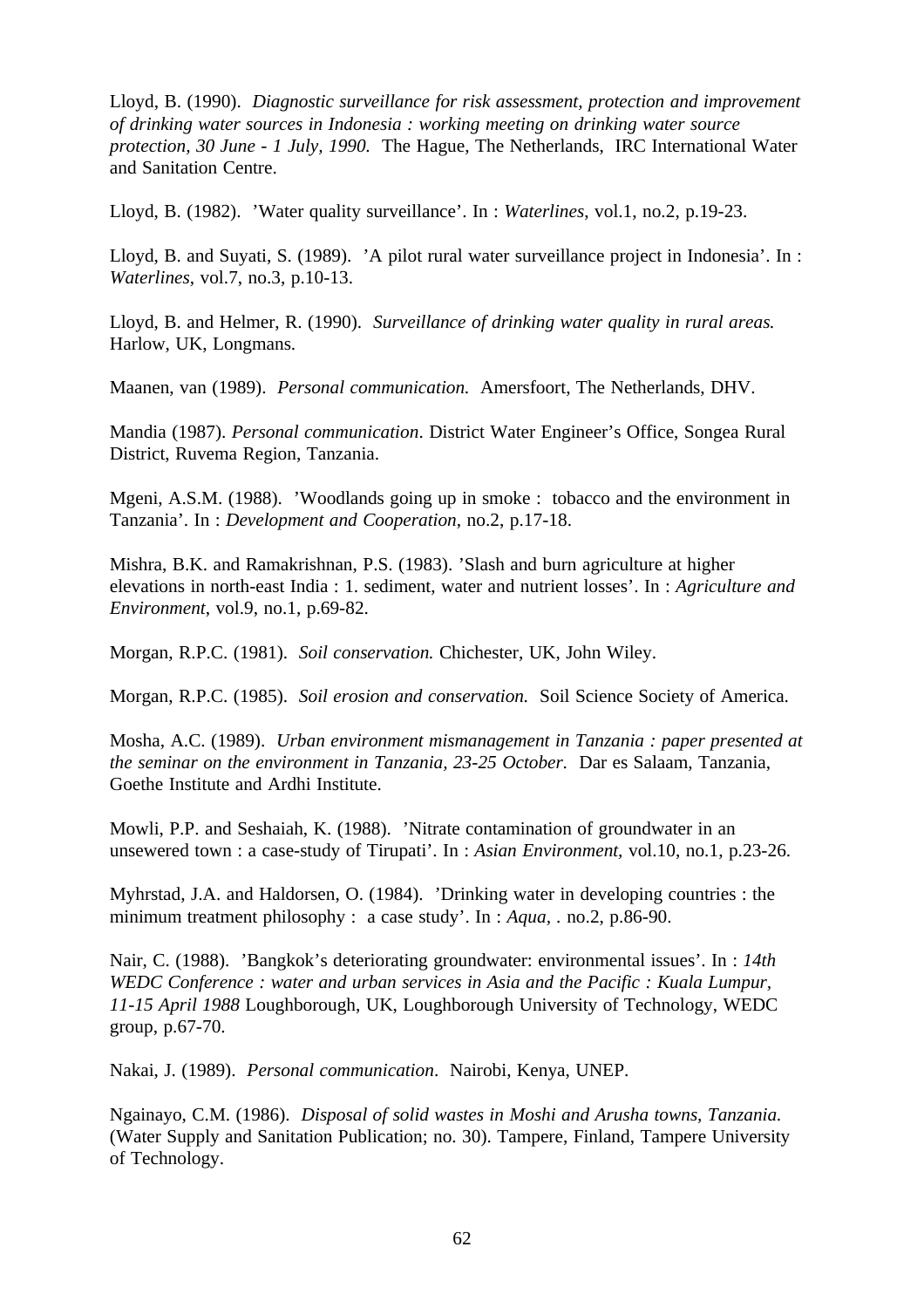Nillsson, A. (1988). *Groundwater dams for small-scale water supply.* London, UK, Intermediate Technology Publications.

Norconsult, (1981). *Water master plans for Rukwa and Kigoma regions : interim report : part IV : selected working papers.* Hovik, Norway, Norconsult.

Nordberg, E. and Winblad, U. (1990). *Environmental hygiene in SIDA-supported programmes in Africa : review and recommendations.* Stockholm, Sweden, Swedish International Development Authority.

Nyangeri, E.E.N. (1986). *Rehabilitation of hand-dug wells and protected springs in Kisii, Kenya*. (Water Supply and Sanitation Publications; no. 29). Tampere, Finland, Tampere University of Technology.

Okun, D. (1990). 'Water reuse in developing countries'. In : *Water and Wastewater*, vol.5, no.1, p.13-21.

Okun, D.A. and Ernst, W.R. (1987). *Community piped water supply systems in developing countries : a planning manual.* (Technical Paper; no. 60). Washington, DC, USA, World Bank.

Perry, J.A. and Dixon, R.K. (1986). 'An interdisciplinary approach to community resource management : preliminary field test in Thailand'. In : *The Journal of Developing Areas*, vol.21, no.1, p.31-48.

Pickford, J. (1984). 'The solid waste problems of poor people in Third World cities'. In : Holmes, J.R. *Managing solid wastes in developing countries.* Chichester, England, John Wiley, p.29-45.

Poyet, P. and Detay, M. (1988). *Un système expert d'aide à l'implantation de forages en hydraulique villageoise*. (Rapports de recherche; no. 936). Le Chesnay, France, Institut National de Recherche en Informatique.

Raay, H. van, Laar, A. van de, Broek, J. van den, Bosscher, A., Lucasse, C. and Roux I. le (1980). *The environment and the Netherlands programme for bilateral development cooperation : a report commissioned by the Netherlands Minister for Development Cooperation*. The Hague, The Netherlands, Institute of Social Studies.

Rahman, A.F. (1987). *Groundwater pollution from on-site sanitation in Dhaka, Bangladesh*. Bangkok, Thailand, Asian Institute of Technology, MSc Thesis, no. EV-87-10.

Ram Bilas, Tripathi, B.D. and Singh Ranga, P.B. (1981). 'Problems of Ganga water pollution in Varanasi : a study of environmental planning'. In : *Proceedings of symposium on ecology and resource management in the tropics, Bhopal, India, 5 - 10 October.*

Reddy, T.V.K. (1987). 'Effects of distillery waste water discharges on rivers : a case study of Neeva River, Chittoor District, Andhra Pradesh, India'. In : *Asian Environment,* vol.9, no.2, p.20-22.

Roark, P. (1984). 'Women and water'. In : Bourne, P. (ed.). *Water and sanitation, economic and sociological perspectives.* Orlando, FL, USA, Academic Press, p.49-68.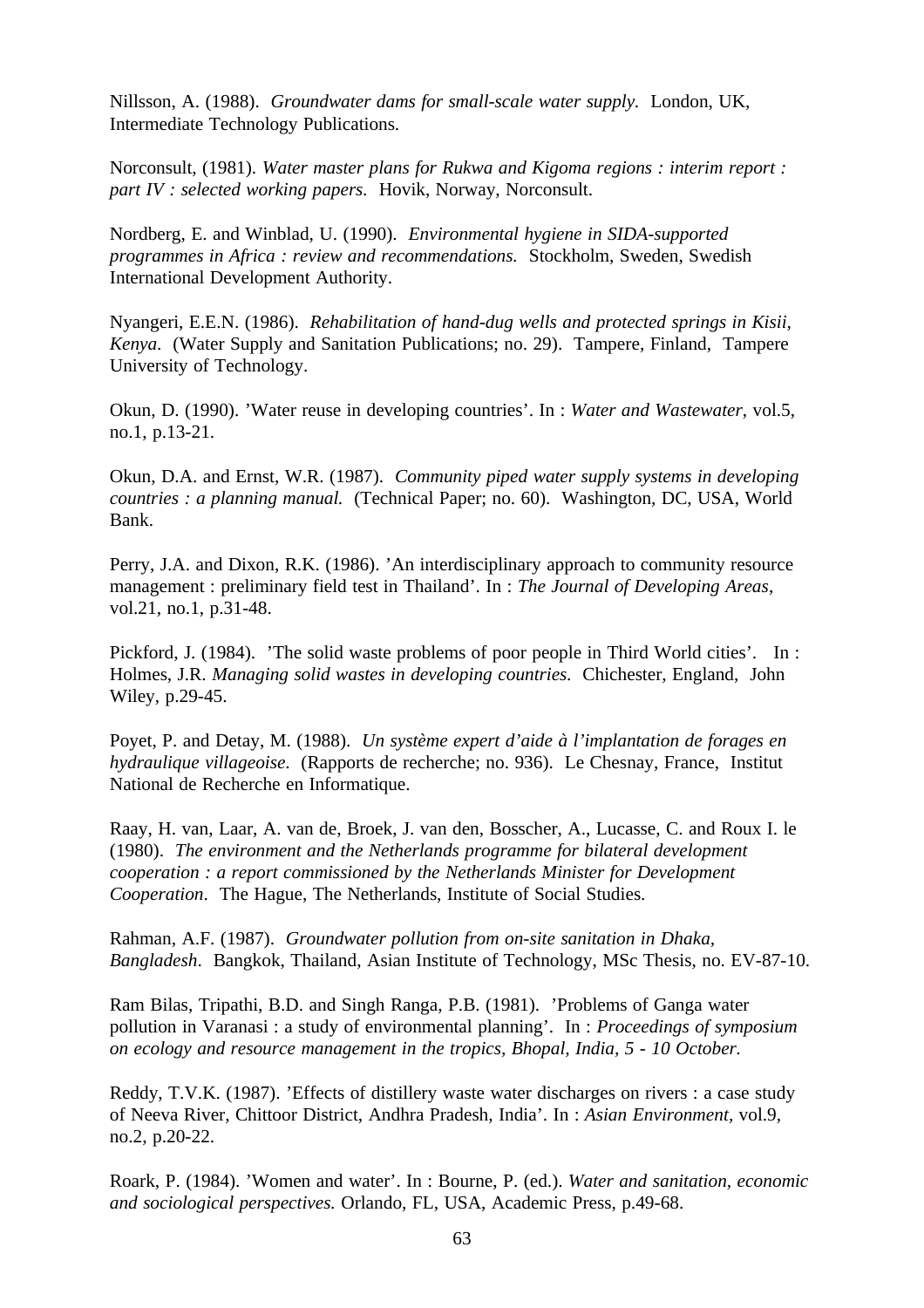Rogers, N. (1985). *Water sources and their protection : a guide to community water source protection and designs for a spring protection and well digging programme.* Oxford, UK, Oxfam.

Rushton, K.R. and Phadtare P.N. (1989). 'Artificial recharge pilot projects in Gujarat, India'. In : Sahuquillo, A., Andrew, J. and O'Donnell, T. *Proceedings of symposium on groundwater management : quantity and quality, Benidorm, Spain 2-5 October, 1989.* (IAHS Publication; no. 188). Wallingford, UK, International Association of Hydrological Sciences, p.533-545.

Sechu, L.M. (1986). *Drinking water quality control in Mtwara and Lindi Regions, Tanzania.* (Water Supply and Sanitation Publication Series; no. B. 20). Tampere, Finland, Tampere University of Technology.

Shiva, V. (1988). *Staying alive : women, ecology and development.* London, UK, Zed Books.

Shukla, B.V. (1984). 'Drinking water problem in coastal region of Saurashtra'. In : *Journal of the Indian Water Works Association*, vol.XVI, no.1, p.59-63.

SIDA, (1987). *Afya kutoka na usafi wa mazingira na maji. Mpango wa mafunzo kwa vikundi. Sehemu ya kwanza.* Hesawa Project (in Swahili).

Sinnarkar, S.N., Kesarwani, S.K. and Bhat, S.G. (1987). *River Ganga : an overview of environmental research*. Nagpur, India, NEERI.

Smet, J. (1989). *Personal communication*. The Hague, The Netherlands, IRC International Water and Sanitation Centre.

Stanislawski, D. (1990). *Personal communication*. Dar es Salaam, Tanzania, UNDP/ILO Special Public Works Programme.

Strauss, M. (1989). *,Personal communication.* Duebendorf, Switzerland, IRCWD.

Sudan Council of Churches (1986). *Water and sanitation situation Munuki area/Juba, 1986 : survey.* Khartoum, Sudan, Sudan Council of Churches.

Sundaresan, B.B., Paramasivam, R., and Mhaisalkar, V.A. (1982). *Technology choice for rural water supply : paper presented at the Commonwealth Science Council Workshop on Rural Drinking Water Supply, 10-13 May, Madras.* Nagpur, India, NEERI.

Suresh Chandra and Krishna, G. (1983). 'Effect of tannery waste disposal on the quality of the River Ganga at Kanpur'. In : *Pollution Research,* vol.2, no.2, p.63-64.

Tripathi, B.D. and Sikandar, M. (1981). *Pollution load on Ganga water at Varanasi : proceedings of symposium on Ecology and Resource Management in the Tropics, Bhopal, India, 5 - 10 October.*

UN ACC Task Force on Rural Development, Panel on Monitoring and Evaluation (1984). *Guiding principles for the design and use of monitoring and evaluation in rural*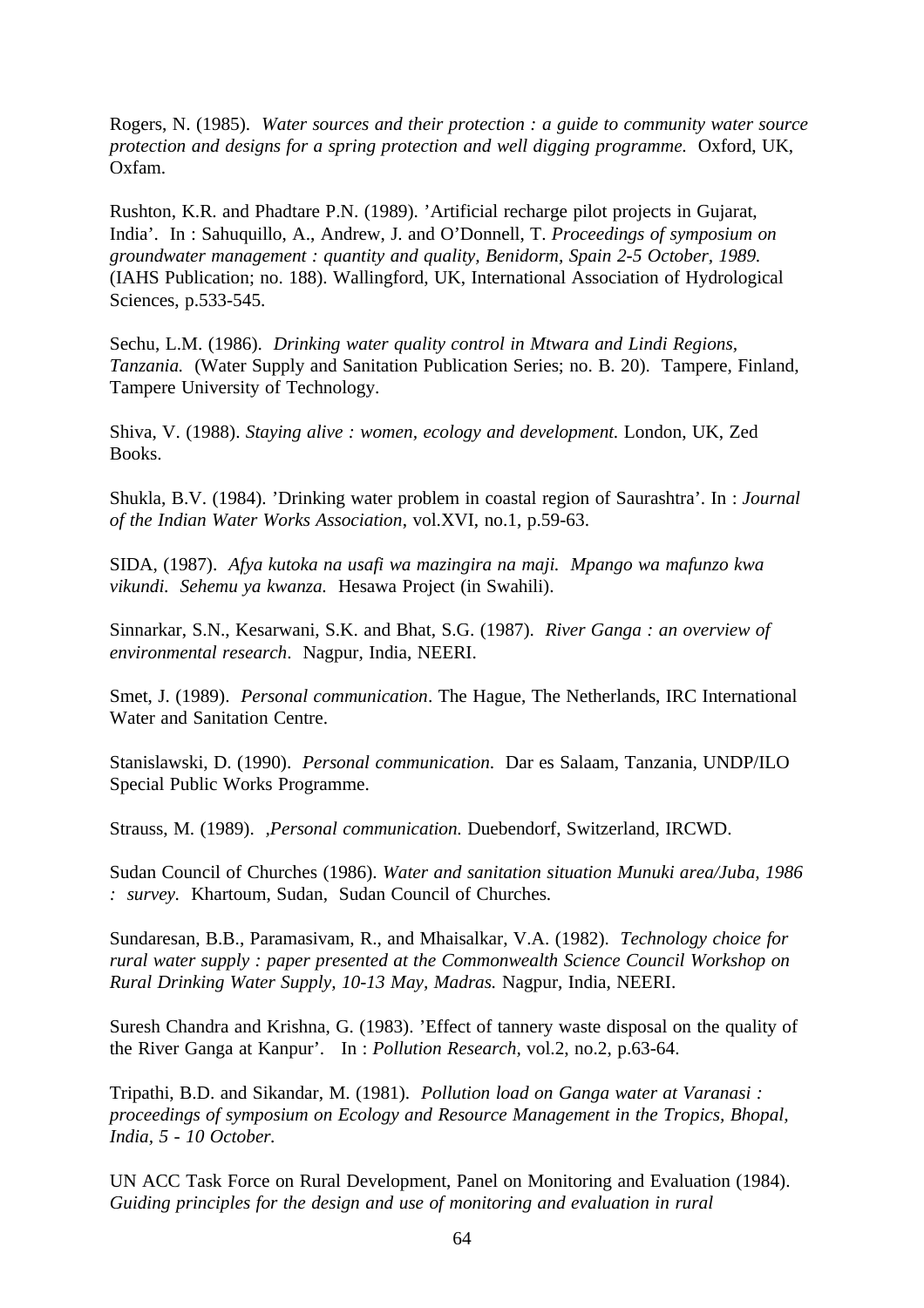*development projects and programmes.* Rome, Italy, International Fund for Agricultural Development.

UNEP (undated). *Asian environmental resources for development : part I : Asian Environment*, Nairobi, Kenya, UNEP.

UNEP (1986). *The state of the environment : environment and health.* Nairobi, Kenya, UNEP.

UNEP (1989). *The state of the world environment, 1989.* Nairobi, Kenya, UNEP.

UNIDO (1983). *Formulation of pesticides in developing countries.* New York, NY, USA, UNIDO.

Vos, J. (1989). *Personal communication*. Wageningen, The Netherlands, ILRI.

Wandiga, S.O. (1977). 'Analysis of chemical pollution in some Kenyan water systems with special reference to Lake Nakuru'. In : Castelino, J.B. and Khamala, C.P.M. *The role of water resources in development : proceedings of the 13th annual symposium of the East African Academy, September 1977.* Nairoby, Kenya, National Academy for Advancement of Arts and Sciences. p120-123.

Ward, C.F. (1989). 'Groundwater quality monitoring in relation to on-site sanitation in developing countries'. In : *Journal of the Institute of Water and Environmental Management*, no.3, p.295-302.

Ward, C.F. and Foster, S.S.D. (1981). *On-site sanitation and groundwater quality : a methodology for monitoring.* Duebendorf, Switzerland, International Reference Centre for Waste Disposal.

Wellings, F.M., Lewis, A.L., Mountain, C.W. and Pierce, L.V. (1975). 'Demonstration of virus in groundwater after effluent discharge onto soil'. In : *Applied Microbiology*, vol.29, no.6, p.751-757.

Wenner, C.G. (1981). *Soil conservation in Kenya.* Nairobi, Kenya, Soil Conservation Extension Unit, Ministry of Agriculture.

WHO (1968). *Research into environmental pollution.* (Technical Report Series; no. 406). Geneva, Switzerland, World Health Organization.

WHO (1985a). *Drinking water quality control in small community supplies : guidelines for drinking water quality : vol.3.* Geneva, Switzerland, World Health Organization.

WHO (1985b). *Environmental pollution control in relation to development.* (Technical Report Series; no. 718). Geneva, Switzerland, World Health Organization.

WHO, (1985c). *Safe use of pesticides.* (Technical Report Series; no. 720). Geneva, Switzerland, World Health Organization.

WHO, (1989). *UNEP/WHO project on control of drinking water quality in rural areas : report of a review meeting at the WHO Collaborating Centre for the Protection of Drinking*